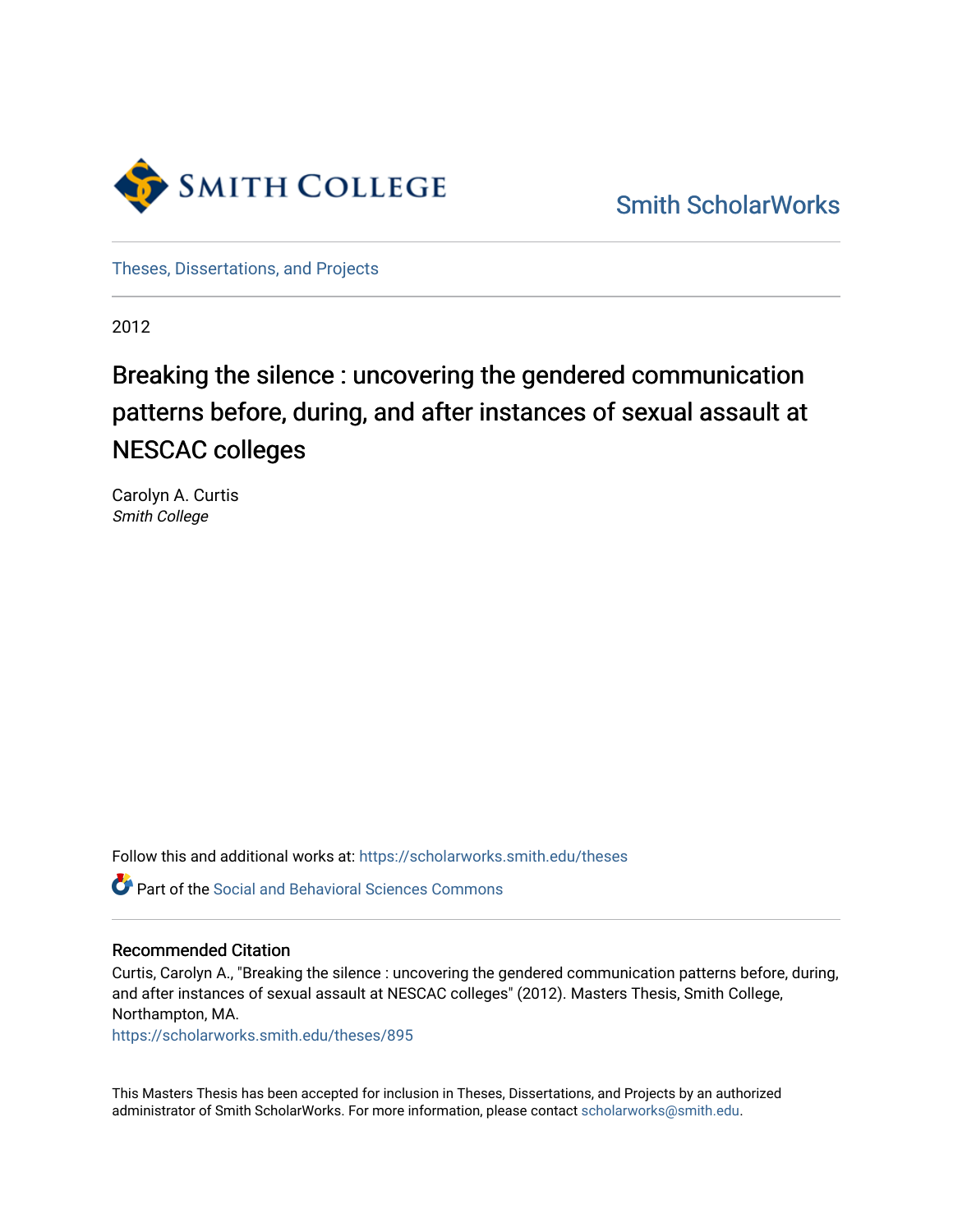Carolyn A. Curtis Breaking the Silence: Uncovering the Gendered Communication Patterns Before, During, and After Instances of Sexual Assault at NESCAC Colleges

#### **ABSTRACT**

Sexual assault is a pervasive problem that many college women face. This study explores the gendered communication patterns employed by men and women prior to, during, and after instances of heterosexual sexual assault on New England Small College Athletic Conference (NESCAC) college campuses. It was hypothesized that gender plays a role in instances of sexual assault in that norms of masculinity and femininity influence the communication employed by men and women, with women's voices being silenced, muted, and ignored and men's voices being assertive and dominant. Nine mental health and sexual assault professionals, from eight different colleges, were interviewed to discuss the communication patterns they have observed in working with survivors and perpetrators. The results of this study indicate that communication patterns are gendered in that women's voices are muted and ignored during and after the assault, and their voices are silenced after the assault. The communication patterns of men appear to be either controlling in that they knowingly commit assaults, or unclear in that the perpetrators report acting on miscommunication. Most assaults occur after social situations of partying and substance use. This study demonstrates that internalized notions of masculinity and femininity play a role in sexual assault.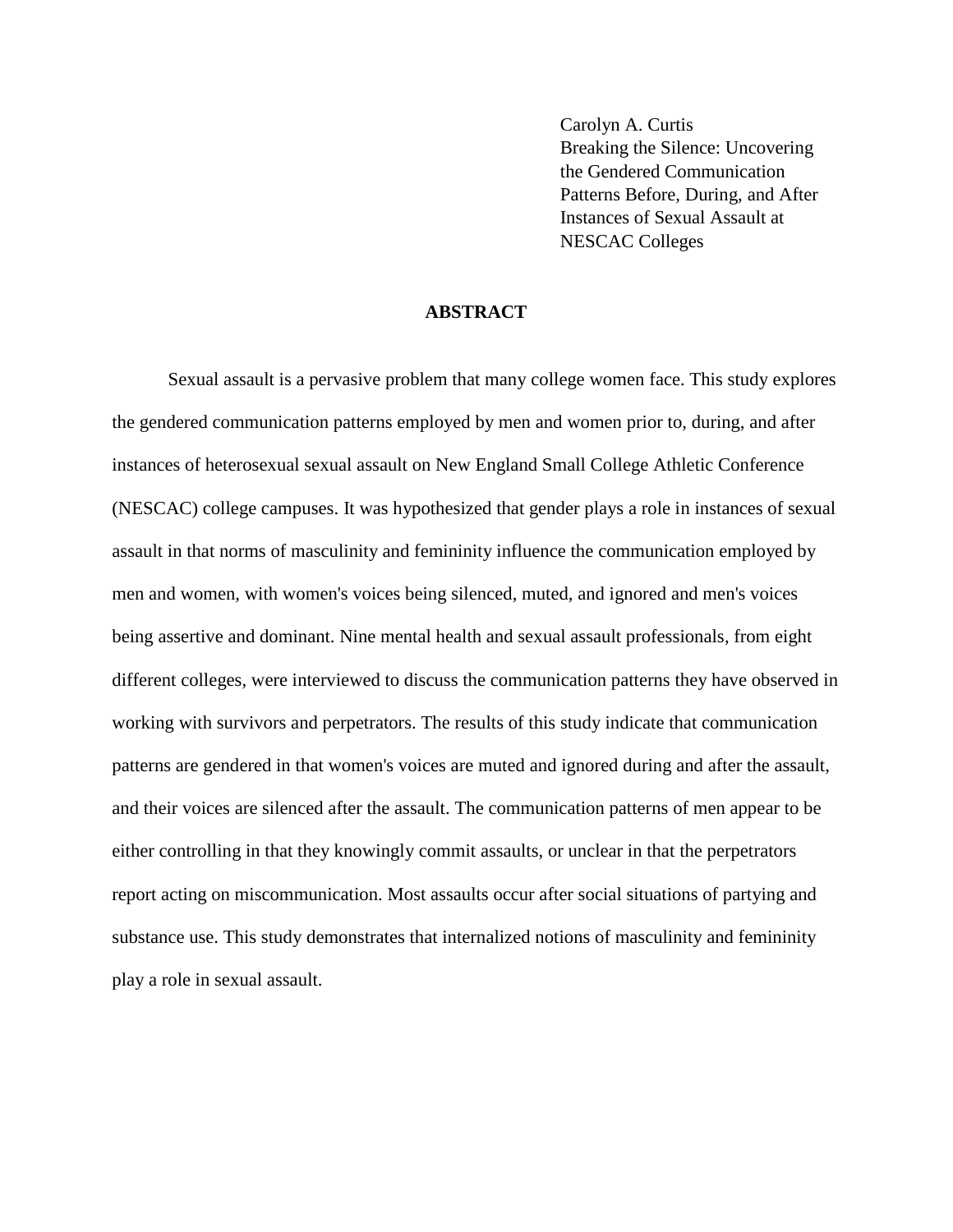# **BREAKING THE SILENCE: UNCOVERING THE GENDERED COMMUNICATION PATTERNS BEFORE, DURING, AND AFTER INSTANCES OF SEXUAL ASSAULT AT**

**NESCAC COLLEGES**

A project based upon an independent investigation, submitted in partial fulfillment of the requirements for the degree of Master of Social Work.

Carolyn A. Curtis

Smith College School for Social Work Northampton, Massachusetts 01063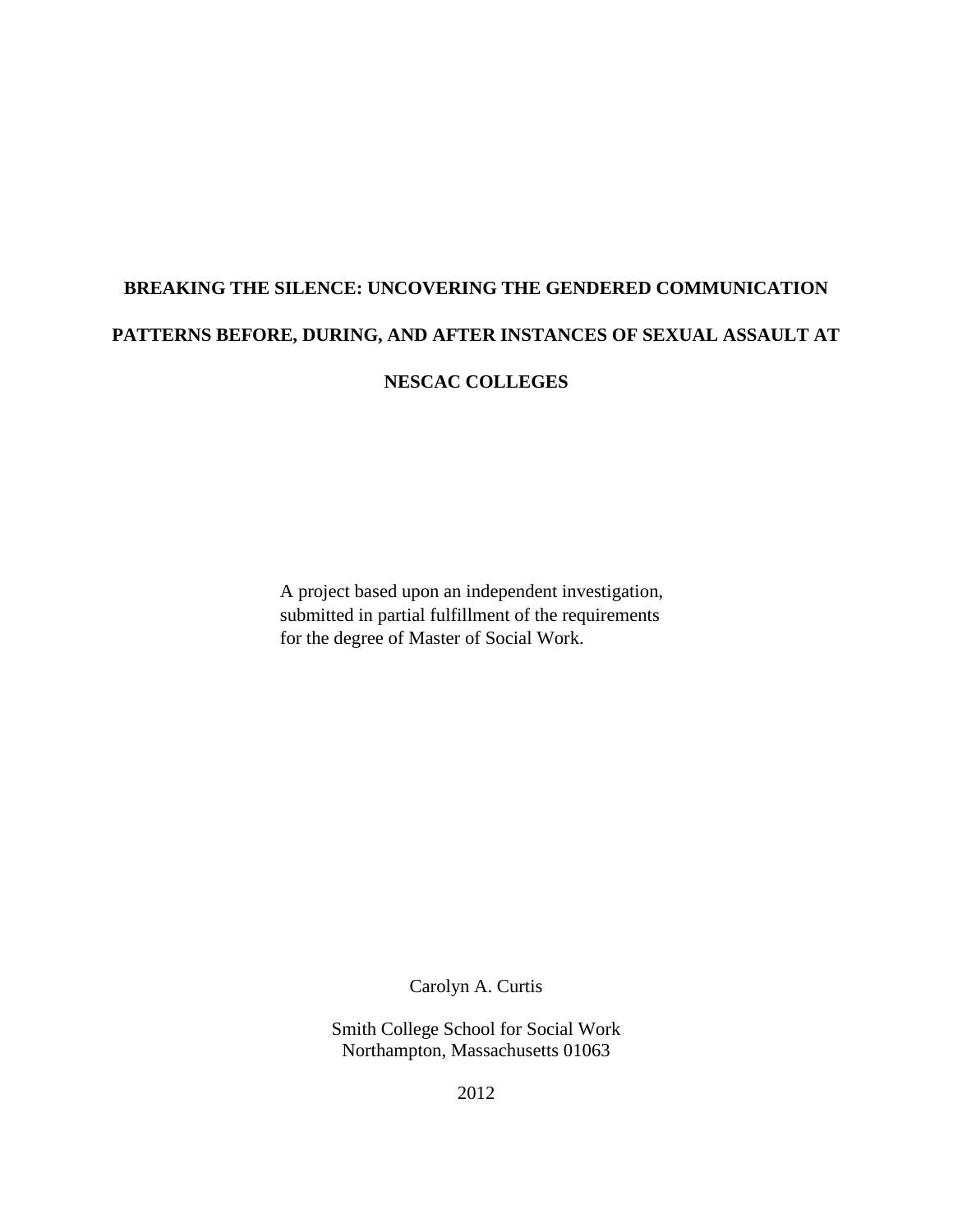#### **ACKNOWLEDGEMENTS**

Thanks to everyone who made this project possible for their love, support, guidance, and insight. I could not have done this without the assistance and contributions of so many people. I would like to thank all of the participants who took the time out of their busy schedules to share their experiences and insight with me. Thanks to my thesis advisor, Claudia Bepko, and Dr. David Burton for all their guidance and wisdom they shared with me. Thanks to my friends and family for always believing in me and loving me.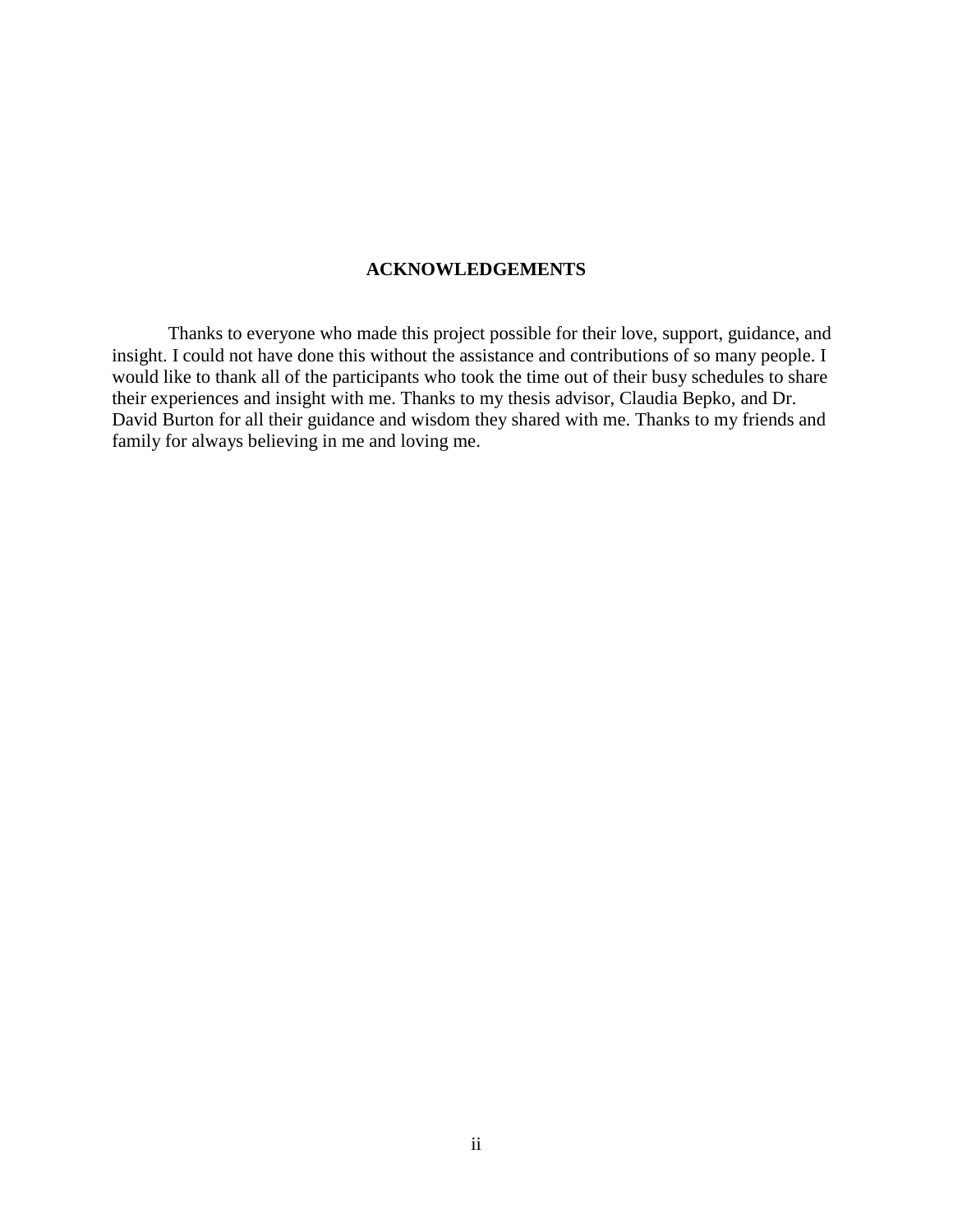## **TABLE OF CONTENTS**

| $\cdots$ |
|----------|

## **CHAPTER**

## **APPENDICES**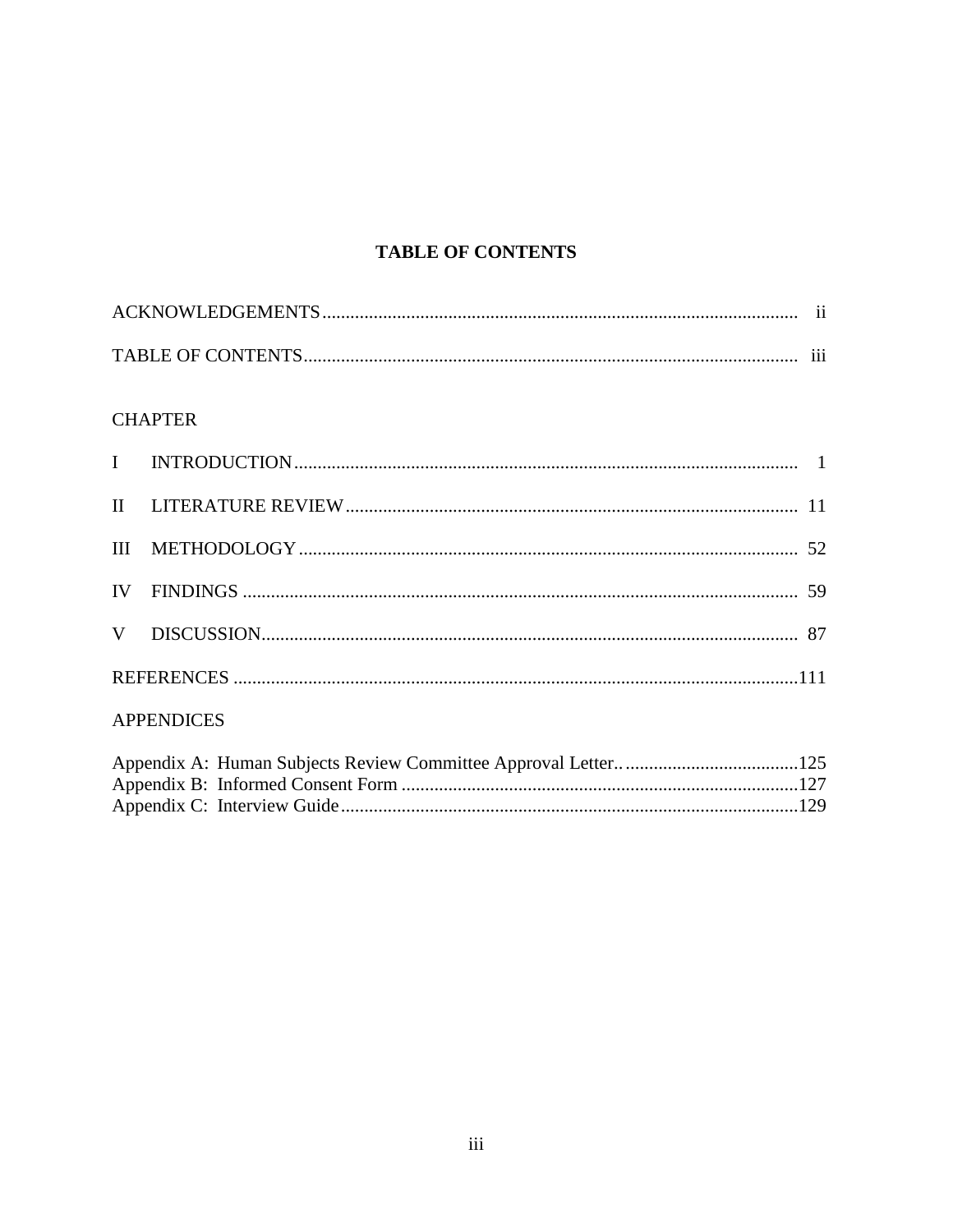#### **CHAPTER I**

#### **Introduction**

The purpose of this study is to examine whether there are gendered communication patterns between men and women before, during, and after instances of heterosexual sexual assault on NESCAC (New England Small College Athletic Conference) college campuses, and if so what those patterns are. Because sexual assault is a pervasive, yet often silent issue in that not many survivors acknowledge, disclose, or report the assault, this study is important in bringing a voice to the matter. Raising awareness and talking about sexual assault begins with identifying and naming it as an issue of concern, for as Ward (1997) described, "in naming (describing) what is being done to us (and inevitably to children and men as well), we are also naming what must change. The act of naming creates a new world view" (p. 479). In naming and describing the gendered communication patterns involved in sexual assault, I will be able to not only explain what is happening, but also identify where change needs to occur. Consciousness raising is almost always the first step on the path for transformation.

Sexual assault does not just happen on college campuses, but across all communities. One mental health professional I interviewed reported that "college campuses are a reflection of the larger society. A lot of sexual violence". A society prone to rape and sexual assault is a culture with a belief system that:

Encourages male sexual aggression and supports violence against women. It is a society where violence is seen as sexy and sexuality as violent. In a rape culture women perceive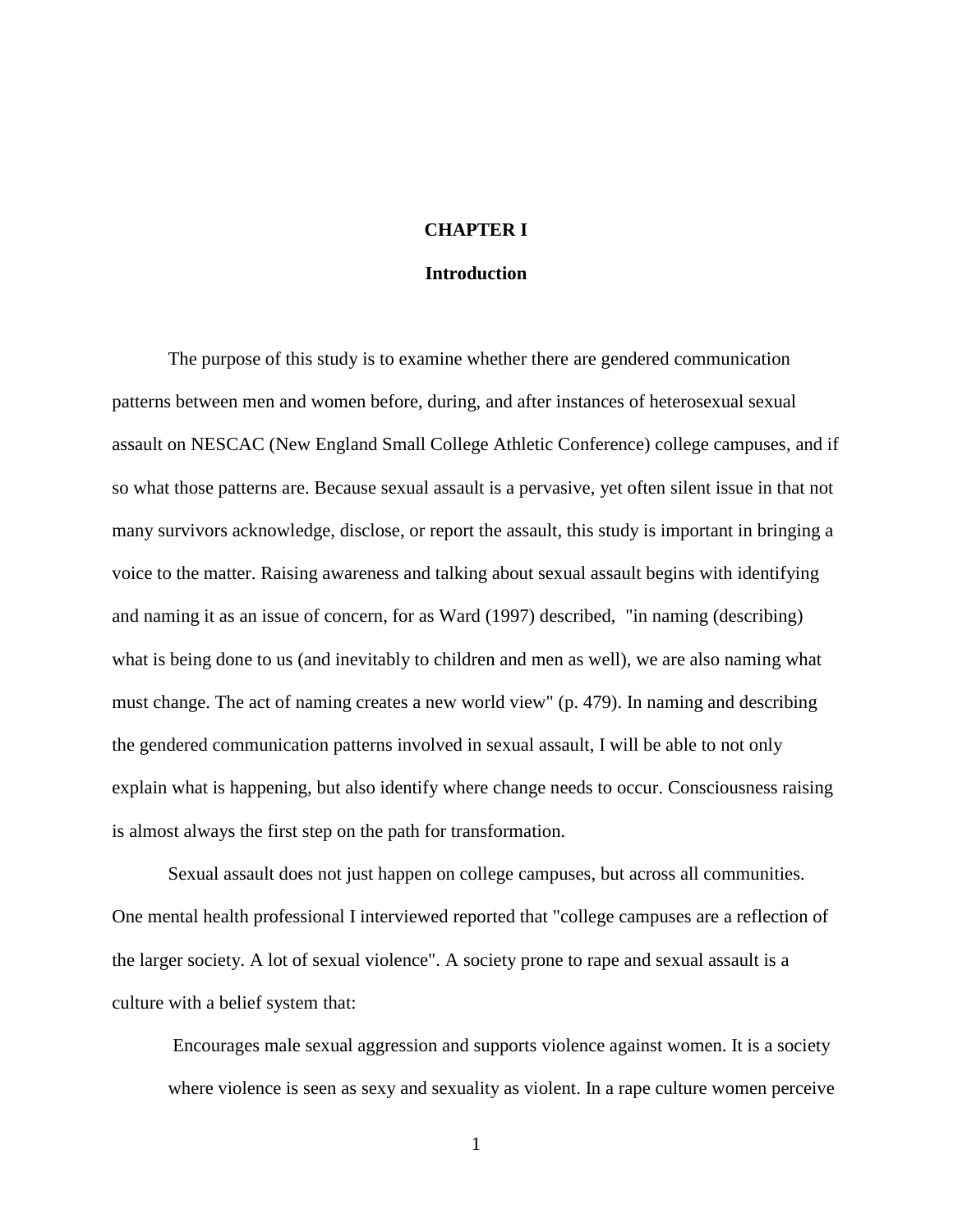a continuum of threatened violence that ranges from sexual remarks to sexual touching to rape itself. A rape culture condones physical and emotional terrorism against women *as the norm*. (Buchwald, Fletcher & Roth, 1993, p. ii)

A culture of sexual assault perpetuates masculine dominance and feminine submissiveness.

This culture of sexual assault is reinforced and reified in popular culture, particularly in videos and music lyrics that shape gender norms. A scene from Walt Disney's "The Little Mermaid" (1989) depicts the limiting norms of femininity that many young girls learn:

*Ursula*: I'm not asking much. Just a token, really, a trifle. You'll never even miss it.

What I want from you is . . . your voice.

*Ariel*: My voice?

*Ursula*: You've got it, sweetcakes. No more talking, singing, zip.

*Ariel:* But without my voice, how can I -

*Ursula*: You'll have your looks! Your pretty face! And don't underestimate the importance of body language! Ha!

(Sings): The men up there don't like a lot of blabber

They think a girl who gossips is a bore

Yes, on land it's much preferred

For ladies not to say a word

And after all, dear, what is idle prattle for?

Come on, they're not all that impressed with conversation

True gentlemen avoid it when they can

But they dote and swoon and fawn

On a lady who's withdrawn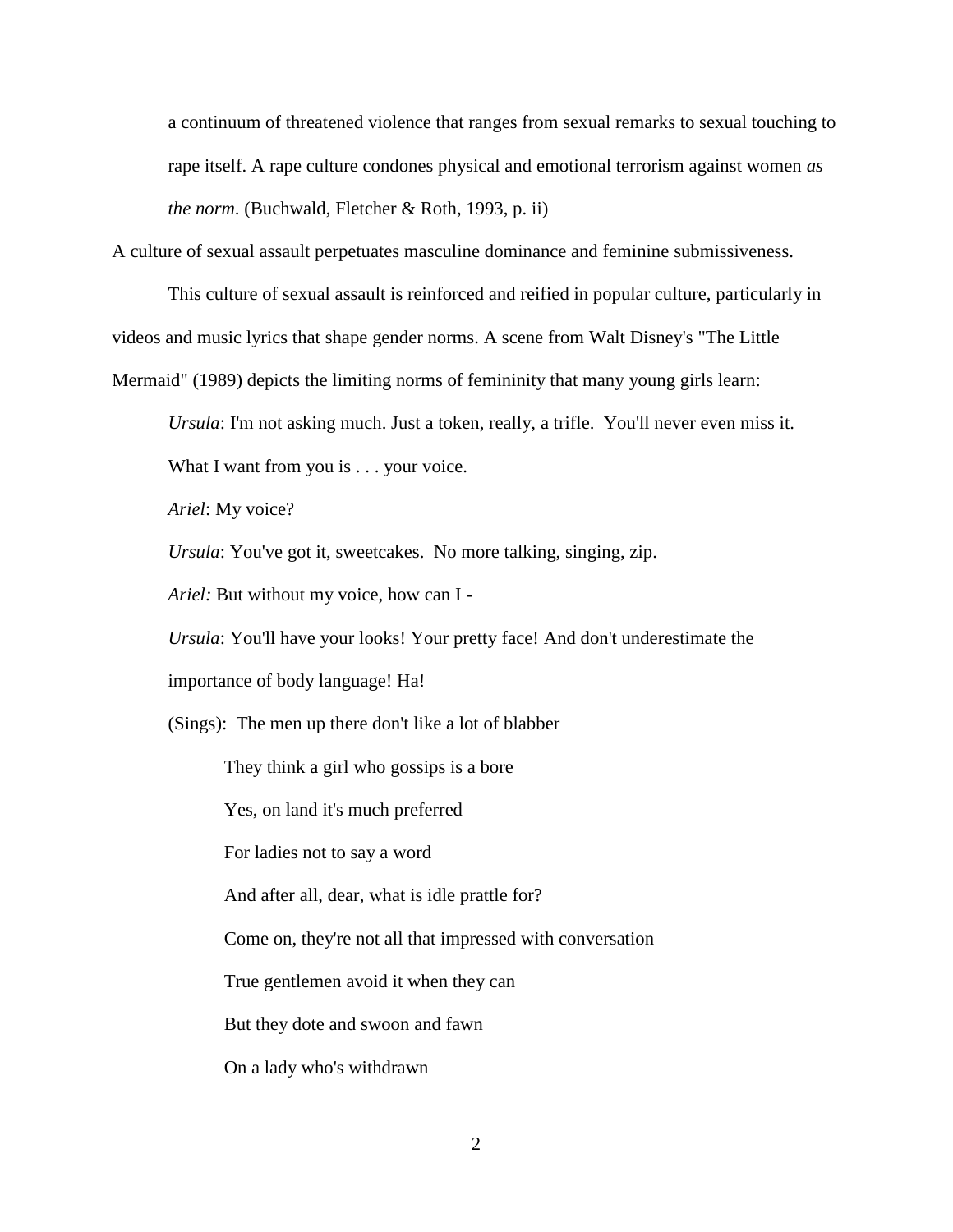It's she who holds her tongue who gets her man.

In this scene, girls learn that notions of femininity include passivity, silence, and emphasis on "getting" a man. Music lyrics are another form of popular culture that sends messages about gender norms. Jon Lajoie's song "Show me Your Genitals" (2009) is popular among adolescent boys and contains sexist and disturbing lyrics such as:

Women are stupid, and I don't respect them,

That's right, I just have sex with them…

You're talkin' to me about stuff - why?

I'd rather see your titties…

I wanna see your bum, I don't care what you say…

Girls' brains are much stupider than men's are,

so they should always listen to us 'cause we're smart.

Women are only good for three things,

cooking, cleaning - and vaginas.

Such lyrics, which many adolescents describe as humorous, depict women's bodies as used for male pleasure, and helps perpetuate a culture of sexual assault.

Sexual assault is a cultural phenomenon, one that happens not only in our communities but also on our college campuses. This study examines the role that masculine and feminine communication patterns play in instances of sexual assault to better understand what is happening, in hopes of being able to reduce rates of assault.

#### **Study Overview**

In order to examine if there are gendered communication patterns before, during, and after cases of heterosexual sexual assault on college campuses and if so, what they are, I will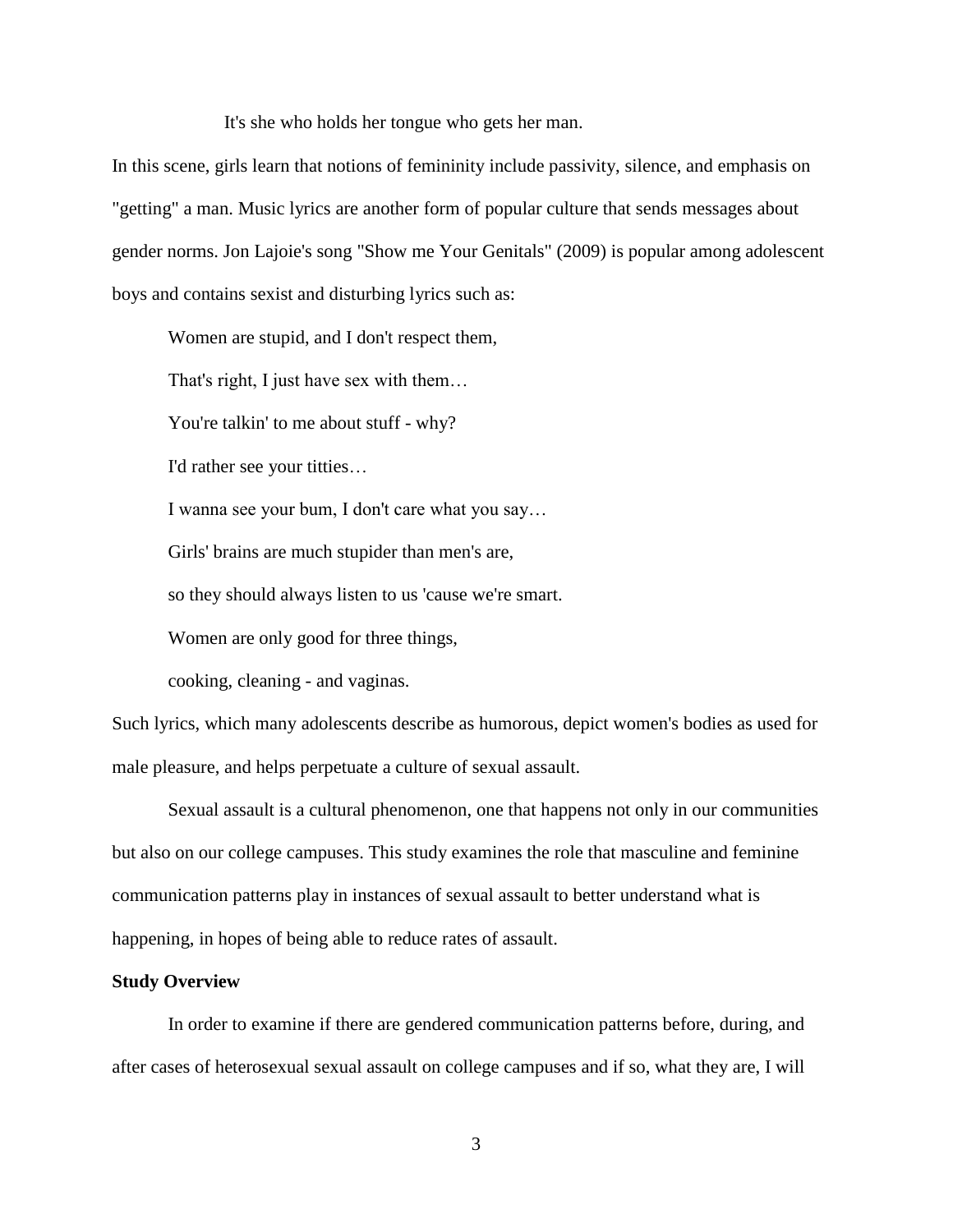conduct a qualitative exploratory study. I aim to interview at least one mental health professional, or other professionals dealing with instances of sexual assault, from all 11 of the NESCAC colleges (Amherst, Bates, Bowdoin, Colby, Connecticut College, Hamilton, Middlebury, Trinity, Tufts, Wesleyan, and Williams). I will use flexible methods to collect my data through phone interviews. My interviews will be semi-structured using open ended questions to elicit narratives and in-depth descriptions of the phenomenon. As my study focuses around communication and voices, my data will be based on narratives and words. A qualitative study with the data in words will provide rich details of the communication patterns surrounding instances of sexual assault.

The paper is organized by the following chapters. The Introduction provides basic information and explains the purpose of the study. The Literature Review addresses contemporary theories and studies pertaining to gender socialization, communication, and sexual assault. The Findings chapter summarizes the data collected and discusses the information obtained from the interviews. The Discussion compares the results of my findings to the current literature, offers recommendations for communities and colleges, and concludes the report.

#### **Background**

Sexual assault in the United States has historically been an issue and continues to be a pervasive problem today, one that receives little attention. The United States, "has the highest rate of reported rape in the industrial world- about eighteen times higher than England's" (Kimmel, 2000, p. 255). While sexual assault and rape are issues many women have to face, college women are four times more likely to experience sexual assault than any other age group (Burnett, et al, 2009, p. 465; Lam & Roman, 2009, p. 19). The National Institute of Justice (2000) funded the National College Women Sexual Victimization study which conducted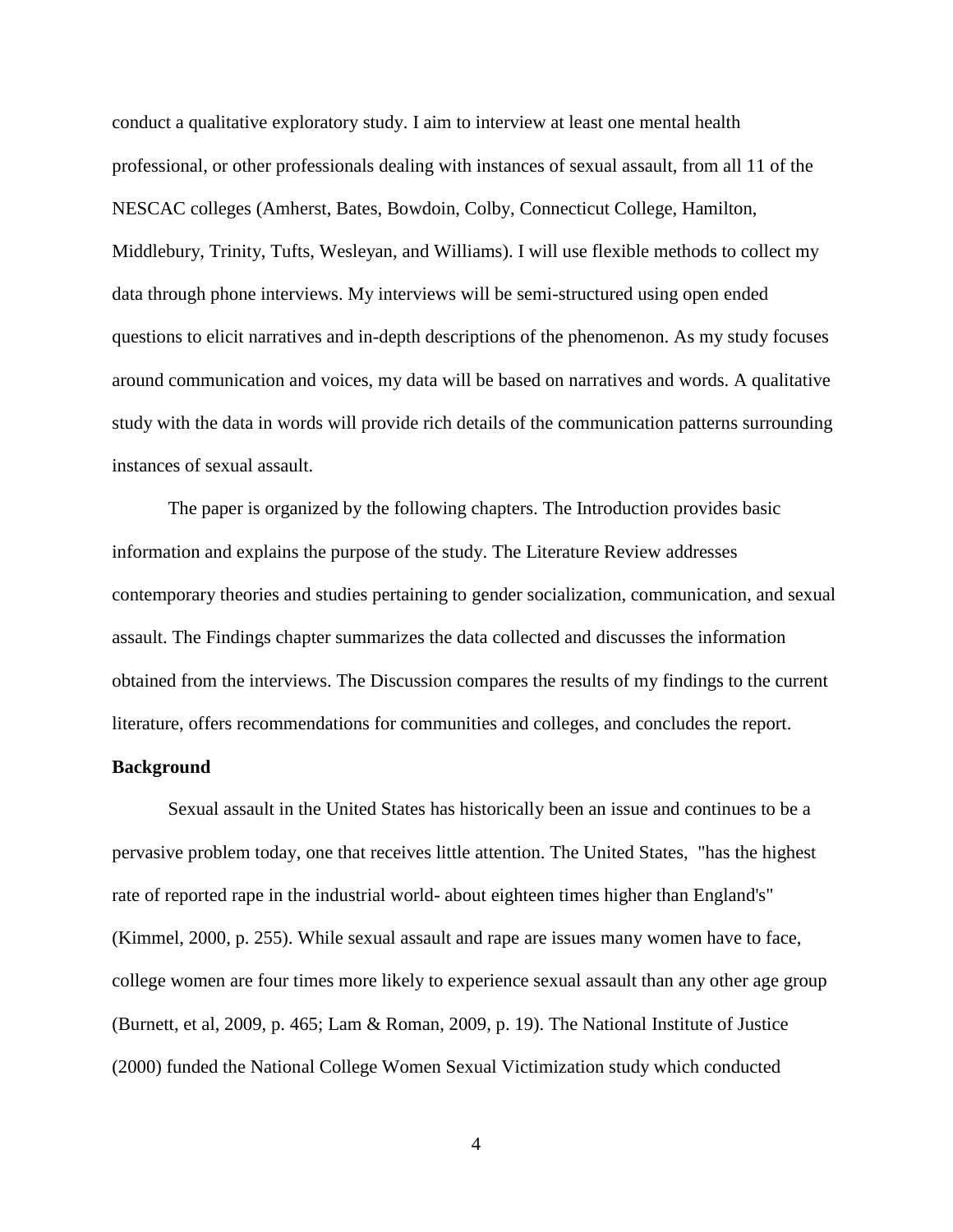telephone surveys of a randomly selected national sample of 4,446 college women and found that 15.5% of those women were sexually victimized during the 1996 academic year (Fisher, Cullen & Turner, 2000, p. 15), and prior to the 1996 academic year 10% of the women had experienced rape, 11% had experienced attempted rape, 36% had experienced unwanted sexual contact, 9% had experienced sexual intercourse with nonphysical threats/ bribes, and 6% had experienced any other unwanted/ uninvited sexual intercourse (Fisher, Cullen & Turner, 2000, p. 17).

Sexual assault happens, and it occurs far more frequently than most of us imagine, particularly for college women. Often many of these incidents go unreported and undisclosed, making it hard to even determine the actual rates of sexual assault (Adams-Curtis & Forbes, 2004, p. 93; Burnett et al., 2009, p. 465). Sexual assault has been, and continues to be a pervasive issue for college women, one that is often not even discussed or reported.

#### **Definition of Terms**

In examining the gendered communication patterns surrounding sexual assault, I am using a broad definition of sexual assault to include any sexual acts done without consent, such as unwanted touching, fondling, kissing, oral contact, vaginal intercourse, and anal intercourse. I do not include sexual harassment or stalking in my definition of sexual assault, for I am only examining direct unwanted sexual contact.

Gender is socially constructed in that identities are a "fluid assemblage of the meanings and behaviors that we construct from the values, images, and prescriptions we find in the world around us" (Kimmel, 2000, p. 87). Gender is the product of interactions with others and the media, which is then performed in front of others, validated, and legitimated by others (West &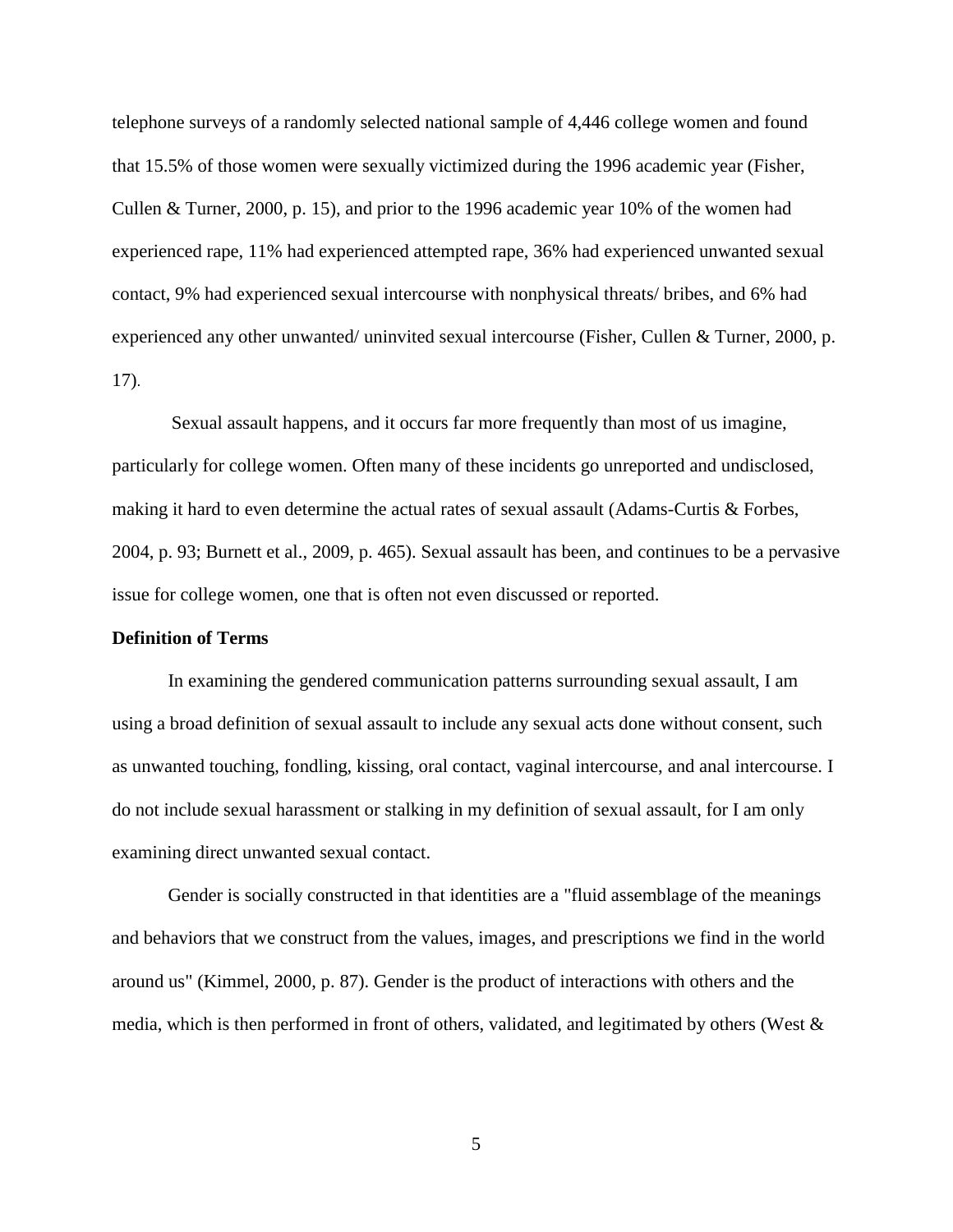Zimmerman, 2000). Gender roles are also culturally and historically specific (Mirandé, 2008). Gender refers to the social definitions of masculinity and femininity.

The term "gendered", when applied to a phenomenon, means that "social processes have determined what is appropriately masculine and feminine and that gender has thereby become integral to the definition of the phenomenon" (Schwartz and Rutter, 2000, p. 3). Gendered communication refers to the different verbal and non-verbal communication patterns employed by men and women, and the understanding or assumed meanings of such communication. Communication is also gendered in regards to whose voices are heard, hold power, and whose voices are silenced, ignored, and muted in a patriarchal society.

#### **Major Sexual Assault Policies**

There are numerous laws and policies regarding sexual assault on college campuses. This section addresses two of the major policies, Title IX and the Clery Act.

#### **Title IX.**

Title IX is part of the Education Amendments of 1972. This civil rights law prohibits discrimination based on a person's sex, in schools that receive federal funds. Such discrimination includes sexual violence, sexual harassment, sexual assault, and rape. In 2001, the section on sexual harassment, the blanket term to encompass sexual assault and other unwanted forms of sexual violence, was revised. This law mandates schools to take immediate and effective actions to end discrimination, including sexual assault, and prevent it from happening. Schools are required to train employees on how to respond to, and report discrimination. In addition, schools need to take proactive measures to prevent discrimination from occurring in the future through the use of preventative training and educational programs. The law acknowledges how a significant number of students have experienced sexual harassment, "which can interfere with a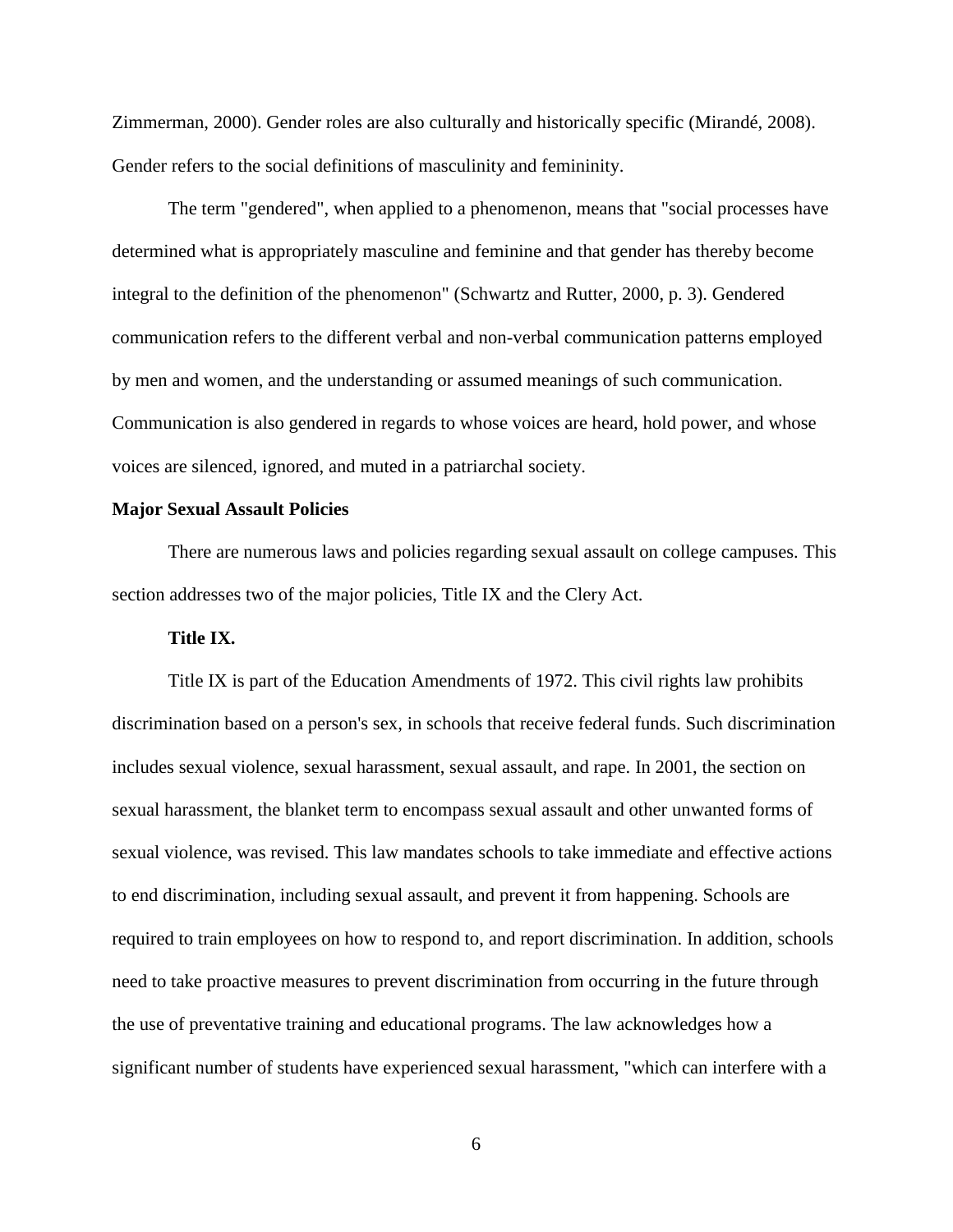student's academic performance and emotional well-being. Preventing and remedying sexual harassment in schools is essential to ensuring a safe environment in which students can learn" (U.S. Department of Education, 2001, para. 9). The guidelines discuss how if schools find a sexual assault has occurred, they must end what they describe throughout the law as, a "hostile environment", prevent it from occurring in the future, and try to make amends or remedy the situation. Title IX mandates that schools deal with sexual assaults promptly and effectively and try to eliminate future occurrences.

The "Dear Colleague" letter written by Russlynn Ali (2011), the Assistant Secretary for Civil Rights, explains and reiterates the requirements of Title IX pertaining to sexual violence, including rape, sexual assault, sexual battery, sexual coercion, and sexual harassment. This letter discusses the troubling statistics of sexual assault on college campuses and the schools' responsibilities to take urgent steps to end and prevent sexual violence. "If a school knows or reasonably should know about student-on-student harassment that creates a hostile environment, Title IX requires the school to take immediate action to eliminate the harassment, prevent its recurrence, and address its effects" (Ali, 2011, p. 4). Schools are mandated to not only handle cases of sexual assault but also work to prevent assaults from happening. The letter also offers recommendations to implement preventative education programs and sexual violence resources. The letter ends with a vision of ensuring that "all students have an equal opportunity to learn in a safe and respectful school climate" (Ali, 2011, p. 19). Title IX is the major legislation mandating schools cannot have any students discriminated on account of their sex, which means that school must address and work to prevent instances of sexual assault.

Title IX mandates that faculty have to report any instances of sexual violence of which they become aware. As stated in the "Dear Colleague" letter: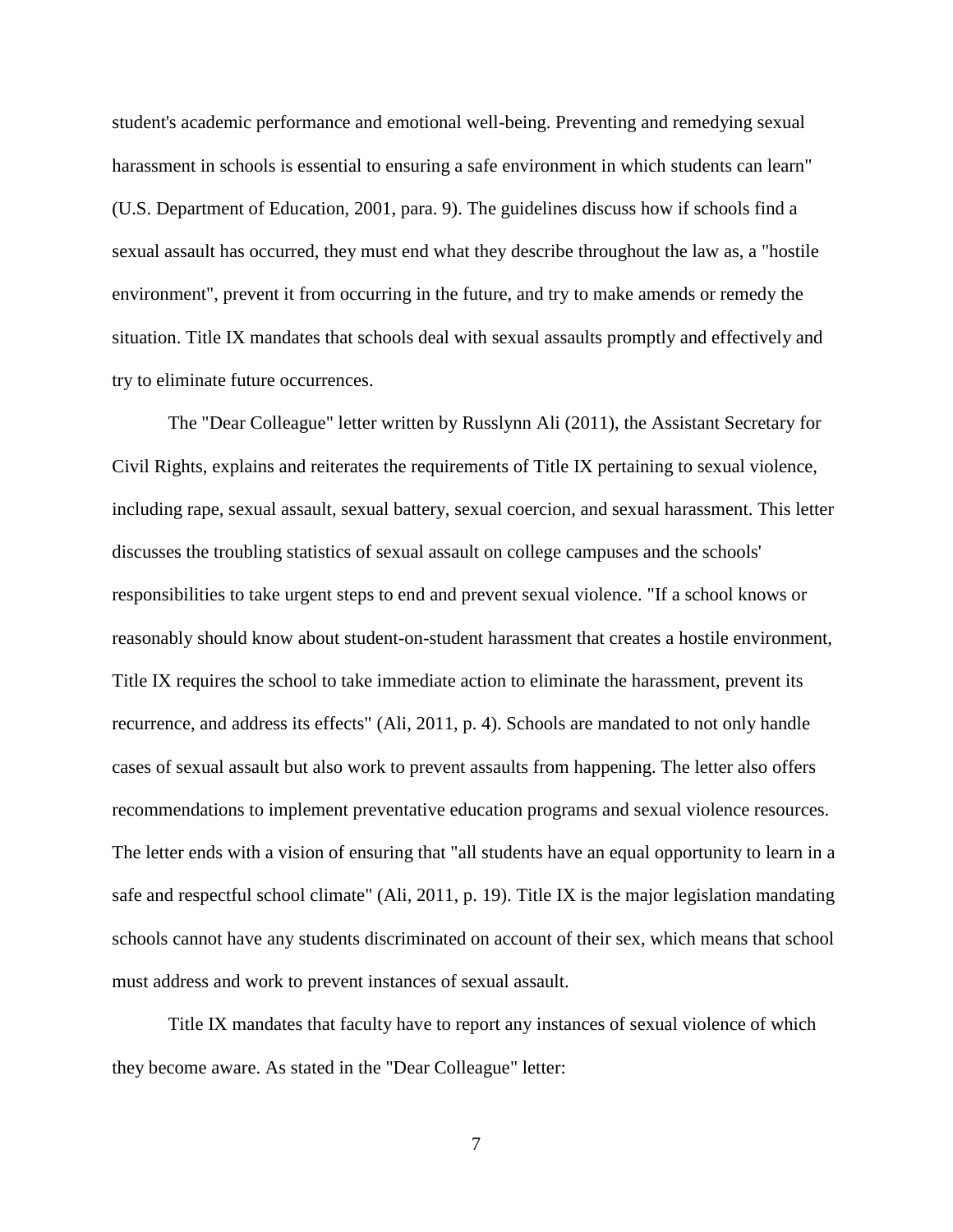Regardless of whether a harassed student, his or her parent, or a third party files a complaint under the school's grievance procedures or otherwise requests action on the student's behalf, a school that knows, or reasonably should know, about possible harassment must promptly investigate to determine what occurred and then take appropriate steps to resolve the situation. (Ali, 2011, p. 4)

Therefore, even if a survivor shares the assault with her advisor or any other faculty member, simply to tell her story, and does not want the faculty member to do anything about it, by law the faculty member has to go against her wishes and report the case.

One of the mental health professionals I interviewed discussed the implications of Title IX, in terms of having faculty members required to report the case even against the survivor's request, "the college cannot follow her wishes, so then she loses control yet again" and "women get their power taken from them yet again". The survivor risks losing control of the situation in regard to how it is handled when she informs a faculty member about the assault, who then turns the information over to college administrators. The confidential resources on college campuses are the health center, counseling center, and chaplains' office, meaning that these three resources are not required to report instances of sexual assault. As this respondent said, "It certainly should funnel people towards those three offices but it may suggest to people that they shouldn't report. And I understand the reasoning for the law; it is more like wanting to make sure the colleges don't sweep it under the rug". Title IX mandates colleges to deal with instances of sexual assault to ensure that the school is trying to make campus safer for students; however, this also means that unless the survivor reports to a confidential source, the school is required to investigate the assault regardless of the survivor's wishes. Like most policies written with good intentions, Title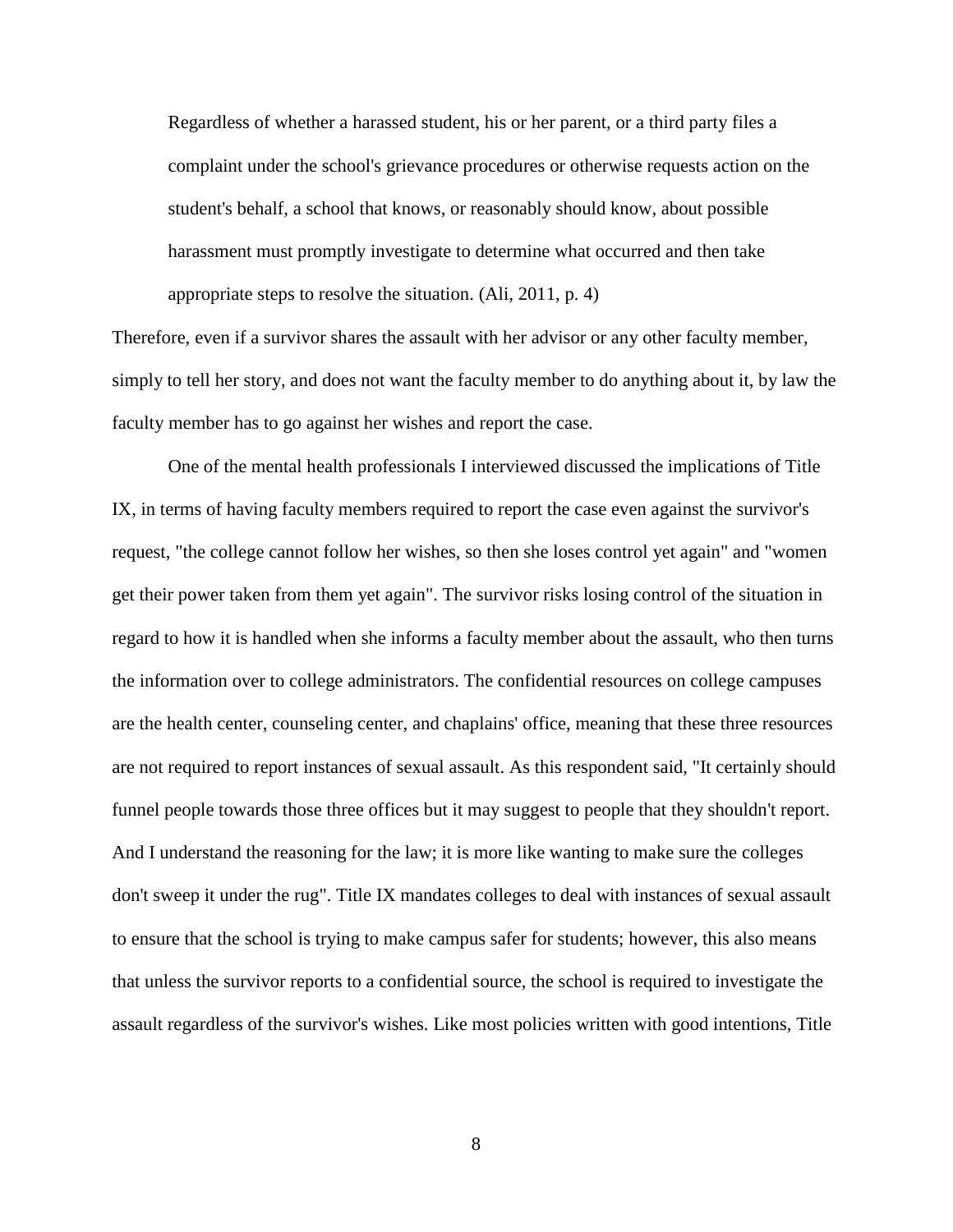IX has other implications for survivors in terms of losing their voice or being silenced in disclosing the assault and the repercussions of disclosing it to faculty members.

#### **Clery Act.**

The Clery Act is a federal law mandating that schools that receive federal funding disclose information about campus crimes, including sexual assault. This act, originally known as the Crime Awareness and Campus Security Act, was named after Jeanne Clery, a 19 year old student who was raped and murdered in her dorm at Lehigh University in 1986. The Clery Act requires that schools must collect crime reports and crime statistics and issue campus alerts whenever a crime has occurred, and warn of any criminal activity that may present as an ongoing threat (Fossey, 2010).

The Ramstad Act, otherwise known as the Campus Sexual Assault Victims' Bill of Rights was an amendment made to the Clery Act in 1992 to identify rights for sexual assault survivors. The provision mandates colleges to notify survivors of their right to file charges with the local police and also notify survivors about the available counseling resources and supports, as well as the option to change their classes or dorm. This act also mandates that both the accused perpetrator and the survivor have the same opportunities to have others present at the hearing and that both parties will be notified of the outcome of the disciplinary hearings (Mawdsley, 2010).

#### **Implications of the Study**

As sexual assault is such a widespread yet silent issue, it is an important matter to study to allow us to better understand this phenomenon. This knowledge will help advance the social work profession. Social work practice often deals with helping oppressed and underserved populations, and this study will help give a voice to female survivors of sexual assault. Through this knowledge of some of the communication patterns surrounding instances of sexual assault,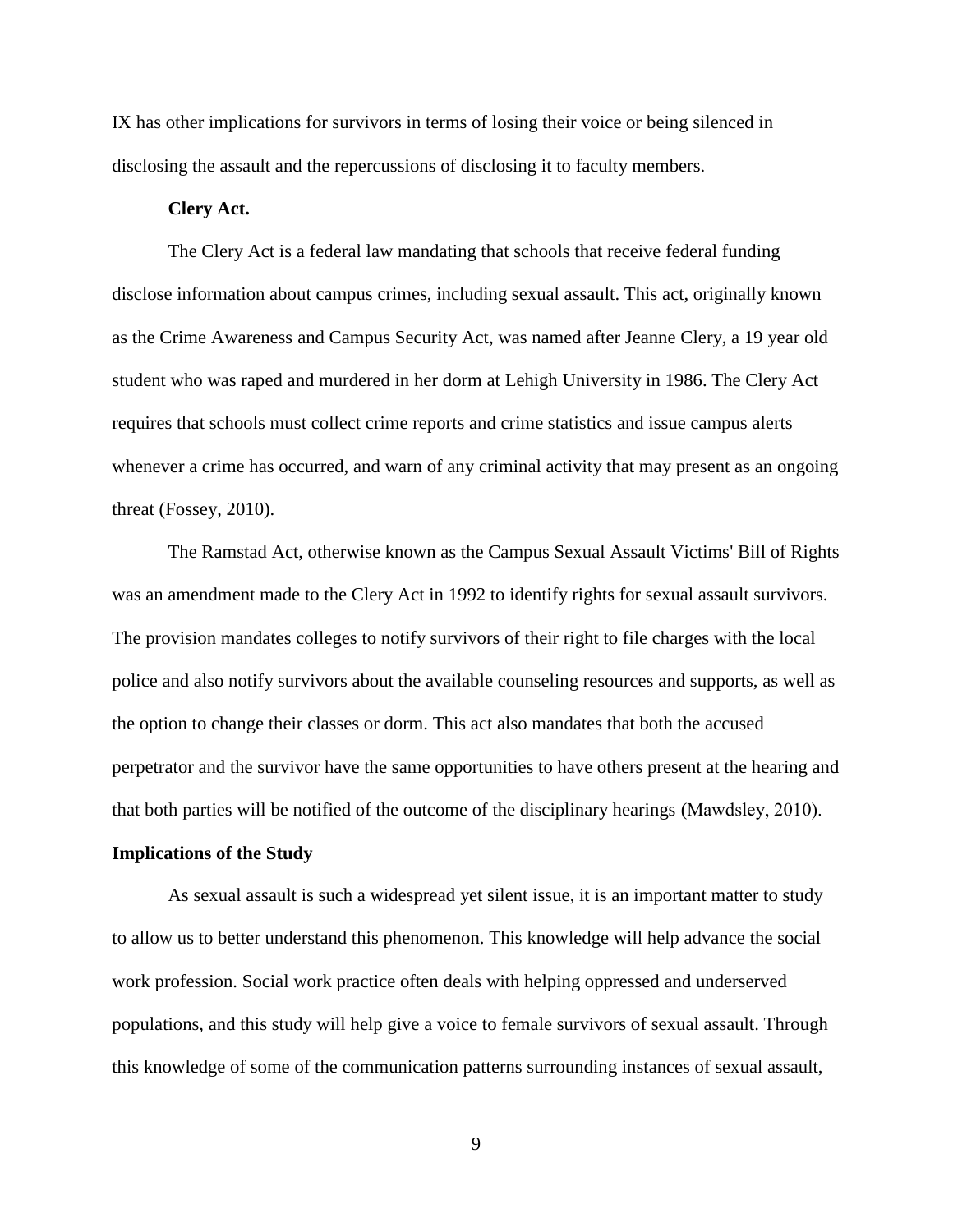mental health and sexual assault professionals will be able to develop interventions that promote empowerment and healing for clients and communities, and also help improve prevention methods. This study will not only aid social workers, but also college educators, and college administrators in understanding, educating, and preventing sexual assault.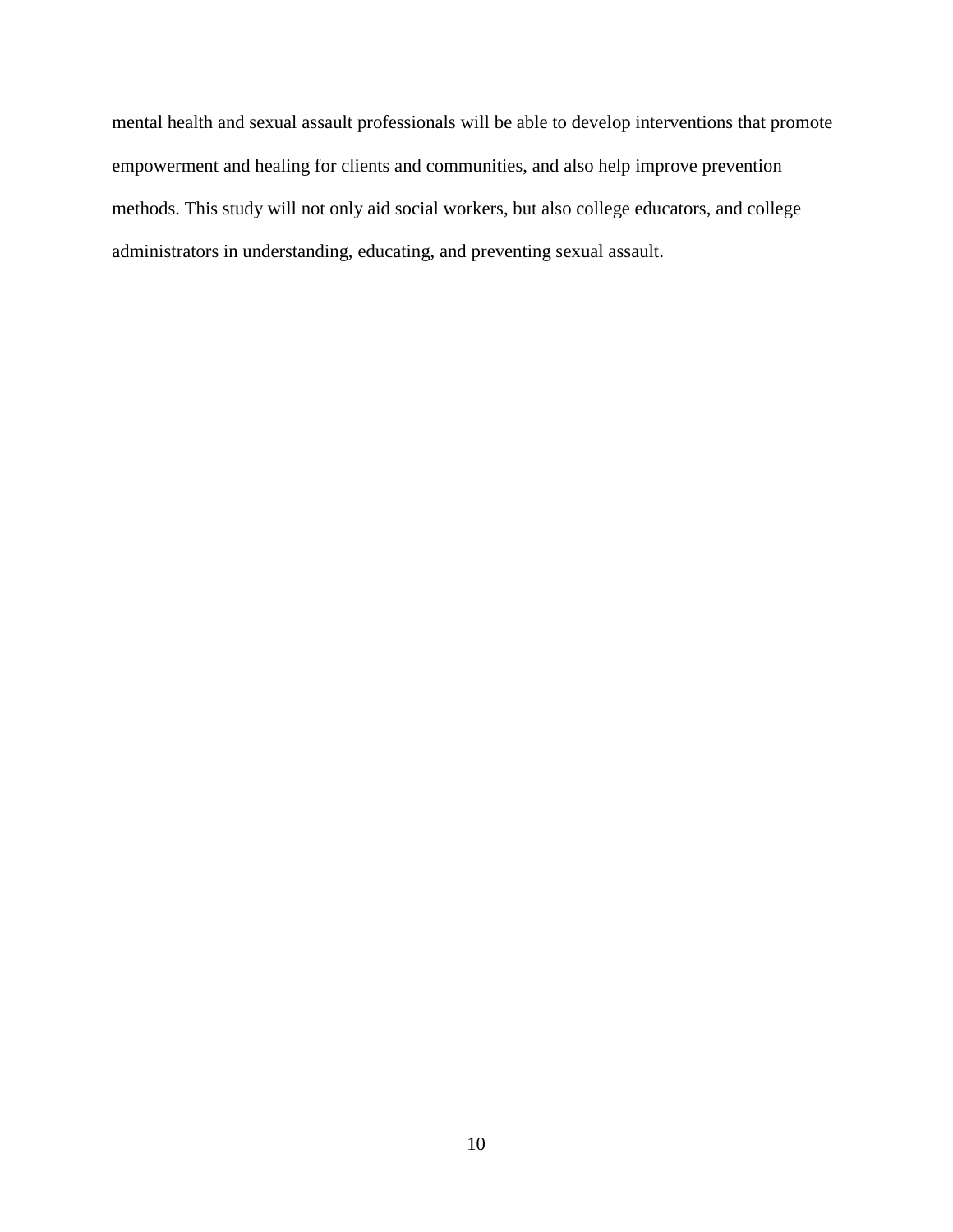#### **CHAPTER 2**

#### **Literature Review**

The purpose of this study is to examine the gendered communication patterns of men and women before, during, and after instances of sexual assault on NESCAC college campuses. While sexual assault has historically been a problem and continues to be a pervasive issue many college women face today, there is a dearth of current material on this subject, especially with regard to the communication patterns surrounding the assault. Not all men are the same, and not all women are the same, however for the purpose of this analysis, these genders are going to be presented in the generalized aggregate. While an exhaustive literature review is beyond the scope of this project, this chapter explores the current applicable literature surrounding theories of, and studies pertaining to gender socialization, communication, and sexual assault. For each of the following sections, I will first discuss the relevant theories and then the current empirical studies, both quantitative and qualitative, done on the topic.

#### **Gender Socialization**

Gender socialization begins when young children internalize notions of masculinity and femininity. As Kaufman (1997) states, "children do not simply learn a gender role but become part of that gender" (p. 37). Gender is a learned ideology that shapes behavioral actions. Butler (1988) was one of the first theorists to describe gender as a performance, a scripted act that is reproduced as reality. Gender, which is culturally and historically located, is a "stylized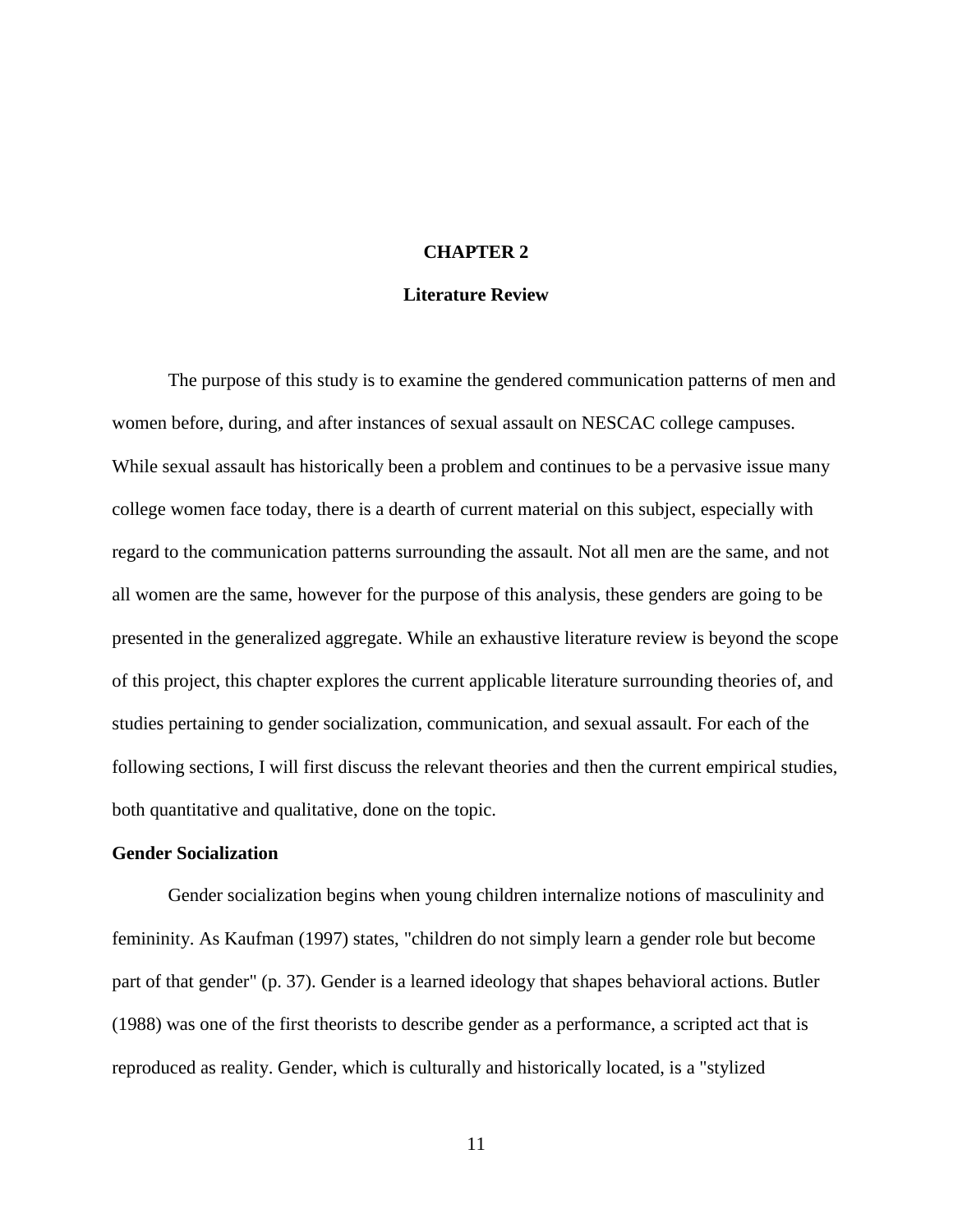repetition of acts" and understood as "bodily gestures, movements, and enactments" (Butler, 1988, p. 519). Children learn their gender roles at a young age and continue to act and reenact their gender through their actions and communications with others.

#### **Theories on gender socialization.**

There are numerous theories that help describe the gender socialization process and how young children come to discover, and act out their gender. Cognitive Development theory argues that children learn their stereotypical sex roles through socialization and interactions with others (Kunkel & Burleson, 1998; Martin, 2000) and learn to avoid acting in ways that are not appropriate to their gender (Fagot, Rodgers, & Leinbach, 2000). Social Learning theory further explains how children learn their gender through watching and imitating same-sex adults, and these gendered actions are then reinforced by others (Payne, 2001; Carli & Bukatko, 2000). Gender Schema theory describes how children form gender-related schemas, cognitive frameworks that organize and interpret information, to influence their thinking and behavior. Schemas are formed through basic socialization processes including interactions with families, peers, and the media. These schemas start forming by the age of five when, "children develop an impressive constellation of stereotypes about gender that they apply to themselves and others" (Martin & Ruble, 2004, p. 67). Children internalize the external social pressures to conform to their gender, influencing their verbal and nonverbal communication throughout the rest of their lives.

As children learn through their social environment, the family plays a crucial part in the reproduction of gender roles. Chodorow (1999) argues that as mothers are primarily responsible for childcare, this influences sex differences in personality development, with girls learning to focus more on relationships as they feel more connected to their mothers, while boys, who view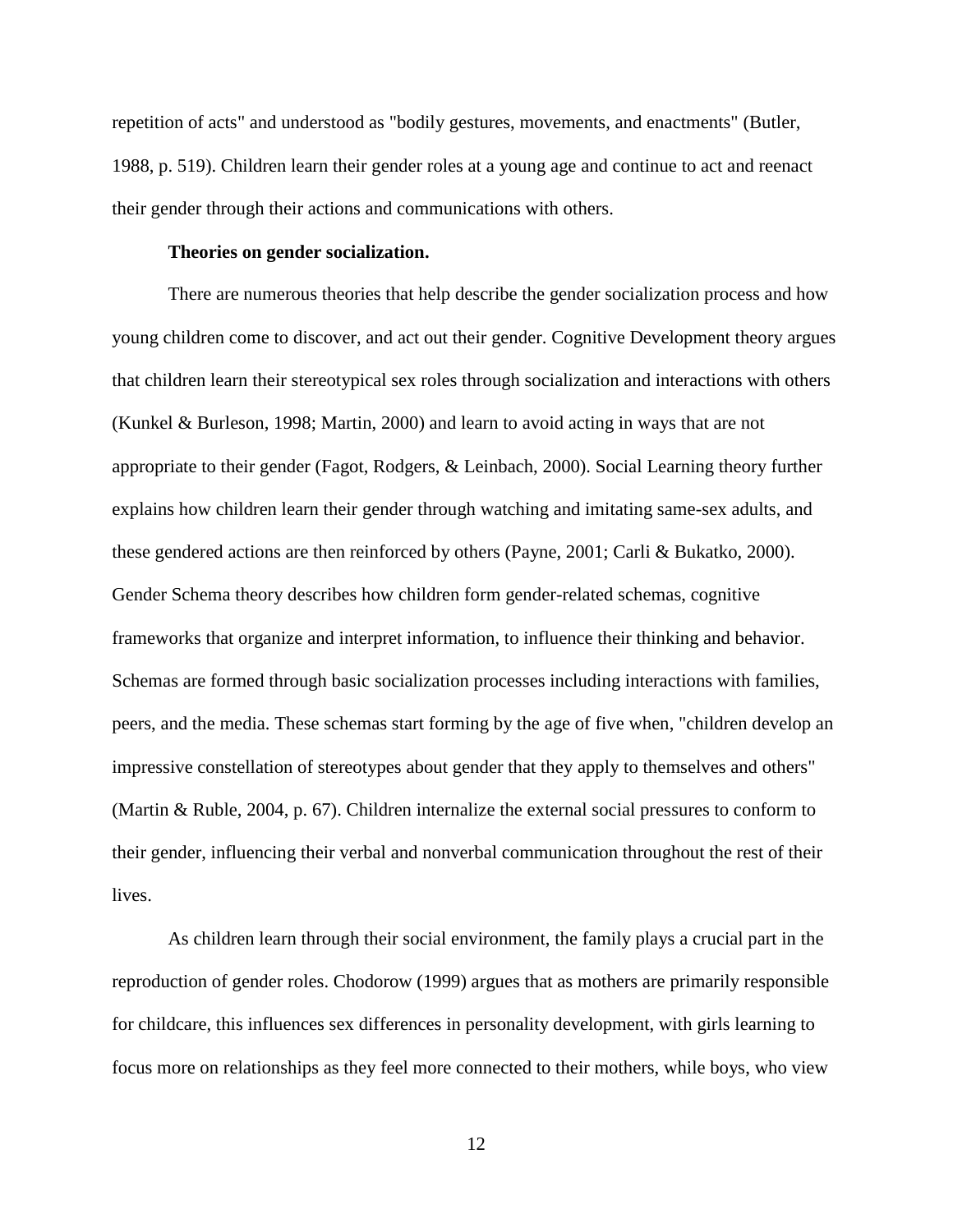their mothers as unlike them, learn to become more independent. Chodorow (1999) claims that masculine developmental "processes stress differentiation from others", thus denying relationships, while feminine identification "processes are relational" (p. 176). The sexual and familial division of labor influences adult gender expressions and personalities, with women feeling more connected to others as based upon their close early relationship with their mothers and other feminine caregivers.

Growing up in a patriarchal society also influences gender development. Patriarchy, meaning the "rule of our fathers" creates sexism by asserting the inferiority of females and the superiority of males, with masculinity characterized by warrior traits of "aggression, control, emotional reserve, rationality, [and] sexual potency" (Sheffield, 1997, p. 112). Kaufman (1997) describes the dualism of gender, as masculinity is associated with activity, while femininity is associated with passivity (p. 41). In our current patriarchal culture, masculinity is closely linked to power, including sexual power. Men tend to view sexual encounters as a way to prove their manhood, as sex is seen as a form of success and achievement (Kimmel, 2000, p. 22). Schwyzer (2008) uses the term "homosociality" to describe the phenomenon of how men perform masculinity for each other, using their sexualized and objectified views of women as a way to form connections with other men. This patriarchal objectification of women allows men to maintain and perpetuate heterosexism, using women as pawns for men to prove their masculinity. Patriarchy influences gender development, and children learn the meanings of their gender through this power dynamic.

#### **Studies on gender socialization.**

In addition to the theories on gender socialization, there have been numerous empirical studies done on gender development. Hagborg (1993) studied 150 adolescents from a small high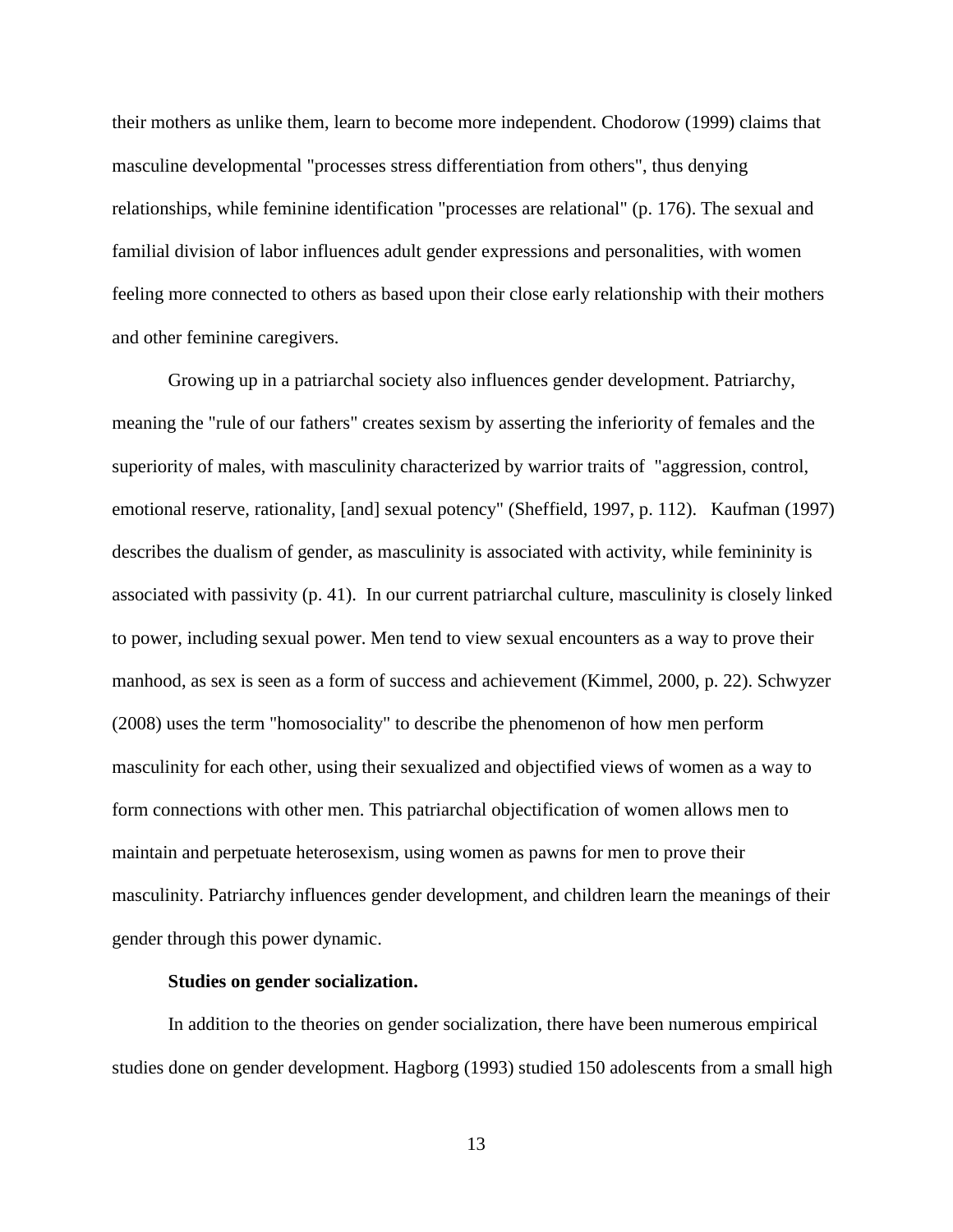school of middle socioeconomic class, located in a semi-rural community. Thirty students, with an equal number of girls and boys, were randomly selected from each grade and were given Harter's Self-Perception Profile for Adolescents that looks at nine different domains: scholastic competence, social acceptance, athletic competence, physical appearance, job competence, romantic appeal, behavioral conduct, close friendship, and global self-worth. The results showed that the boys rated themselves higher on athletic competence, physical appearance, and global self-worth, while girls rated themselves higher for close friendships. This study indicates that this small group of adolescent boys rated themselves high for measures focused on action and selfesteem, while girls focused more on relationships; however the small non-diverse sample size makes the results hard to generalize across all populations.

Lamb and Brown (2006) conducted research to find out what girls are listening to, reading, and watching to better understand girl culture and the social messages that girls receive. Lamb and Brown (2006) surveyed a diverse group of over 600 girls and then watched shows, movies, read books, magazines, listened to music, and shopped at a variety of stores to better understand these social messages. Their research concluded that girls are being sold stereotypical, demeaning, and limited messages on what it means to be a girl. These media messages encourage girls that their sex appeal is important, as is beauty, romance, homemaking, nurturing, and shopping. Brown, Lamb, and Tappan (2009) surveyed over 600 boys across the United States to determine what boys are watching, listening, reading, and doing, and then looked at those sources in the media to determine the social messages targeted towards boys. Their research concluded that the media uses negative stereotypes of boys as enjoying violence, being independent, jocks, slackers, and players, meaning they play the dating field to get as many girls as possible. This definition of manhood also included the notion of power as being in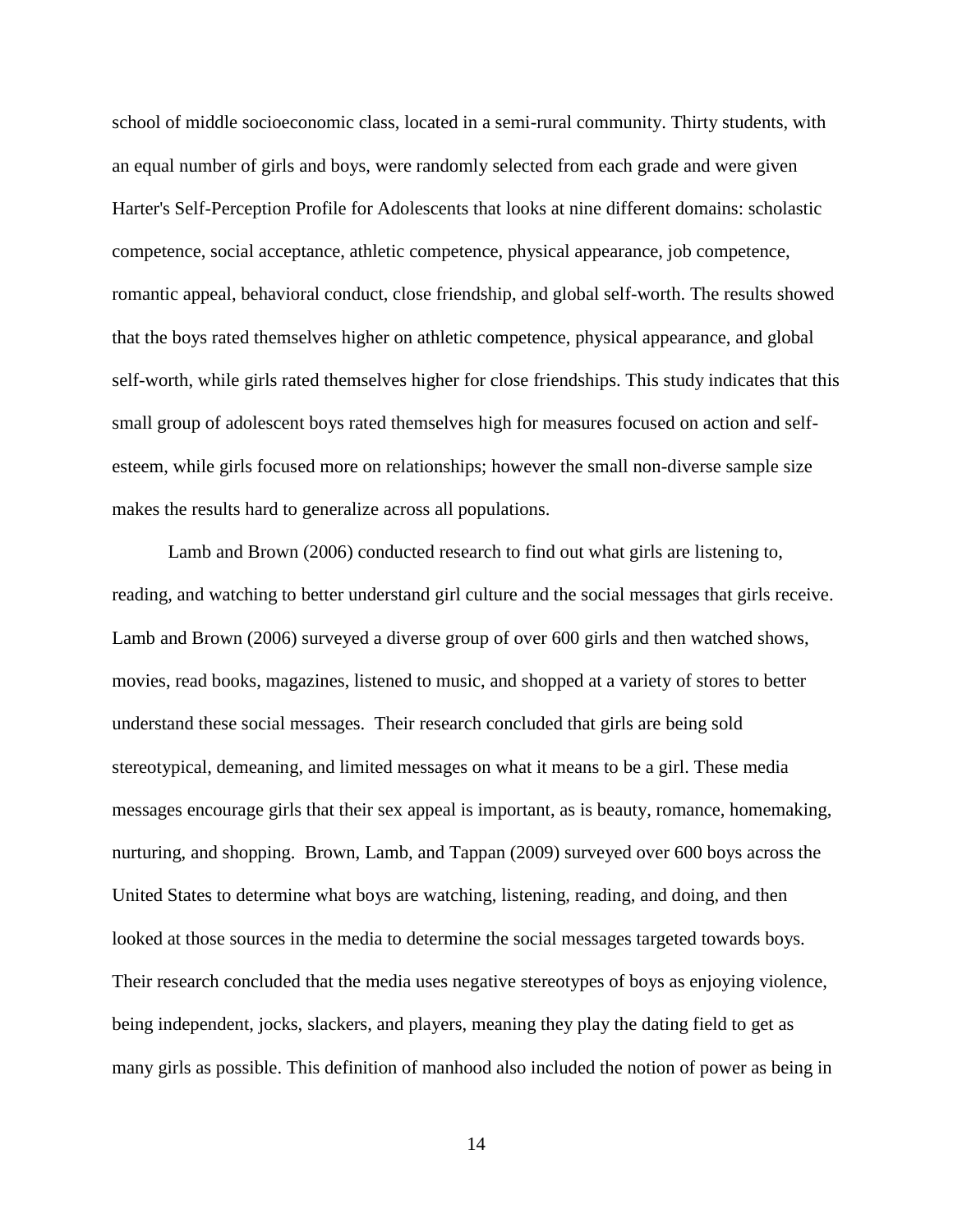control, often over girls and woman. Both of these contemporary studies with diverse and large samples concluded that the media sends stereotypical and limited messages of femininity and masculinity to girls and boys.

Kimmel (2008) interviewed a geographically, racially, sexually, and socioeconomically diverse group of 400 young men to describe what is happening in the lives of young adult males, a lifestyle he refers to as "Guyland". Kimmel (2008) reported on several themes of Guyland: pornography, violence, silence, and sex with women. Kimmel (2008) found that many forms of media targeted toward young men (such as video games, pornography, music lyrics, TV, and the internet) are sexist, denigrating, hateful, violent, and misogynist in their depiction of women. Such media is pervasive across all aspects of their lives; for example, pornographic pictures are one of the most popular screen savers for male college students (Kimmel, 2008, p. 9). Men feel the pressure to prove their masculinity by intimate relationships with women, as the sexual mandate of masculinity is to "have sex with as many women as possible, as frequently as possible no matter what" (Kimmel, 2008, p. 172). Kimmel (2008) reported that this impossibly high standard fuels men with a sense of entitlement, despair over not fitting masculine standards, and anger towards women for withholding sex, which then sets the stage for predation and violence against women. However the culture of silence protects men's excessive and violent behaviors from becoming public knowledge. Kimmel (2008) noted the men he interviewed spoke of women more with contempt than desire, using terms like "hos", "bitches", and "sluts", and often thought of sex as not to satisfy a desire of a woman, but as a way to "get even with them, or, even, humiliate them" (p. 182). Most of the men interviewed, believed that, "girls 'have to say no' to protect their reputations, they 'mean yes, even if they say no', and 'if she's drunk and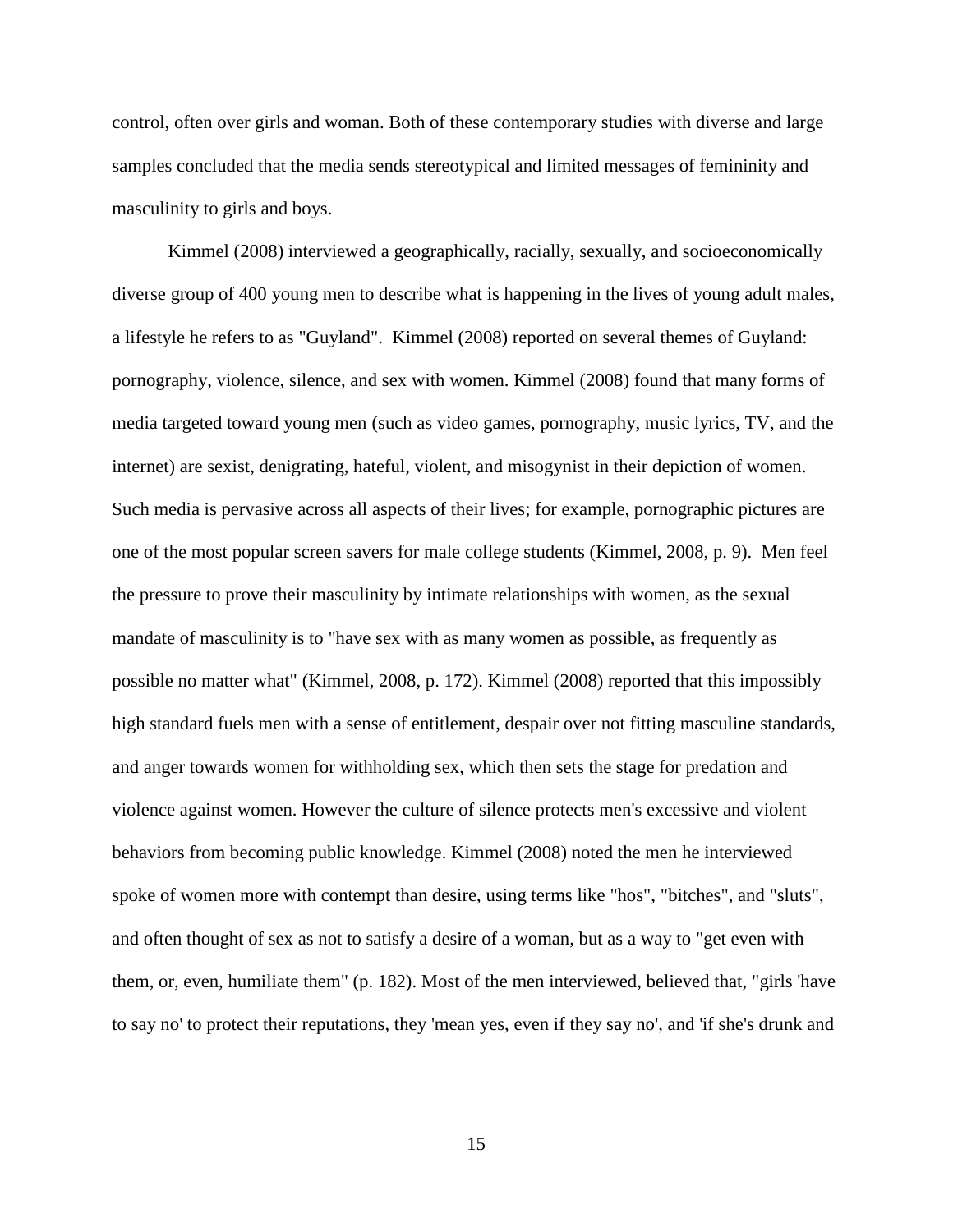semiconscious, she's willing'" (Kimmel, 2008, p. 218). This contemporary study had a large diverse sample group; however it has not yet been replicated.

To summarize, various theories on gender socialization indicate that gender is a performative act that children learn to mimic at a young age. Gender is internalized through socialization, growing up in a patriarchal society, and through interactions with others and with the media. Children form these gender related schemas that influence their own thoughts, behaviors, and communication. There have been numerous studies conducted to examine gender roles, and how girls and boys receive stereotypical and limited messages regarding their gender from the media. Children's' gender socialization and internalized social messages of masculinity and femininity influences their interactions and communications as adults.

#### **Gendered Communication**

In the current literature, there are numerous theories that help explain the various communication patterns of men and women, and numerous different studies to help demonstrate this phenomenon. Gender socialization influences how we internalize and understand gendered norms and stereotypes, both in broad terms, and also with regard to communication styles. Communication plays a large role in social interactions, both in the verbal interplay of what is being said and what is not being said, and in nonverbal actions. Many theorists argue that differences exist in the communication patterns of men and women due to the social construction of gender, and the sociocultural power structures that support patriarchy, and numerous studies support this phenomenon.

#### **Theories on gendered communication.**

Standpoint theory describes how a person's social status stems from cultural expectations and social interactions, which then shape a person's communication style (Payne, 2001; Wood  $\&$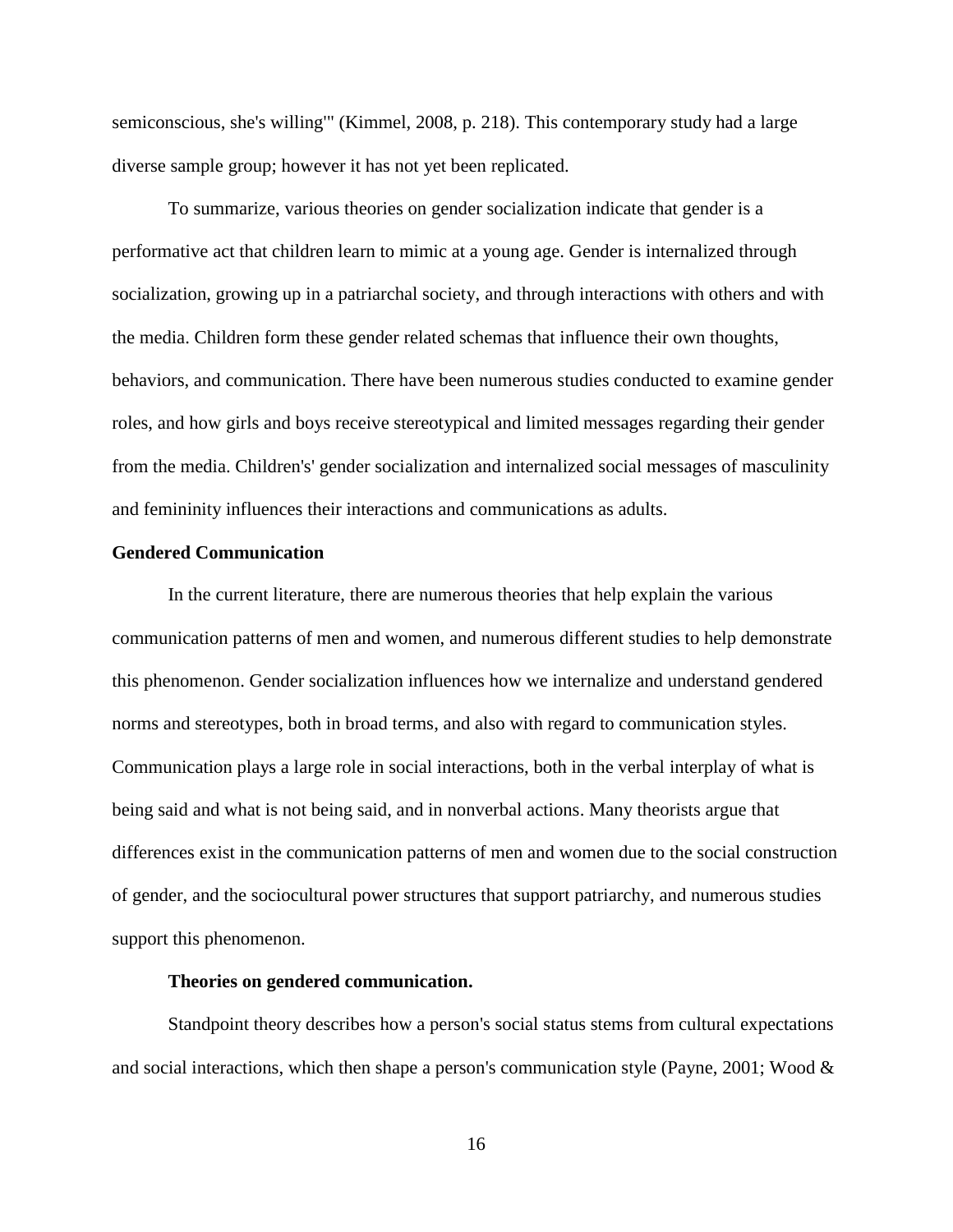Dindia, 1998). As men historically have held leadership roles, their communication is thought to be more assertive, and women historically have been socialized to emphasize cooperation, making their communication more passive. Similar to Standpoint theory, Social Role theory states that due to the historically different social roles and the sexual division of labor, men and women developed different characteristics that best fit their social roles (Aries, 1998; Eagly, Wood, & Diekman, 2000). Men are more likely to work in positions of power such as law and business, while women are more likely to have occupations in the social services and education, thus perpetuating the gender hierarchy of power (Glick, 2000). As men have held, and continue to hold higher positions of social status, they are often regarded as more competent and women are seen as more easily influenced (Sagestano, Heavey, & Christensen, 1998). Standpoint theory and Social Role theory explain how communication is gendered due to the internalization of historical and stereotypical gender roles.

As communication is influenced by patriarchy and power, language and communication is not shared equally among all individuals. Muted Group theory describes how "group members do not have an equal share in formulating language… [in that the] dominant groups solely determine the appropriate communicative systems… [and the] subordinate groups become inarticulate because they are forced to use the language of the dominant groups" (Burnett et al., 2009, p. 469). In a patriarchal society, men are the dominant group, and therefore not only control the communicative discourse, but also have the power to have their voices heard. This muting of women's voices has occurred historically, and continues today when women are less likely to develop a public voice (Hopper, 2003). As women internalize their oppression, their voices often become muted, silenced, or simply ignored since they lack the social and political power to have their voices listened to and respected.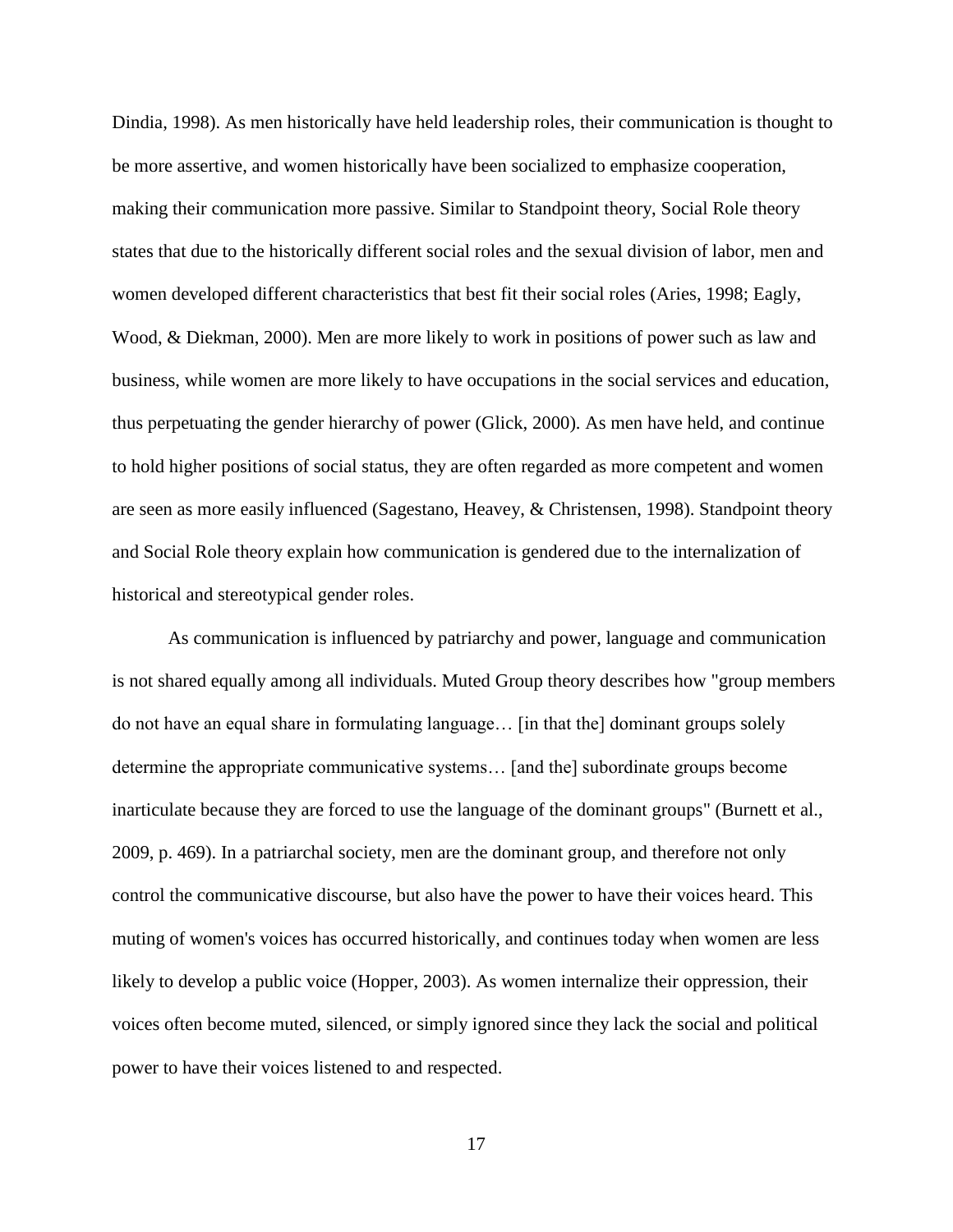In addition to these theories on how patriarchy influences communication styles, Self-Categorization theory discusses how gendered norms and stereotypes can also influence communication patterns. Self-Categorization theory states that individuals are expected to conform to gender stereotypes and social categories, which then influences women to use more passive and tentative language, such as phrases like "I am not sure" (Reid, Palomares, Anderson, & Bondad-Brown, 2009). However, a passive style of speech is also seen as less credible by men. Women who are socialized to use a more passive communication style may have trouble being assertive in incidents of sexual assault.

Just as children form cognitive schemas that influence their gender development, they acquire cognitive gendered schemas regarding sex and relationships. "Nowhere else are cultural expectations of masculinity and femininity so salient as in romantic relationships" (Wood, 1994, p. 191). Gender plays a prominent role in heterosexual relationships, as individuals use their gendered schemas to determine their actions and understanding of another's actions. Cognitive Valence Theory refers to how individuals go through cognitive schemas to ascertain appropriate responses to another person's words or actions (Henningsen, Henningsen, & Valde, 2006). Individuals use their cognitive schemas in relationships to decide whether to make sexual advances based upon their perception of their partner's communication of willingness.

Men and women tend to have different cognitive sexual schemas, otherwise known as scripts, which may lead to miscommunication and misinterpreting another's actions or words. Traditional sexual scripts consist of the notion that men are the initiators and women are the gatekeepers of sexual contact (Krahé, 2000). Token resistance refers to the belief that women who say "no" really mean "yes". Some men believe women use token resistance because women, "do not want to appear too eager to engage in sexual activity… [for fear of] being judged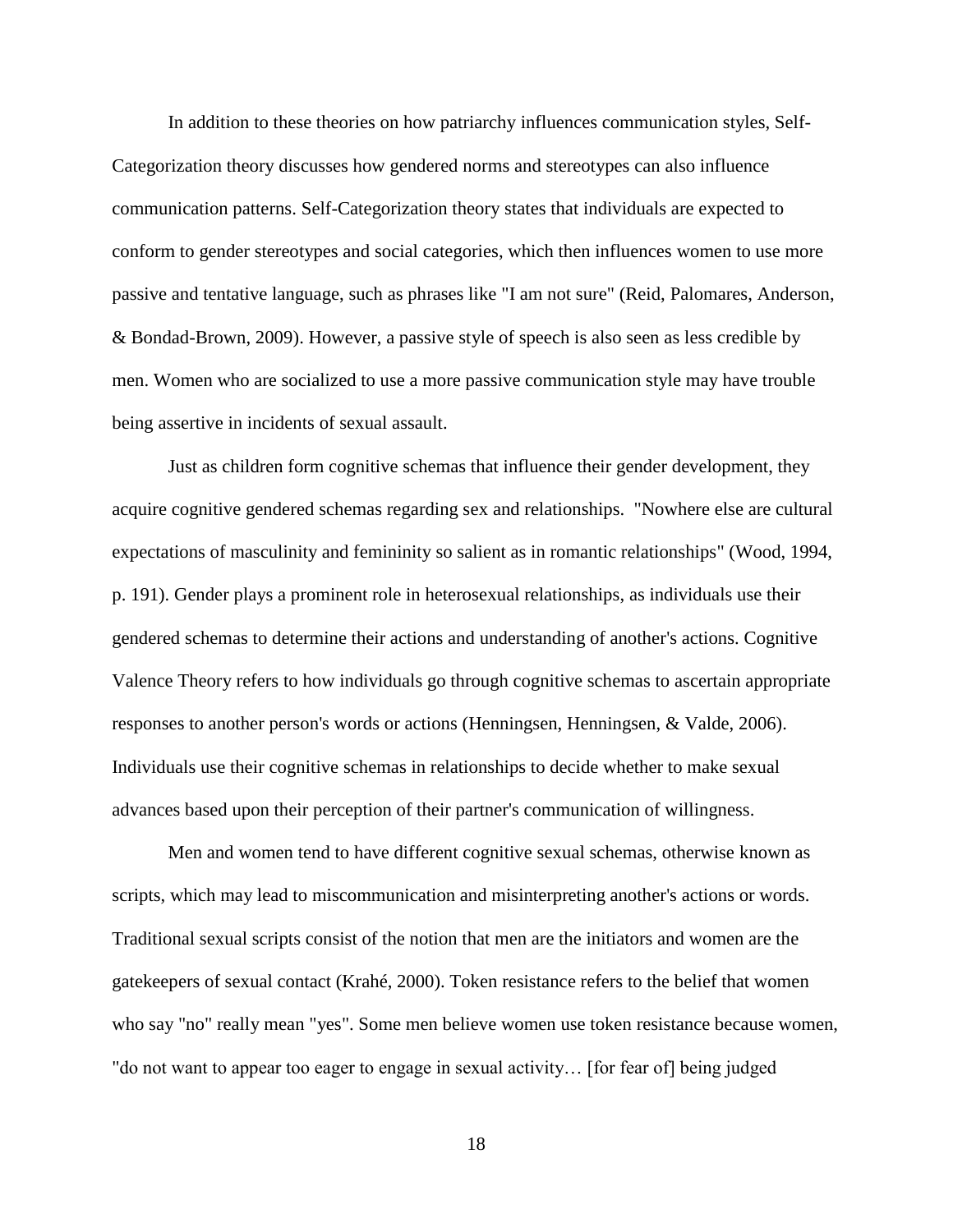negatively for stepping out of the traditional passive feminine role" (Osman, 2003, p. 683). This degradation of a woman's words can be connected to the earlier discussion of how in a patriarchal society men control communication in terms of whose voices are heard and believed. Adams-Curtis and Forbes (2004) also argue that men may not respond to a woman's "no", in that women's more passive communication styles may make the "no" not very explicit, or be conveyed in nonverbal indirect ways (p. 100). This notion of token resistance is only one of the many rape myths, others include the belief that a woman can resist rape if she really wants to, the woman is often promiscuous, only strangers commit rape, and the idea that the woman makes up the rape to punish a man (Burnett, et al., 2009). This notion of rape myths and passive communications styles may impact how women's words or actions are perceived in instances of sexual assault, with men not believing or not listening to their refusal.

Communication not only plays a role in the events leading up to and during the assault, but also in the aftermath with regard to whom the assault survivor tells, or if she keeps the incident to herself. Numerous scholars have explored the post-assault communication patterns and argue that many survivors do not report the assault because they blame themselves, the perpetrator did not use strong physical force so they fear others will be skeptical about the assault (Lam & Roman, 2009; Burnett et al. 2009), or worry that others will blame them (Fisher, Cullen & Turner 2000). The notion of survivor blame helps explain how many survivors are ashamed of the attack and feel that others will not believe or sympathize with their experience, thus they remain silent. Disidentification, a reaction to stereotypes (Zenmore, Fiske & Kim, 2000), also helps explain why many women do not report their assault, because reporting it would indicate their victim status of being weak and powerless, thus confirming negative feminine stereotypes.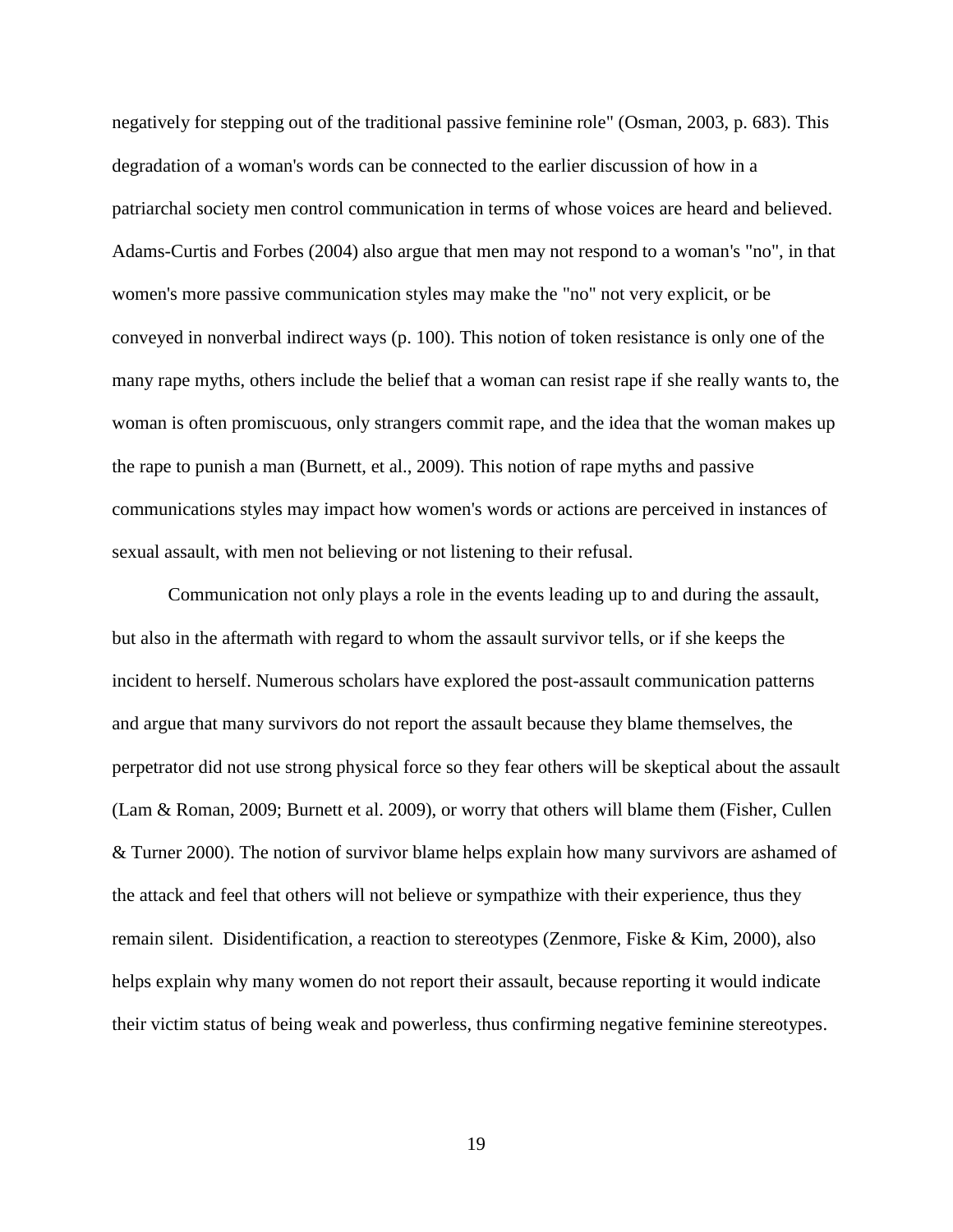#### **Studies on gendered communication.**

To better understand the details regarding instances of sexual assault, I am looking at the communication patterns of men and women. Numerous studies have been conducted regarding the fact that communication is gendered in that men and women employ different language patterns. Payne (2001) conducted a meta-analysis of prior communication studies on television programming, public speeches, writing styles, conversations, and surveys. Payne (2001) found that females use more fillers, hedges, tentativeness, and interpersonal sensitivity in their conversations, and also appear more uncertain and less assertive as they interact with others, while males use more egocentric, controlling, direct, aggressive, and intense communication patterns. Mulac (1998) conducted a meta-analysis of 30 communication studies and determined that men's language is more direct while women's is more indirect and affective; communication patterns which are consistent with cultural expectations. Carli and Bukatko (2000) summarized other gender communication studies and found that females communicate more warmly, and are more responsive to others, while males communicate more dominantly, aggressively, and use status-asserting language. In addition to gendered differences in verbal communication patterns, there appear to be nonverbal differences as well. Hall (1998) reviewed other studies and determined that women smile more and are more sensitive to non-verbal cues than men. These meta-analyses and reviews of other studies are not as reliable as original data; however they indicate that communication patterns are different for men and women, as related to the gender differences in power and social roles.

Researchers have also conducted studies on the language and communication patterns of children and adults to determine if language is gendered, meaning there are different communication patterns for men and women. Johnstone (1993) conducted a qualitative study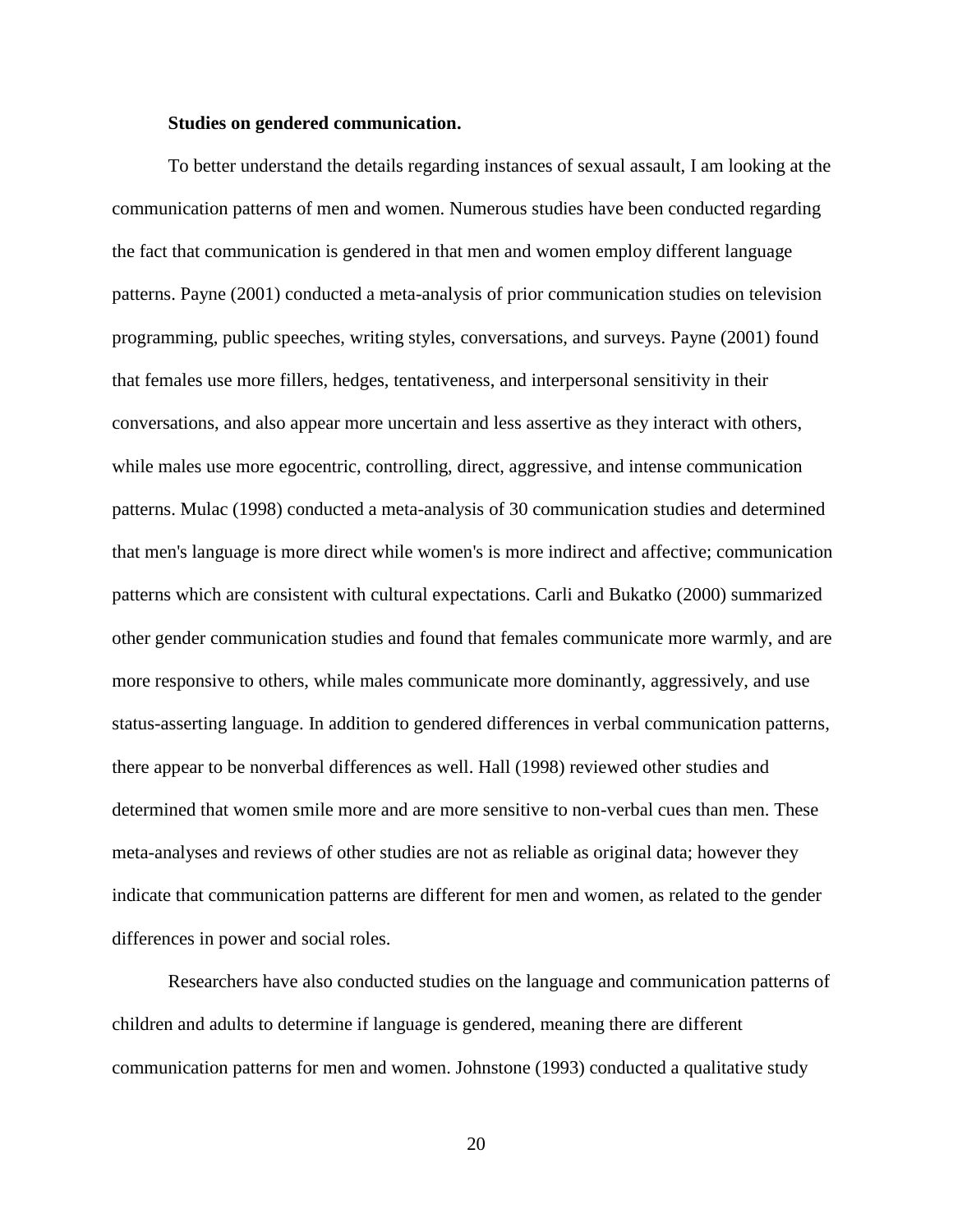regarding the personal experience narratives of 58 (33 women and 25 men ranging from the age of 14 to 75) white-middle class individuals living in Indiana and found that the stories the individuals told had gendered patterns. The narratives women told involved gaining social power through the community, included more details about people, and discussed themselves as powerless individuals who needed to work with others to overcome challenges. Men's narratives described more contests focusing on individual power with positive outcomes for themselves. Johnstone (1993) found that the personal experiences individuals described fit stereotypical gender norms of women as passive and communal, and men as powerful and independent, however this sample was not diverse or contemporary, making it more difficult to generalize the results.

In addition to the stories we communicate about ourselves, other studies have indicated that language is also gendered in group communication. Edelsky (1993) audio-recorded five committee meetings (of seven women and four men) within a university department to look at gender differences in group discussions. Edelsky (1993) reported that in all of the meetings, men's amount of time speaking were 1.25 to 4 times longer than women's when giving presentations or individual speeches, but in collaborative joint discussions, the speaking turns were more equal. These results indicate that men speak for longer periods of time when presenting information, but that communication times are more equal during a mutual discussion. Language and communication not only contain gender differences for adults, but also with children. Sheldon (1993) examined 12 triads of same-sex peer play of three to five year old predominantly white, middle-class children at a daycare in a large Midwestern city. During play, the boys were found to engage in more and longer conflicts, be more controlling, use language to assert dominance, use physical intimidation, and use threats of physical force, while the girls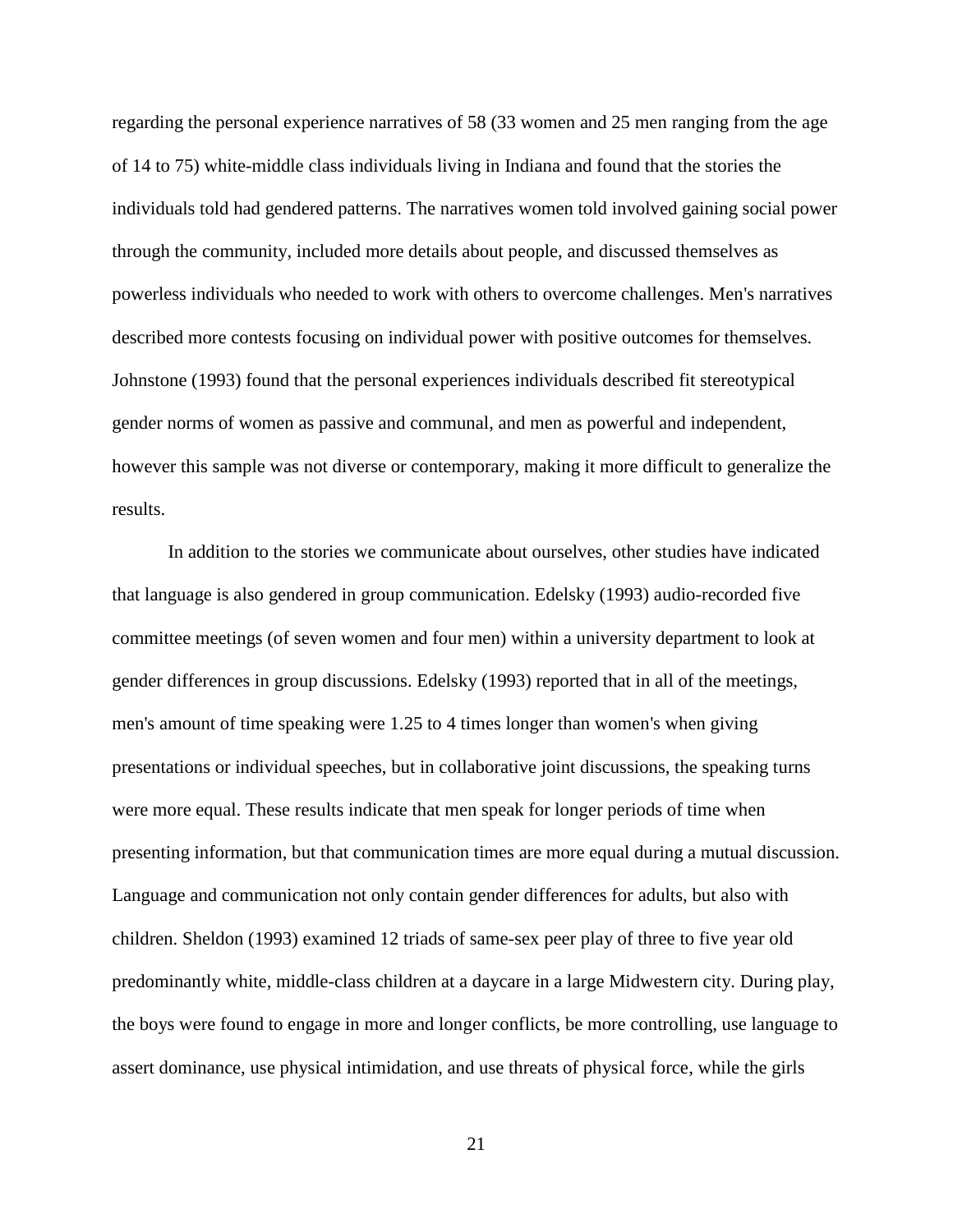communicated more collaboratively, used language to maintain relationships, and jointly constructed their play. These two studies indicate that individuals use language to fit and comply with appropriate gender norms. However, these studies are limited in their small sample sizes and lack of diversity within the sample.

#### *Studies on voice and loss of voice.*

Using the framework of patriarchy and dominance to understand gender communication as explained through the previous theoretical approaches, it is easy to see how women's voices are silenced in cases of sexual assault. Gilligan (1993) was one of the first theorists to discuss the notion of girls losing their voice in adolescence. Gilligan (1993) interviewed adolescents in all girls' schools, coeducational schools, and after school clubs, conducted a five year study of girls ages 7 to 17, interviewed 25 randomly selected college students in their sophomore year of college and again five years after graduation, interviewed 29 pregnant women ranging in age from 15-33 from diverse socioeconomic and ethnic backgrounds who were considering an abortion, and interviewed a sample of 72 men and 72 women ranging in age from 6-60. Gilligan (1993) based her work on Erikson's theory (1969) of development, and through her studies and interviews found that adolescent girls proceed through identity development differently than boys, as girls have more of an emphasis placed on relationships and caring rather than the autonomy and independence of boys, and that these different developmental experiences influence boys and girls to have different understandings of their sense of self and voices. Gilligan (1993) found that when asked to define themselves, women referred to their relationships to others, while men defined themselves in separation of others. Gilligan (1993) began the discussion of gendered communication, although she did not use that phrase, by arguing that young women lose their voices in a patriarchal society. Despite using a variety of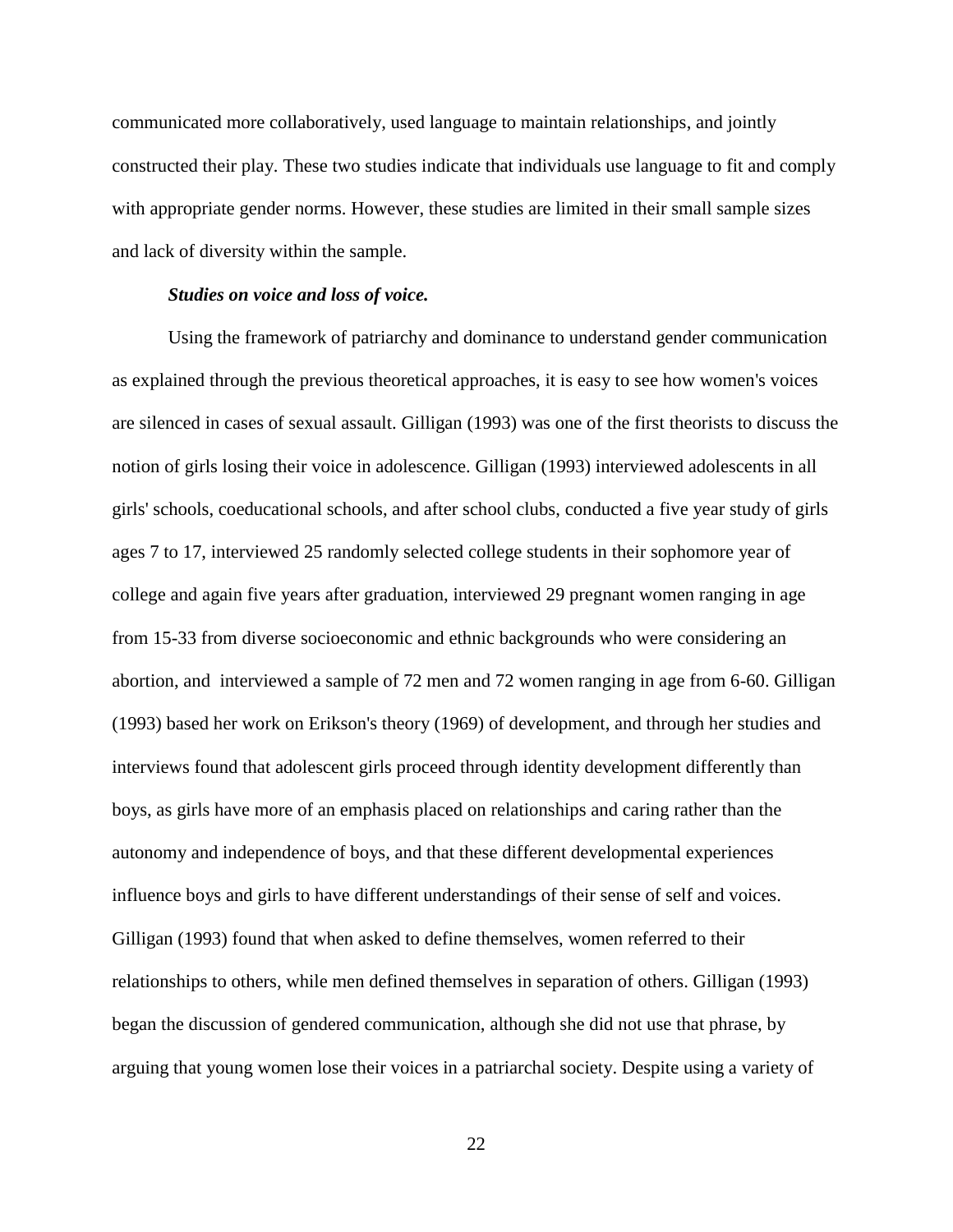diverse and different types of participants, Gilligan's research has not been replicated with more contemporary samples.

Several other studies have focused on the voices and communication styles of adolescent girls. Brown (1991) conducted open ended interviews with 100 girls, mostly white and middle class, ages 7-16, and found that girls develop a care-orientation towards maintaining and preserving relationships, often at the loss of voicing their own thoughts and feelings. Girls feel the pressure to be "nice" and "perfect" and accordingly self-silence themselves in an attempt to avoid conflict with others. Rogers (1993) conducted numerous studies over the course of five years at a private all girls' school, two coeducational public schools, coed acting workshops for adults, a group of 21 socioeconomically and ethnically diverse girls ranging from fourth through sixth grades, and a group of 12 adult women. Rogers (1993) found that in adolescence, girls try to create an image of always being nice and kind, and these girls self-silence themselves to maintain that image. These girls also reported feeling unable to know or name their thoughts and feelings clearly. Marshall and Aarvay (1999) interviewed 13 adolescents at a private school in Canada using the same fixed questions for all students, and found that boys self-silenced in situations to prevent their punishment or ridicule, and girls did not speak up in situations where they risked losing a relationship or for fear of being seen as mean. While these qualitative studies range in size and diversity of the samples, the studies are not as recent, making it hard to generalize for contemporary adolescents, indicating a need for such studies, especially as it relates to sexual assault.

#### *Studies on printed communication.*

Several studies have been conducted on the printed communication in magazines and newspapers regarding descriptions of sexual assaults and perceptions of women. Horvarth and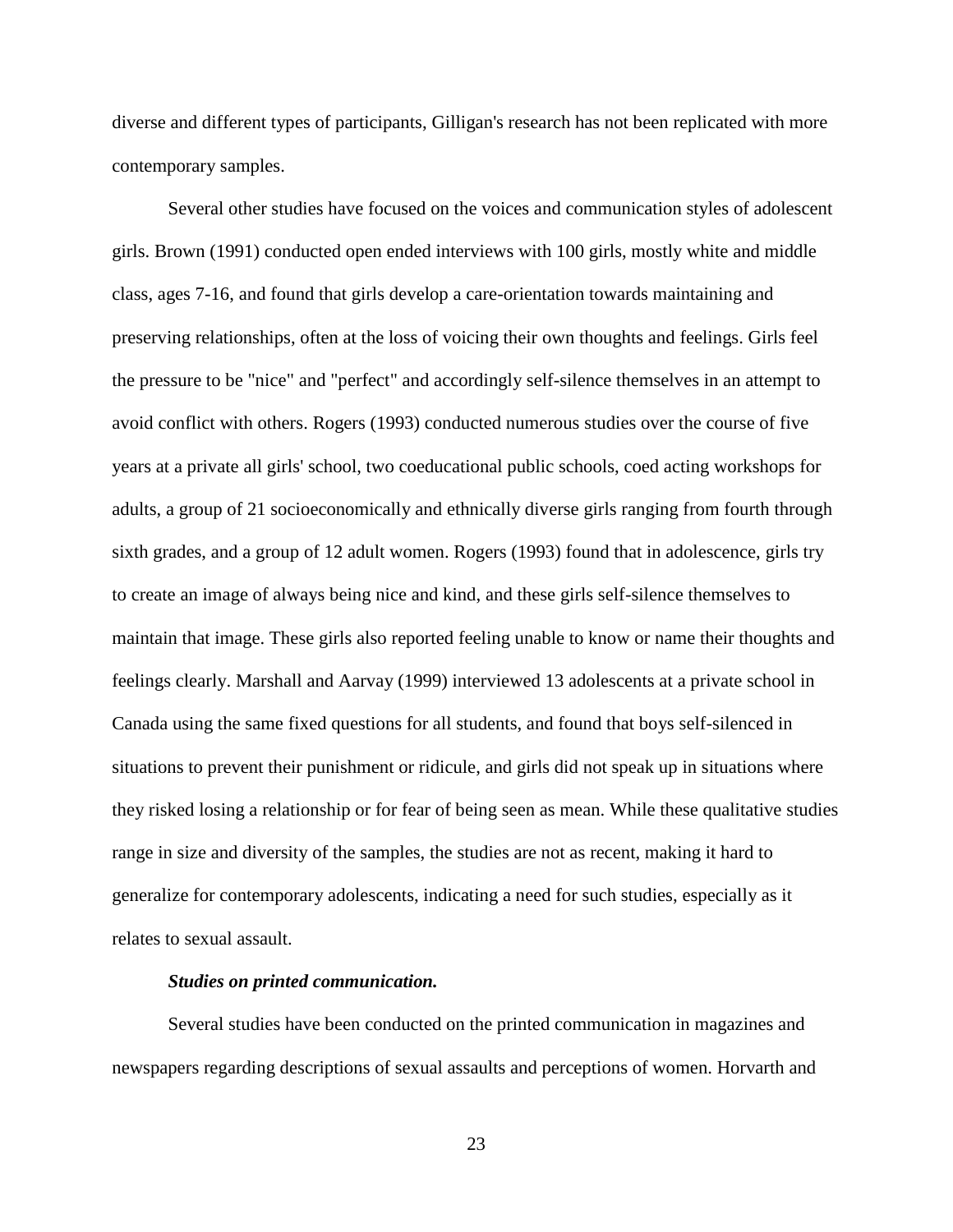Hegarty (2011) studied whether sex offenders and "lads' mags" (British magazines targeted towards men) use the same language to describe women and sexual acts done to women. In the first experiment, men ranging from the ages of 18 to 46 were presented with a range of quotes originating from either men's magazines or from convicted rapists, and the researchers then gave the men incorrect information about the origin of the source of the quote. In the second experiment, a separate group of men and women between the ages of 19 and 30 were asked to rank the quotes in regards to the levels of being derogatory and were asked to identify the source of the quotes. The results of both experiments indicated that most of the participants could not distinguish the source of a description of women as coming from a magazine or from a convicted rapist. In the first study, the participants indicated that they identified themselves more with the language used by rapists than magazines when the source of the quotes was unknown. However, the men reported that they identified more with the quotes that were said to come from men's magazines rather than the convicted rapists, even if the source was incorrect. In the second experiment, men and women rated the descriptions from the men's magazines as being more derogatory than that of the comments made from convicted rapists. The results indicate that men's magazines may be normalizing hostile and violent sexist attitudes towards women. The limitations of this study are that the sample size was not clearly described, and the study was done using British men's magazines and British participants.

Benedict (1993) studied how the press covers sex crimes through examining newspaper articles on sexual assault. The results of this study indicated that the newspapers described female survivors of sexual assaults through words such as, "pretty, hysterical, attractive, flirtatious, bright, bubbly, petite, pert, vivacious, girl" (Benedict, 1993, p. 104). Benedict (1993) argued that this language of rape portrays women as sexual, childlike temptresses, and depicts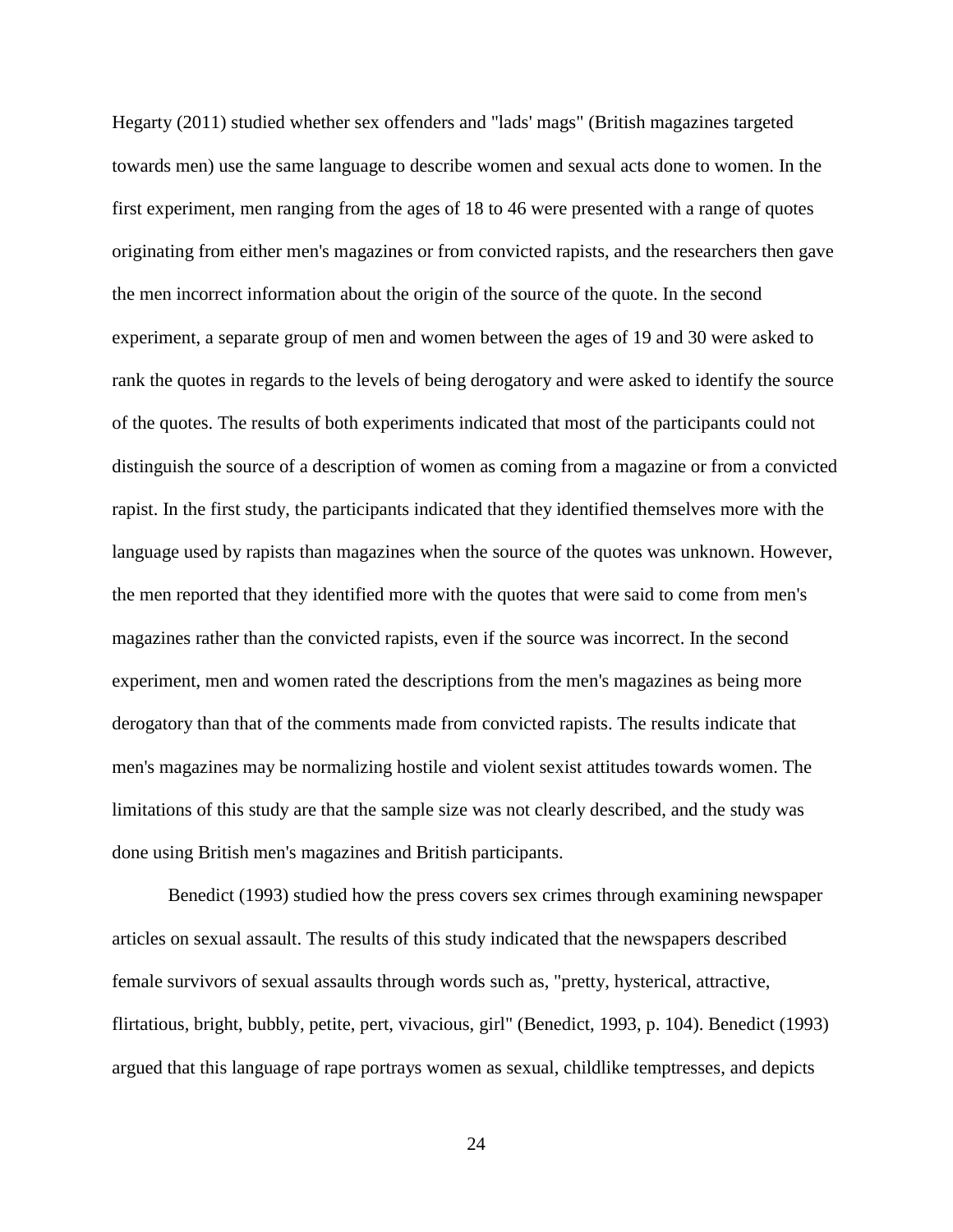rape as pleasurable or comical and not as an act of violence. Benedict (1993) did not describe the extent or details of her research, making it hard to ascertain the validity of her study. The magazine study done by Horvath and Hegarty, in addition to Benedict's study on press coverage have implications on the role that written communication can play in perpetuating sexists attitudes and beliefs that allow for sexual assaults to be normalized.

#### *Studies on nonverbal communication and cognitive schemas.*

In addition to several studies done on the written aspects of communication, some studies have focused on nonverbal communication. These schemas and scripts are unspoken assumptions or beliefs that influence our actions and our interpretations of another's actions. A study done by Henningsen, Henningsen, and Valde (2006) examined 222 college students, pairing the participants with a cross-sex partner for a short conversation. Afterwards, the participants took a survey to assess their perceptions of pursuing a sexual relationship with their partner in the study. The study found that most men believed that their female conversation partner was more sexually interested in them than the women reported they were (Henningsen, Henningsen & Valde, 2006, p. 827).

There have been numerous statistical studies done surveying college students regarding some of their beliefs and perceptions of sexual relationships. Feigenbaum, Weinstein, and Rosen (1995) surveyed 1,825 college students and reported on a variety of measures that indicated men and women hold different schemas surrounding relationships: more women (66%) compared to men (31%) believed that sexual intercourse should occur only in a relationship based on love; more men (64%) than women (14%) reported that physical attraction was a good enough reason to have sexual intercourse; and, more men (64%) than women (32%) indicated that casual sex is acceptable (para. 25). Cohen and Shotland (1996) surveyed 242 college students and found that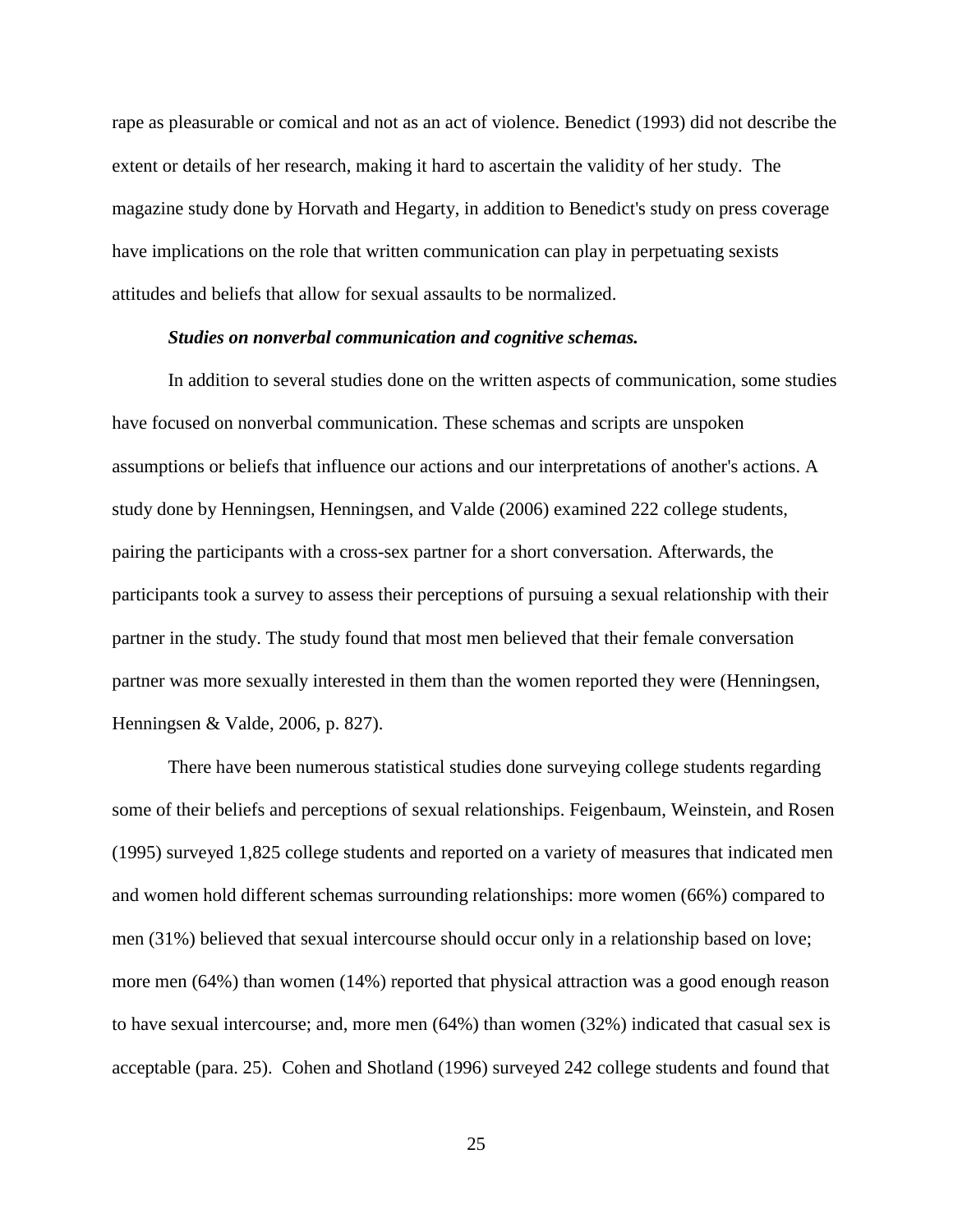men expected intercourse to occur earlier on in a relationship than women (after 8.14 dates compared to 11.86) and that more men (66%) than women (20%) indicated expecting sex in relationships without emotional closeness. Mongeau, Carey and Williams (1998) conducted a meta-analysis of studies based on questionnaires and self-reported measures to find that men are more likely than women to engage in casual sex, and men are also more likely to view a female initiated date as a sexual invitation. These studies, although varying in size and generalizability, indicate that men and women have different assumptions and meanings surrounding sex, which may lead to sexual misunderstandings. Again, quantitative methods simply explain the facts, and not the details. The decontextualization of surveys makes it hard to interpret specific events and behaviors without understanding the actual context.

Several quantitative studies have been done to better understand cognitive schemas with regard to how individuals communicate and perceive other's communication in heterosexual interactions. Sawyer, Desmond and Lucke (1993) examined sexual communication patterns of college students. In this study, 332 female and 214 male students completed a questionnaire measuring their perceptions of a variety of issues involving sexual communication, such as boundary issues, gender stereotypes, and nonverbal communication. The results of this study indicated that both men and women believed that men are more likely to want to have sexual intercourse after the first date, and that nonverbal cues are more accurate than verbal communication to indicate an individual's desire to engage in sexual activity. Women were more likely than men to indicate that they could accurately determine the sexual intentions of a person they had recently met, while men were more likely than women to believe that women are dishonest in communicating their sexual intentions as they often give misleading information.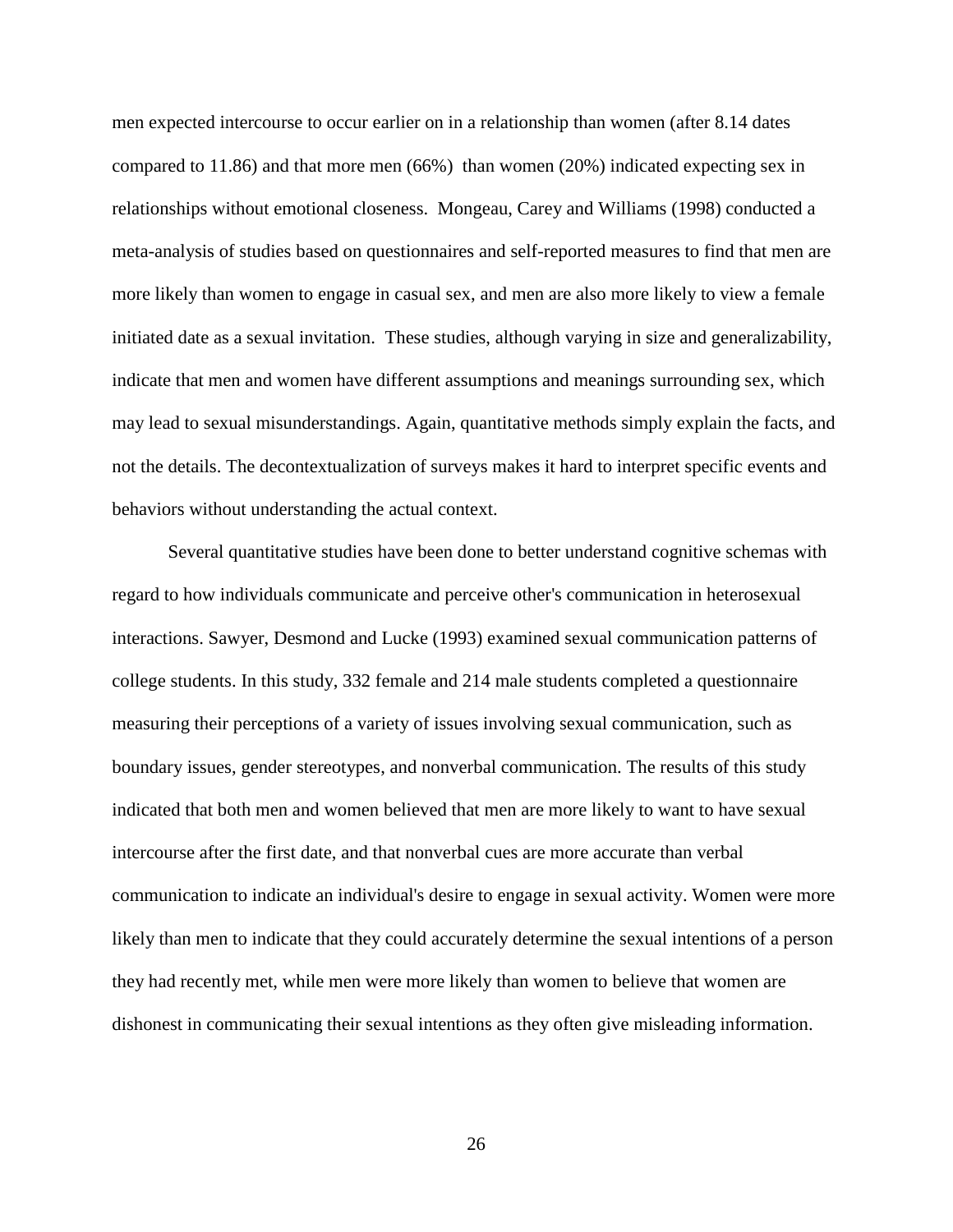This study indicated that men and women appear to have different sexual schemas, however it has not been recently replicated to determine if these results are still valid today.

Several other quantitative studies have been conducted regarding sexual scripts and how individuals experience and view dating, sex, and sexual aggression. Alksins, Desmarais, and Wood (1996) looked at whether men and women have different views about what constitutes a positive, negative, and typical dating situation. These researchers had 50 male and 70 female, mostly Caucasian, undergraduate students rate the likelihood of sexually suggestive and nonsexual events as good, bad, or typical dating contexts. This study found that for good and typical dates both men and women identified many of the same events as likely to occur, however women were more likely to consider sexually charged events as being a bad date, while men viewed such events as part of a good date. This study, although small in size and limited in diversity, indicates that men's dating expectations are more sexually orientated while women's are more focused on emotional intimacy.

Kahn, Mathie, and Torgler (1994) asked 205 female undergraduate students at James Madison University to answer some questions regarding their sexual experiences and then write a rape script after reading an article about a woman grocery shopping. These researchers found that participants who acknowledged themselves as being a rape survivor were more likely to have experienced rape involving physical restraint, attack, or force than the women who did not label themselves as a rape survivor but were survivors as evident by their answers to questions regarding experiences with sexual assault. The rape scripts for unacknowledged survivors were more likely to occur outdoors, with physical force, and had the survivor actively struggling and protesting. Most of the acknowledged rape survivors wrote about an acquaintance rape, and not a violent stranger rape. This study, although not contemporary and with a small non-diverse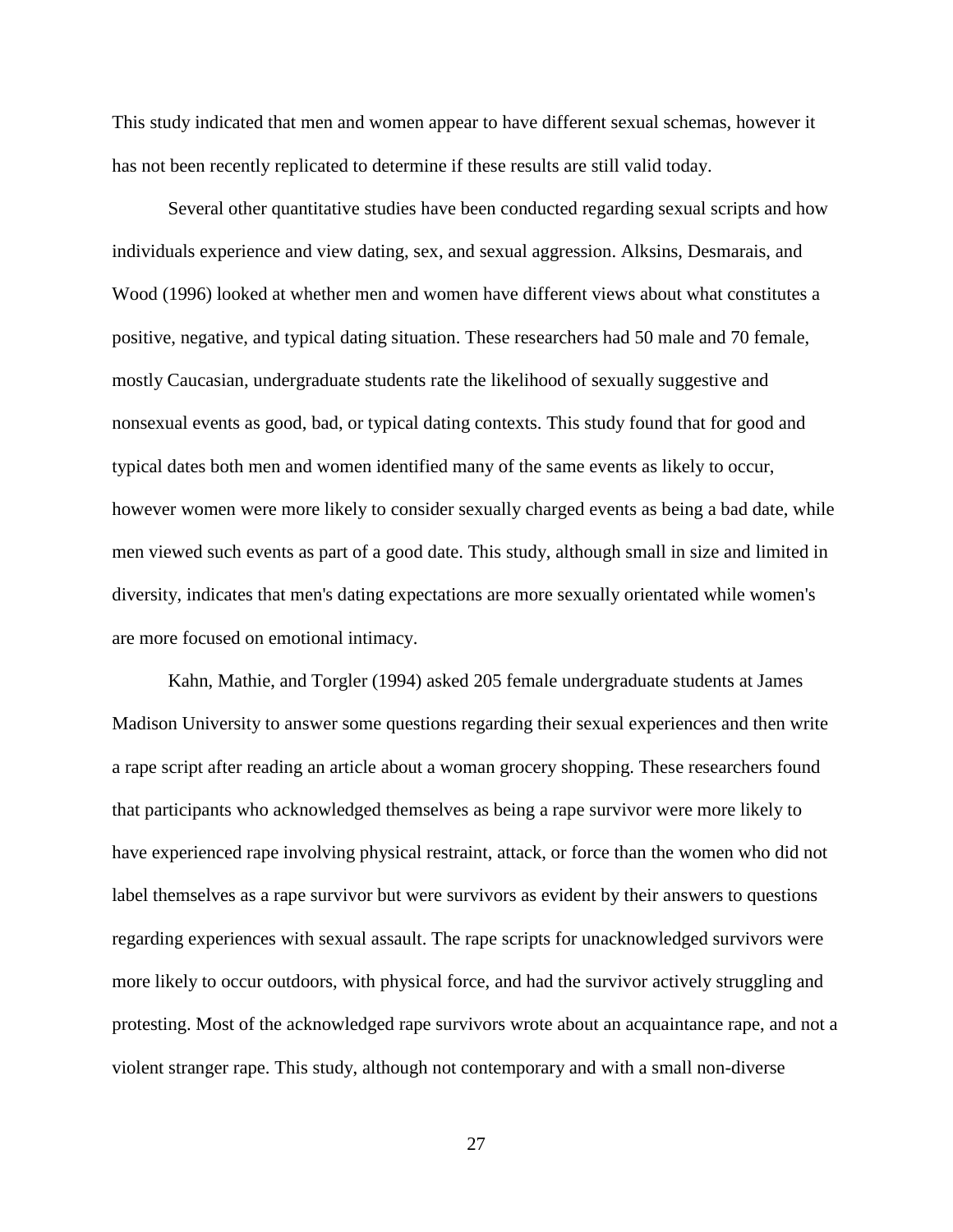sample, indicates that many women view rape as something done by a stranger that involves violence and these stereotypical rape scripts inhibit some survivors from labeling their own experience as assault.

Littleton and Axsom (2003) also studied rape and seduction scripts of students at a large Southeastern university to understand how sexual scripts are used to understand, interpret, and enact sexual relationships in a two part study. In the first part of the study, 42 women and 8 men described either a rape script or seduction script in an open-ended response. In the second part, 97 women and 33 men were given a questionnaire and had to indicate how much they thought the specific aspects of sexual scripts were either part of a typical rape or seduction script depending on which category they were assigned. The results of both parts of the study indicated that both rape and seduction scripts involved the man using manipulative tactics, such as flattering the woman, intoxicating her, or using verbal persuasion to engage the woman in sex. Both rape and seduction scripts involved the woman participating in sexual activities she may not have wanted. The major difference was that in the rape scripts, the man used overt violence and the woman actively resisted his advances. All of these studies on sexual scripts and schemas indicate that many individuals have traditional sexual scripts with the man as the initiator who has to overcome the woman's preliminary resistance and that rape occurs between strangers and is violent. This indicates that many college students are confused with how to label nonconsensual sexual activities, for many women do not label their nonconsensual experience as rape or sexual assault if there is not any physical violence or active resistance. These studies have several limitations in that they do not provide many details on the social identities or demographic information of the samples, therefore these studies may not have high generalizability across diverse college populations.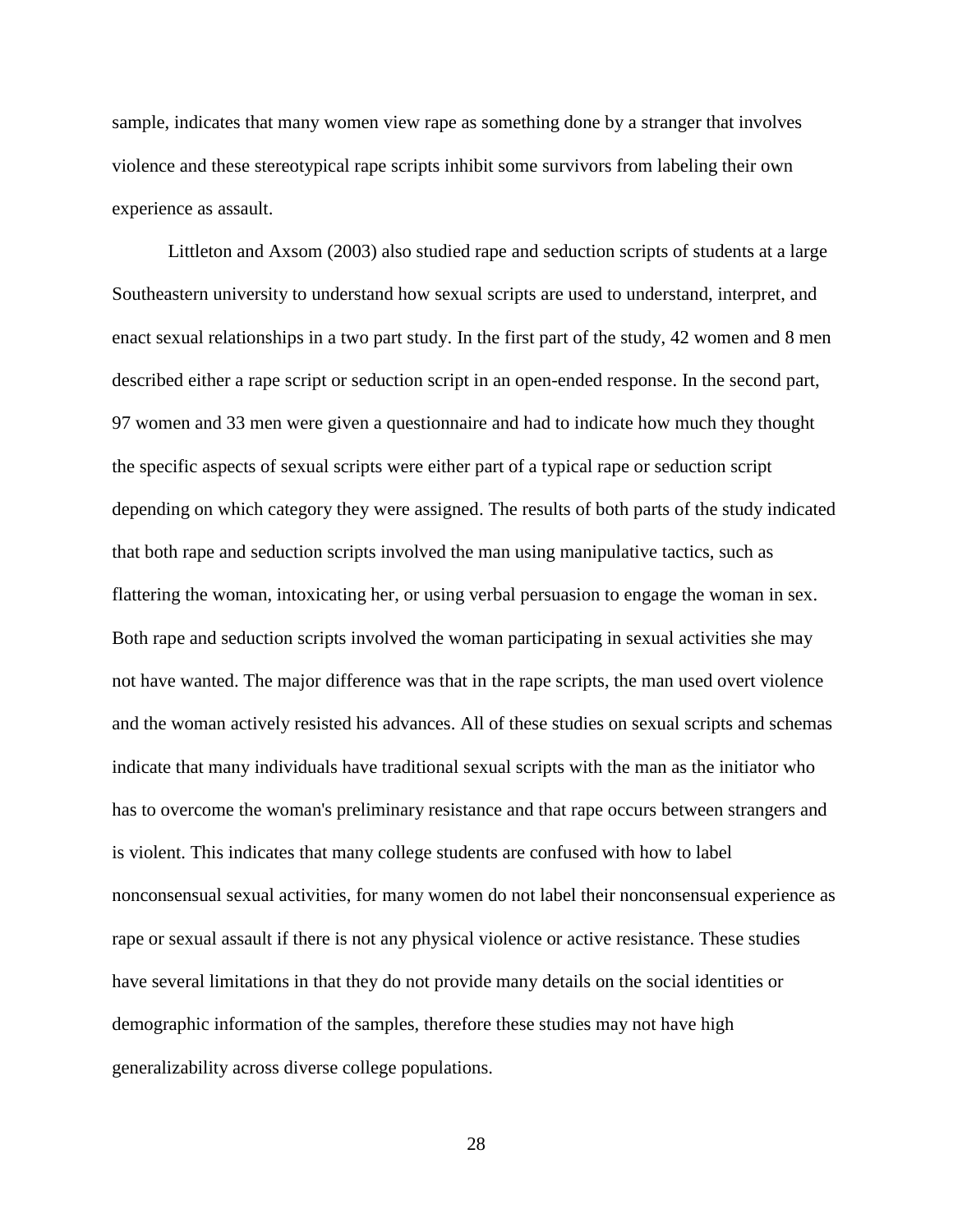#### *Studies on token resistance.*

Mills and Granoff (1992) surveyed an ethnically diverse sample of 106 male and 113 female students at the University of Hawaii-Manoa. The results indicated that 28% of the women acknowledged they were survivors of rape and/or attempted rape, often reporting multiple victimizations; 17% of the men admitted to committing acts that qualified as sexual assault; 29% of the men admitted to making sexual advances even after a woman refused; and 51% of the men reported believing that women often say "no" to sex when they mean "yes" (token resistance), and that a woman must say "no" an average of three times before they believe she actually means it. Osman (2003) conducted a survey of 131 male undergraduates and found that men who do not believe in token resistance had a better understanding of rape as occurring when women say "no". Men who had stronger beliefs that women use token resistance did not consider "no" as a true sexual refusal and their classification of consensual sex did not differ if a woman gave explicit verbal consent compared to when she did not say anything at all. These studies, although limited in size and diversity, indicate that some men understand "no" means "no" and some men do not, and even consider silence as sexual consent, as some men seem to apply their own meaning to a woman's words, ignoring her true intent.

O'Sullivan and Allgeier (1994) studied 108 male and 199 female students, mostly white, with an average age of 19.5, at a midsized western college. They used a questionnaire to find the rates of students that use token resistance and discovered that more men (43%) than women (25%) recently had used token-resistance and they used it for the purpose of game-playing, concerns about their image, or for relational/ emotional concerns, and that 30.9% of all the students reported using token resistance in the past year within a dating situation. Sprecher, Hatfield, Cortese, Potapova, and Levitskaya (1994) also studied token resistance. They gave a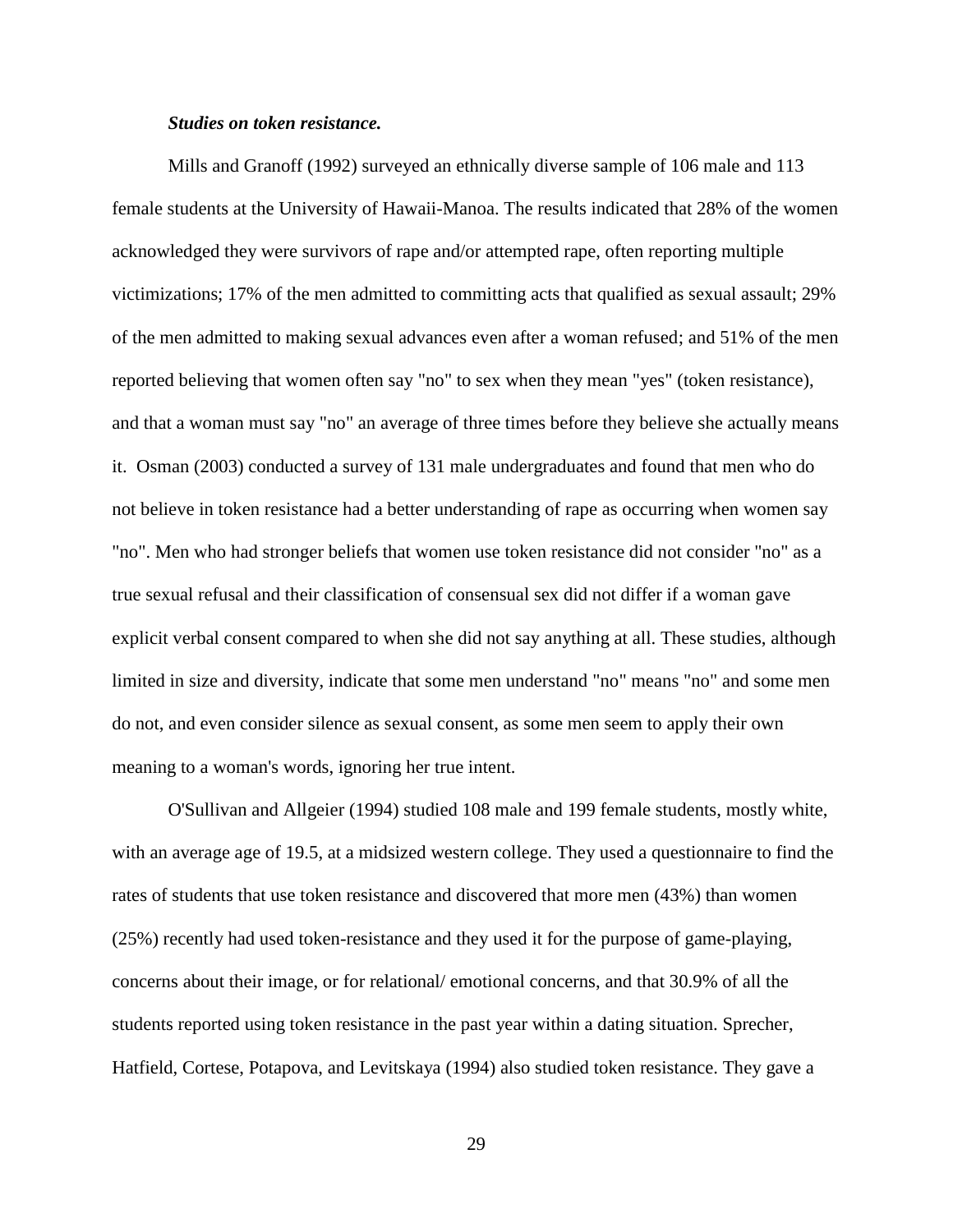self-administered questionnaire to 970 students at five different universities: Illinois State University, Southern Methodist University, The University of Hawaii, Bradley University, and Millikin College. Out of all the participants, 63% were female, the average age was 20, and the students were mostly white, middle class. They found that 41% of the students reported using token resistance, again with more men (46%) than women (38%) using it. This study also discovered that more women (39% at The University of Hawaii, 59% at Illinois State, and 50% at Texas) than men (27% at The University of Hawaii, 34% at Illinois State, and 41% at Texas) reported consenting to unwanted sex. These two studies dispel the stereotypes that women use token resistance, as these results indicate that more men, not women, are using token resistance; however more women are saying "yes" to sexual acts when they mean "no". These studies have large diverse sample sizes; however have not been repeated with a contemporary sample, making it difficult to generalize to today's students.

Muehlenhard and Rogers (1998) also studied token resistance by having 65 female and 64 male students in the Introduction to Psychology class at the University of Kansas write narratives describing their own experiences of using token resistance. The results indicated that more men (82.5%) than women (67.7%) reported using token resistance, most often used in an ongoing relationship to serve a variety of purposes: moral concerns/ discomfort about sex (mostly used by women); adding excitement to a relationship; not wanting to be taken for granted; testing a partner's response; power and control (mostly used by men). However, this study also found that the majority of the students did not understand the definition of token resistance as some wrote about saying "no" and meaning "no", some wrote about changing their mind during the act, or saying "yes" but feeling reservations about it afterwards. This study had a small sample size, making it hard to generalize. However the results of this study matched the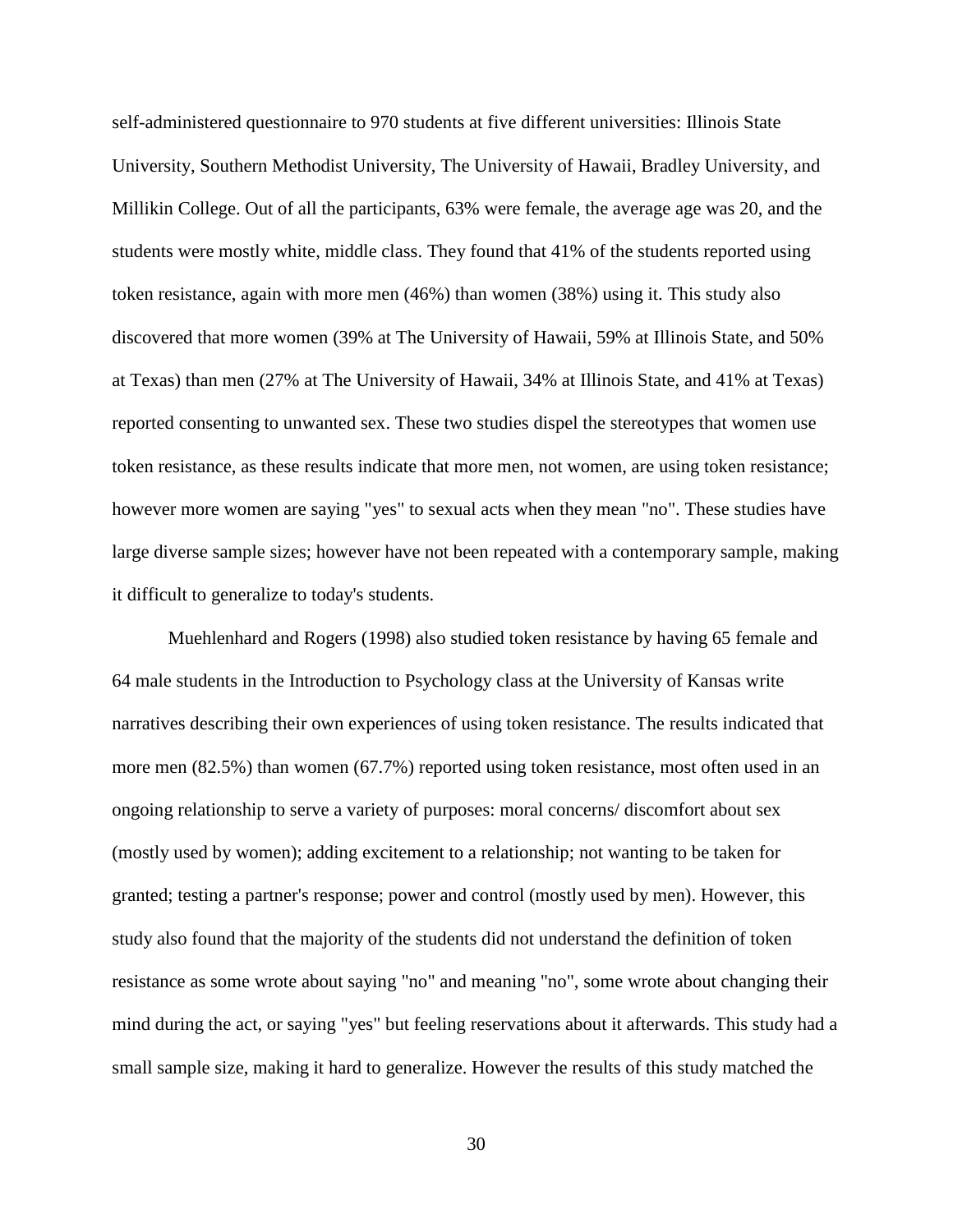results of other studies done on token resistance, indicating that most women are not saying "no" to sexual acts that they want, but that when women say "no", they usually mean "no".

#### *Studies on the importance of clear communication.*

Winslett and Gross (2008) examined the impact of verbalized sexual boundaries on college students' determination of when sexual contact should stop during a date rape scenario. The participants in this student were a diverse group of 80 men and 88 women from a Southeastern public university. Participants heard one of two audio recordings of a date rape vignette, one in which the woman in the date verbally establishes her sexual boundaries prior to any contact and the man agrees to the boundary, while in the other recording the members of the date did not discuss their sexual boundaries prior to any contact. The participants in both groups had to signal when during the recording the man should stop making sexual advances. The results of the study indicated that for the vignette in which the female articulated her sexual boundaries prior to sexual contact, participants indentified the inappropriateness of the male's behavior earlier and indicated he should stop earlier than the participants who listened to the recording in which sexual boundaries were not discussed. There were not any significant differences between the response time of the male and female participants. The participants in this study were also asked about their own sexual experiences. The results indicated that for the male participants, 16.3% reported committing at least one act of sexual aggression towards a woman; 12.5% reported participating in unwanted sexual contact; 10% reported engaging in sexual coercion; 2.5% reported completing rape; and, 1.3% reported attempting a rape. Out of the female participants, 59.3% reported experiencing at least one sexually aggressive experience; 50% reported engaging in unwanted sexual contact; 30.2% reported experiencing sexual coercion; 20.9% reported experiencing an unwanted rape; and 15.1% reported experiencing a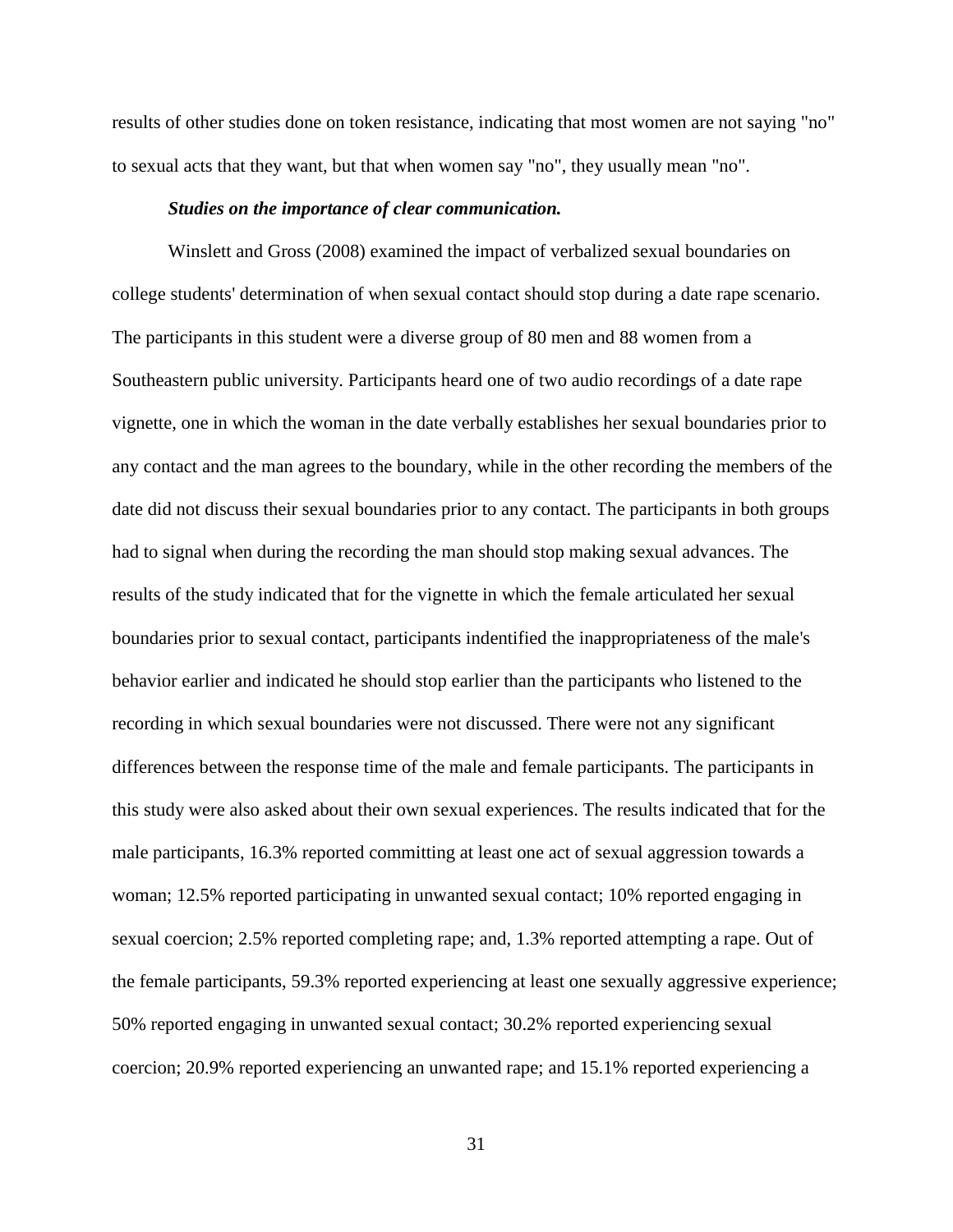completed rape. The limitations of this study are the small sample size; it was limited to only one college and has not been replicated with a larger sample size.

Gross, Weed, and Lawson (1998) studied the perception of the intensity of a woman's sexual refusal behaviors in a date rape scenario through two different experiments with college students from a Southeastern university. In the first experiment, 22 men and 22 women listened to several 15 second segments of an audio recorded date rape in a random sequence without any context. In the second experiment, 22 men and 21 women listened to a date rape recording that was presented sequentially following a story-line. In both experiments, participants had to rate the desire level for the female to stop her date from making any further sexual advances. The results indicated that the male and female participants did not differ in their ratings of refusal intensity of the woman on the date. The results also indicated that the natural story-line sequence did not produce different perceptions of refusal intensity, as participants seemed to center the refusal intensity on the most immediate refusal without being impacted by past refusals. This study had a small non-diverse sample size, making the results hard to generalize. These quantitative methods do not explain the phenomenon in rich details within a specific context.

In sum, numerous theories on gendered communication help explain how men and women develop different communication styles based upon the gendered social roles and the sexual division of labor. In a patriarchal society, men have the power to have their voices heard and tend to dominate the communicative discourse while women are thought to have more passive communication styles. The studies reviewed on gendered communication indicate that communication patterns are indeed gendered as men and women communicate in different ways. Other communication studies indicate that some men believe women use token resistance and that a woman must say "no" multiple times before he believes she means it, however other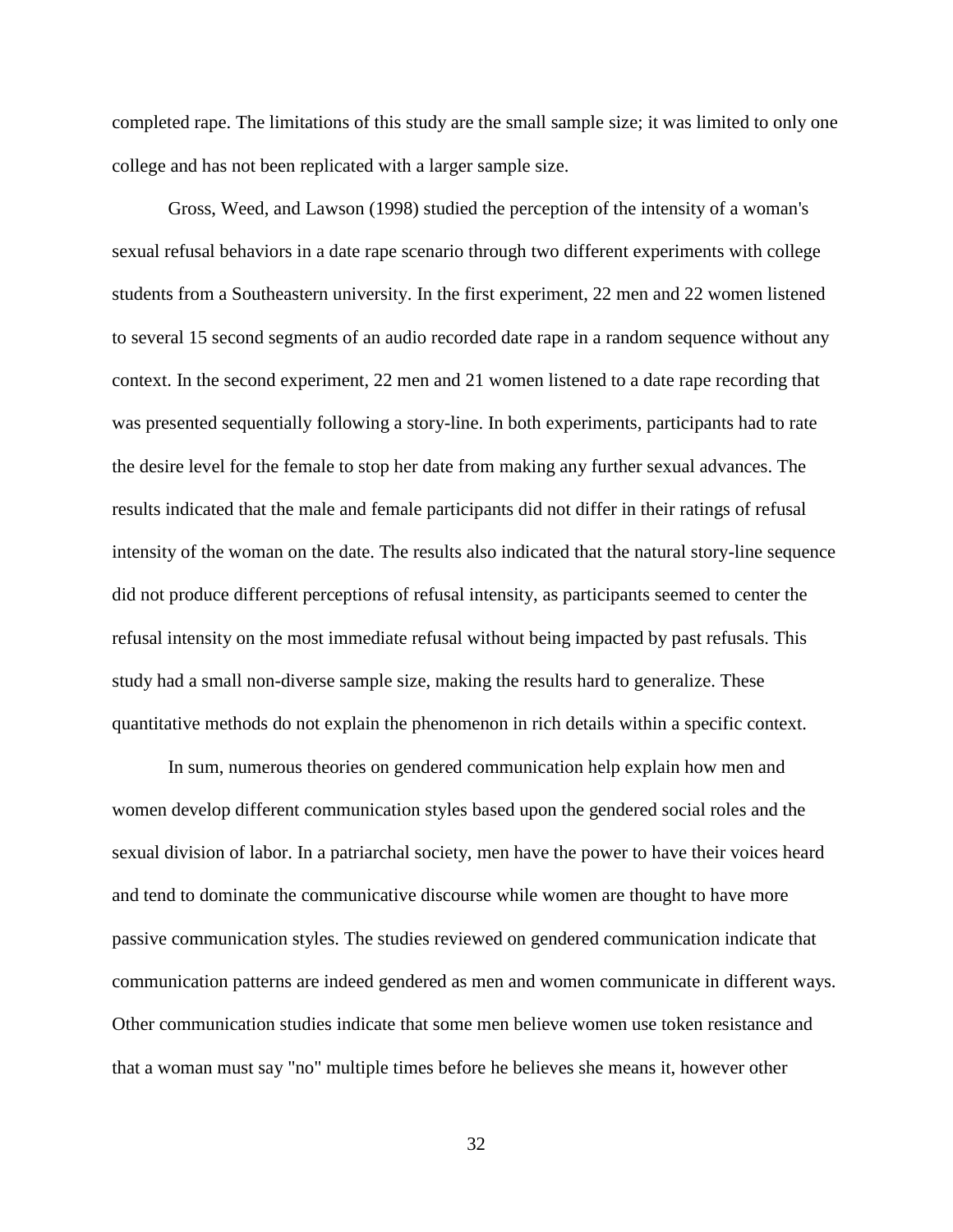studies have dispelled the stereotype that women use token resistance as men actually report using this more than woman. Several other studies demonstrated that men and women have different nonverbal communication patterns in forms of the sexual scripts and assumptions of sex and dating. Women who have sexual scripts of stranger rape are less likely to acknowledge their own sexual victimization as they believe that rape should involve violence and force. The research and studies done on gendered communication help better explain some of the communication that is happening before, during, and after instances of sexual assault.

### **Sexual Assault**

Sexual assault is an issue that many college woman face. The literature surrounding sexual assault explains some theories on why some men commit assaults and some theories on how women survivors react to this traumatic event. Scholars have completed a wide range of studies on sexual assault, ranging from the prevalence of assault to students' attitudes towards it.

### **Theories on sexual assault.**

There are multiple theories on why men are more likely to commit sexual assault than women, with most of the theories focusing on the premise that men are more sexual and have higher sexual desires than women. Schwartz and Rutter (2000) argued that there are three main theories regarding sexuality: according to the Biological theory, men have higher levels of testosterone which triggers their sexual interest and arousal; the Sociobiology/ Evolutionary theory states that humans have an innate impulse to pass on their genes through reproduction, therefore men seek to maximize their progeny by having as many partners as possible; and, the Social Construction theory of sexuality is based on the premise that social institutions and social interactions influence gendered norms, with men and women having different social definitions of sexuality. Schwartz and Rutter (2000) explained that an integrative approach combing all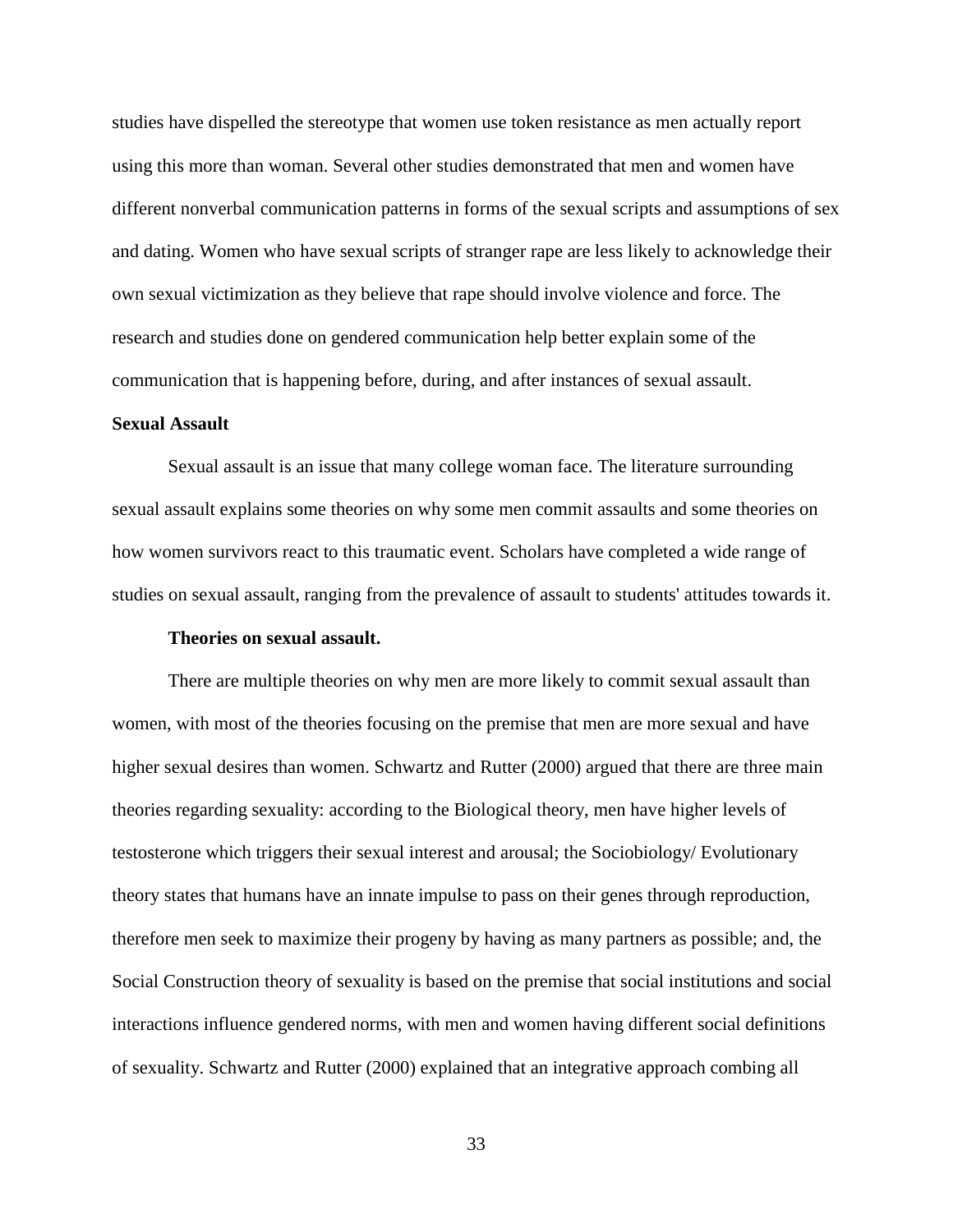three theories provides a more complete understanding of sexuality by examining how desire is both contextual and physical. These theories on sexuality can help explain the sexual assaults of women by looking at sexuality and rape in a social context.

Numerous theorists have studied social factors and cultures that are conducive to sexual assault. Schur (1997) indicated four specific social factors that contribute to the prevalence of sexual assault: depersonalization that leads to sexual indifference; the devaluation and sexual objectification of women; prevalent social inequality, and; a cultural definition of masculinity as one that embodies violence and aggression as well as a definition of femininity that includes submissiveness. Schur (1997) argued that sexual assault happens in contemporary American culture because of the occurrence of those factors. Sheffield (1997) studied sexual assault and theorized that gender roles contribute to the occurrences of sexual assault with females socialized in silence and passivity. This socialization contributes to women's further self-silencing following the assault when many survivors do not report the incident due to the fear that they will not be believed and that others will judge them due to the commonly held belief that women are responsible for the sexual behavior of men. Sheffield (1997) concluded that the, "right of men to control the female body is a cornerstone of patriarchy" (p. 110). Several theorists have indicated that our contemporary gender norms in a patriarchal society influence social conditions that are conducive to men committing sexual assault against women.

#### *Trauma theory and sexual assault.*

Burgess (1983) was one of the first scholars to describe rape as a form a trauma by explaining that rape trauma syndrome is the stress response pattern of a survivor after experiencing forced, non-consenting sexual activity. Burgess (1983) argued that rape and sexual assault is a traumatic assault against the body and sense of self. Moscarello (1991) described how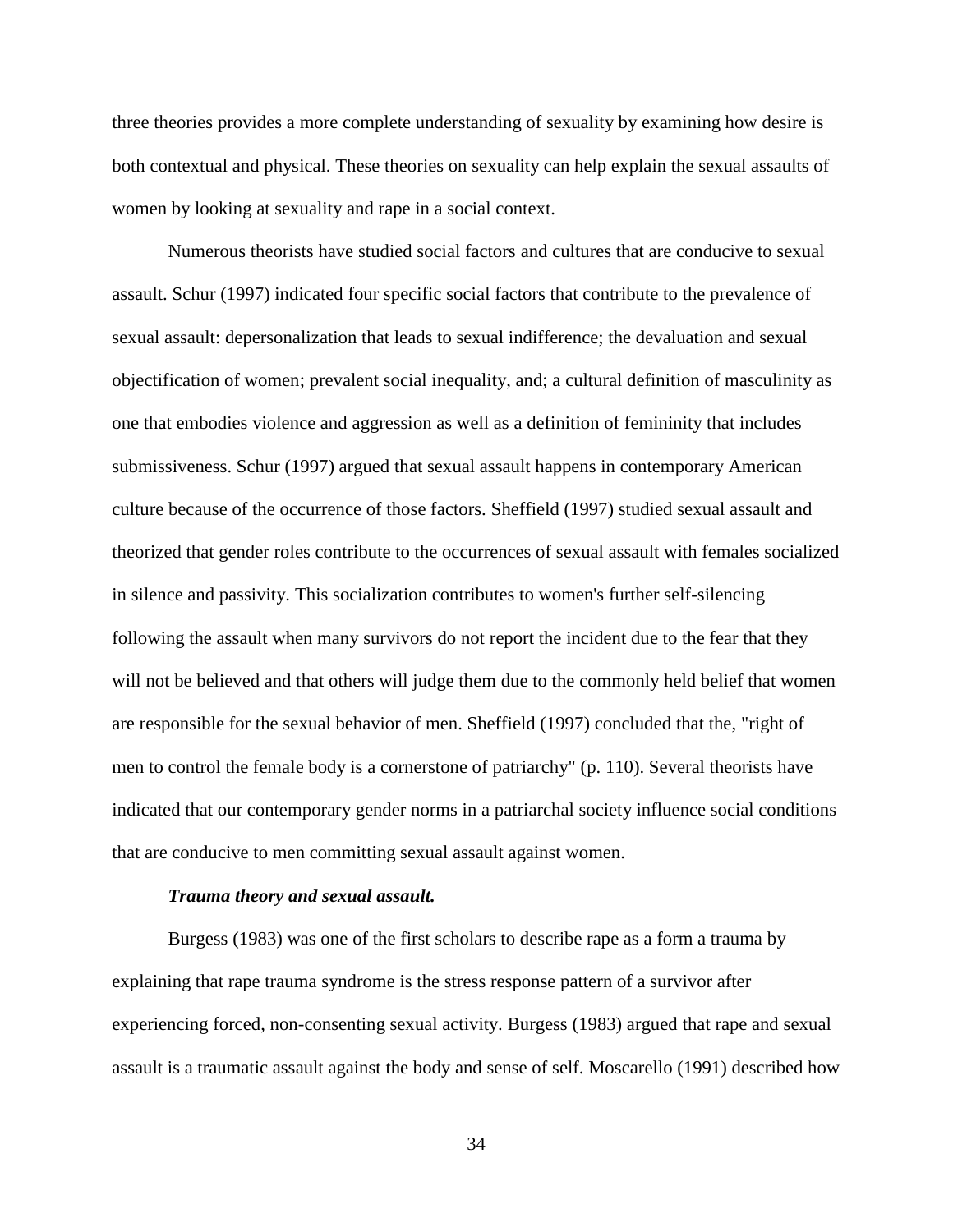sexual assault induces symptoms of posttraumatic stress and for many survivors, evokes enduring post-traumatic psychological symptoms. During sexual assault, the survivor experiences terror, fear of death, and a sense of helplessness, leading to the development of typical posttraumatic symptoms of intrusive memories, the numbing of feelings, and an increased sense of fear or danger. These reactions can lead to long term symptoms of anxiety, depression, phobias, a sense of low self-worth, impaired sexual or social adjustment, and a loss of pleasure in life.

Moscarella (1991) described how there are several stages of trauma during instances of sexual assault: in the anticipatory/ threat phase, the individual comprehends the dangerousness of the situation and may employ defenses to avoid the assault, such as fighting back, or use coping strategies (freezing, surrendering, or dissociating) during the assault; the impact phase occurs when the sexual assault begins often lasting for several days or weeks, and is when survivors feel shock, disbelief, denial, fear and helplessness, as well as physical symptoms of headaches, nausea, bodily aches and fatigue; and, the final phase is the resolution, when the survivor can think of the sexual assault without anguish. Trauma theories indicate that sexual assault is a form of trauma and this helps explain some of the communication patterns women employ during and after the assault.

Trauma theory is useful to better understand the communication patterns and responses of women that happen during sexual assault, such as why many women do not physically fight their perpetrator to defend themselves. Allen (2001) studied trauma theory and argued that trauma is an event that is uncontrollable and unpredictable. Typical responses to trauma are often thought of as the fight-or-flight response in which individuals either fight or flee from the danger. However in many instances of trauma, individuals often feel helpless, not in control of the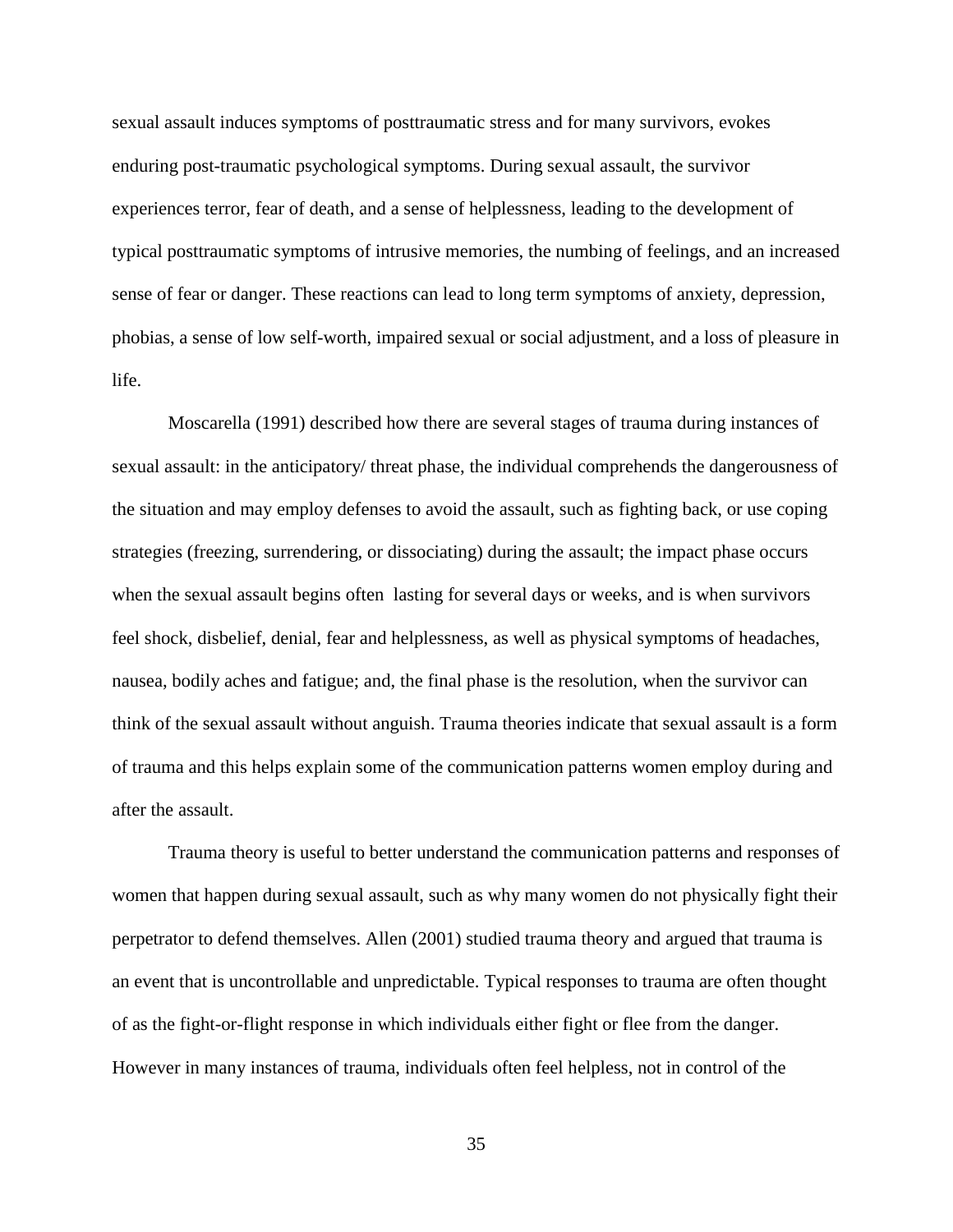situation and unable to escape, therefore the reaction to fight or flee is deemed useless or dangerous. In such situations, many individuals tend to freeze and use passive defenses. Freezing is an unconditioned response to danger as a way to cope with the stress and is linked to dissociation, feeling detached from the body and disengaged from the environment, otherwise understood as a mental flight when a physical flight is not possible. Herman (1997), also a trauma scholar, argued that when a person is powerless and feels as if any form of resistance is pointless, surrendering is a common defense, such as during sexual assault. She also theorized that in order to escape accountability for his crimes, perpetrators promote secrecy and silencing in their victims. Women who experience assault rarely fight back, and are more likely to use passive defenses of freezing (Nijenhuis, Vanderlinden, & Spinhoven, 1998). These theories on trauma indicate that freezing and not fighting back is a typical response to a situation where one feels disempowered and out of control.

#### **Studies on sexual assault.**

In addition to theories on trauma and sexual assault, there have been numerous studies that help better explain the phenomenon. Basow and Minieri (2011) studied how the perceptions of date rape is applied to Sexual Social Exchange theory, the premise that female sexuality has an exchange value, as linked to the notion of traditional dating with the man paying for the date and the woman reciprocating with sexual favors. The participants in this study were 188 students, 60 men and 128 women, from a small private liberal arts college in the Northeast United States. The students were given one of four written date rape scenarios varying with the cost of the date and who paid for the date. Participants were asked to determine the sexual expectations of both members of the date, the degree of blame and responsibility assigned to the man and the woman for unwanted sexual acts, and the justifiability of the forced sexual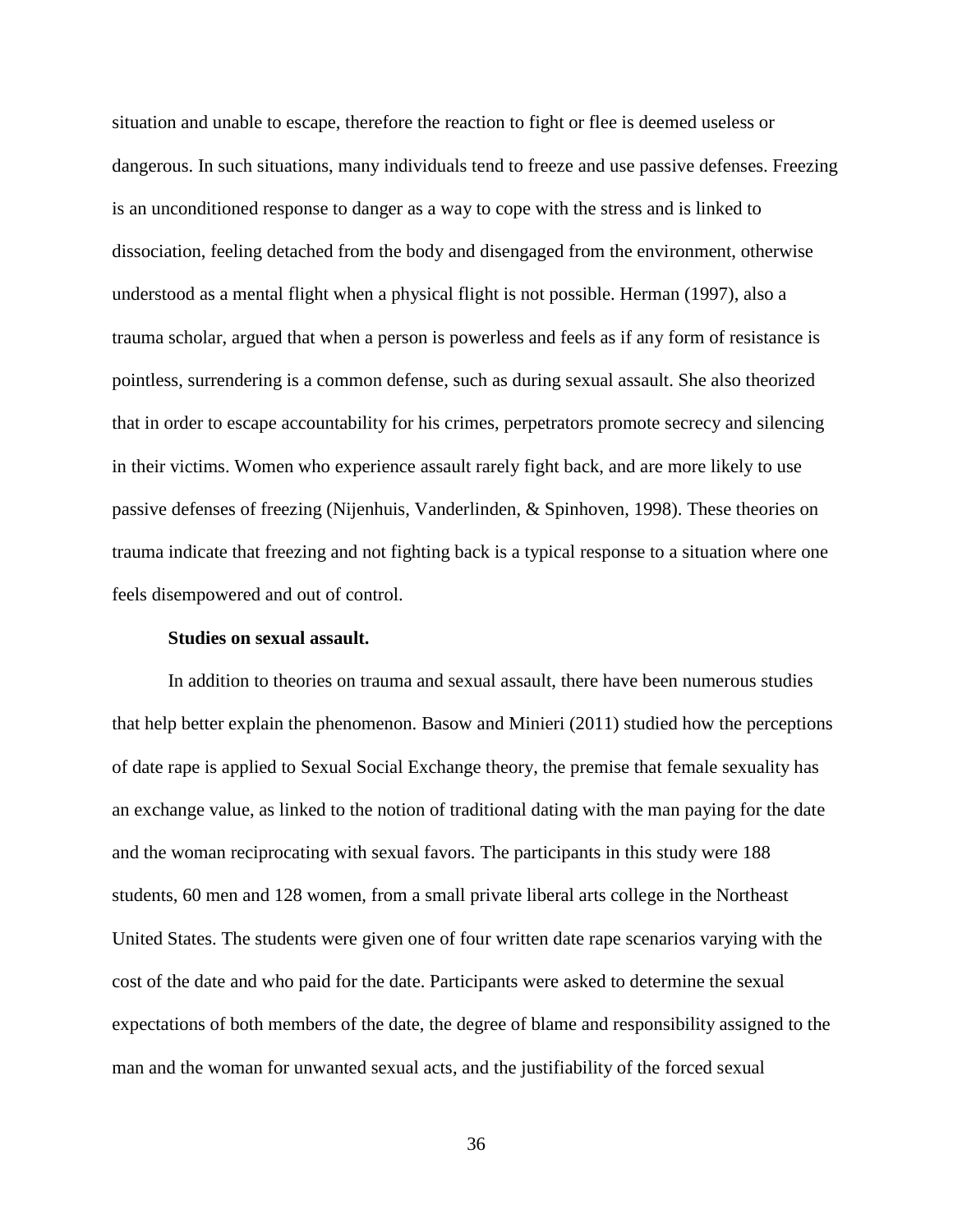interaction. The results of this study indicated that when the man paid for an expensive date, male participants agreed more than female participants that both characters should have expected sexual intercourse, and when the cost of an inexpensive date were split, both male and female participants assigned the most blame to the perpetrator, while more female participants than males believed that sexual expectations were not warranted. While male participants assigned less blame to the perpetrators in all the scenarios than did female participants, the level of the participants' rape myth acceptance was the highest predicator of rape perceptions.

Earnshaw, Pitpitan, and Chaudoir (2011) studied how emotions, attitudes and attributions of fault predict students' responses to rape. In this study, 105 female and 74 male college students from the University of Connecticut read a short account of a female student's description of being raped and then answered some questions regarding their perceptions of and reactions to the account. The results of the study indicated that the female participants scored higher on feminist beliefs, rates of fear and anger, desire to engage in anti-rape action, and attributing fault to society, while they scored lower than the male participants on rape myth acceptance attitudes and attributing the fault to the rape survivor. There were not any differences among the male and female participants for reports on the likelihood of helping the survivor. The desire to participate in anti-rape collective attitude was best predicted by gender, feminist beliefs, rape myth acceptance, attributions of fault to society, and feelings of fear. The limitations of this study included that the rape scenario may not be typical for all college students and the study was small with limited diversity.

#### *Studies on women and sexual assault.*

Studies conducted through interviews and surveys using quantitative methods of fixed questions and samples have tried to determine rates of sexual assault among college women. The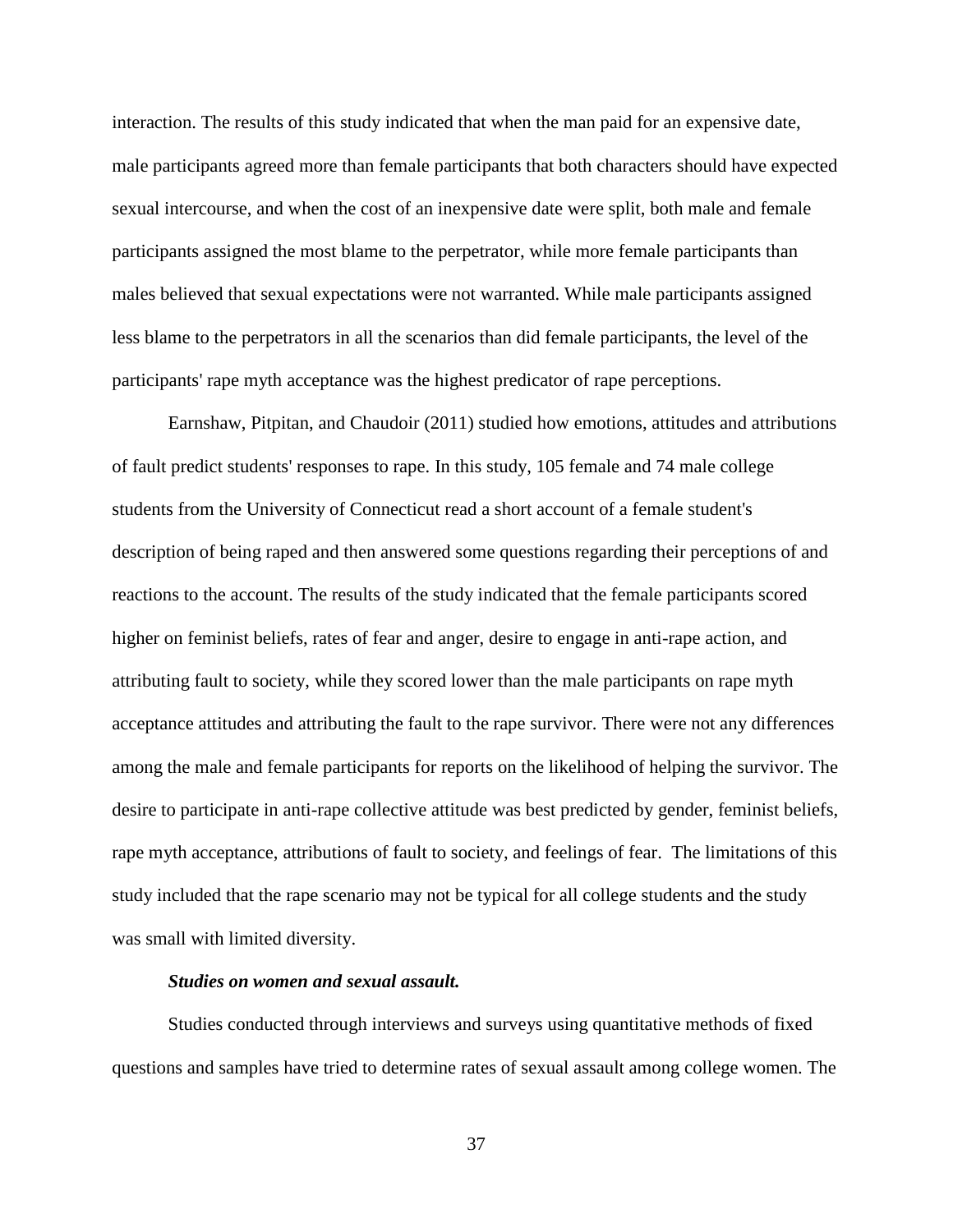first survey of this kind was completed in 1957 by Kirkpatrick and Kanin who found that 55.7% of the 291 college women they surveyed had experienced forced sexual activity (p. 53). Since then, few other studies have been done on this issue. The study that is most commonly cited in current articles dates back to 1987, reporting that 53.7% of the 3,187 college women surveyed had experienced unwanted sexual contact (Koss, Gidycz, & Wisniewski, 1987, p. 166). Humphrey and White (2000) surveyed 1,569 women and found that from the time of high school through the end of their four years of college, 69.8% of them had been sexually assaulted, with 31.3% of women being sexually assaulted in their first year of college, 26.8% in the second year of college, 25.7% in their third year of college, and 24.2% in their fourth year (p. 422). While this specific data was not clear in regards to the total number of women sexually assaulted just during their college experiences, as some may have been assaulted multiple times, it is evident that this is an issue impacting a large number of women.

Abbey, Ross, McDuffie, and McAuslan (1996) surveyed 1160 economically and ethnically diverse women representative of students in a large urban university to examine risk factors for sexual assault. They found that over half of the women surveyed, 59%, had experienced a form of sexual assault and 95% of those assaults were committed by someone the woman knew and almost half, 46%, of the assaults involved the man, woman, or both consuming alcohol. These studies, although not very current, indicate the high prevalence of sexual assault of college women demonstrating a need to further understand this phenomenon. For the most part, these surveys had large sample sizes, however it is not clear how diverse the samples were and surveys also make it difficult to interpret the specific events and behaviors within the sociohistorical context. Therefore, while these studies have high generalizability due to the structured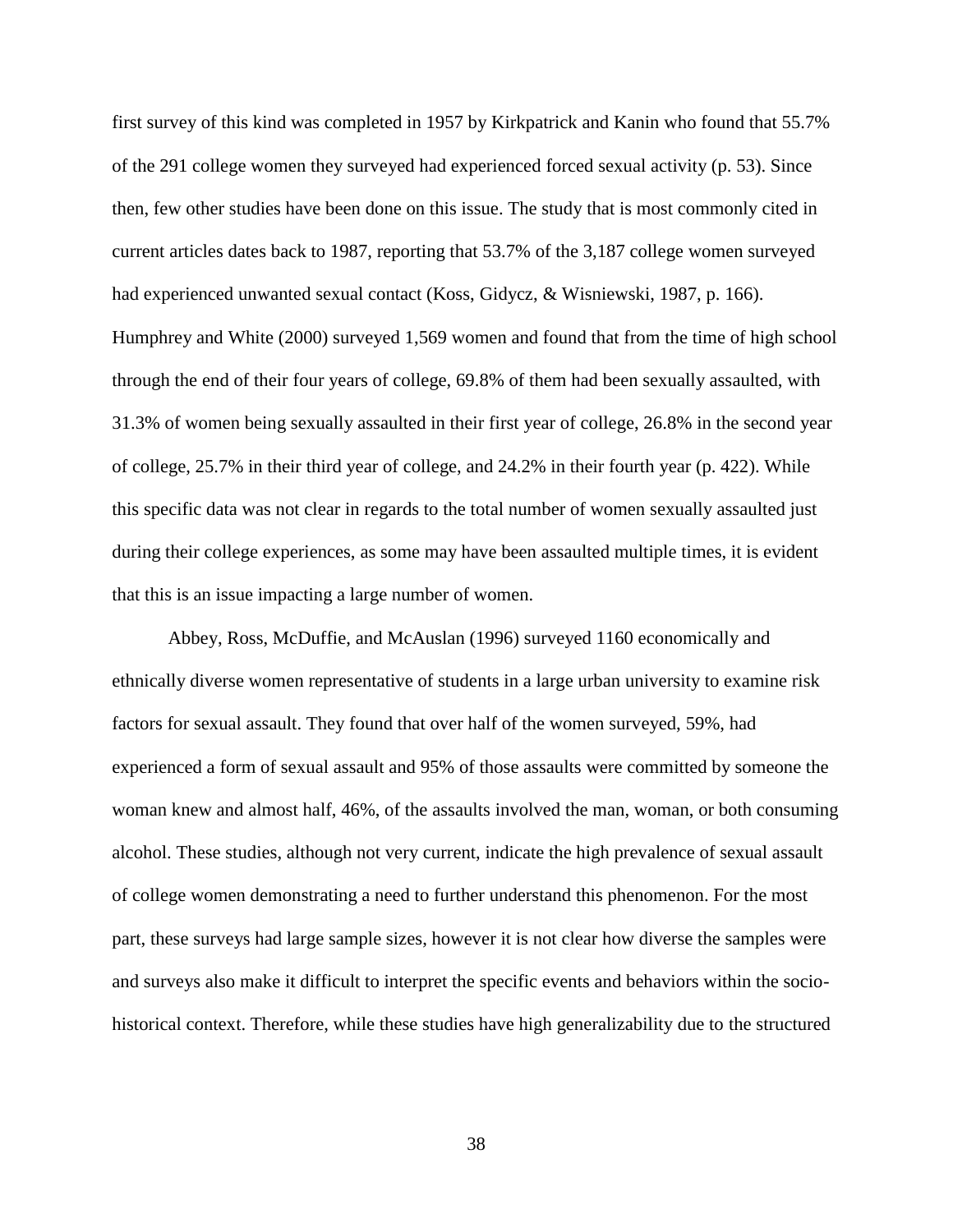questions and large sample size, they do not describe what is actually happening before, during, and after instances of sexual assault.

Lloyd and Emery (2000) conducted in depth semi-structured interviews with 40 predominantly European-American, middle-class, single women from the ages of 18-38, in hopes of uncovering the meanings female survivors apply to understanding their experience of sexual assault. These researchers concluded that many women experienced shock and difficulty with labeling the incident as assault and felt like sexual aggression was a typical part of dating. The survivors experienced silencing at all stages of the assault, from being denied a voice during the process and afterwards when they did not share the assault with others due to shame, selfblame, ignorance of labeling it as assault, or inexperience with how to deal with such an issue. The study also found that many of the survivors experienced long term side effects following the assault such as insomnia, withdrawal from family and friends, feelings of worthlessness, anger and rage, repression of the event and depression. This qualitative study closely examined the stories of survivors following their sexual assault; however this sample had limited diversity and were not fully representative of the contemporary college population.

Kelley, Weathers, McDevitt-Murphy, Eakin and Flood (2009) compared women's Post Traumatic Stress Disorder, PTSD, symptom patterns in three types of trauma: sexual assault, motor vehicle accidents and a sudden loss of loved one. The researchers collected data over the course of four years on 1,059 female undergraduates attending a large Southeastern public university who had experienced a traumatic event. The research indicated that sexual assault is associated with a greater risk for developing a PTSD diagnosis, and with higher levels of PTSD symptom severity compared to the other types of trauma. Zinzow, Resnick, McCauley, Amstadter, Ruggiero, and Kilpatrick (2010) conducted a qualitative study through phone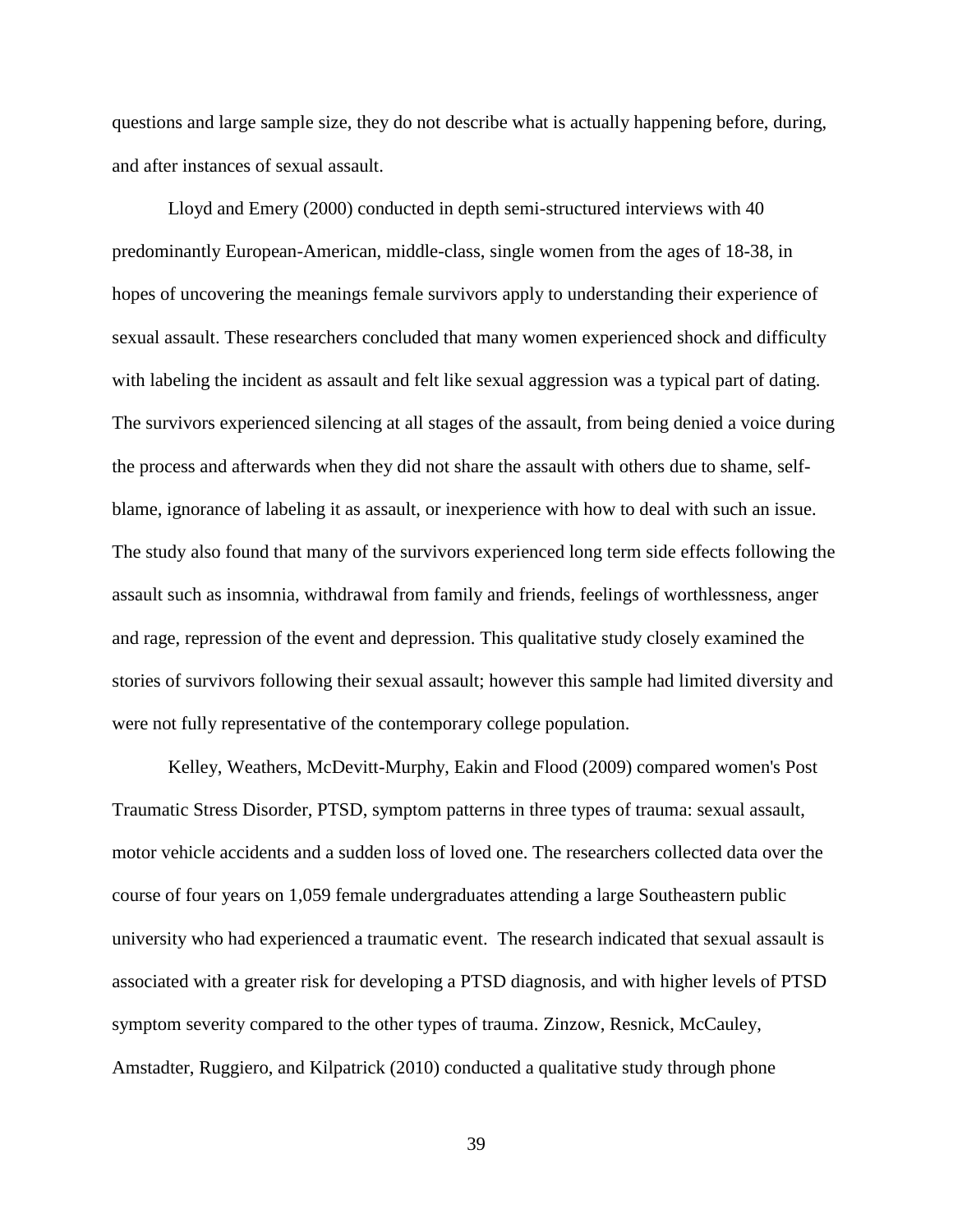interviews from a national sample of 2,000 college women from 253 colleges, and 47 different states, to assess risks for depression and PTSD following experiences of forcible rape, incapacitated rape (when the survivor was under the influence of substances), and drug-alcohol facilitated rape (when the perpetrator deliberately induced drugs or alcohol to incapacitate the survivor). Among the woman in the sample, 18% of them met the criteria of PTSD, 16% met the criteria for depression, 4.2% reported a history of incapacitated rape, 2.7% reported a history of drug-alcohol facilitated rape, 8.7% reported a history of forcible rape and 4.8% reported multiple rape experiences. The results of this study indicated that all three forms of rape were associated with increased risk for PTSD, and depression. A history of forcible rape was linked to the highest risk for PTSD and depression; however a history of the other types of rape also increased a woman's risk for developing these disorders by two to four times compared to women without a rape history. These studies, although large in size and contemporary, did not contain a very diverse sample.

Several studies have been conducted on the feelings of college women regarding sexual assault, their fear of it, and their desire to seek help. Hilinski (2010) studied college women's fear of rape and sexual assault. A sample of 224 college women participated in this study through completing an internet survey identifying their levels of fear of sexual assault, their victimization experiences, their perceived risk, and perceptions of crime. The results of this study indicated that the self-identified perceived risk of rape and crime predicated the female participants' fear of rape, even across a variety of temporal situations and varied relationships between the perpetrator and survivor. Amstadter, Zinzow, McCauley, Strachan, Ruggiero, Resnick, and Kilpatrick (2010) studied emotional help seeking behaviors among female college student rape survivors. A national college sample of 228 female students with a history of rape were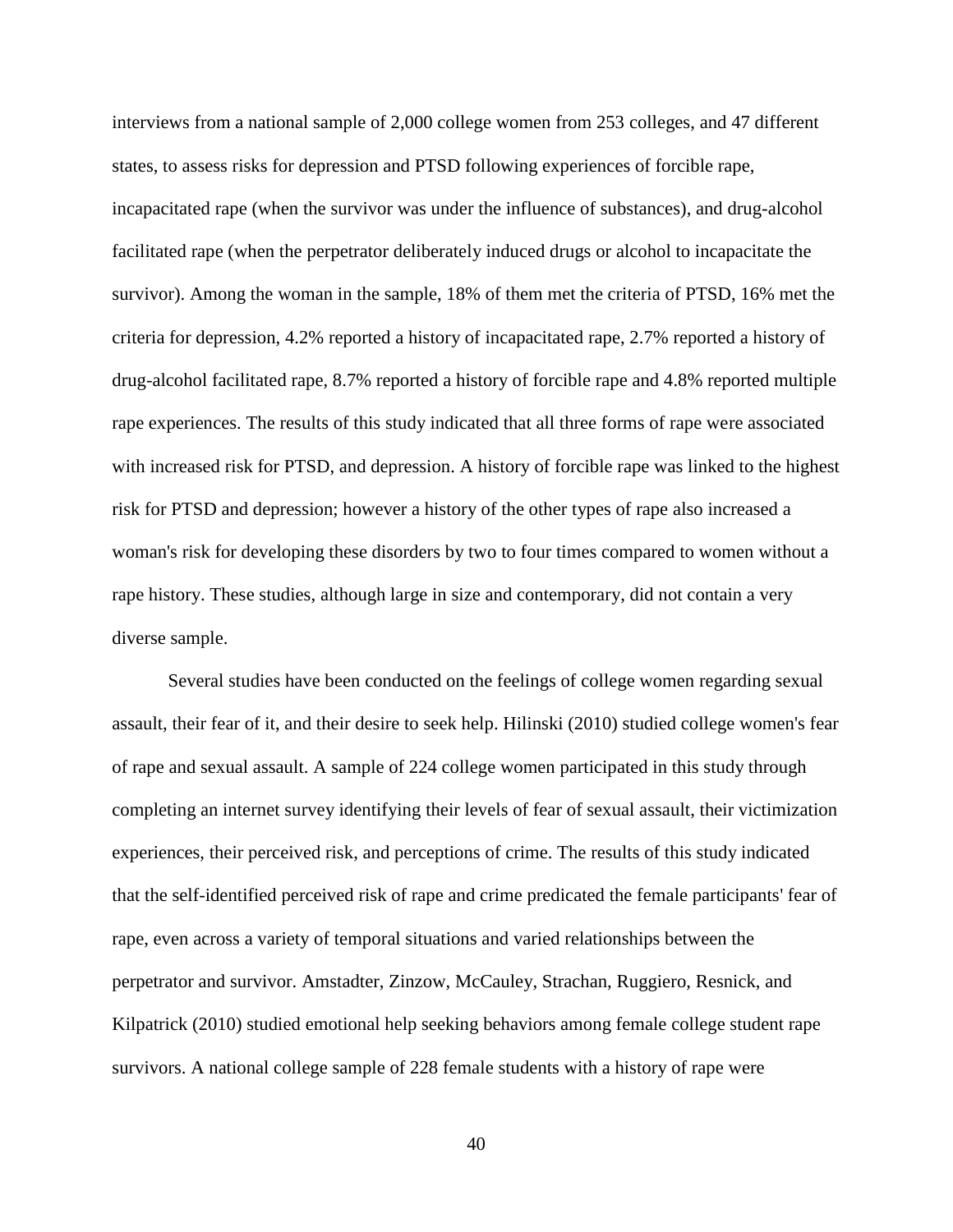interviewed to determine if they ever sought help for emotional problems and what type of services (medical, religious, or mental health) they utilized. The results of this study indicated that 52% of the survivors obtained help, and of those 93% went to a mental health professional, 48% went to a medical doctor, and 14% obtained help from a religious figure. Experiencing PTSD symptoms were directly related to help survivors' help-seeking behaviors. These contemporary studies had small sample sizes, and did not fully address all the factors that might impact a woman's reaction to sexual assault.

Other researchers have studied why some women do not acknowledge or label their experience as sexual assault and the role that rape myths play in that process. Bondurant (2001) examined the individual, situational, and social predictors of university women acknowledging their rape experience. The 109 women who had survived a rape as assessed by a sexual experience survey given to an Introduction to Psychology class at a mid-sized Southeastern university, were given a questionnaire. This study concluded that the majority of the women, 64%, did not acknowledge their experience as rape and that those who did acknowledge it as rape were more likely to report experiencing higher levels of violence and more verbal or physical resistance during the rape. These self-identified survivors were also more likely to have acquaintance rape sexual scripts than stranger rape scripts. Peterson and Muehlenhard (2004) also looked at women's acknowledgement of their rape by surveying 86 women, from the University of Kansas in the Introduction to Psychology class, whose sexual experiences met the legal definition of rape. These participants described their experience, indicated how they labeled their experience and completed the Illinois Rape Myth Acceptance Scale. These researchers found that the women who accepted rape myths, such as the belief that rape is conducted by strangers, involves force, the victim actively resists, and the victim is left with bruises or injuries,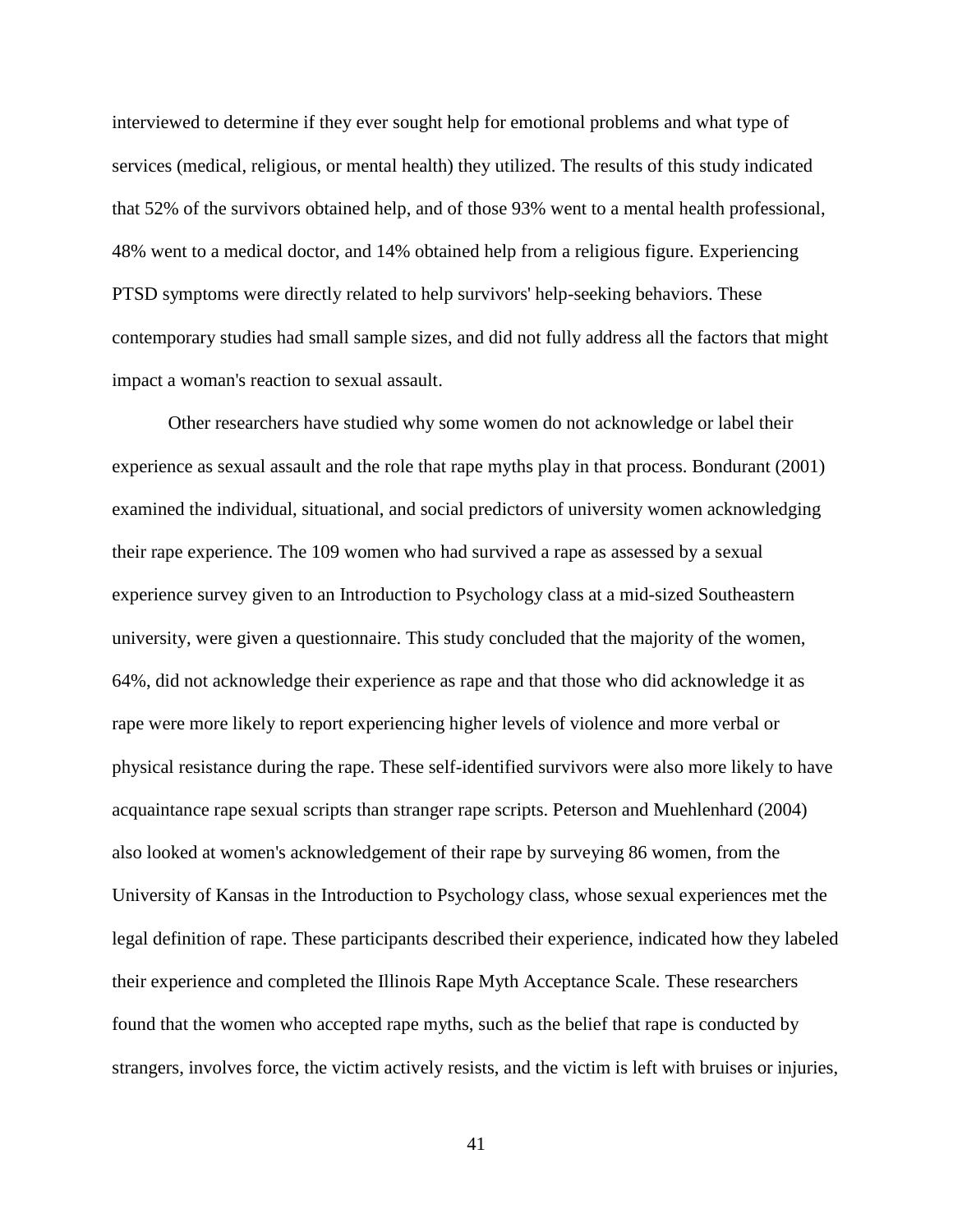were less likely to acknowledge their unwanted intercourse as rape. These studies, although small in size and with limited diversity, indicate that many women do not acknowledge or label their nonconsensual experience as sexual assault due to the pervasive discourse that indicates sexual assault is violent and that the survivor must fight back for it to be called rape.

Van Wie and Gross (1995) also examined how women perceive date rape and token resistance. They studied 101 white female students with an average age of 20, at a Southeastern university. The students were randomly assigned to one of four condition groups (perceived resistance to sex with genital contact, no resistance to sex with genital contact, perceived resistance to sex without genital contact, and no resistance to sex without genital contact). The participants in these groups were told that the couple had gone on five dates, and on the last date the man handled the woman's breast or genitals, depending on the condition group, and participants were told the woman did not object or initially objected but eventually stopped resisting this contact, again depending on the condition group. The students then listened to an audio-taped date rape and were told to signal when the man should refrain from any more sexual contact. The results indicated that the participants who had been told on the previous date the woman initially resisted but then gave in, otherwise known as token resistance, took longer to signal when the man should stop his sexual advancements (141.96 seconds for genital contact and 139.24 with breast contact) than participants who had been told the woman did not resist on the previous date (122.5 seconds with genital contact and 119.67 seconds with breast contact). This study, although small in sample and limited in diversity, indicated that women who knew token resistance had been used previously were more hesitant to stop further unwanted sexual contact.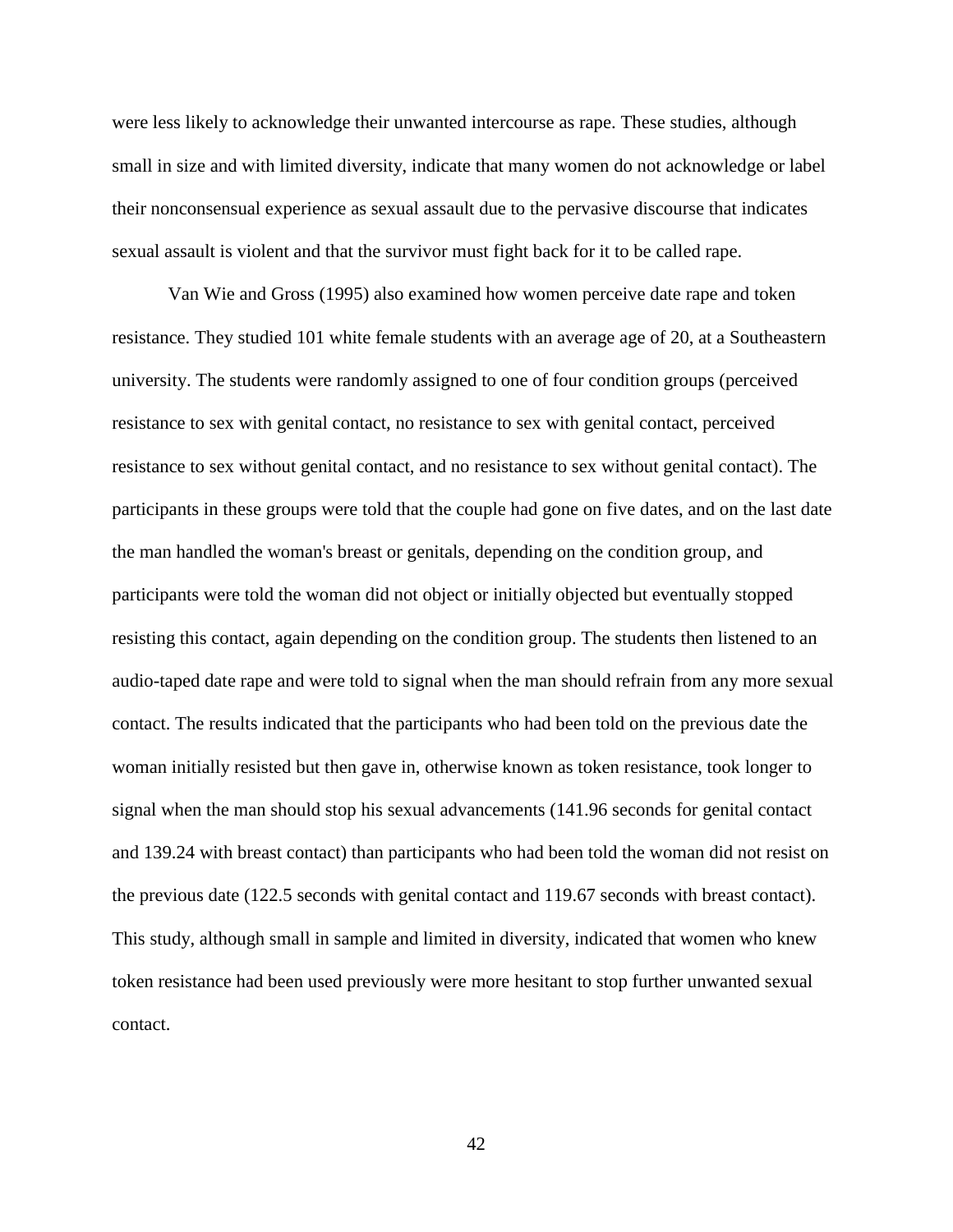## *Studies on men and sexual assault.*

While some studies have looked at sexual assault survivors, others have examined male perpetrators. Lisak and Miller (2002) surveyed 1,882 students at a medium sized commuter university with a diverse student population in terms of age and ethnicity. They offered men a small amount of money, \$3-4, to participate in a study described as childhood experiences and adult functioning. The results of this study indicated that 6.4% of the men met the criteria for committing rape/ attempted rape, with an average of 5.8 rapes each and for a total of 1,225 individual acts of interpersonal violence including rape, battery, child abuse, and sexual abuse. Out of those men meeting the criteria for rape, 80.8% of them reported raping women who were under the influence of drugs or alcohol, 17.5% of them reported using threats or overt force in attempted rapes, 9.2% of them reported using threats or force in raping women, and 10% reported using threats or over force to coerce oral sex (Lisak & Miller, 2002, p. 78). While this study was done with a large diverse sample, it has not been replicated in recent years to assess its validity; however it indicates that many rapists are going undetected on college campuses committing multiple assaults and other forms of interpersonal violence.

Voller and Long (2010) conducted a study on examining personality traits of male perpetrators of sexual assault, looking at Neuroticism (anxiety, anger, impulsivity), Extraversion (warmth, assertiveness, positive emotions), Openness (open to experiences, ideas, and values), Agreeableness (altruism, sympathy and trust), and Conscientiousness (order, achievementstriving, self-discipline). A diverse sample of 521 college men completed an internet survey on their personality inventory and sexual experiences. Of the men, 7.29% reported committing rape and 5.95% reported committing sexual assault. The results indicated that rape perpetrators reported lower amounts of Extraversion compared to non-perpetrators and lower amounts of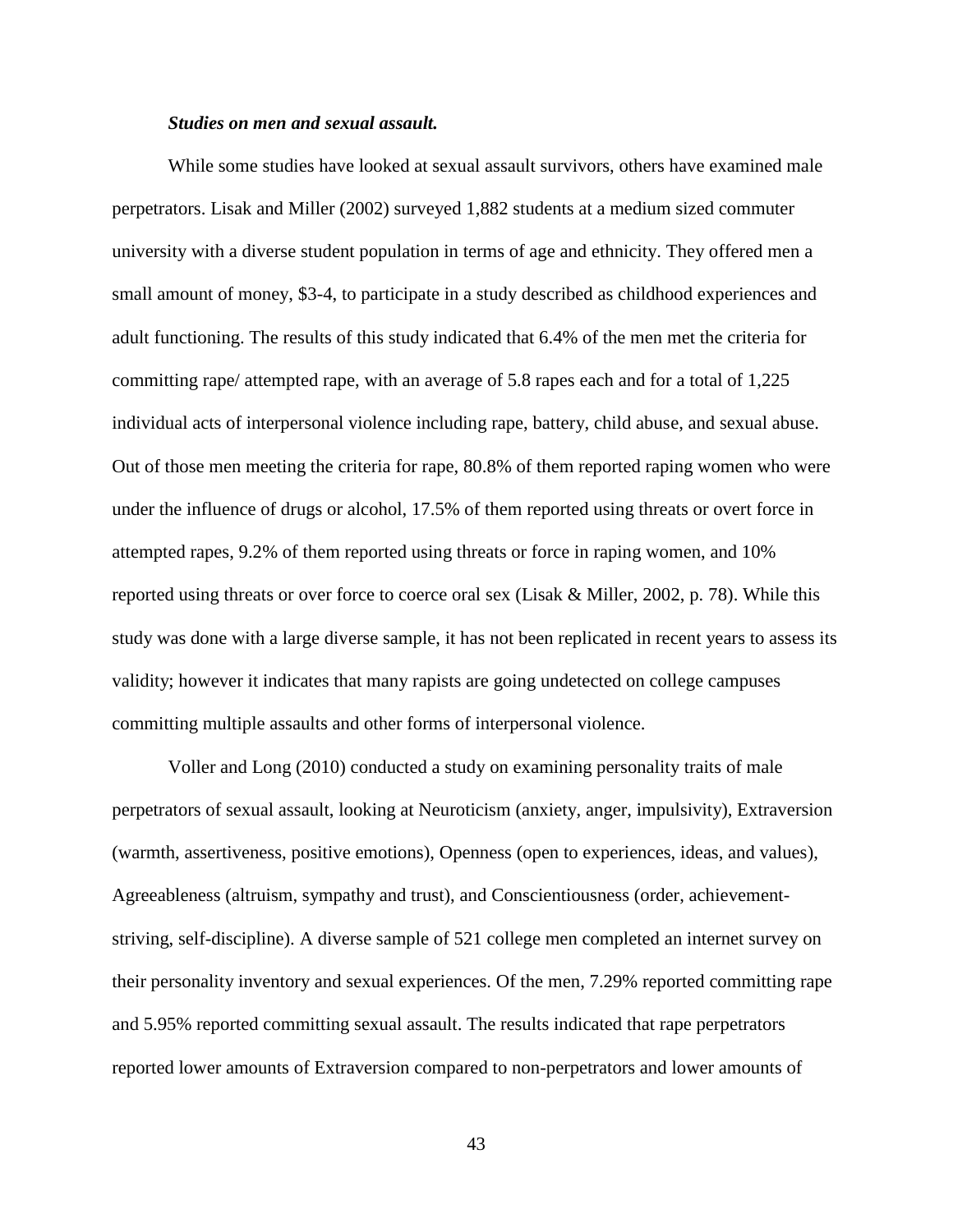Agreeableness and Conscientiousness compared to sexual assault perpetrators and nonperpetrators. Rape perpetrators also reported lower levels of warmth, positive emotions, altruism, competence, dutifulness and tender-mindedness, as well as higher amounts of egotism. Sexual assault perpetrators displayed more similar personality types to non-perpetrators than to rape perpetrators, with the only difference was that sexual assault perpetrators displayed higher levels of depression than non-perpetrators. The limitations of the study were the small sample size and that the measures were self-reported. O'Sullivan (1993) studied group sexual assaults on college campuses and found that "the majority of gang rapes were perpetrated by fraternity men. Men who don't like to live around women, who have difficulty accepting women as equals and relating to them, may be more likely than other men to choose to join a fraternity" (p. 23). O'Sullivan (1993) also found that athletes, particularly basketball, football, lacrosse and rugby players, were also more likely to commit sexual assaults. O'Sullivan (1993) argued that men in fraternities and in athletics participated in these highly masculinized sub-cultures that may foster sexual aggression. This study did not provide many details on the sample demographics, making it hard to replicate the study and ascertain its validity. Einschlag (2008) described his own personal experiences of being on a Division III basketball team. Einschlag (2008) reported that he found that athletic sub-culture of competitive sports as hyper-masculine, where women are objectified and sexist attitudes are dominant. These studies all had small sample sizes, making the results hard to generalize across all college men.

### *Studies on sexual assault at colleges.*

There have been several extensive qualitative studies done on sexual assaults on college campuses. Bohmer and Parrot (1993) interviewed a wide range of people, from administrators, survivors, to parents and attorneys of survivors involved with the issue of sexual assault on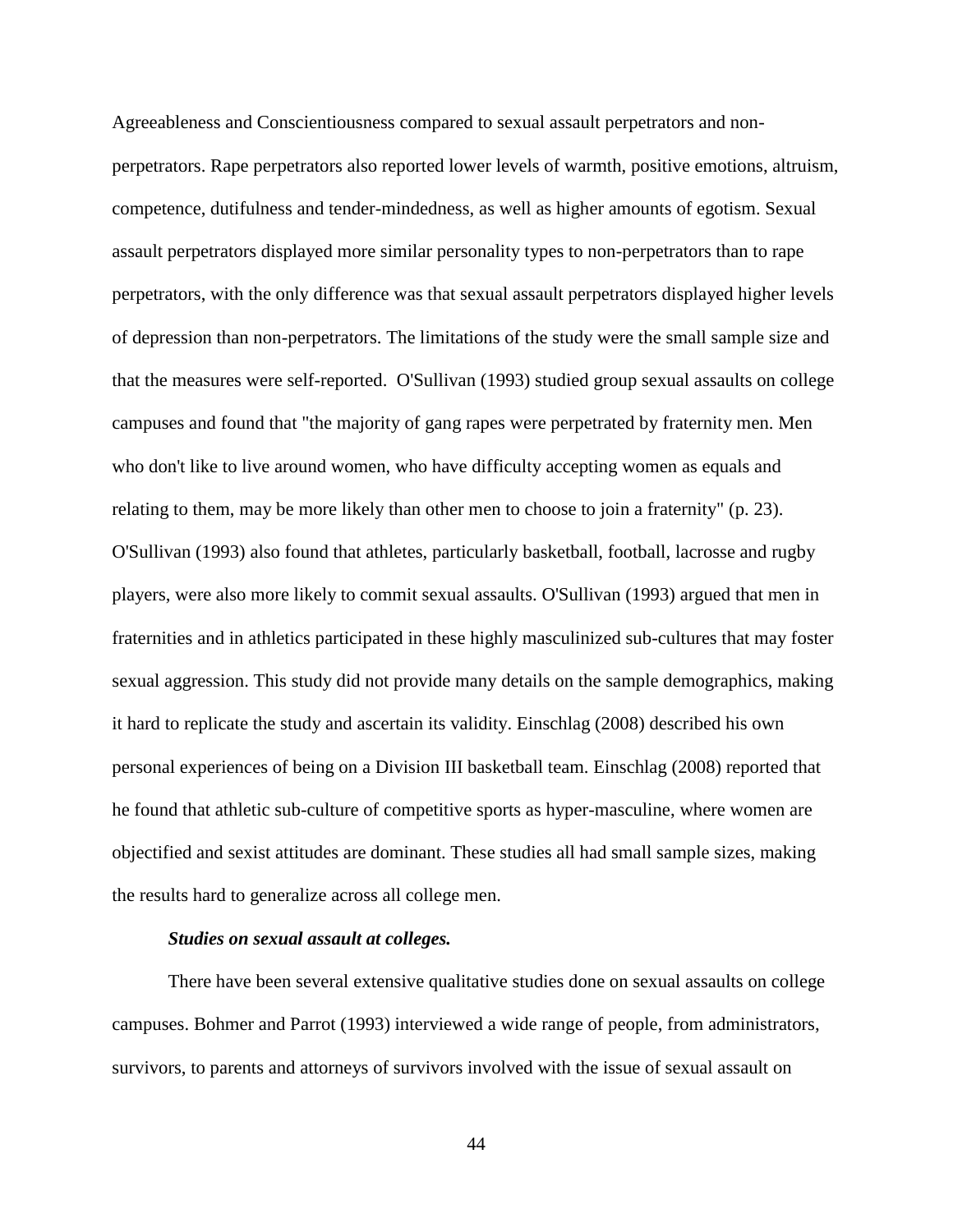college campuses, and looked at campus sexual assault reports from 50 different types of colleges in all regions of the country. Their research indicates that a typical instance of sexual assault on campus includes women drinking at a party or playing drinking games, who are then most commonly assaulted by a fraternity brother or an athlete. This study found that many cases of sexual assault are not brought to trial or reported to campus authorities, and some colleges will even charge a female survivor with underage drinking if she presses charges for the assault with the campus judicial process. Many of the survivors interviewed reported feeling blamed by campus police, administrators, and medical personal for their assault. Bohmer and Parrot's (1993) research also demonstrated numerous faults in the way many colleges handled cases of sexual assault either by attempting to diminish the severity or occurrence of such crimes, by ignoring the plight of the survivors, or by not punishing the perpetrators despite clear and convincing evidence the attack occurred. The study also concluded that many students, hall residents, faculty, and staff reported not knowing how to properly handle instances of sexual assault. This was a large study with a diverse sample, although not very contemporary, thus making the results hard to generalize to today's college students.

The Center for Public Integrity (2010) conducted a stratified random sample to survey 152 crisis service clinics on or near college campuses across the country, interviewed 50 current and former college student survivors of sexual assault, interviewed students accused of sexual assault, and interviewed dozens of college administrators, judicial hearing officers, victim advocates, and sexual assault scholars and lawyers, as well as examined ten years of the database of complaints filed with the Department of Education in regards to the sexual assault of college students. The results of this study indicated that there is a culture of silence surrounding sexual assault on college campuses with many survivors not reporting their cases, and that the 33% of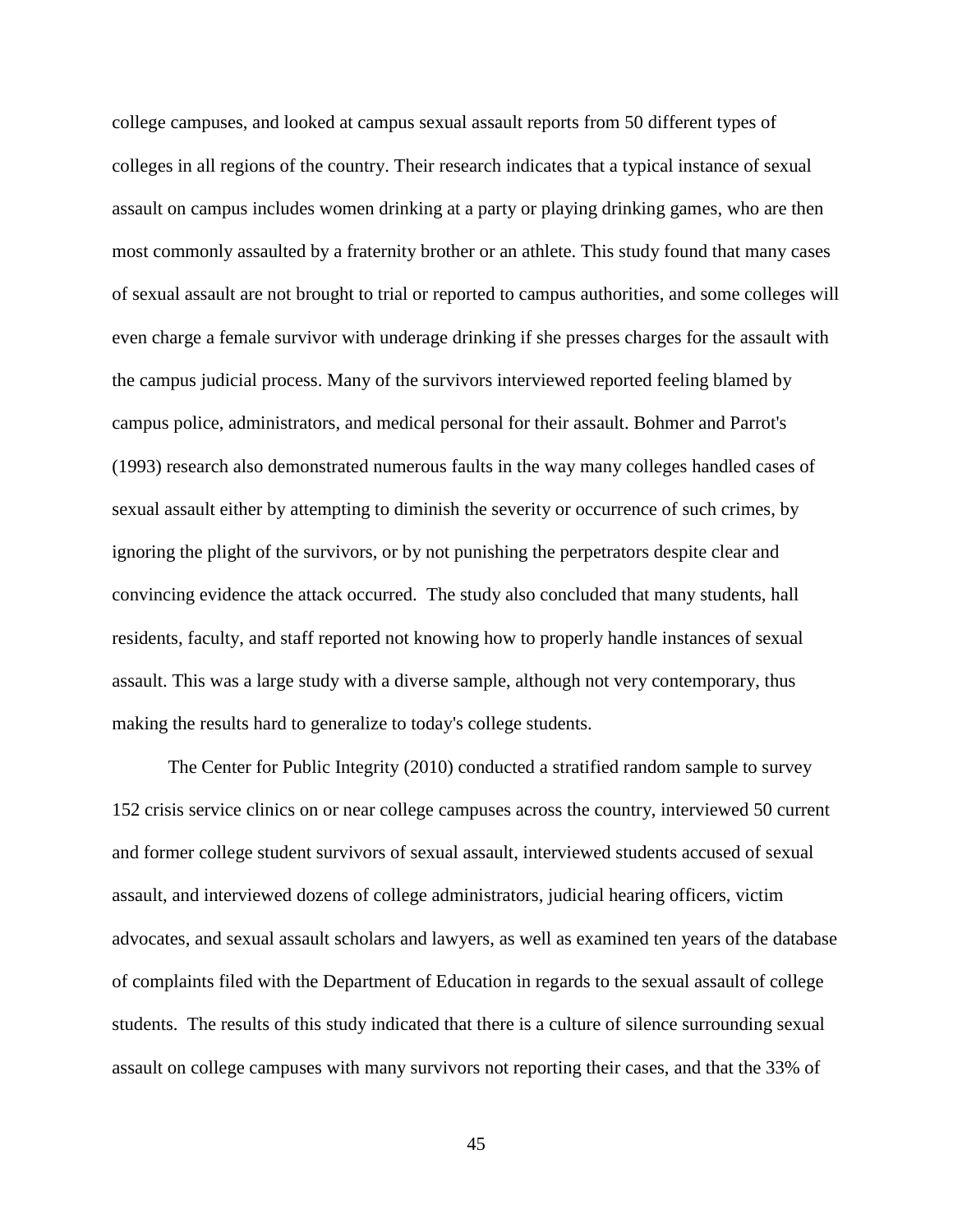the survivors that do report their cases indicated that the administration discouraged them from filing sexual assault complaints. Over 20% of the students who brought their case to college disciplinary proceedings experienced confidentiality edicts with the occasional threat of punishment if the survivors were to disclose information about their case and 50% of the students interviewed reported being unable to obtain criminal charges and were forced to use school-run disciplinary proceedings that resulted in light or no punishment for the alleged perpetrator (Witkin & Donald, 2010). From this study, Lombardi (2010) reported that many college administrators viewed sexual assault as negative publicity that may result in decreased enrollment and/or tarnished reputations, and that a lack of outside scrutiny on college disciplinary hearings results in a lack of accountability for colleges. From the results of this study, Jones (2010) concluded that the college counselors surveyed indicated that institutional barriers on campuses acted as the largest deterrent in discouraging survivors to pursue sexual assault complaints and that the colleges do not spend enough time educating students on how to respond to friends and peers who have been sexually assaulted.

Lombardi and Jones (2010) reported that this investigation by The Center for Public Integrity found that limitations and loopholes, as well as confusions over the definition of sexual assault led to problems in colleges accurately reporting the numbers of sexual assaults, as 49 out of 58 crisis service clinics gave higher figures, sometimes as much as twice the amount, of sexual assaults than those given by the colleges. The average ranking of the response of their local college to sexual assault survivors by the 141 surveyed clinics was 3.5 on a 1-5 scale, with 1 as poor and 5 excellent. Using the information obtained on the database of sexual assault proceedings from 130 colleges and universities Lombardi (2010) concluded that colleges only expelled 18% of male perpetrators found guilty for sexual assault; instead the common discipline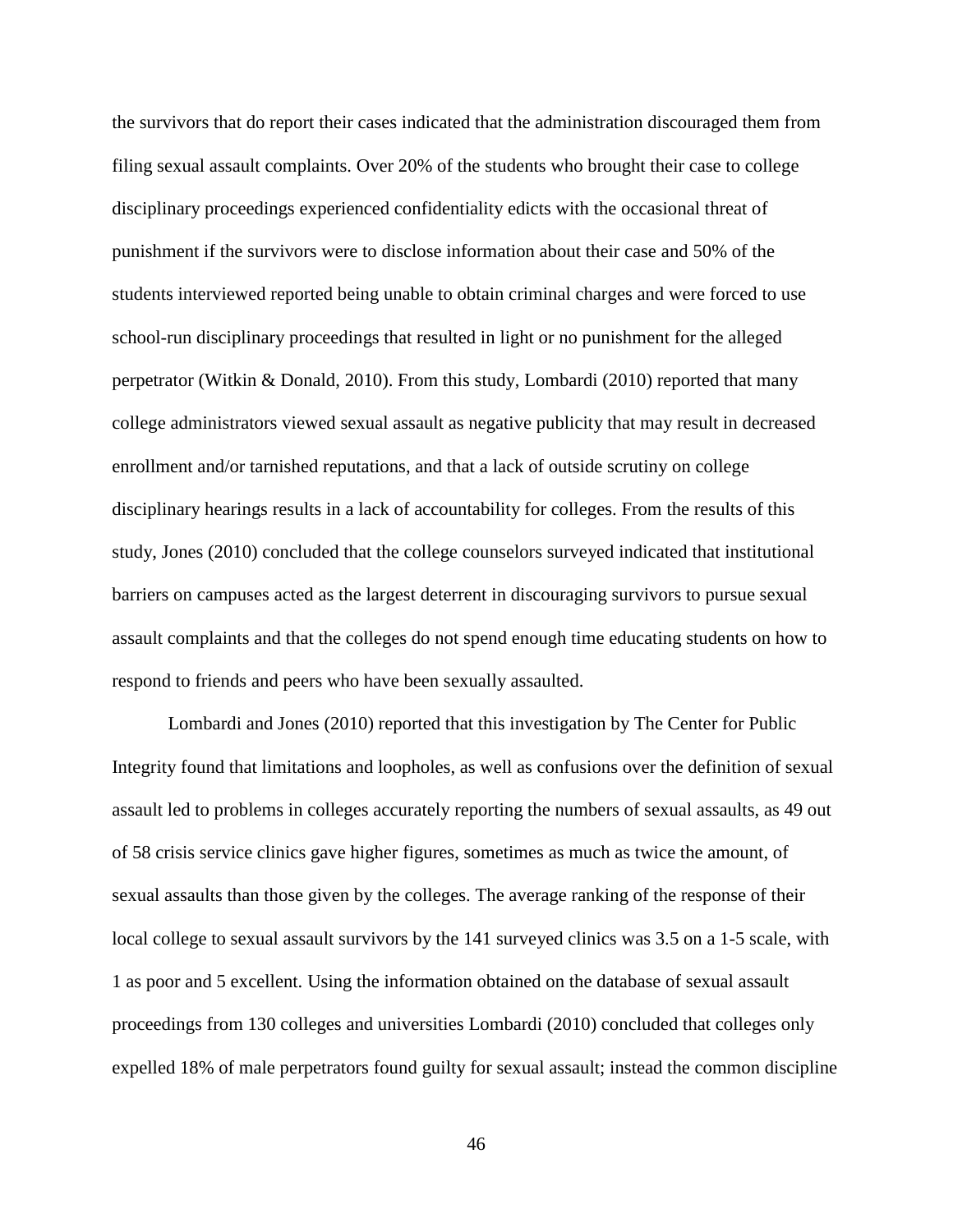consisted of suspension, probation, a letter of apology, and a research paper on sexual assault or attending classes on assault. This data matched the interviews of survivors, as over 50% of them claimed their perpetrator was found guilty during disciplinary hearings but only four of the survivors said their perpetrator was expelled. This study of a contemporary, large, and diverse sample indicates that sexual assault continues to occur at high rates on college campuses and that many colleges have flaws in the way the cases are handled.

Several other qualitative studies have examined instances of sexual assault with smaller sample sizes. Pratt (2011) examined sexual assault at Colby College and interviewed 11 sexual assault survivors as well as over 30 students, faculty and staff. Pratt found that sexual assault is silenced at Colby College in the sense that the community and administration dismiss survivors by not punishing the perpetrators despite clear convincing evidence and question the accuracy of the survivors' stories, as well as cover up the prevalence of such violence. This study also concluded that many of the survivors felt extensive shame regarding their assault, with the fear of being blamed for what happened to them. Only four out of the eleven survivors interviewed reported their assault to school authorities and out of those, only one survivor was able to successfully have her perpetrator punished for the assault. Although this study had a small sample, the results matched the research done by previous studies.

Phillips (2000) interviewed 30 women at a small progressive liberal arts college that is more racially and socioeconomically diverse than most private schools. Even though the study initially was not targeted towards sexual assault survivors, Phillips found that 27 out of the 30 women interviewed met the classification of having been sexually assaulted, however only two of these women labeled their own experience as sexual assault because many of the women did not want to think of themselves as a victim that is powerless, as they would rather view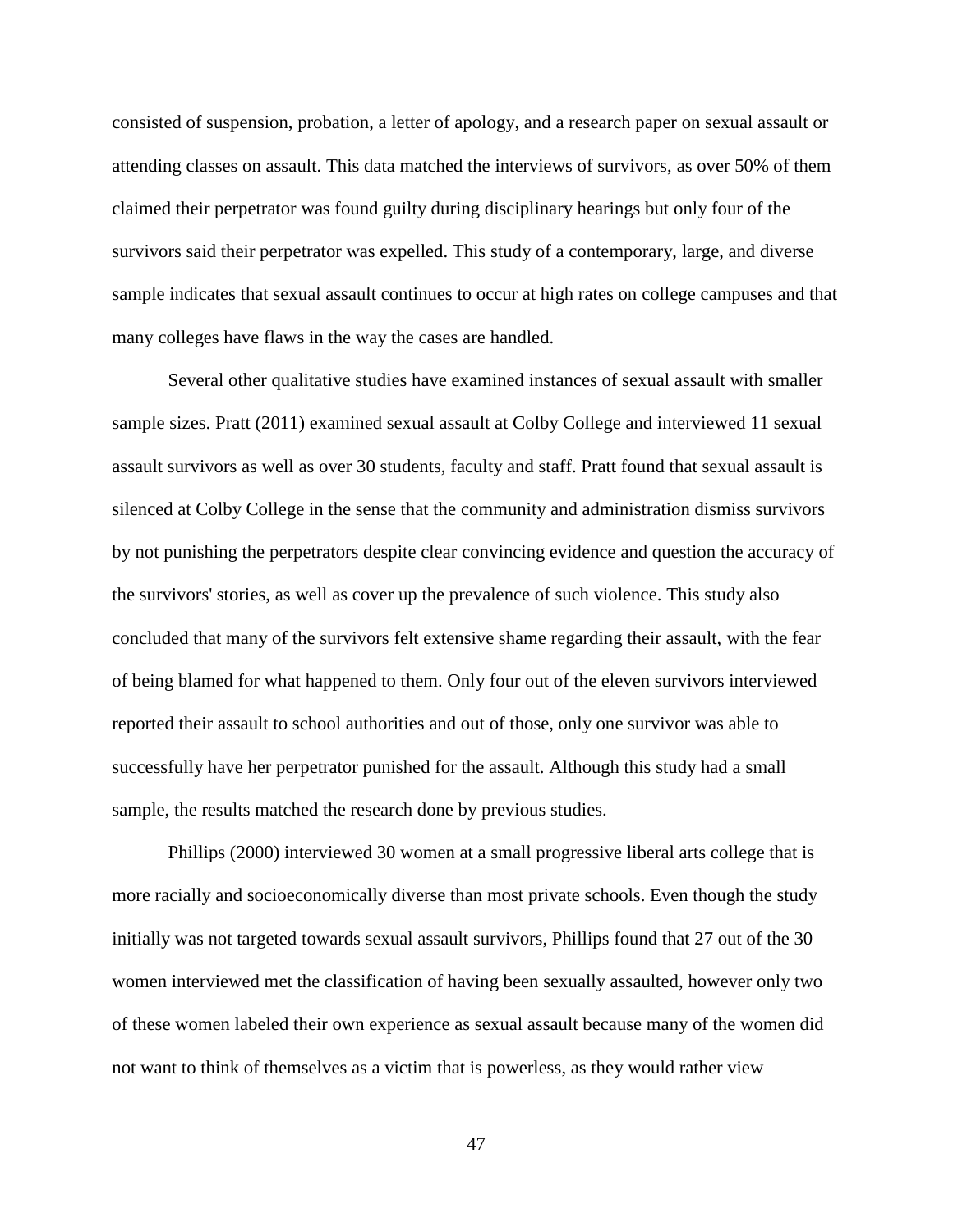themselves as a strong woman who is responsible for her own fate. The results of this qualitative study indicated that most of the women who had been assaulted attributed the experience to their own behavior and that many of the women had internalized messages that, "privilege male pleasure, that stress the importance of preserving relationships, and that normalize a certain amount of male aggression in hetero-sexual encounters" (Phillips, 2000, p. 21). Phillips (2000) found that many of the women she interviewed reported saying "yes" to sexual acts when they wanted to say "no" because of the pressure to be seen as a "good" woman that is pleasing and subordinate to men. Phillips (2000) reported that other common discourses held by these women were the belief that normal male hetero-sexuality is aggressive, therefore coercion or manipulation is viewed as typical male behavior, and the belief that "real" sexual assault survivors were victimized through physical threat or violence and did everything they could to fight back to prevent their victimization. Phillips (2000) noticed that the loss of women's voices occurred during the attack when the women would not or could not speak up to voice their refusal or hurt, and also after the attack when women would not or could not express what happened to them. Both of these studies, although smaller and less diverse, match some of the results found in the research done by The Center for Public Integrity.

### *Studies on culture and sexual assault.*

Additional studies have focused on the characteristics of societies where sexual assault against women is prevalent. Sanday (1997) looked at research done on 156 tribal societies from the years 1750 B.C. to the late 1960's ranging in location from Africa, the Mediterranean, Eurasia, Pacifica, North America, South America, and Central America, to examine rape prone and rape free societies. Sanday (1997) found that 47% of the tribes could be classified as rape prone, meaning that the sexual assault of women is culturally allowable or ignored, with rape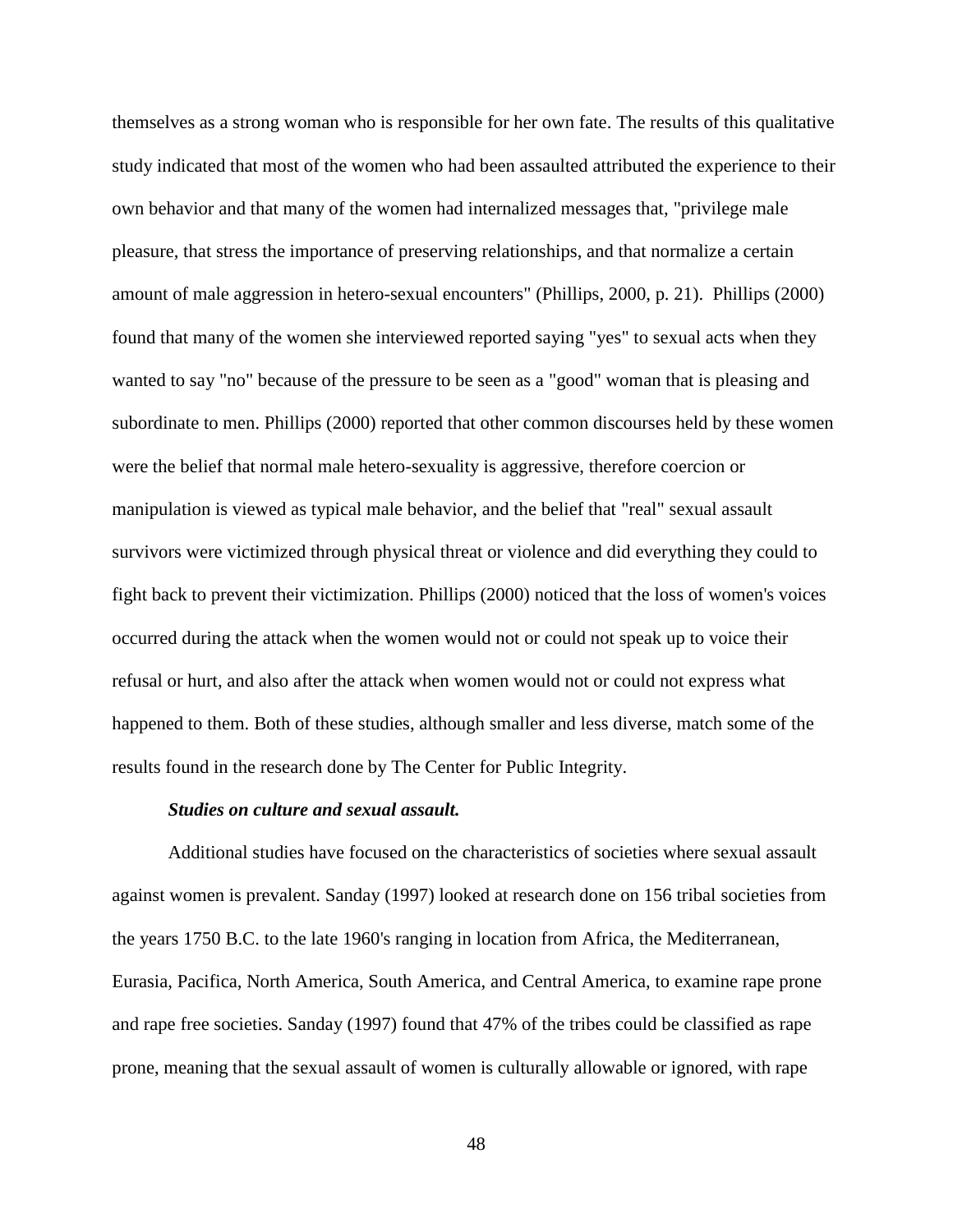linked to male dominance; 18% of the tribes were classified as rape free, with the belief of sexual equality and complimentary sexes; and, 35% of the tribes were classified as intermediate between rape prone and rape free. Sanday (1997) concluded that "rape is the playing out of a socio-cultural script in which the expression of personhood for males is direct by, among other things, interpersonal violence and an ideology of toughness" (p. 65). Anderson, Cooper, and Okamura (1997) completed a meta-analysis of 72 studies and found that men, older people, and people from lower socioeconomic classes, in addition to people who held traditional gender role beliefs, felt the need for power and dominance, and held conservative political beliefs were more accepting of rape. These studies although not as reliable as original data or original research, indicated that certain social characteristics and social beliefs may influence how men view or accept rape.

To summarize, the various theories on sexuality and the social factors conducive to sexual violence help explain sexual assault. Kaufman (1997) reported that there is, "a social context to every individual act of violence" (p. 33). Trauma theories are helpful to understand the communication patterns that happen before and during the attack, as freezing is a common reaction to trauma when one feels disempowered and out of control. The studies done on sexual assault indicate that a large number of college women are survivors of assault, and that a small number of men report committing assaults, but have committed multiple offenses each. The studies done on sexual assault on college campuses shared some similar themes of the silencing of assault and indicated that colleges have flaws in their response to handling instances of assault. This literature on sexual assault helps explain some of the phenomenon of sexual assaults happening on college campuses.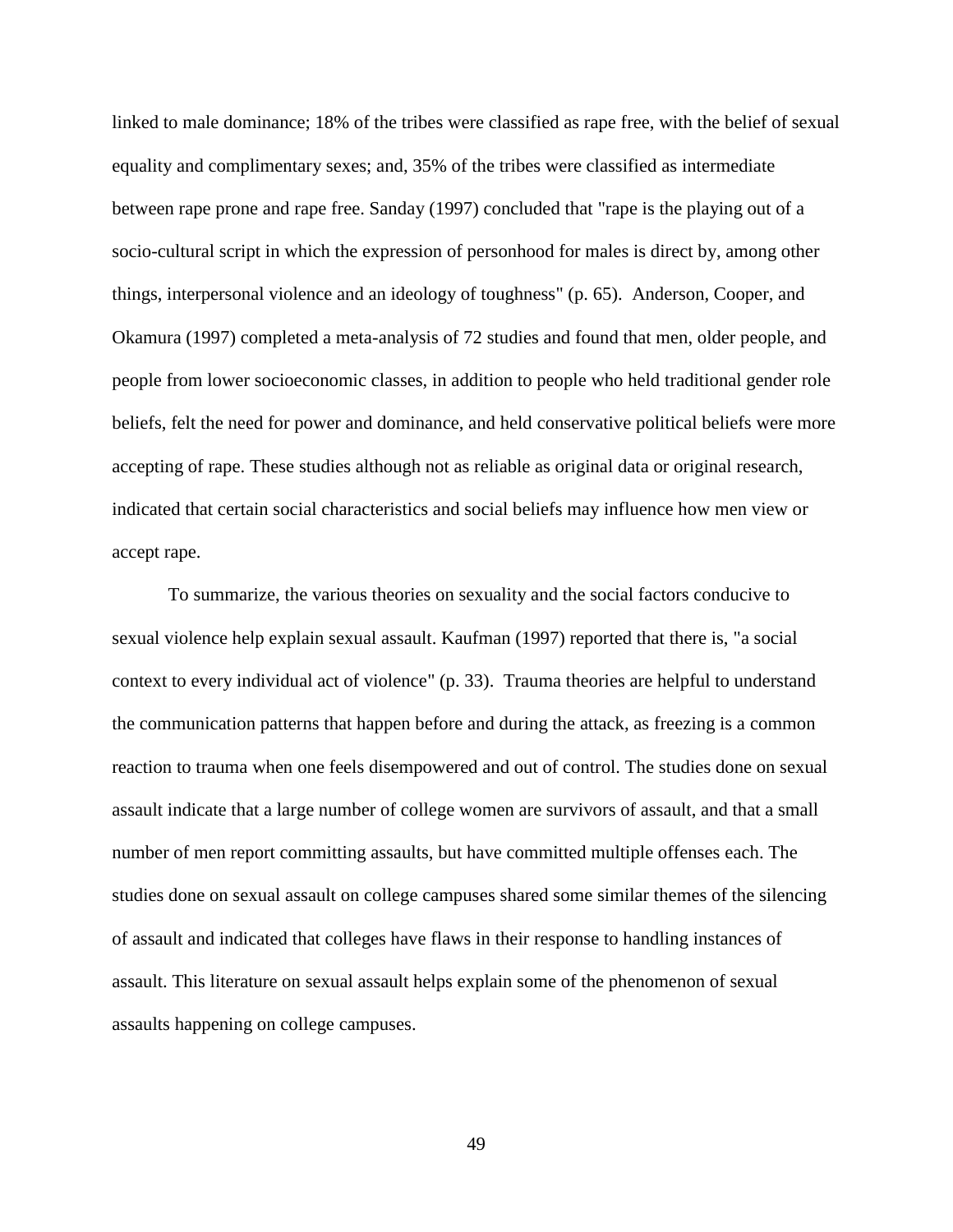## **Conclusions about the Literature**

The literature reviewed helps inform the ways that gendered communication can play a role in sexual assaults on college campuses. Gender socialization theories explain the ways that individuals learn to behave in more gender stereotypical ways through interactions with others. Communication theories explain that communication is gendered due to the internalization of gender social roles and the history of patriarchal power. Gender also is played out in heterosexual interactions, as theories surrounding sexual schemas explain how men and women shape their own actions, communications, and perceptions of another's behaviors or words. Trauma theory helps describe the communication that occurs during the assault when many women tend to freeze and not fight back verbally or physically. Theories on sexuality help explain why this phenomenon occurs. Combing all these theories together clarifies how gendered communication patterns in which women are more passive and men are dominant, work with our gendered schemas to influence our actions, words, and perceptions of another person's actions and words. These theories help to inform the studies completed regarding gendered communication patterns impacting instances of sexual assault; however these individual theories are limited in that alone they do not explain the complicated array of factors that are involved in instances of sexual assault.

The literature reviewed had several weaknesses and strengths. The weaknesses include the fact that the literature did not fully address the communication patterns employed before, during, and after instances of sexual assault. Most of these studies and theories examined did not address a diverse range of social identities, such as race or socioeconomic class. The individual studies looked at specific aspects of sexual assault but did not examine the larger cumulative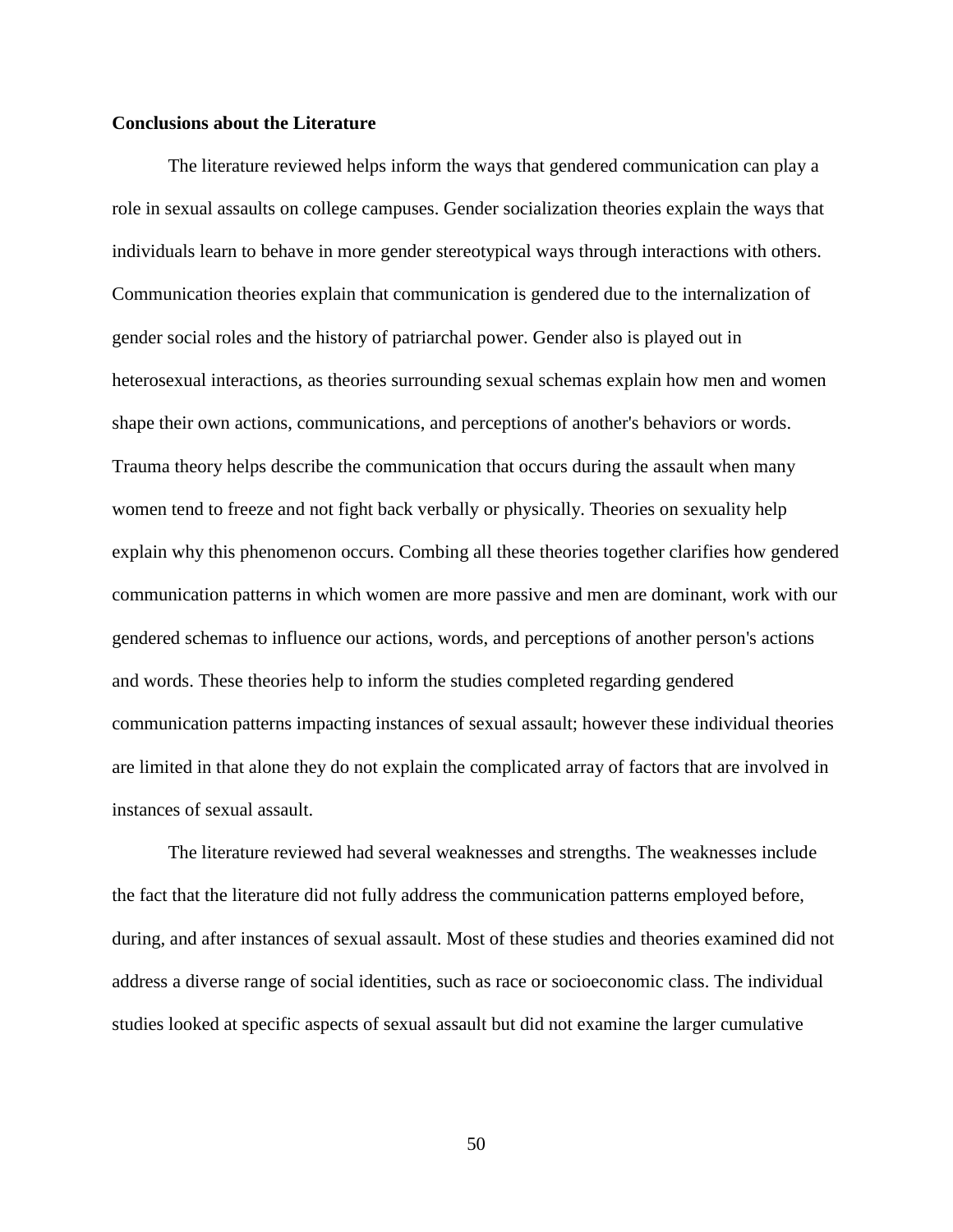factors that play out before, during, and after sexual assault. There also appears to be a paucity of current studies regarding the instances of sexual assault on college campuses.

The quantitative studies reviewed focused more on measuring beliefs, leaving a void in the understanding of what really happens with regard to the communication surrounding instances of sexual assault. Many of the studies had biases in the methodology, represented by a dearth of details on the demographics of the participants and descriptions of how the data was obtained and analyzed. Many of the studies had omissions in that the researchers did not state their own background or identities that might influence the interpretation of their findings. The strengths of the literature examined include the fact that it portrayed a broad range of topics that help inform a basic understanding of assault and communication. However not many of the studies have really explored the topic using qualitative methods, indicating a need for such research.

The literature reviewed indicates that verbal and nonverbal gendered communication appears to play a role in sexual assault. The literature suggests that women have more passive voices that are silenced, muted, or ignored. Nonverbal gendered communication also appears to play a role in sexual assault as men and women employ sexual schemas that are used to interpret another's words and actions, in addition to influencing their own behaviors. The literature reviewed demonstrates a need for more studies conducted on the gendered communication patterns of men and women that pertain to instances of sexual assault.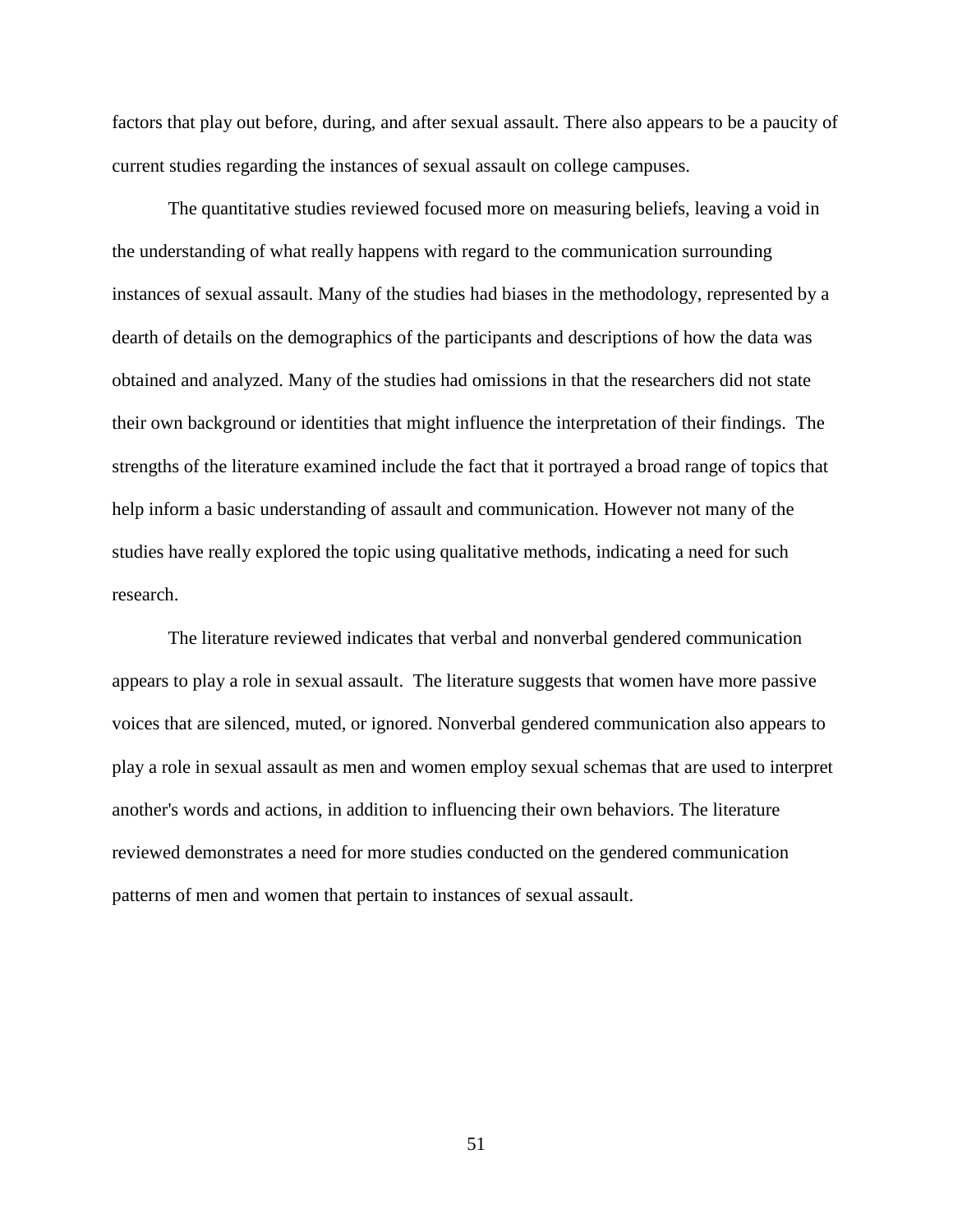## **CHAPTER 3**

### **Methodology**

The research question for this study was: Are there gendered communication patterns of young men and women, prior to, during, and after incidents of heterosexual sexual assault on NESCAC colleges, and if so, what are those patterns? I studied NESCAC college campuses due to my personal experiences and greater familiarity with these schools. I have lived in New England all my life and completed my undergraduate studies at Colby College. As a member of the Colby crew team, I competed against other NESCAC schools during our regattas.

To uncover the gendered communication patterns surrounding instances of sexual assault on NESCAC campuses, I set out to complete an exploratory qualitative study by conducting semi-structured phone interviews with mental health and sexual assault professionals who work at those 11 colleges (Amherst, Bates, Bowdoin, Colby, Connecticut College, Hamilton, Middlebury, Trinity, Tufts, Wesleyan, and Williams). I only was able to obtain interviews from eight of those schools as Bowdoin, Tufts, and Williams refused to participate in the study. I interviewed nine professionals from the remaining eight schools.

A qualitative method allowed me to obtain the rich details of the communication patterns to gain a better understanding of the subjective experiences and meanings of this phenomenon. As my study focused on voices and communication, a qualitative study of narrative research with data in the form of words, provided me with the most vivid details of this phenomenon. I asked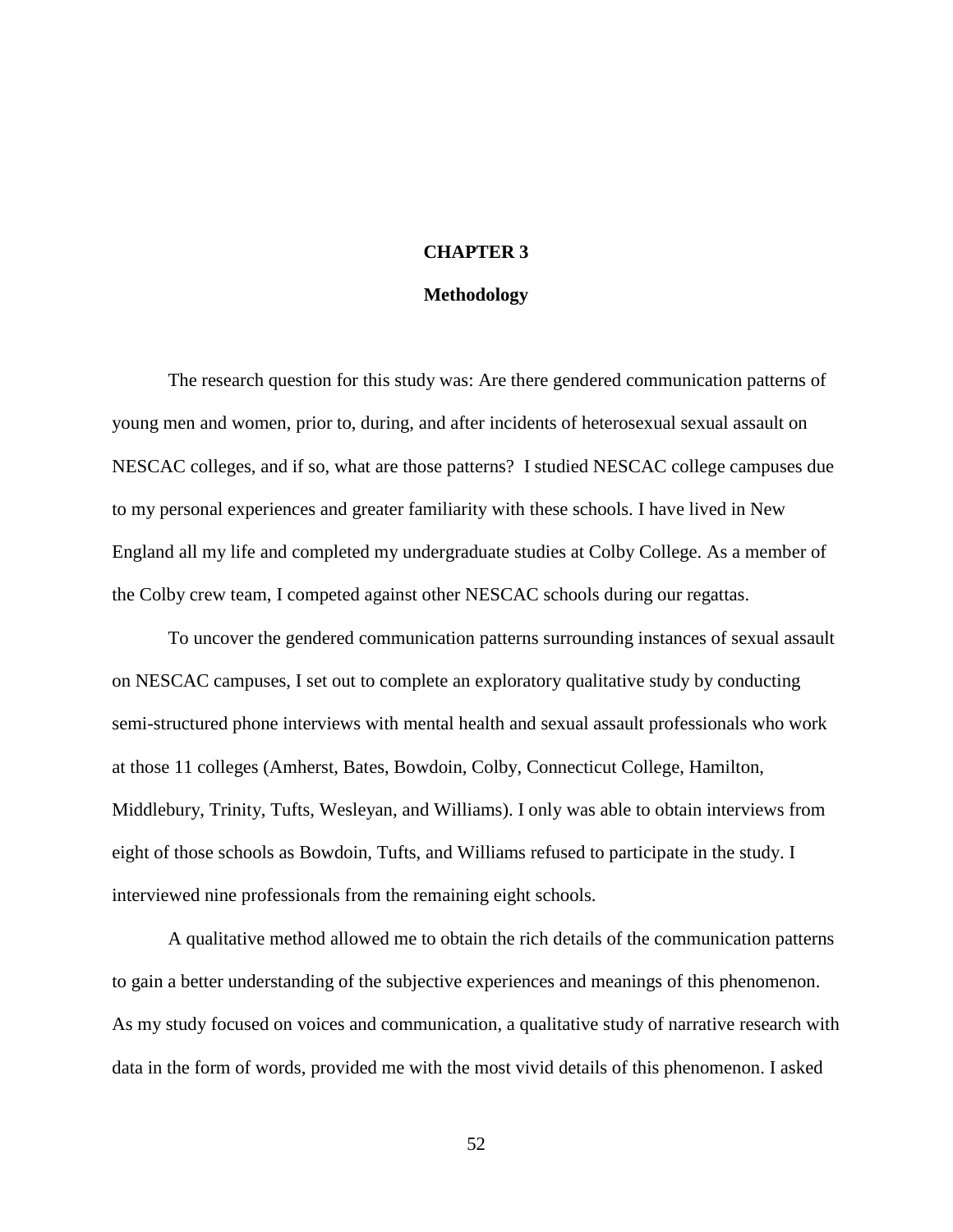open-ended questions to elicit responses that provided rich, clear details on the communication patterns surrounding sexual assault, and I asked several closed-ended questions to further clarify the details of this phenomenon. I used a semi-structured approach with an interview guide containing an outlined list of topics I discussed with my participants (please refer to Appendix C a copy of this guide). This approach gave me the flexibility to adapt the style of the interview as needed to follow the participant's insight, and not limit the possible responses I heard, while making sure I covered the same topics during each interview.

#### **Sample**

I conducted brief 30-45 minute audio-recorded phone interviews with mental health and sexual assault professionals working at these eight NESCAC colleges. These participants came from a non-probability, non-random purposive sample picked for their expert ability to provide a deeper understanding of the communication patterns surrounding instances of sexual assault. My participants were not randomly selected as I had a specific set of criteria I looked for to choose my participants. The participants I interviewed were not representative of all mental health and sexual assault professionals working at all colleges, as I interviewed only individuals within specific settings and I did not take diversity into account when I was recruiting my participants; however my participants all had a strong expert understanding of sexual assault on their college campuses. I interviewed mental health and sexual assault professionals because they were aware of some instances of sexual assault on their college campuses and could report on the experiences of multiple survivors and perpetrators. While interviewing actual survivors and perpetrators would have provided even clearer details on the communication patterns surrounding sexual assault, due to my own student status and because the topic is so sensitive and emotional, I did not want to risk re-traumatizing any students in discussing this topic.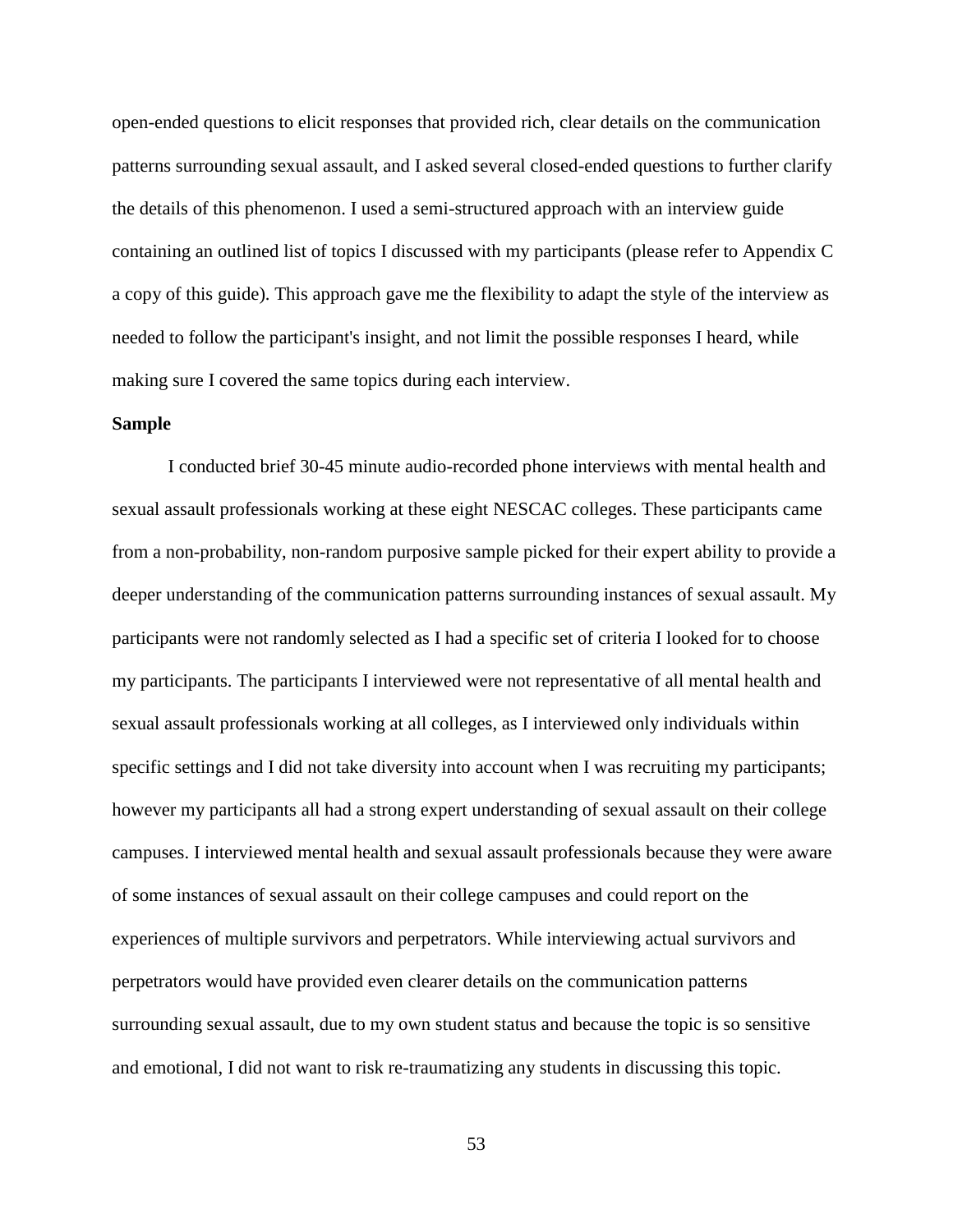My sampling frame was the counselors listed in the NESCAC counseling centers and the professionals who deal with sexual assault. My study population included mental health and sexual assault professionals within the 11 NESCAC colleges that met my criteria. These participants were all professionals who have worked with women who have been sexually assaulted and men who have been perpetrators of sexual assault at these specific colleges. The exclusion criterion included individuals who did not have any experience working with sexual assault at these 11 college communities.

I interviewed nine participants. My participants ranged in age from 30 to 65. Seven of my participants identified their race/ ethnicity as White/ Caucasian, one identified as Black, and one identified as Latina. I interviewed eight females and one male.

### **Ethics and Safeguards**

In order to protect my participants, I first had to gain approval from the Smith College School for Social Work Human Subjects Review Committee to conduct this research (please refer to Appendix A for my HSR approval letter). I then contacted an administrative assistant or the director at each of the counseling centers to ask if I needed to obtain approval from their Institutional Review Board, IRB, at their college prior to conducting my research. None of the colleges required going through their IRB, however I did have to directly contact an IRB member at one of the schools and submit my approval form from Smith. Since I was interviewing professionals and not students, I was able to conduct my research without having to apply to the research committee at each of the colleges.

Upon contacting my participants and gaining their approval to participate in this study, I explained to them the purpose of this project and the nature, benefits and risks of their participation. I informed the participants that they would not be financially compensated for their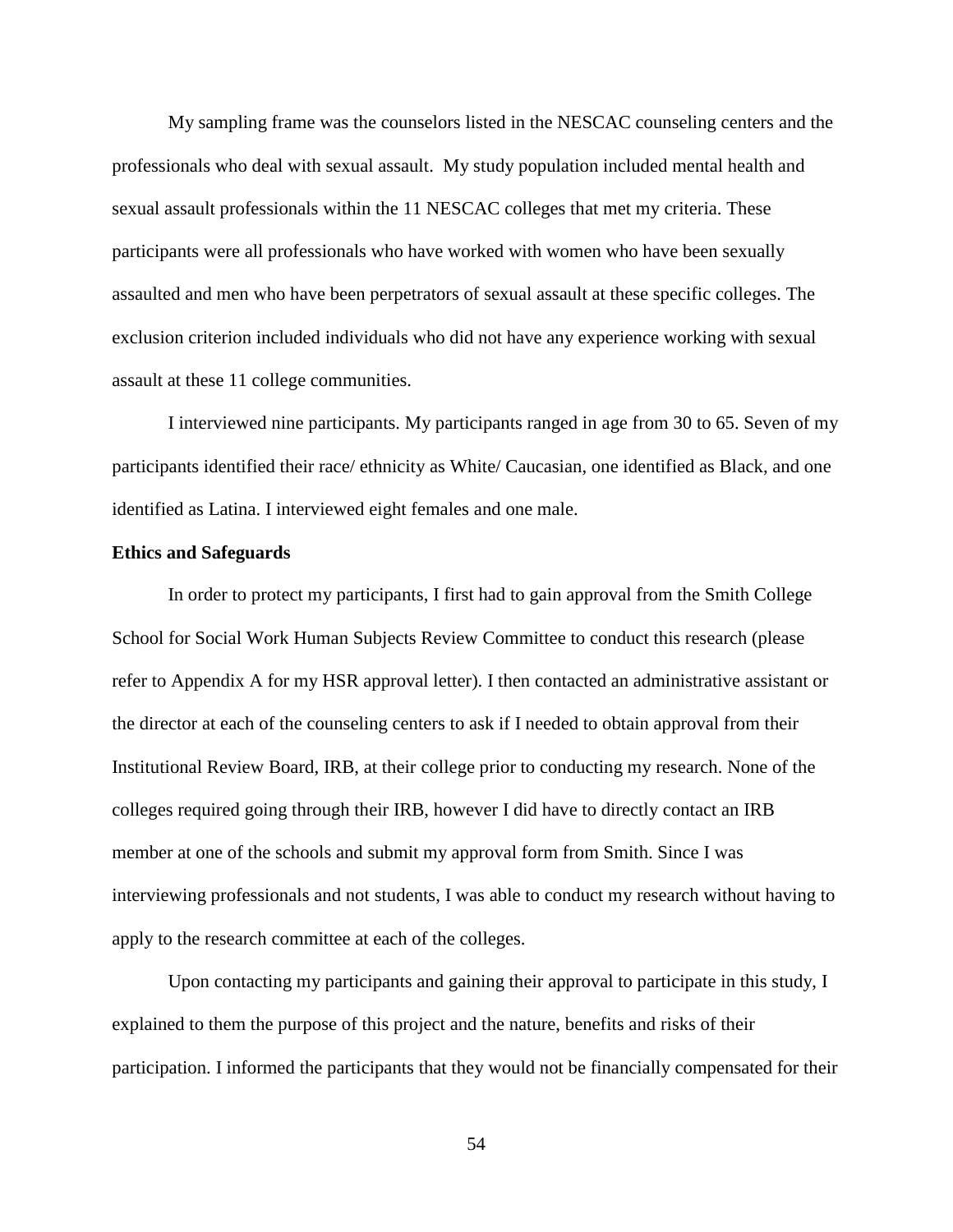time, however they may benefit from their participation by gaining a better understanding of instances of sexual assault that will not only assist the students at their colleges, but also will help other mental health workers in dealing with instances of sexual assault. While this study had minimal risks, I informed the participants of the potential of having emotional distress in talking about the sensitive topic of sexual assault.

I sent my participants two copies of the informed consent form and asked them to sign one copy and send it back to me and had them keep the second copy for their own records (please refer to Appendix B for a copy of this form). I informed the participants that this interview was voluntary and that they could skip a question, choose not to answer a question, or withdraw from the interview at any time during the interview or up until April 30, 2012 and I would then destroy all of their information. In order to maintain confidentiality, I asked that the mental health and sexual assault professionals not name or give away any identifiable information of their own clients.

All of my interviews were audio recorded with the consent of the participants and I transcribed them myself. To ensure confidentiality as mandated by Federal Guidelines, I removed and/or disguised all identifying information from my transcriptions and other documents pertaining to my research. All documents related to my research were password protected on my laptop and I will store all information for at least three years in a secured location, after which all information will be destroyed if it is no longer needed.

#### **Data Collection**

I found my sample by going to the website of each of the NESCAC colleges and looking up the contact information for the counseling center. After determining if I needed IRB approval from their college, and gaining approval from the director of the counseling center, I directly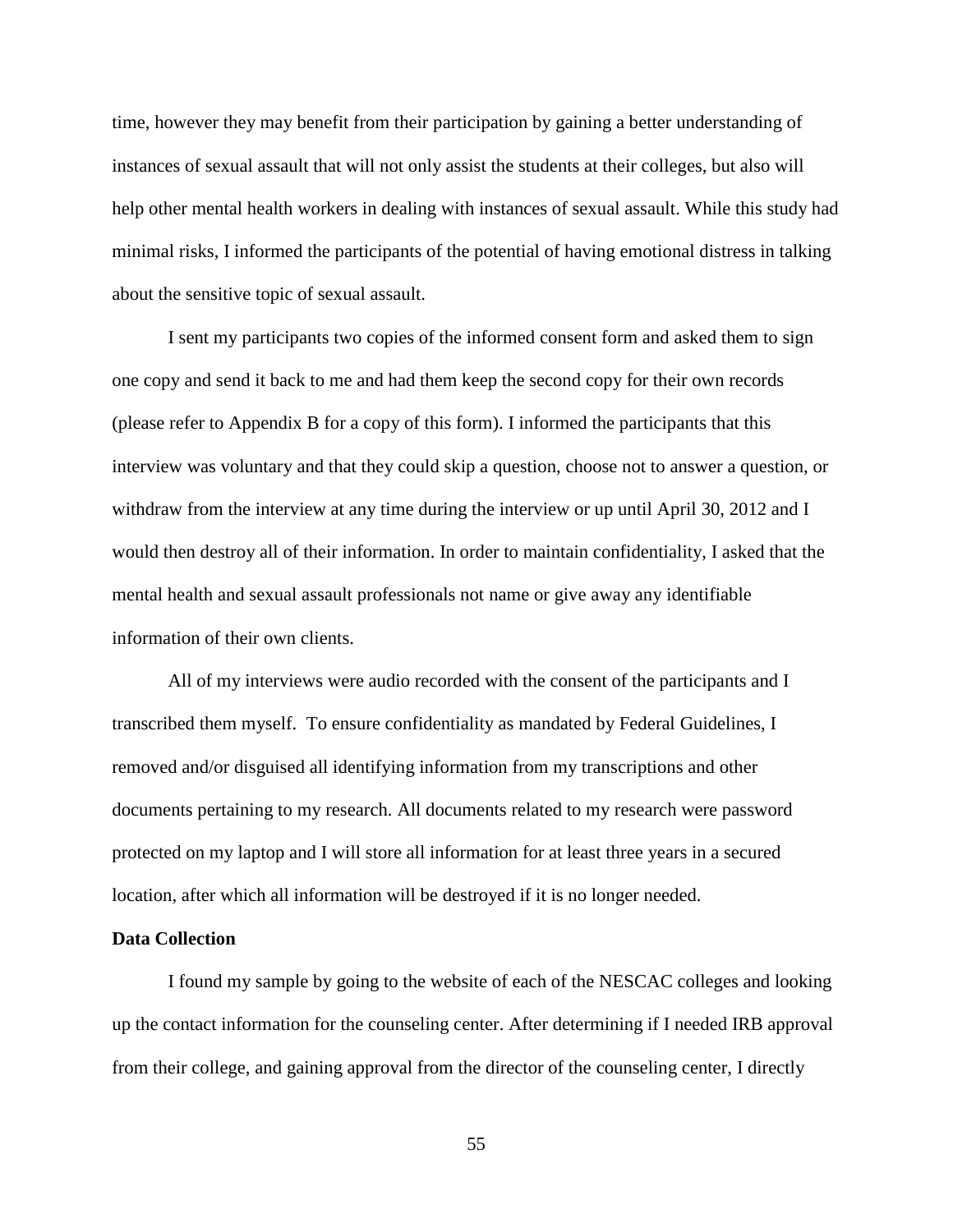contacted all of the mental health and sexual assault professionals by email, with a follow up phone call if necessary.

I conducted 30 minute phone interviews in order to gain a better understanding of the rich details surrounding the gendered communication patterns of sexual assaults. As I did the interviews over the phone, I was able to schedule them at a time convenient to the participants. Phone interviews have several drawbacks in that I was not able to use any non-verbal communication such as body language, head nods, or smiles to encourage the participants to continue speaking and I was not able to observe the participants as they spoke. Also due to the limited free time of these professionals with their busy schedules, I tried to limit my interviews to 30 minutes. Taking these factors into consideration, I emailed my participants about the nature of the study so they had time to process their thoughts and think about the trends they have experienced in working with sexual assault survivors and perpetrators prior to the interview. This advanced planning of their responses allowed for better use of our limited time for the interview, as the participants did not have to spend as much time thinking before responding to my questions.

At the start of the interview, I asked the participants some basic demographic data (race, age, gender, years of experience, and licensure) to provide a context for understanding their interpretations of working with issues of sexual assault.

I used a semi-structured interview approach (please refer to Appendix C for a copy of the complete interview guide) that covered the following topics:

What did the female survivors report on their interactions or communications with the perpetrator prior to the assault?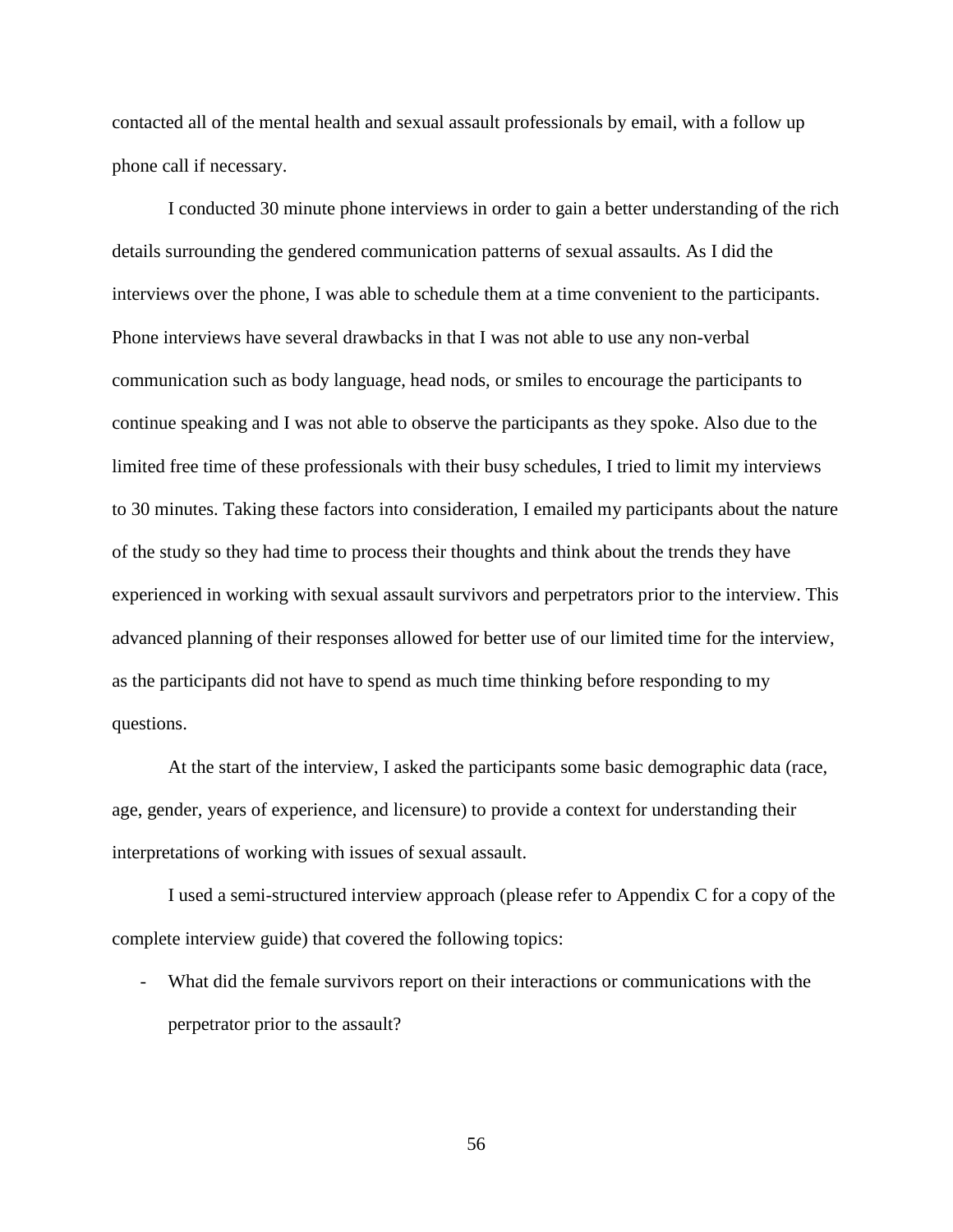- What did the female survivors report on their interactions or communications with the perpetrator during the assault?
- What did the female survivors report on their experiences after the assault regarding their disclosure or acknowledgment of the attack?
- What did the male perpetrators report on how they interacted or communicated with the survivor prior to the assault?
- What did the male perpetrators report on how they interacted or communicated with the survivor during the assault?
- What did the male perpetrators report on their experiences in regards to their communication after the assault?

Upon completion of my interviews, I thanked my participants for their time. In addition to audio recording the phone calls, I took notes regarding some of the main themes that were discussed. These notes helped me remember my own thoughts and initial reflections of the interview. When I transcribed and then analyzed my data, I used my field notes to help me come up with some of my codes.

#### **Data Analysis**

My analysis of the interviews focused on summarizing and describing the meanings of my participants' responses. I analyzed my data manually. Because my data was recorded as a flow of conversation, the data was minimally structured. I transcribed the interviews in full to allow for a deeper analysis. I listened to the interviews, and then read the transcribed interviews numerous times to start coming up with some key themes.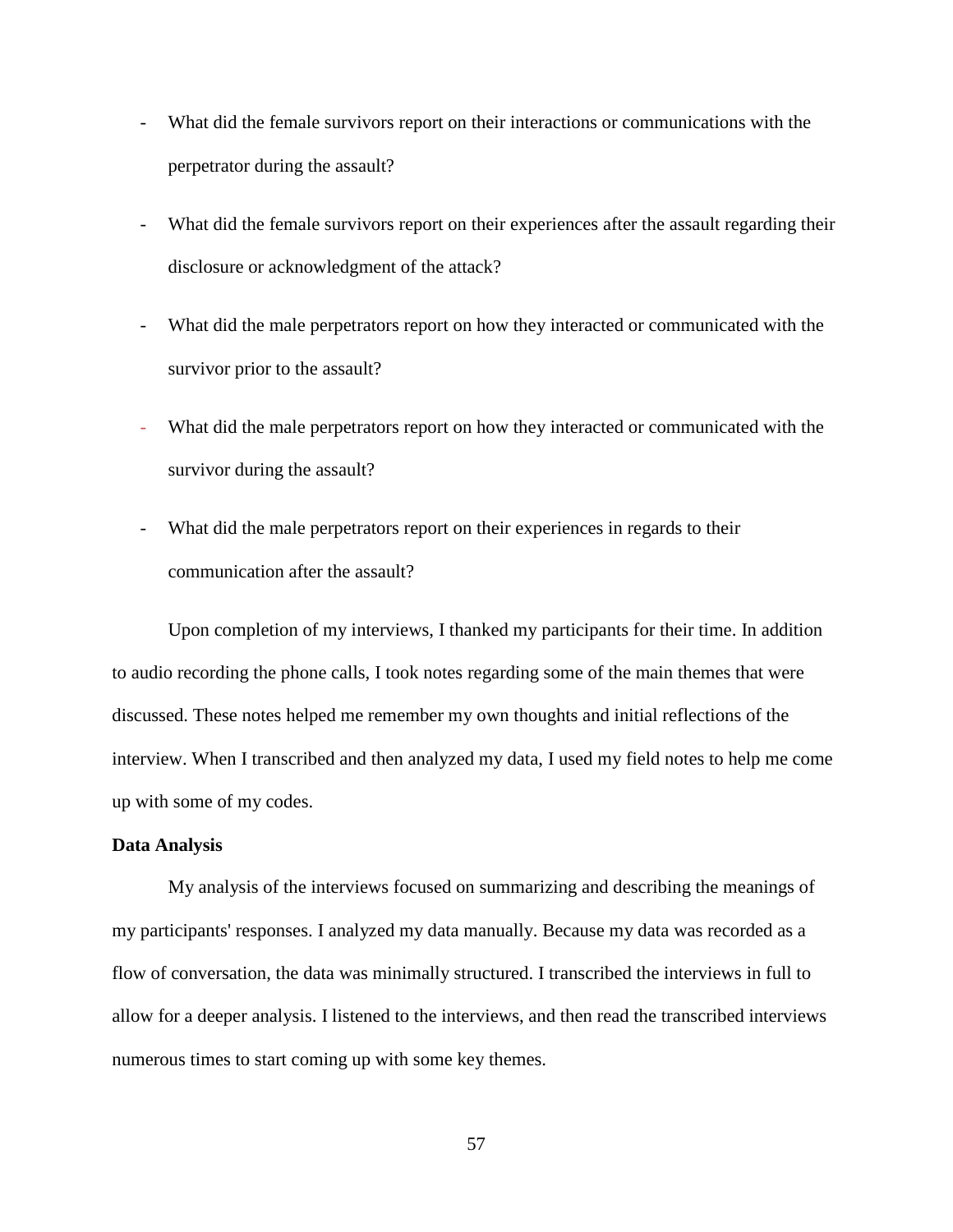For my content analysis, I transformed some of my data into quantitative information by looking at the number of participants who described similar patterns and grouped my data together in that way. I analyzed the demographic information using quantitative methods to indicate the percentages of the various social demographics of my participants. I also used a qualitative thematic content analysis by looking at the patterns and relationships coming out of the interviews. I coded my interviews using open thematic coding through naming, categorizing, and comparing the details that emerged in a close analysis of the interviews. I looked at both the manifest content, what was clearly being said, and the latent content, the underlying tones and meanings. I used memoing to write notes to myself regarding the meaning of the code labels, theoretical thoughts, and notes on data collection issues. All of my data analysis came directly out of the interviews.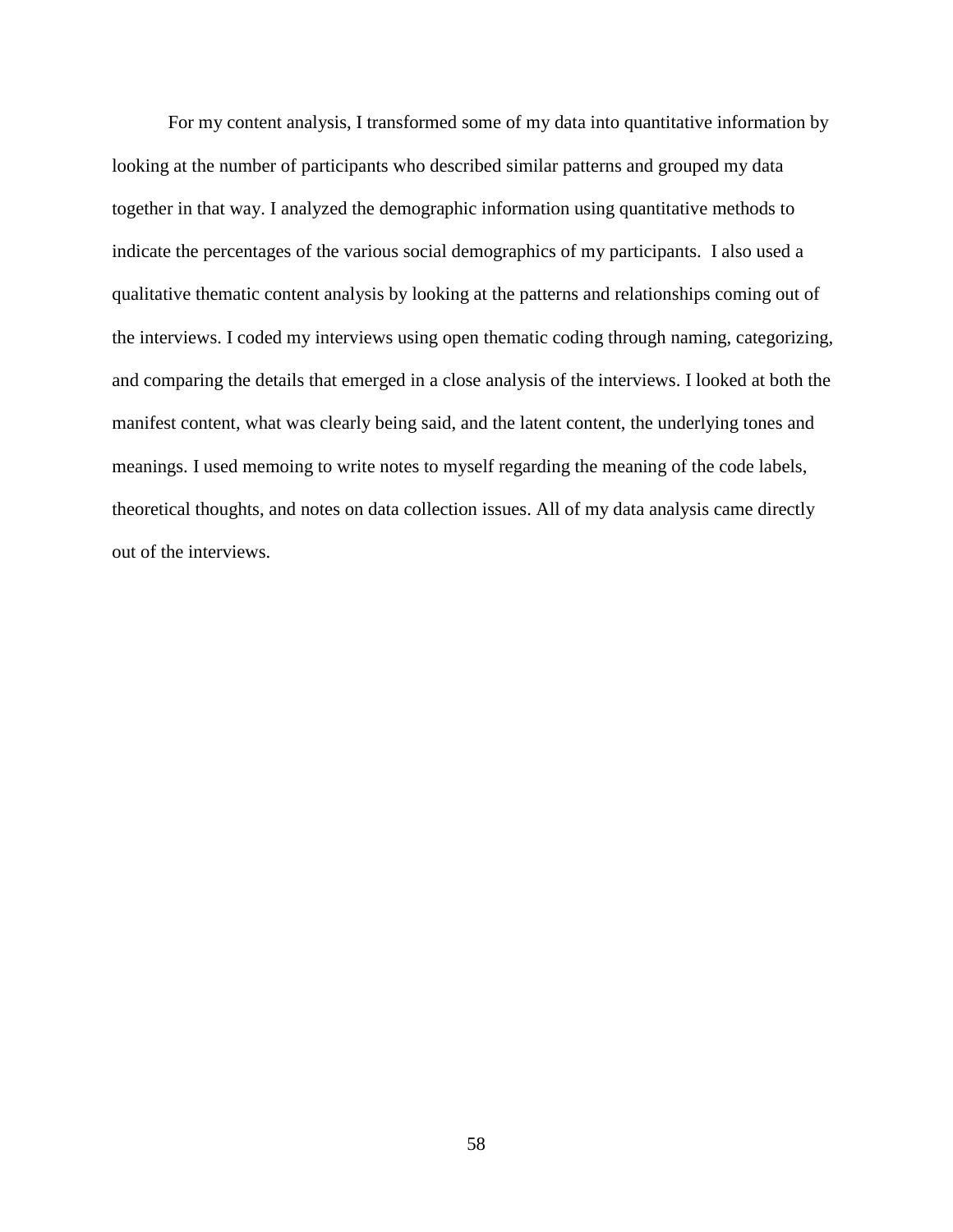## **CHAPTER 4**

### **Findings**

This study was conducted to examine if there are gendered communication patterns surrounding instances of heterosexual sexual assault on NESCAC college campuses, and if so, what they are. As the current literature addresses both gendered communication and sexual assault, this study expands the existing literature to explicitly explore the communication around sexual assault on these specific college campuses.

This chapter presents data collected from phone interviews with nine mental health and sexual assault professionals who work at eight of the eleven NESCAC college campuses. Williams, Tufts, and Bowdoin refused to participate in the study citing that they would feel uncomfortable discussing this topic as they promise students confidentiality, despite being informed that my study was not looking at specific student cases and therefore would not breach any violations of confidentiality.

I collected demographic information from the participants pertaining to their personal social identities (age, race, and gender), years of experience in the mental health field, years at their current place of employment, their position at their place of employment, and their license or degree. My interview questions explored the following themes: basic information about the college counseling centers and resources for sexual assault; the communication patterns or interactions reported by female survivors and male perpetrators prior to the assault; the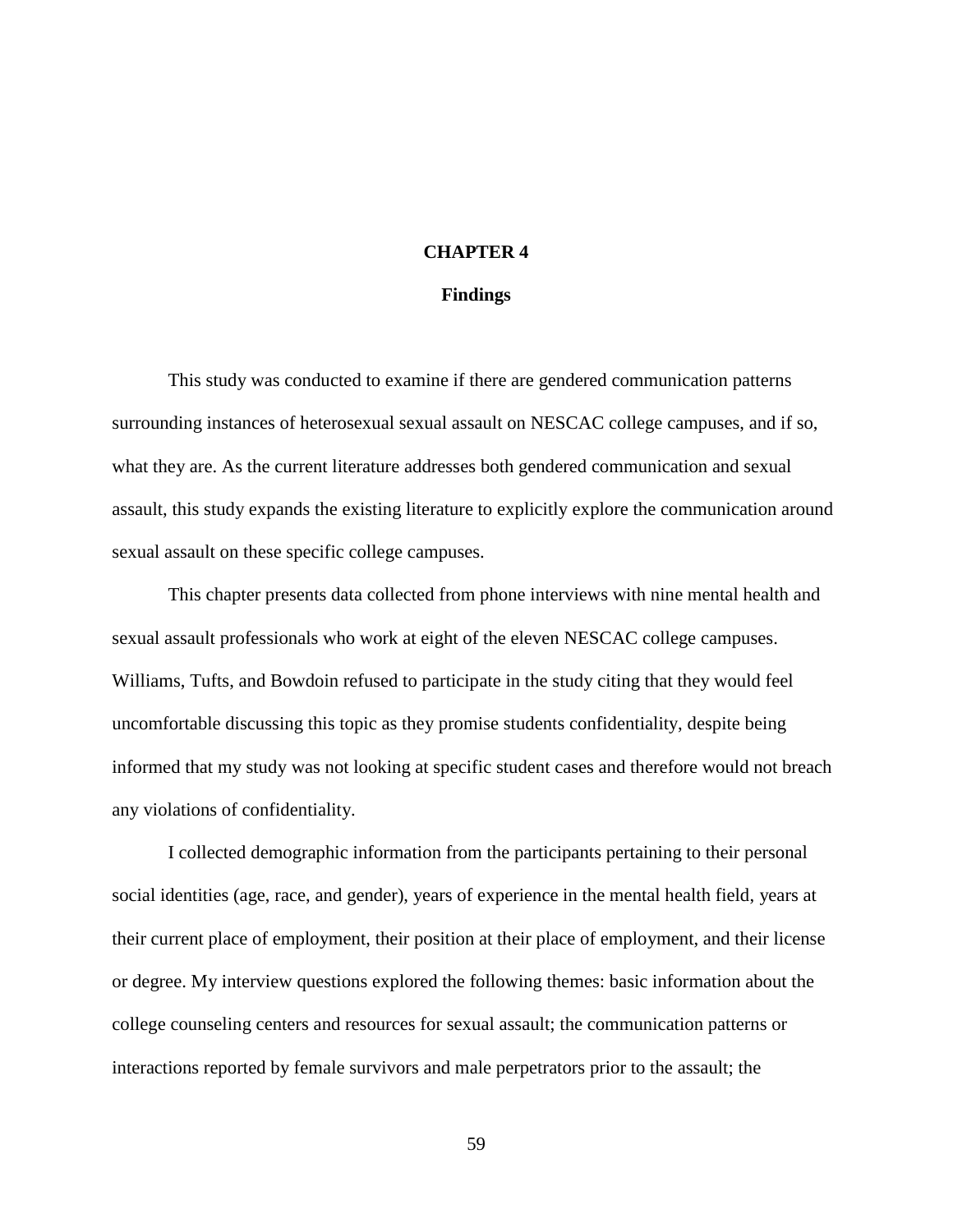communication patterns or interactions reported by female survivors and male perpetrators during the assault; the communication patterns or interactions reported by female survivors and male perpetrators after the assault with regard to both acknowledgements of, and reporting; and final reflections on the communication patterns.

My hypothesis for this study was that gendered communication patterns occur before, during, and after instances of sexual assault on NESCAC college campuses in that women's voices are muted, silenced, or ignored and that men's voices are controlling in the communication prior to, during, and after, instances of sexual assault. I anticipated that women's voices are muted in that they are not able to speak up and verbalize a "no" before and during the attack, as well as being unable to acknowledge or disclose the attack to themselves and others. I suspect that women's voices are being silenced by male perpetrators during the attack who tell them to be quiet, and also are silenced after the attack by peers and communities that either disbelieve or minimize the survivor's disclosure. I also hypothesized that the women's voices are ignored during the assault when they do say "no" but the male perpetrator does not listen to her. I anticipated that the men's communications before, during, and after the assault would be ones of dominance, control, and assertiveness. I suspected that gendered communication plays a role in sexual assault, for if women were saying, or were able to say "no", and men listened to them then there would not be so many instances of assault.

#### **Demographic Information**

I interviewed nine mental health and sexual assault professionals at eight different colleges. My participants ranged in age from 30 to 65, with an average age of 51. Seven of my participants identified their race/ ethnicity as White/ Caucasian, one identified as Black, and one identified as Latina. I interviewed eight female professionals and one male. Their years of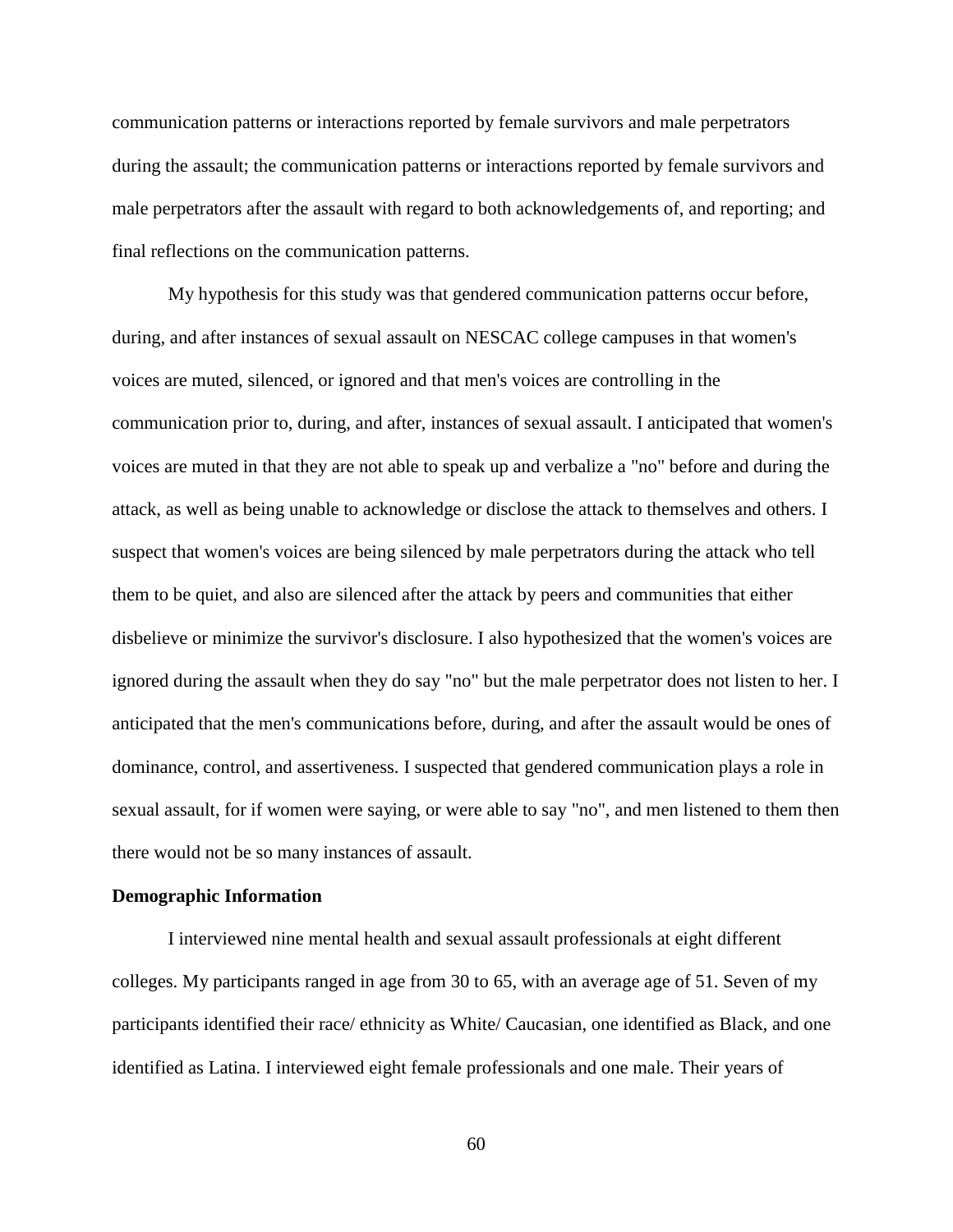experience in the mental health field ranged from 8 to 25, with an average of 19 years. My participants had worked at their current place of employment from 1 year to 25 years, with an average of 15 years. I interviewed a variety of professionals at these colleges: three directors of the counseling center, one nurse, two sexual assault coordinators, and three counselors. The participants had a variety of licenses, ranging from three psychologists, two clinical professional counselors, two nurse practitioners, a licensed mental health counselor, and a domestic violence counselor.

#### **Counseling Centers and Sexual Assault Resources**

All of the professionals interviewed indicated that sexual assault is happening on their college campuses. One participant said that there are "acquaintance rapes happening every weekend but … we don't even see the tip of the iceberg", in reference to how few survivors come into counseling. Another one reported that sexual assault at college is nothing new as "college campuses are a reflection of the larger society. A lot of sexual violence". A third respondent summed it up with, "I think it is a challenge everywhere and it is something that we are still working on".

These participants reported that they have worked with numerous instances of sexual assault, ranging from about 5 to 30 cases a year at their colleges, with an average of 13. One of the professionals interviewed shared how sexual assault is often under-reported due to the stigma of assault "compounded with that a lot of students don't necessarily want to go to counseling services too because of the stigma that comes around with that." The respondents all noted how difficult it is to determine the actual rates of sexual assault due to a myriad of issues: some clinics do not keep track of the statistics because they work with students who want to discuss the issue anonymously; not all students come in immediately after an assault, some may report it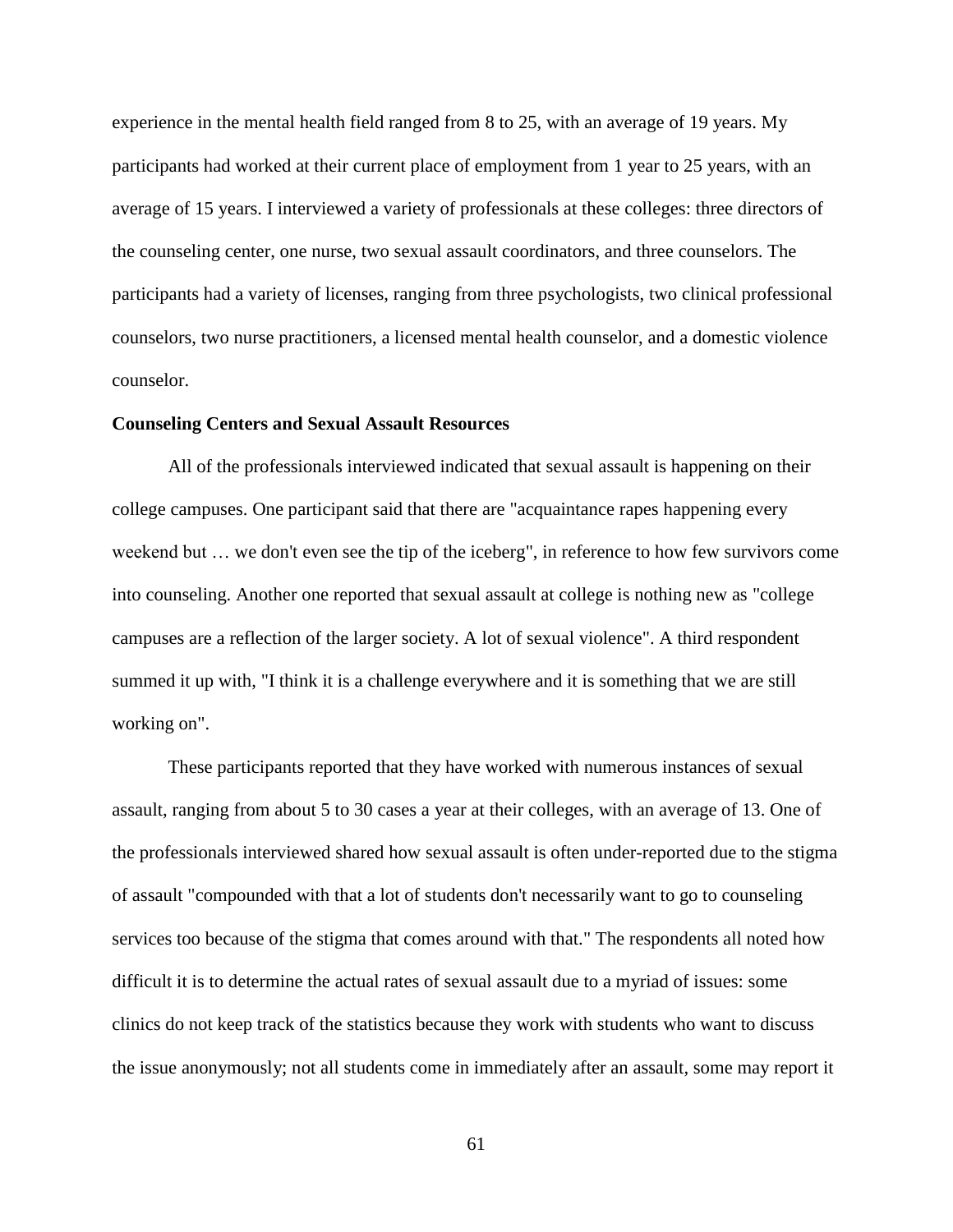months or years later; some students come in seeking assistance for other struggles; and, some students do not report the assault to the counseling center. Only four of the respondents directly worked with any identified male perpetrators, and all of those said they only work with a couple of them each year.

All of these participants reported a variety of sexual assault resources available on these campuses. Most of the colleges expressed having similar resources: working with the local rape crisis centers; education to students/ residential life/ faculty about resources; using fliers/ brochures/ websites to disseminate information; working with the local hospitals and police departments; chaplain's offices; counseling centers; staff members on call during the night; support or psycho-education groups for survivors and allies of survivors; women's center; Title IX coordinator; take back the night rallies; trauma education and trainings; and, working with the survivors to make academic/ dorm accommodations. Two of the respondents mentioned that some of the male athletes at their colleges are actively involved in prevention work and advocacy. Some of the participants talked about resources that were not as effective on their campuses such as sexual assault hotlines, and some colleges found that support groups sometimes were not successful due to the small student body size. Several of the colleges I interviewed had a full-time specific staff member designated strictly to deal with sexual assault prevention, education, and support. Another college mentioned that their school is currently looking to add a sexual assault coordinator position for the upcoming academic year. One of the professionals described how despite the amount of resources available being utilized by the students, "there is still so much to be done".

When talking about additional campus resources, the professionals spoke about focusing on bystander education and intervention. Bystanders are not directly involved in the assault as a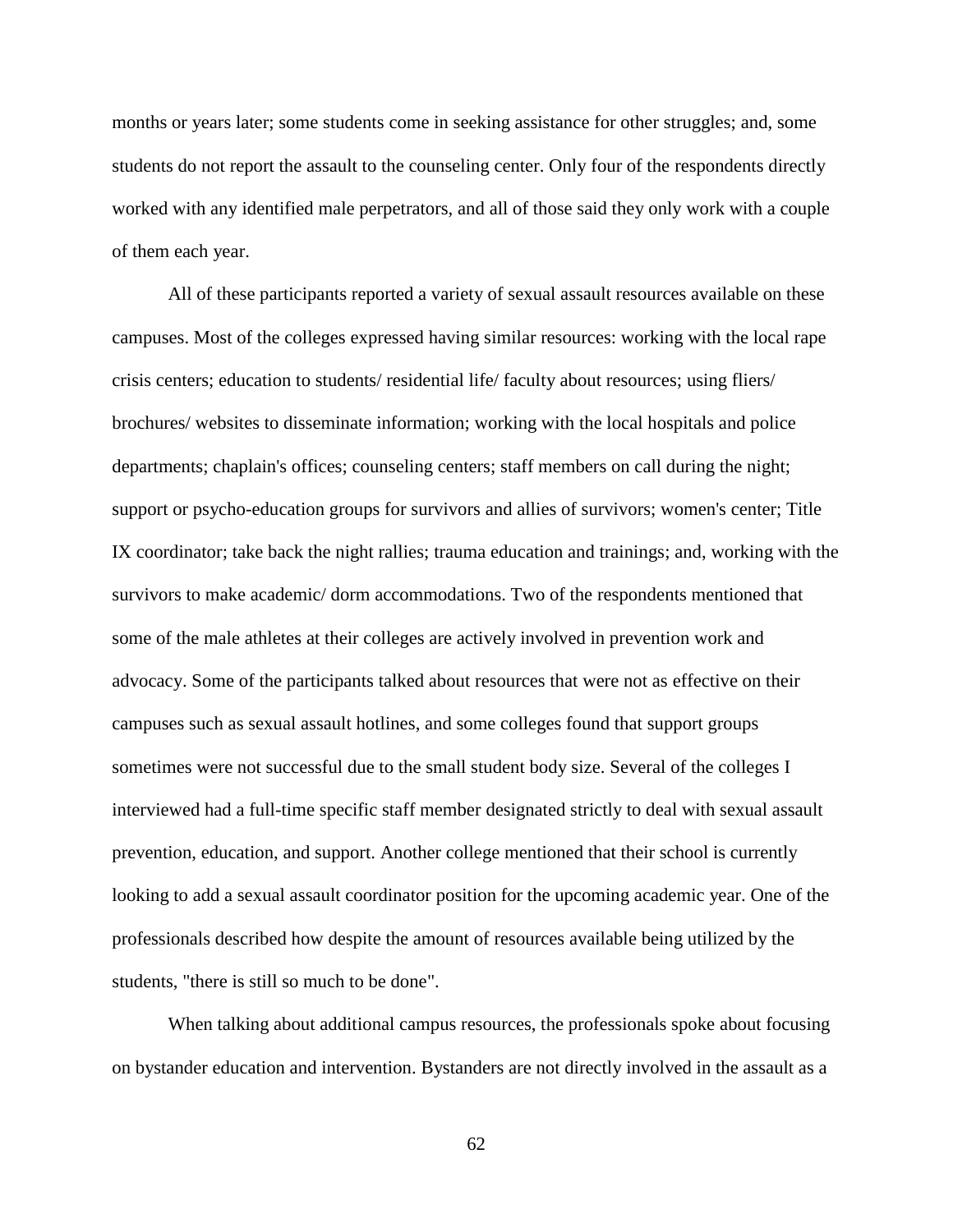survivor or perpetrator, but are students who may notice something or be aware that something may be happening. For example, a bystander may be someone at the party or in the hallway who may notice a female student under the influence of substances being led away by a male student. Bystander interventions focus on educating students how they may speak up or step in to prevent assaults before they happen, such as by taking the female student back to her friends. One participant said that bystander intervention is "the only thing that has any chance of working on a college" campus. Another respondent spoke of "the fact that you can intervene at that moment before it happens" through the use of bystanders stepping in when they notice someone heavily under the influence being led away by another student from a party. Many of the participants spoke of the importance of educating bystanders on how to handle those situations, in the hopes of stepping in to stop the assault before it happens.

All of the professionals interviewed mentioned that their sexual assault resources are utilized by many students, but also are under-utilized in that not all students take advantage of the sexual assault supports, education, and prevention opportunities available. One participant reported that some students do not pay attention to the resources as "there is the idea that this will never happen to me and I know enough about it". Another described it as, "I think people know that they [sexual assault resources] are here, it is like anything else that you don't really pay attention to until it relates to you… so I think people know the resources are here but it doesn't always mean they use them [or that they are] having that experience of needing to use them". These colleges all offer a wide variety of sexual assault resources and are actively working to try to reduce rates of assault.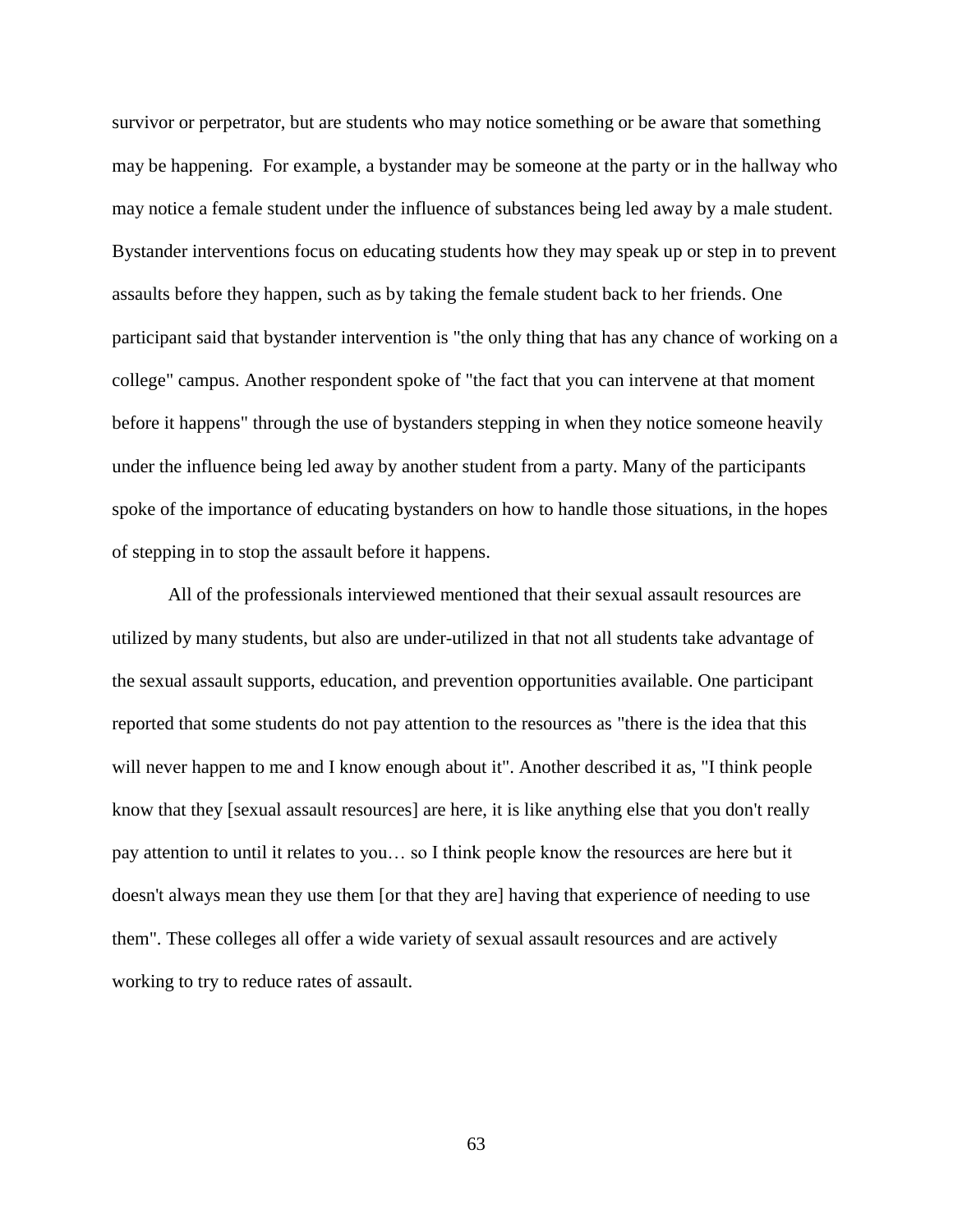## **Communications with the Perpetrator Prior to the Assault**

The professionals interviewed reported that most sexual assaults occur following a social context of partying, as alcohol is almost always involved. One of them summarized it best with, "people are drinking and they are drinking a lot". Another participant made the explicit link between alcohol and sexual assault with the belief that college drinking is out of control, stating that if "drinking were more moderate, then rape would be less frequent". The substance use and abuse (primarily alcohol but sometimes other substances are involved as well) not only impedes a person's defenses and lowers their inhibitions, but also impacts the ability to communicate clearly, or as one respondent put it, "the alcohol discolors everything". Several participants referred to the lack of clear communication due to the excessive drinking, or as one person put it, "there isn't communication -- that is the problem. And I think that it is because of the social milieu because of the alcohol and hooking-up". All of the professionals interviewed discussed how substance use often precedes sexual assaults.

There was consensus among those interviewed that prior to the assault, the survivor knew her perpetrator at some level, whether they were acquaintances, friends, had some kind of actual or desired physical relationship, or were in an exclusive relationship. One participant summarized this with, "for the most part the stranger rape reports tend to not happen at school, they either happen over the summer or when they are abroad… but on campus it is primarily acquaintance rape". The respondents reported that in most cases, the survivor knew her perpetrator and they were using or abusing substances prior to the assault.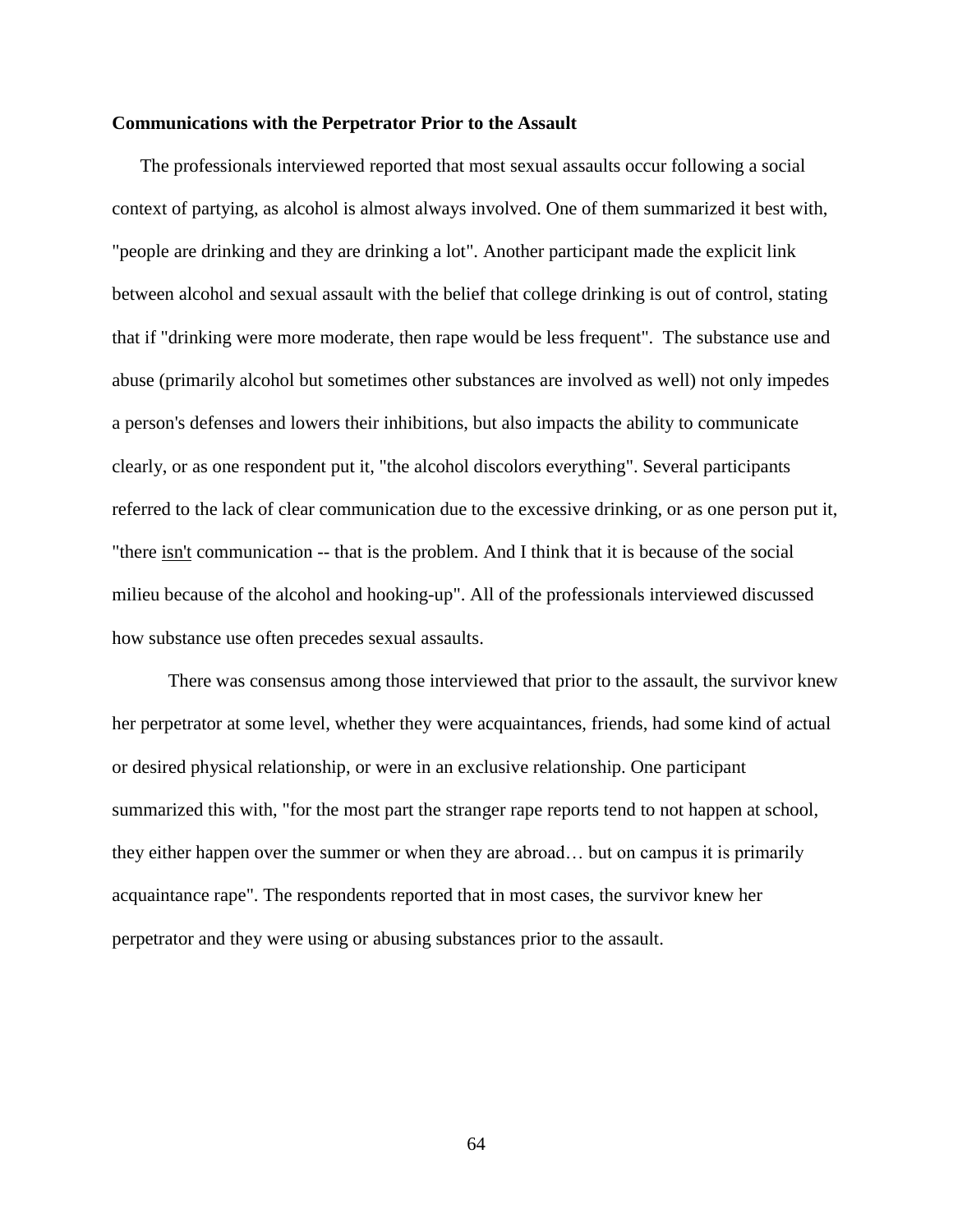## **Communication with the Perpetrator during the Assault**

The participants described a range of the survivor's initial responses to the perpetrator during the assault, from not saying anything to verbally refusing and everything in between. One of the respondents explained it best:

So it is sort of one or two things: You know, 'I am pushing away, I've had too much to drink, you know I am probably not doing it very well… but I am saying no, no I don't want to do this, please stop', but then the guy gets up and locks the door and overpowers her... That or, the other side… 'I didn't want to do it, I didn't say anything, I should have said something, I didn't, you know I was trying to, I tried to lie there with my legs together…but he didn't, he just went ahead but I never said anything'…and anything in between that. It all seems like they are not wanting it, that they have had too much to drink and it is embarrassing and there are people next door and they don't want to make a scene and they don't want to make a fuss and 'oh it is nothing but sex and people hook up all the time and why am I making a big deal about this?'

In addition to trying to keep their legs together, other non-verbal responses the female survivors are reported to have used include trying to hold their pants up while the perpetrator tries to take them down or trying to push the perpetrator away. Only one of the professionals interviewed described an instance in which the female survivor was able to successfully fight off the perpetrator before penetration occurred. The participants explained how some female survivors initially resist physically, verbally, or use non-verbal cues and eventually give in to the assault, while others have difficulty verbalizing a "no".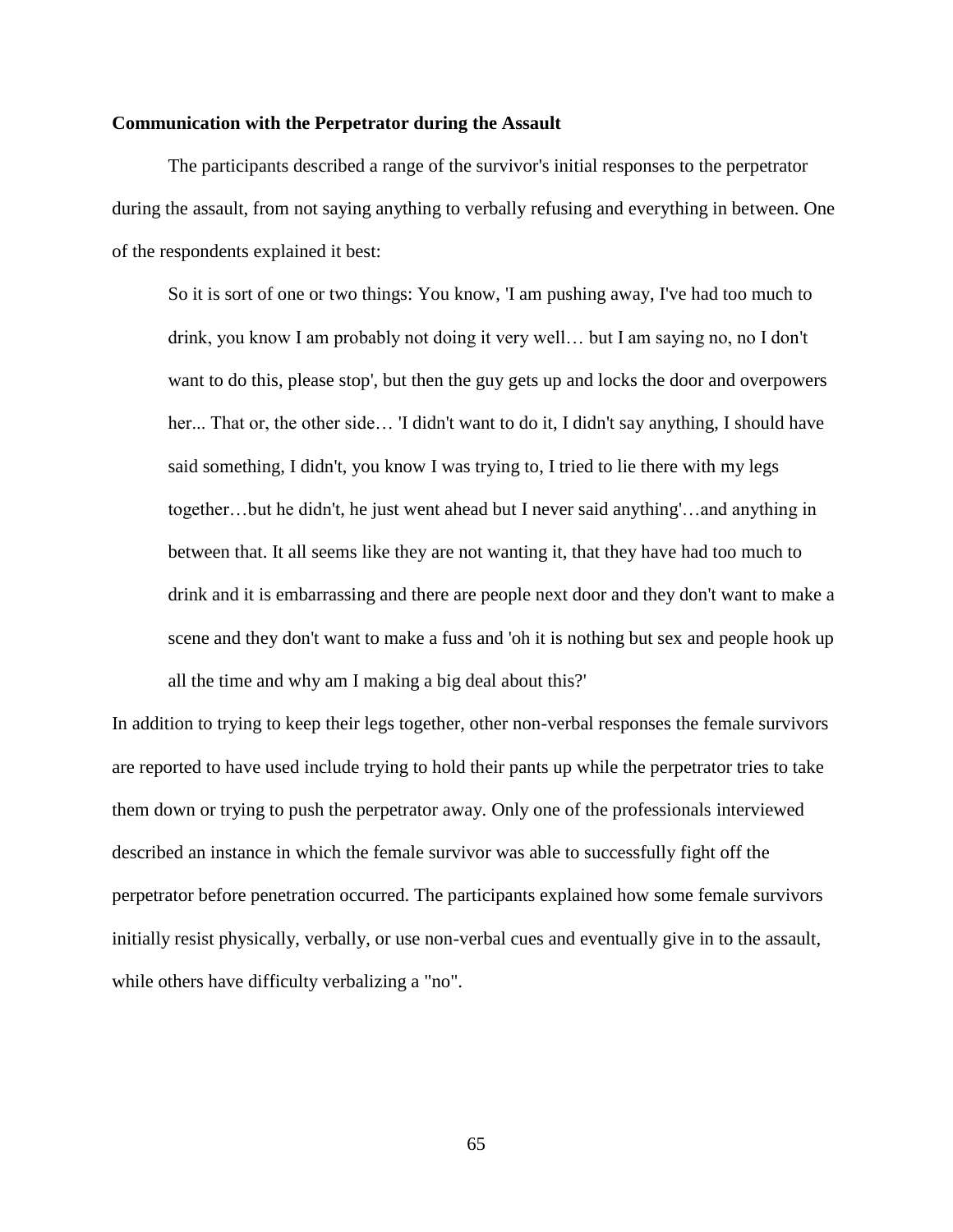## **Loss of voice.**

All of the professionals interviewed except one indicated that a common response during the assault was the survivor feeling like she lost her voice and was not able to speak up and be assertive. One participant summarized it as "I think that most people, once they realize what inevitably is going to happen, they just shut up and do it". The respondents explained how they have found that many female survivors feel like they lose their sense of agency during the assault. Those interviewed rationalized the female survivors' loss of agency in a variety of different ways: the disbelief that they are in a sexual assault situation; feeling like they were in slow motion; being afraid for their lives if they resisted the perpetrator who is bigger and stronger than them; and, the alcohol and substance use. Three respondents explicitly described how female survivors often feel helpless, overpowered, and overwhelmed. Some survivors felt like, as one person put it, that "there was nothing that she could say or do that would impact the situation… and [they] were not able to access that part of their voice or brain to make that happen". Some of the survivors feel like they cannot do anything to change the outcome of the situation and do not fight back.

Two of the participants clearly linked this lack of agency, difficulty verbalizing a "no", and not fighting back during the assault to the trauma response of freezing. One of them explained how survivors become frozen when they realize they are being assaulted and "don't participate" in the assault by not moving and not speaking. Another one discussed the traditional trauma response of fight, flight, or freeze and said that:

A lot of the survivors that I have worked with here talk about their freeze response, being in the moment and not feeling a sense of agency, not feeling that they knew what was happening [and] that they were unable to move or unable to speak.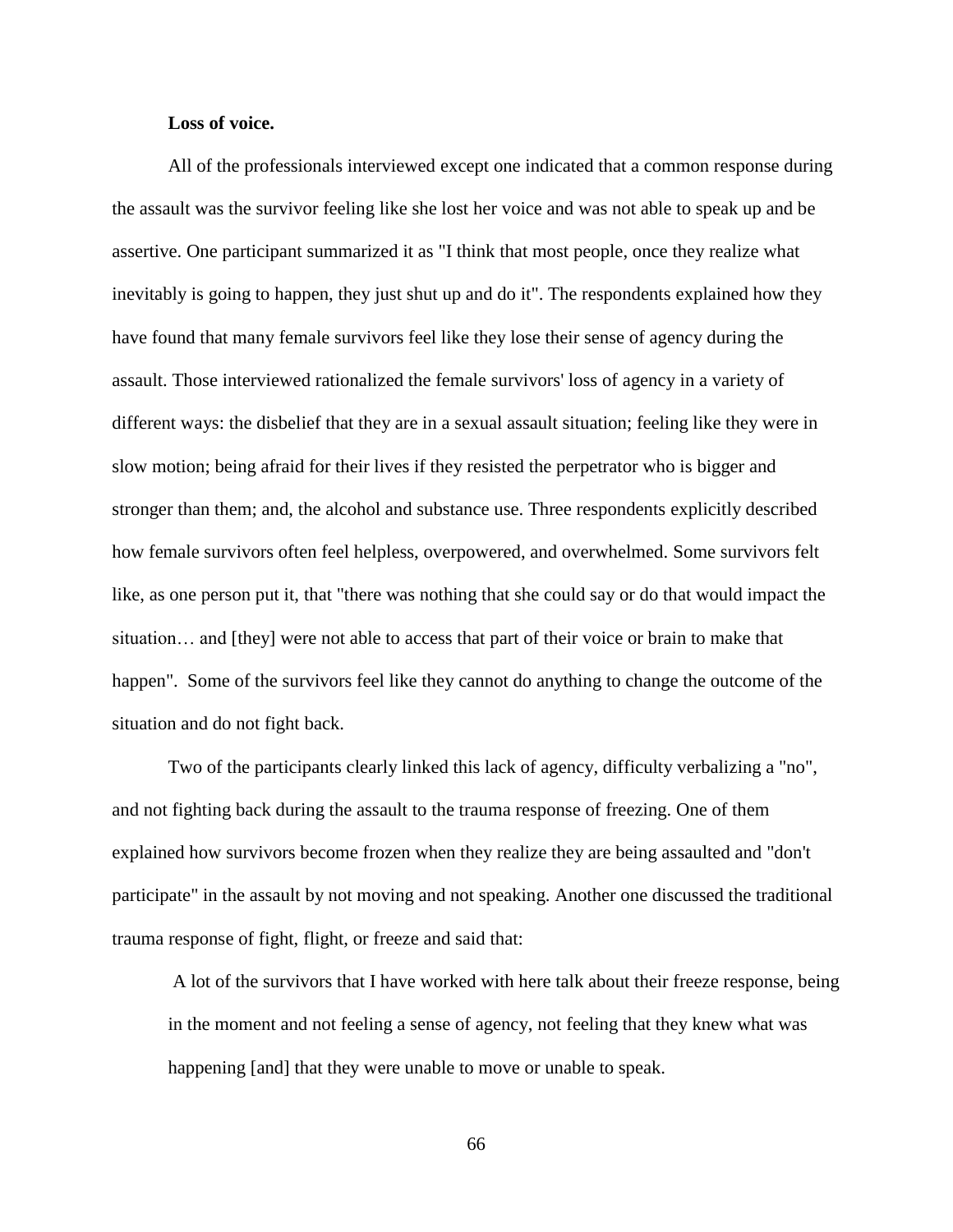Many female survivors demonstrate a typical trauma response of freezing during the assault.

# **Saying "no".**

While some survivors do not or cannot physically or verbally resist, others do say "no" but their verbal refusal does not change the situation. All of the professionals interviewed reported that some survivors feel like when they said "no", it was ignored, unheard, or wasn't taken seriously and the offender continued anyway. Two described how many survivors are assertive and clearly say "no" at the start of the assault, but eventually stop resisting when the perpetrator continues to advance upon them. One of them explained it as:

It is more of wearing them down so they [the female survivors] will say 'no' so the person [the male perpetrators] will back off and then they [the male perpetrators] will do something else and then they [the female survivors] will say 'no' and then the person [the male perpetrators] will back off and then they [the female survivors] get worn out.

Some of the female survivors do try to refuse and prevent the assault but eventually stop resisting when they feel like their refusals are to no avail. Another respondent described how some survivors may not be as assertive in their resistance, in that some survivors give "verbal 'no's' but tentative 'no', or 'no' or 'I am not interested in this' but no, 'no leave me the fuck alone'". This participant found that some survivors passively resist but have difficulties aggressively and forcefully resisting the perpetrator.

One participant shared her reaction to female survivors not being able to fight back: It always surprises me that, it seems like, okay, the logical thing is that you would poke his eyes out and be able to kick a guy in the groin and start screaming... But it is always amazing that people do not fight back a whole lot, I mean some people do… it seems the bottom line is just that, you want to shut up and don't give him a hard time … but that is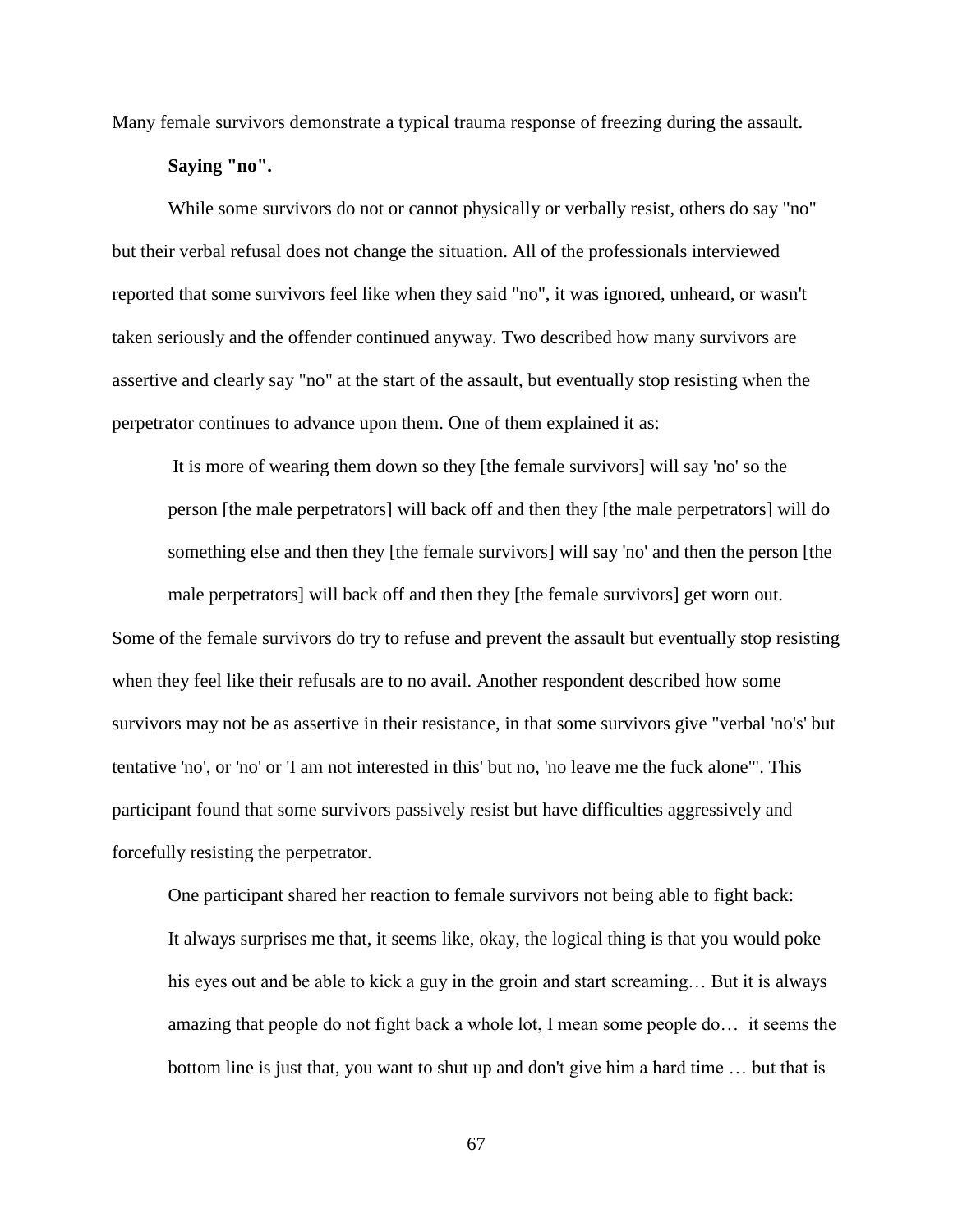also I think a piece of… [how] we as women, we blame the victim, we find something in the victim that they haven't done that we think we would do and that makes us protected…we would want to find a way, to you know, subconsciously so far deep inside of us, that says that won't happen to me because I would do this…

This participant talked about how it is easy for others to judge survivors for not being assertive and fighting back, because observers like to think they would do something differently so they do not have to ever picture themselves in an assault situation. However, many female survivors who are in the middle of an assault have trouble fighting back and accessing their voice to assertively refuse.

# **Communication after the Assault**

There appear to be several stages of communication after the assault. The first level of communication happens immediately after the assault between the survivor and perpetrator. The next level is the survivor communicating with herself to acknowledge the assault. Disclosing of the assault to others follows the acknowledgement, and for some survivors the final step is reporting the assault to college administrators if they choose to do so. For some survivors this process of communication takes minutes to days, while for others it may take months to years.

#### **Immediately after.**

Similar to the lack of clear communication before and during the assault, there does not appear to be much communication happening directly after the female survivor is assaulted. One participant described the common experience of survivors reporting, "'I just don't really remember much of what happened, I woke up in his bed, my clothes were off and I don't remember how that happened'". Another said after the assault, "they [the female survivors]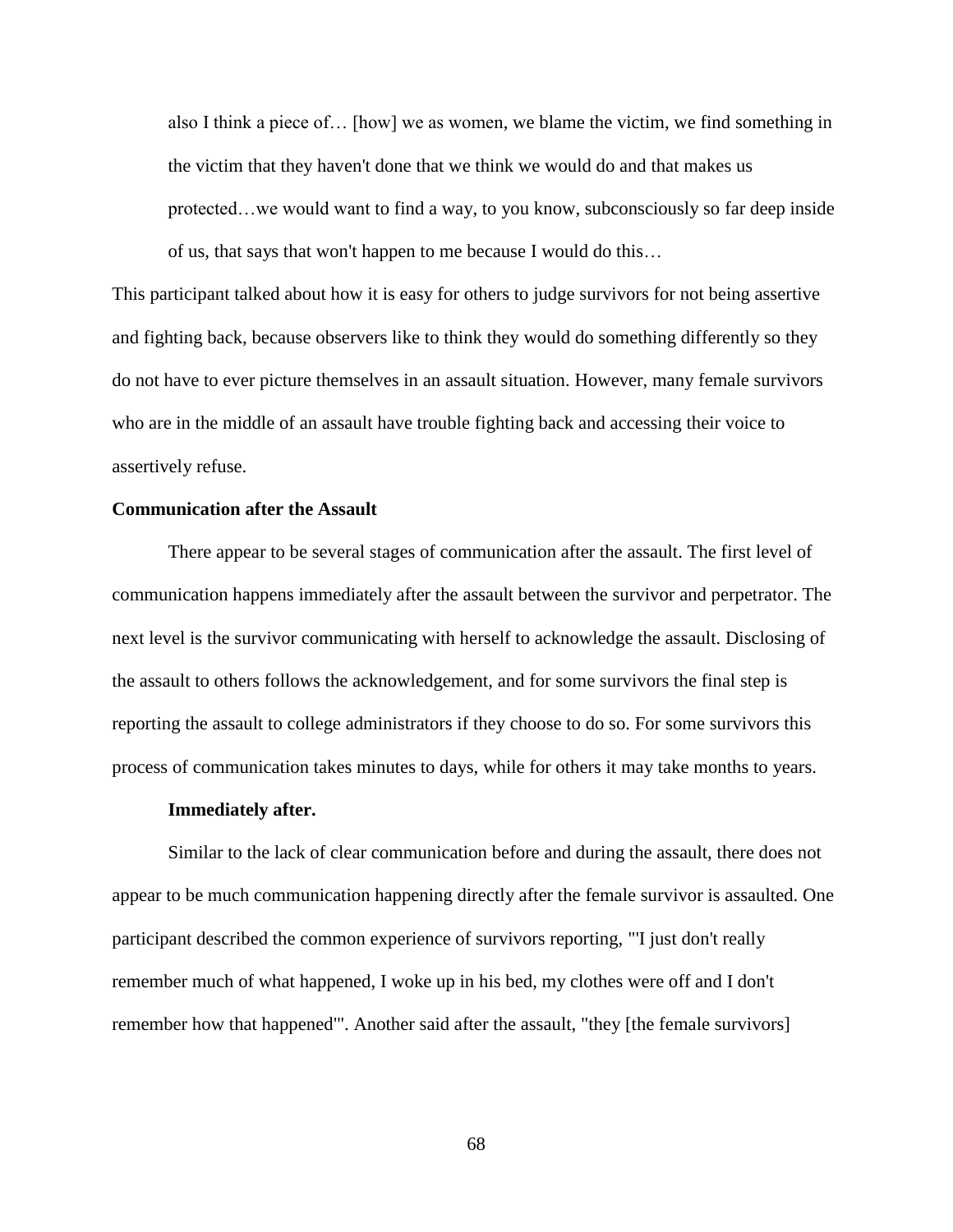basically get dressed and go home". There does not appear to be clear communication between the survivor and the perpetrator immediately following the assault.

# **Acknowledgement to self.**

All of the professionals interviewed reported a range of survivor behaviors related to acknowledging the sexual assault. One participant reported that some students will acknowledge the assault immediately and reach out for help, but this process takes longer for many other survivors:

Of course we always have the students who for whatever reason have not identified with what has happened to them as an assault, either they don't use that word or they don't think that is what has happened and they might not identify or talk about it until years later.

The survivors appear to vary in their ability to acknowledge the assault to themselves and the time it takes for them to identify or label their experience as an assault.

Many of the mental health and sexual assault professionals interviewed discussed how survivors often struggle in acknowledging that they were in an assault situation, or as one participant simply put it, "women don't necessarily identify their experience as assault" and another said, "it is rare that someone comes in and says 'I was acquaintance raped last night'". Five of the respondents explicitly spoke of this difficulty in acknowledging being a sexual assault survivor due to students not fully understanding or being willing/ able to comprehend the situation. Those interviewed all spoke of students coming to the counseling center and saying, "something bad happened to me" or "I don't know what happened. I feel terrible."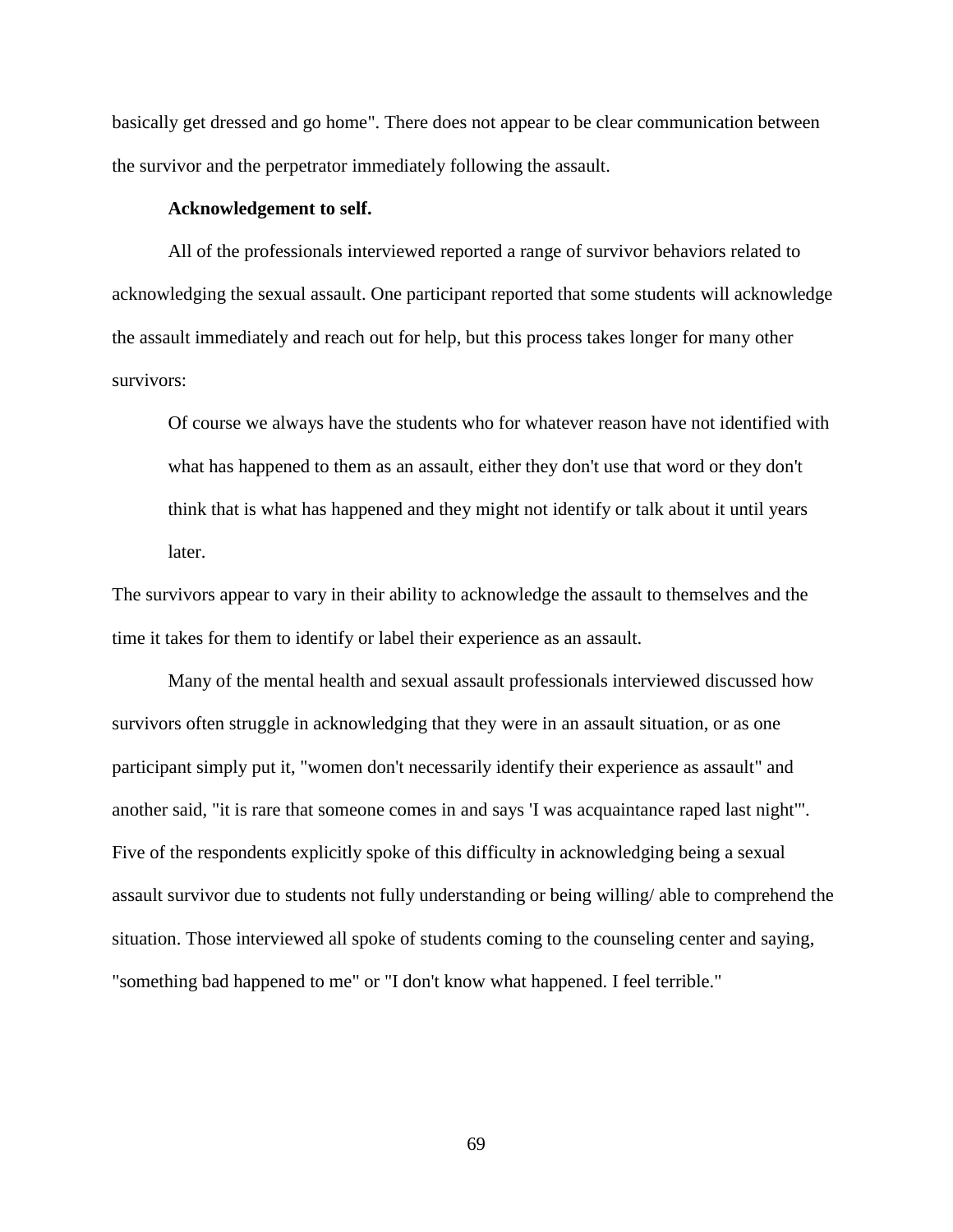The participants explained this difficulty in acknowledging being a survivor of sexual assault in a variety of ways. One reported that, "a lot of them don't have the language to talk about it. Sexual assault is such a big heavy word to embrace". Another described it as:

They don't use that language because it is almost like 'rape, well that wasn't rape, even though what happened to me was I said no, but rape is what happens in the alley, it happens with a stranger, with a guy that looks creepy or looks like a criminal' so I think that… they haven't kind of identified it because in their mind they have a certain idea of what a rape looks like and so this doesn't sit.

Another respondent described the additional challenge of identifying sexual assaults within relationships because of the conceptualization that, "your boyfriend doesn't rape you, strangers rape you". Due to the pervasive violent stranger rape narratives, many survivors have difficulty labeling their nonconsensual sexual experiences as assault because it does not fit the prevalent social definition of rape. Many survivors also blame themselves for what happened. One respondent described how "they [survivors] believe that somehow they were responsible". Many survivors feel like they did something to cause it happen, and that because they were responsible, it was not a "real" assault.

All the participants claimed that many students tend to minimize the assault. Several described how some survivors use denial narratives and defense mechanisms in response to dealing with the trauma of the assault. One participant reported that some survivors block it out, "so they are able to deal with it that way, and give themselves a little distance". Two respondents discussed how the survivors are hesitant to acknowledge the assault because of how disempowering that is, and how hard it is for someone to admit they could not protect or take care of themselves. One explained it as, "I think women perceive themselves as very assertive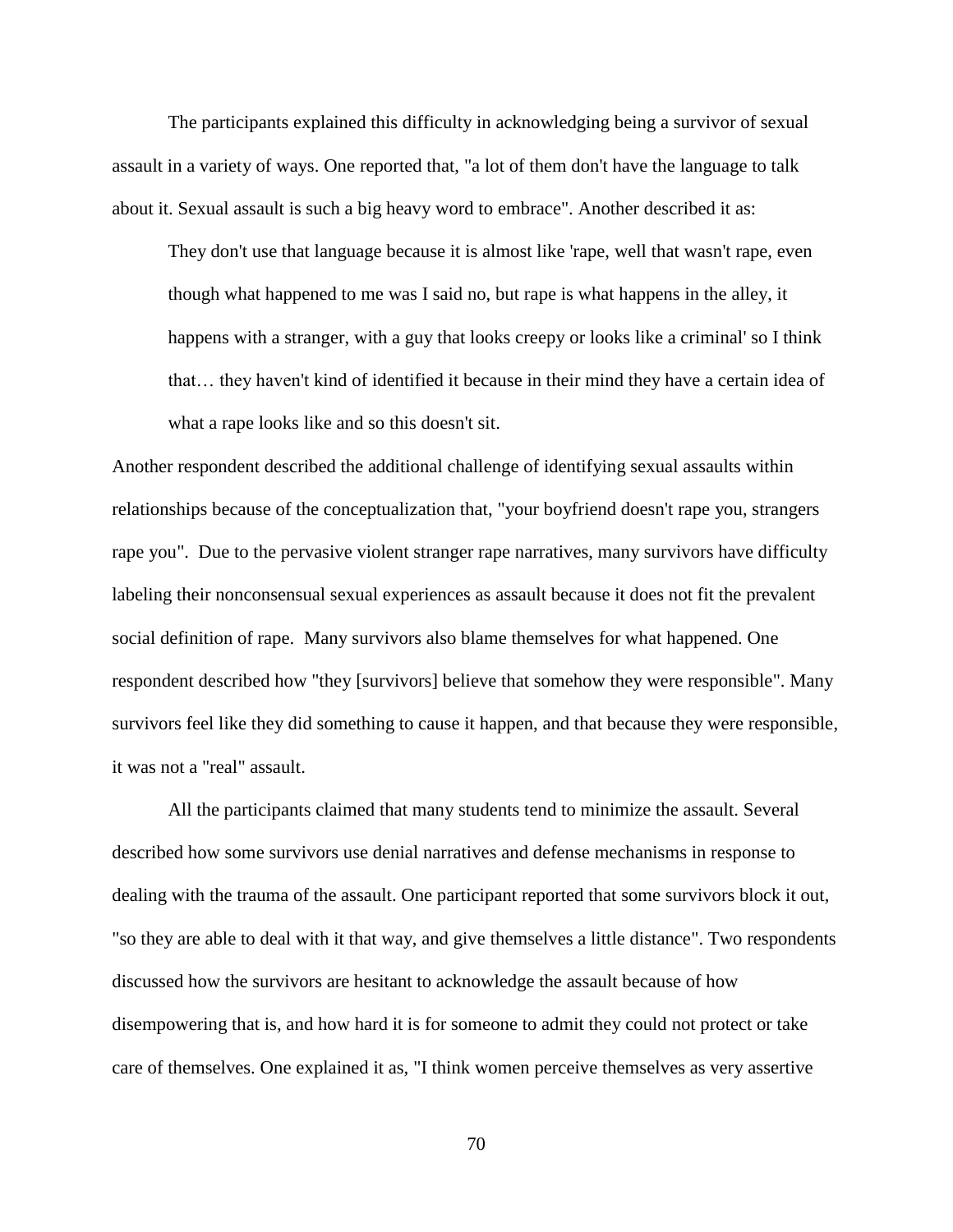and that they own their sexuality and stuff. And to come to grips with the idea that they might have not, is really challenging". Another participant discussed how it may be hard for some survivors to acknowledge it was an assault if they had a sexual response like an orgasm:

It is almost confusing to them, like 'my mind didn't want it or I didn't want it but my body seemed to'. So that discrepancy makes it hard for them to make a conclusion or feel settled in the fact that what happened to them was an assault.

Due to the drinking, self-blame, trauma response, denial defense mechanisms, social definitions of rape, and confusion around their own reaction to the assault, many survivors struggle in coming to terms with labeling their experience as an assault.

### **Disclosure to others.**

When survivors are able to acknowledge to themselves that what happened was an assault, they are then able to disclose to others, if they desire. This process can happen immediately, as one participant put it, "some women will go to a friend, a roommate and disclose right away. Other women… are going to the hospital and getting a rape kit done and trying to find an administrator or someone on campus to help them..." But not all survivors do disclose the assault immediately, for some it happens over an extended period of time, and some never disclose at all.

Several of the respondents discussed how many survivors will first disclose to their close friends, and oftentimes those friends are supportive in either taking the survivor to the hospital if the assault had just recently occurred, or encouraging the survivor to receive counseling after the incidence. One of the participants discussed how with the first people the survivor tells, "that person's response can have a huge impact or has an impact on how the survivors' healing process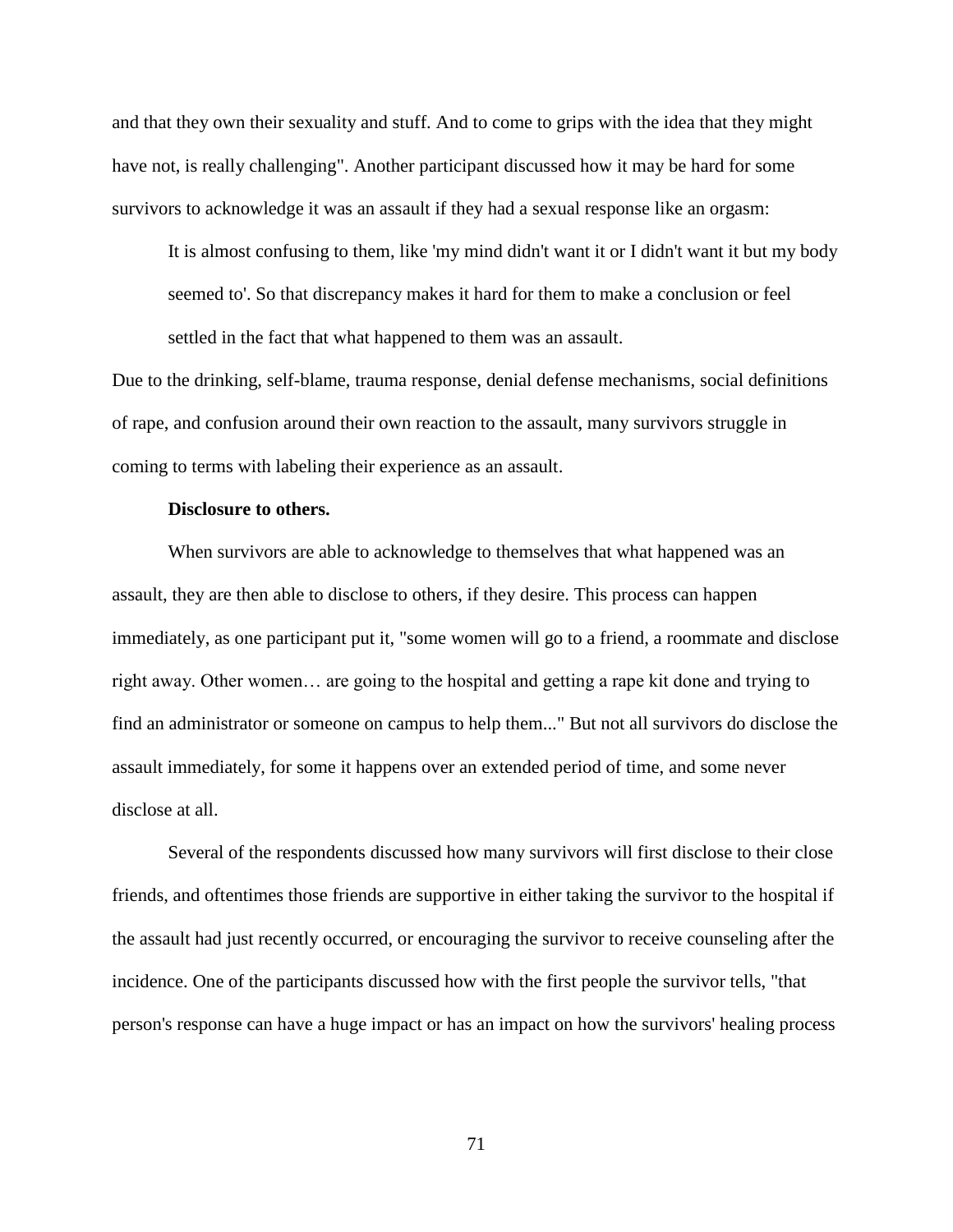is". If the friends are supportive and validating, the survivor is more likely to reach out for counseling and help.

Sometimes the survivor finds that her friends are not validating in that they may respond with, "'well I don't really think that was a big deal' or 'don't you think you are overreacting'" or as another respondent described the common reaction of others, "you know all around campus it is this, 'you hook up all the time… so you had sex with this guy and you maybe didn't want to, what is the big deal?'" These professionals I interviewed have found that the reaction of those the survivor tells can either validate or belittle her experience. Two others discussed how disclosure is difficult in that talking about sex is so personal, or as one put it, "I don't just like sit down with a stranger and talk about my sex life and I can't imagine someone having to come in [to counseling] and then do it". The participants all discussed some of the challenges survivors have in disclosing the assault to others.

Five of the respondents discussed the fact that many survivors are hesitant to disclose the assault to others for fear of social repercussions. This came through in talking about a "backlash", a "division" among friends picking sides with the survivor or offender, rumors being spread, feeling like people will treat the survivors differently, or, the survivors' experiencing shame and embarrassment. The respondents identified a myriad of additional fears associated with disclosure to others, such as the fear of: "people will know their business"; having something posted on facebook; reprisal from the perpetrator or from his friends; social isolation; being ostracized; and, not being invited to parties.

Three of the participants talked about the fact that a survivor may feel like she will be blamed for the assault and will be re-victimized if she discloses. This came through in talks about these various themes: the popular social narrative that many believe "she was drinking and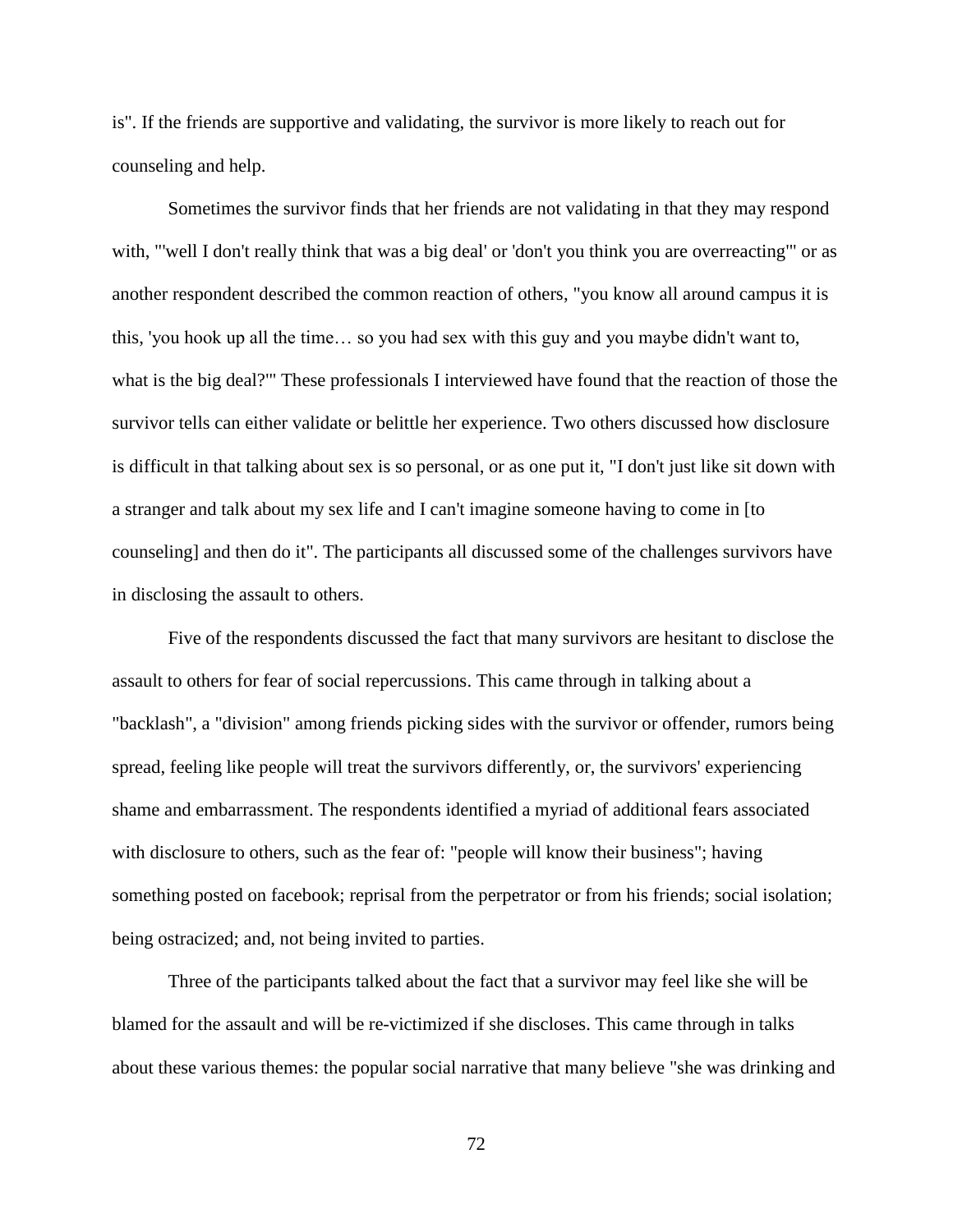she got so intoxicated that she put herself in the situation"; the "stigma that society portrays…will therefore blame the victim"; the survivors' belief that "people won't believe their side of the story"; and fear of hearing responses such as "you shouldn't have been drinking", "you shouldn't have been with that person" or "oh, come on, that wasn't really sexual assault, that is just a normal hook-up". The participants identified a variety of reasons and fears why survivors may be hesitant to disclose the assault to others.

In talking with these mental health and sexual assault professionals, it became clear that cultural messages and rape mythologies inhibit many survivors from disclosing their assault. Three of them specifically addressed these cultural messages. One described the delayed acknowledgement or disclosure of sexual assault as connected to, "the social narrative around sexual assault and the assumption who perpetrators are" in that survivors often struggle with coming to terms with the fact that an acquaintance or even friend can assault them. Another talked about the, "whole rape mythology of what is rape" and how that makes it difficult for survivors to, "define what had happened to them as rape" and causes them to question their own judgment and experience. A third talked about the, "cultural messages about sexual violence and who is to blame for certain things happening kind of [are] being internalized". Cultural messages and social definitions of rape sometimes make it hard for survivors to acknowledge or disclose the assault.

#### **Reporting the assault.**

Some students report the assault right away in the middle of the night, some wait a couple of days/ weeks/ years, and some never report it. Two of the participants discussed how reports of sexual assaults have increased in frequency over the years, directly coinciding with an increase in the educational component. Another one explained it as, "people started coming forward and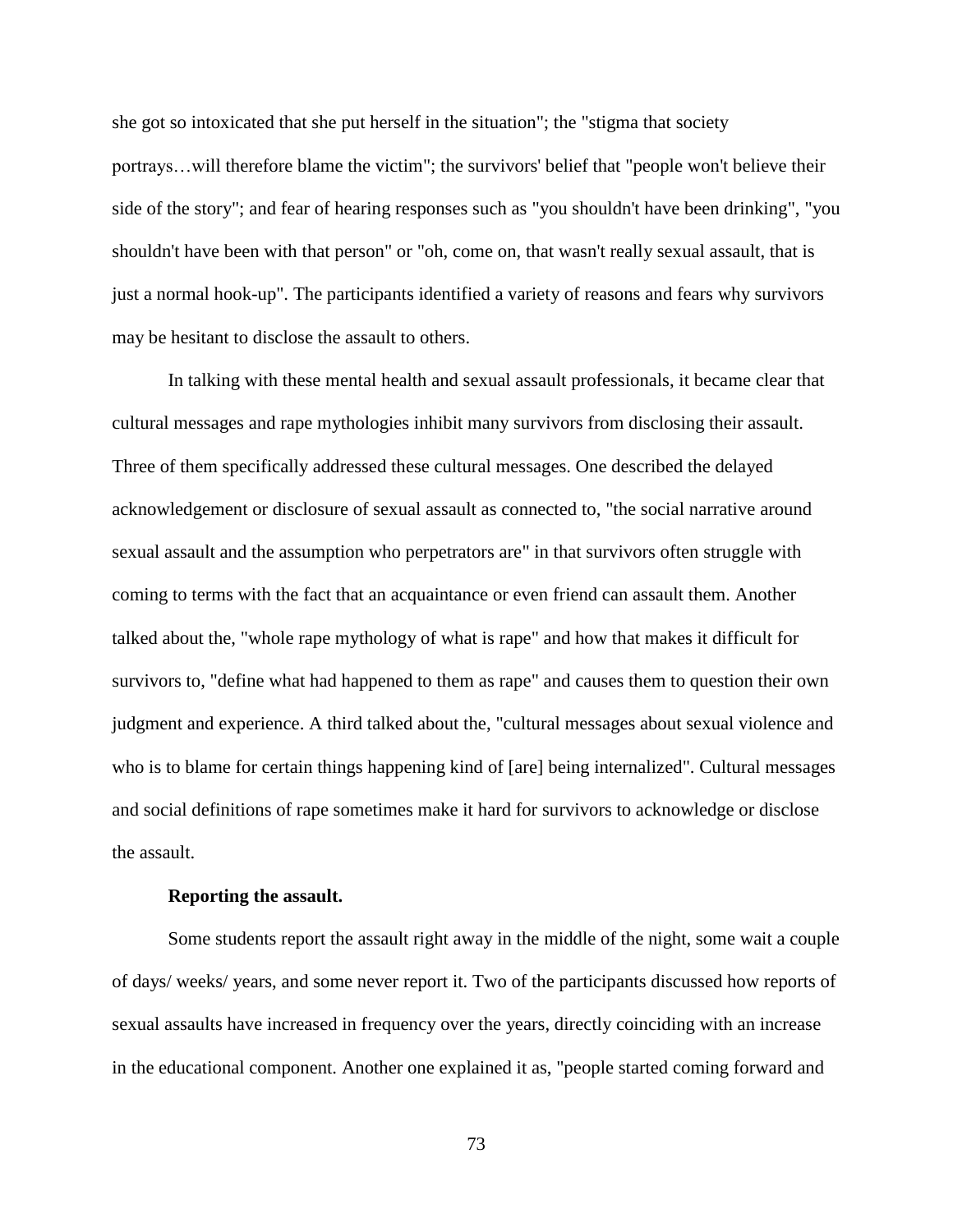saying 'wow, I had never really identified it as what you are talking about' but it certainly was". It appears that more students are reporting sexual assaults now than in the past; however this is still difficult for survivors to do.

Fears of disclosing the assault become even stronger when survivors start thinking about the social repercussions from reporting the assault. One participant explained that when survivors do report the assault, particularly when the offender is an athlete or in a popular social group:

Students call it being blackballed on campus, but it is almost like you become like a social leper, you know people will not socialize with you, or you will be almost bullied, or not allowed to go to parties, you know people will react pretty strongly.

Another described it as:

If they choose to report it, that is taking a lot of risks in terms of people finding out, friends of the person they are reporting, or that person may sort of, have some kind of retribution, some kind of retaliation…but I think that on the whole, you know it is not that people don't want to report it but I just think that they realize that things get out of control once they report it in terms of who knows and what is being said.

Other respondents talked about how some survivors may not want to report the case because "they may think that there is nothing they can do about it or they may think that they cannot prove it, which is often the case, cause there is no witness and no evidence". Several professionals discussed the reasons why some survivors decide not to report the assault to the college helping to explain why the reporting rates are so low.

Even though these respondents spoke of a hesitation on behalf of many survivors disclosing or reporting the assault, seven out of the nine professionals interviewed denied hearing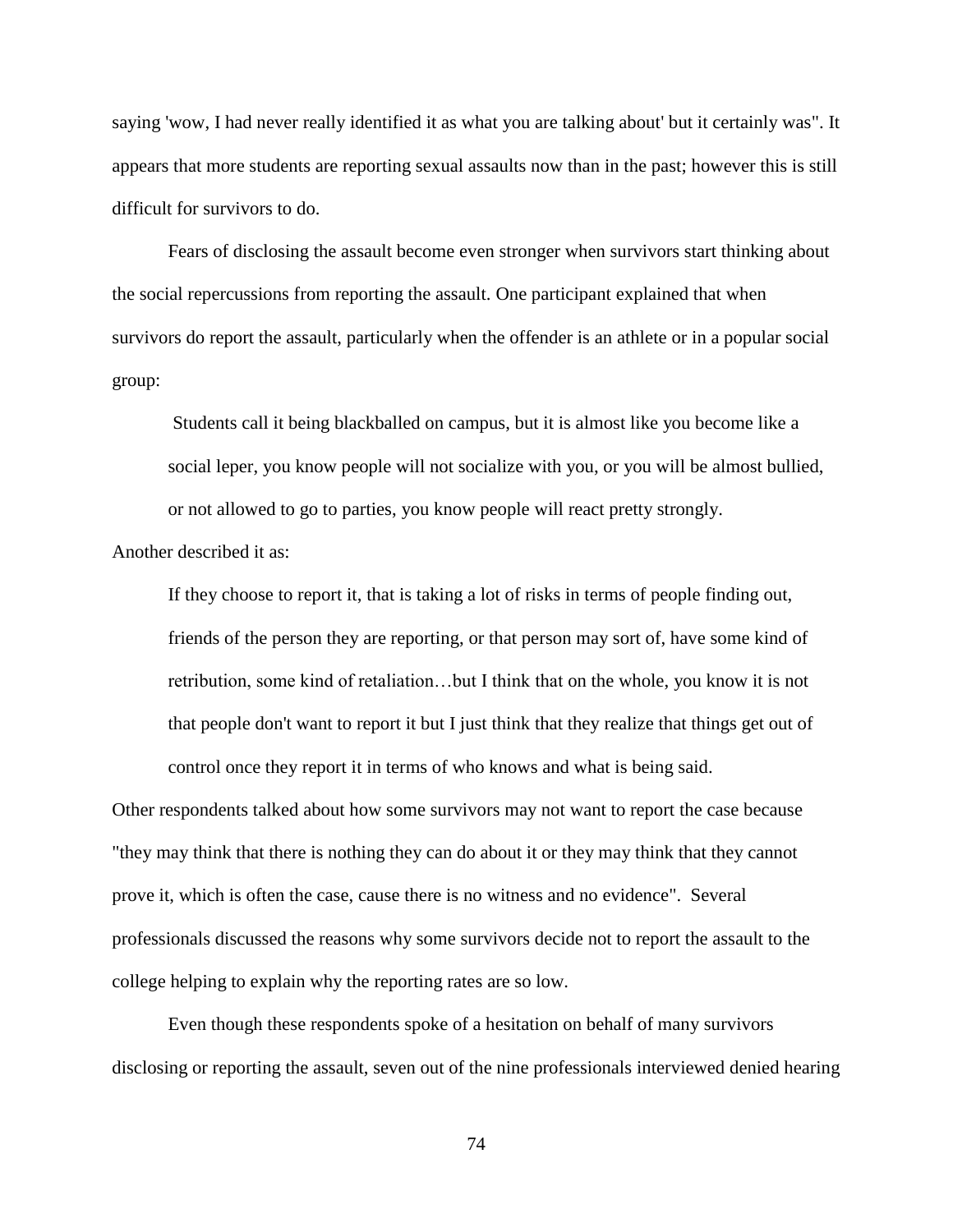of any perpetrator threaten the survivor to not tell anyone about the assault. One described how those threats are not explicit, but more implicit in that, "women have perceived that if they reported it then things might happen". Another described how, often once the offender finds out the case is going to the student conduct board, "there is a lot of cajoling, 'that is not what I mean, I am sorry'". A third participant said that many students report not wanting to take the assault to a disciplinary committee, not for fear of the perpetrator but because, "they will say 'I don't want to ruin his life"'.

Despite having the majority of the survivors decide not to follow through and report a case to the disciplinary committee, the participants all spoke of some survivors who do report. Those interviewed did not have exact data on the number of sexual assault hearings each year but the reports ranged from one case every couple of years to about seven cases a year. All of the professionals described how the reporting rates are very low and many talked about why they believe that is the case. One described it as, "for people that have reported and have gone through with the hearing it is a very, very, I will use the word traumatic process for them", and another described the judicial process as "very hard… very emotional". Another respondent explained the low reporting rates by saying, "I think the most challenging part is for students to really understand that what happened was a violation of our misconduct policy", connecting back to the earlier discussion on the difficulties survivors have in acknowledging and labeling it as an assault.

One participant talked about the effort to make the reporting process easier on the survivors:

Our process works to ensure that it is very survivor centered so that one of the things that the board does is it really takes into account how the survivor wants the hearing to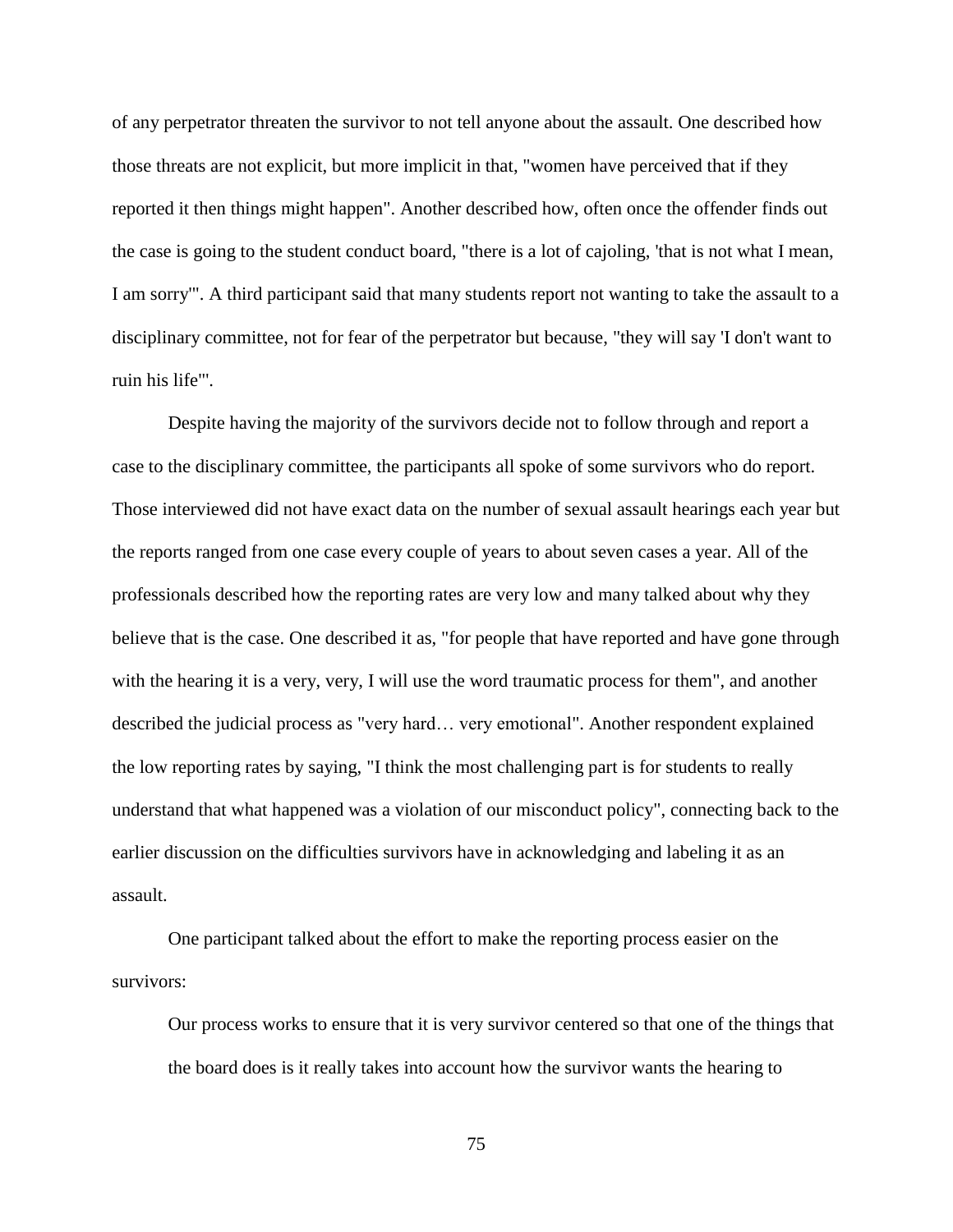happen. So survivors have a couple of different options [and]... our judicial board is educated around issues of sexual assault and sexual violence… [so they are] aware of how

trauma impacts the brain and memory and … the impact it has on a lot of students. Another professional spoke of the need to further educate administrators and the judicial board around sexual assault by describing how sometimes the administrators have difficulties understanding dating violence and how, "sometimes you were having sex with this person and sometimes this person was doing it against your will". Several of the respondents mentioned how some students will wait and report after they leave campus or even graduate, so they will not have to deal with the challenges of reporting a case while they live, study, and socialize on campus.

The participants reported a range of results from the disciplinary hearings regarding cases of sexual assault. However, they all reported that when the perpetrator is found guilty, he is dismissed from school. Many of the schools did this through directly expelling the perpetrator or suspending him until the survivor graduates, or having the perpetrator voluntarily withdraw from the school. Several of the participants explained how their school takes a tough stance on issues of sexual assault through using the following phrases: "zero tolerance policy"; taking it "very seriously"; and, "that type of behavior has no place in our community". Several of the professionals interviewed described how in addition to holding formal hearings, the college also offers additional options for survivors such as having a dean speak to the offender, having a mediation meeting, and making dorm/ academic accommodations for the survivor.

One respondent spoke of the healing impact reporting a case can have not only on the survivor but also the entire community, citing an example of how a sexual assault became public and the college responded by heightened awareness programs, bystander trainings, forums with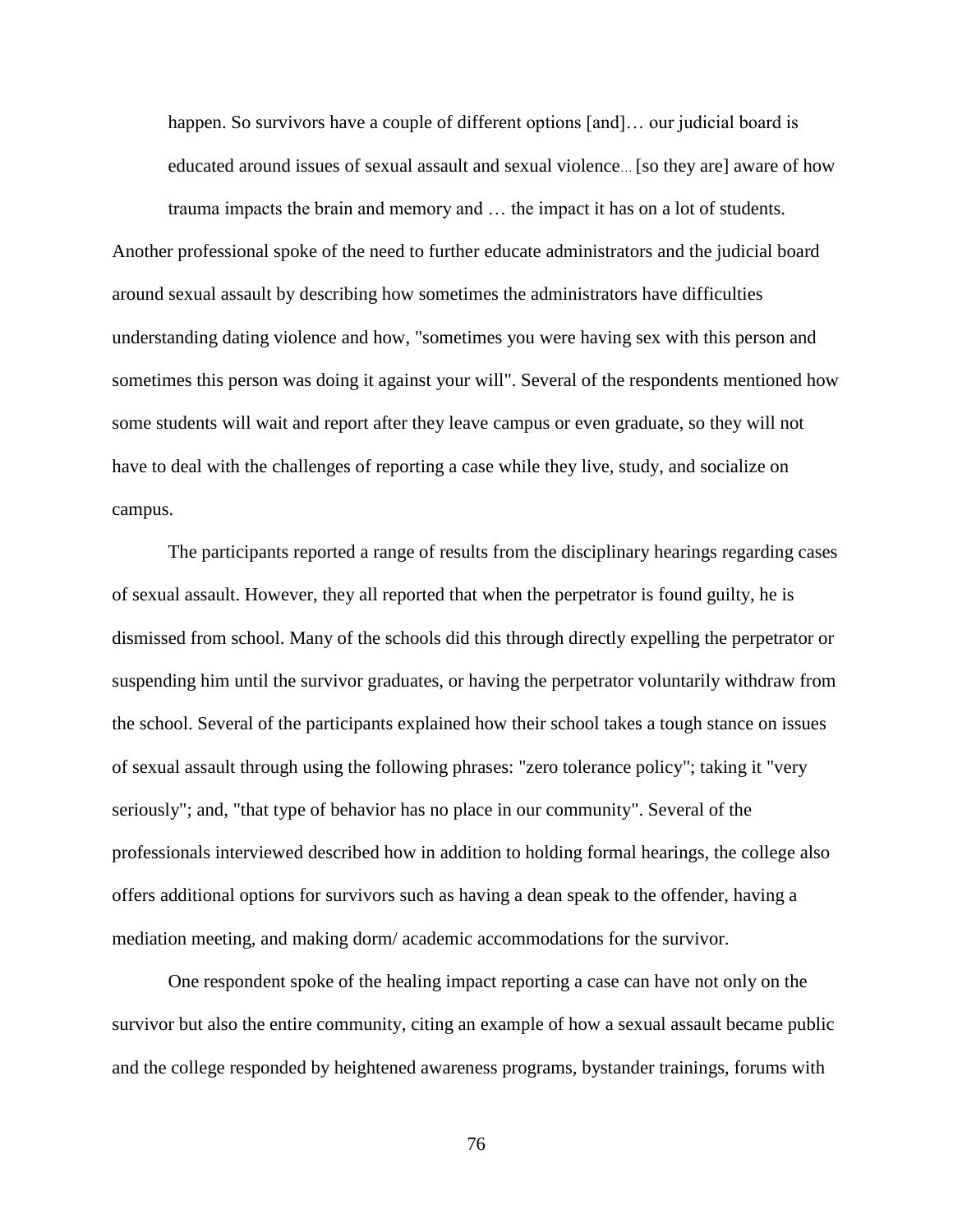top administrative officials and that the incident prompted "a lot of discussion and then some definite action on the part of administration". Another described how, "there is progress in the fact that people talk about it, whether it has lessened the frequency of that, it is so hard to know since you know it is such an underreported crime". The mental health and sexual assault professionals interviewed all described some challenges in having the survivor acknowledge, disclose and/ or report the assault.

# **Impact of the Assault on the Survivors**

Some of the participants discussed how the sexual assault impacts the survivor, her mental health, self-view, and daily living, but as one participant put it, "it is hard to make a direct correlation" between mental health and the assault. Four of them all described similar experiences of the survivor feeling an increase in depression, anxiety, and fear following the assault, for as one put it "trauma lives in the body". The respondents described additional symptoms of: sleep difficulties; not trusting anyone; having difficulties concentrating on their schoolwork; engaging in self-harming behaviors; over-eating or under-eating; nightmares; tearfulness; shock and disbelief; isolation; and, PTSD symptoms including hyperviligence. Several of the participants discussed how sexual assault changes the way that survivors see themselves, others, and their environment as the assault, "disrupts their sense of trust and safety" as one of them put it.

One respondent described it as:

Once you have been raped, it seems to me that everybody's world just turns upside down… and everything just gets totally screwed up….you think that you will never be able to say 'no' to anybody or choose a partner because if this can happen to you once then you are doomed. And it is horrible.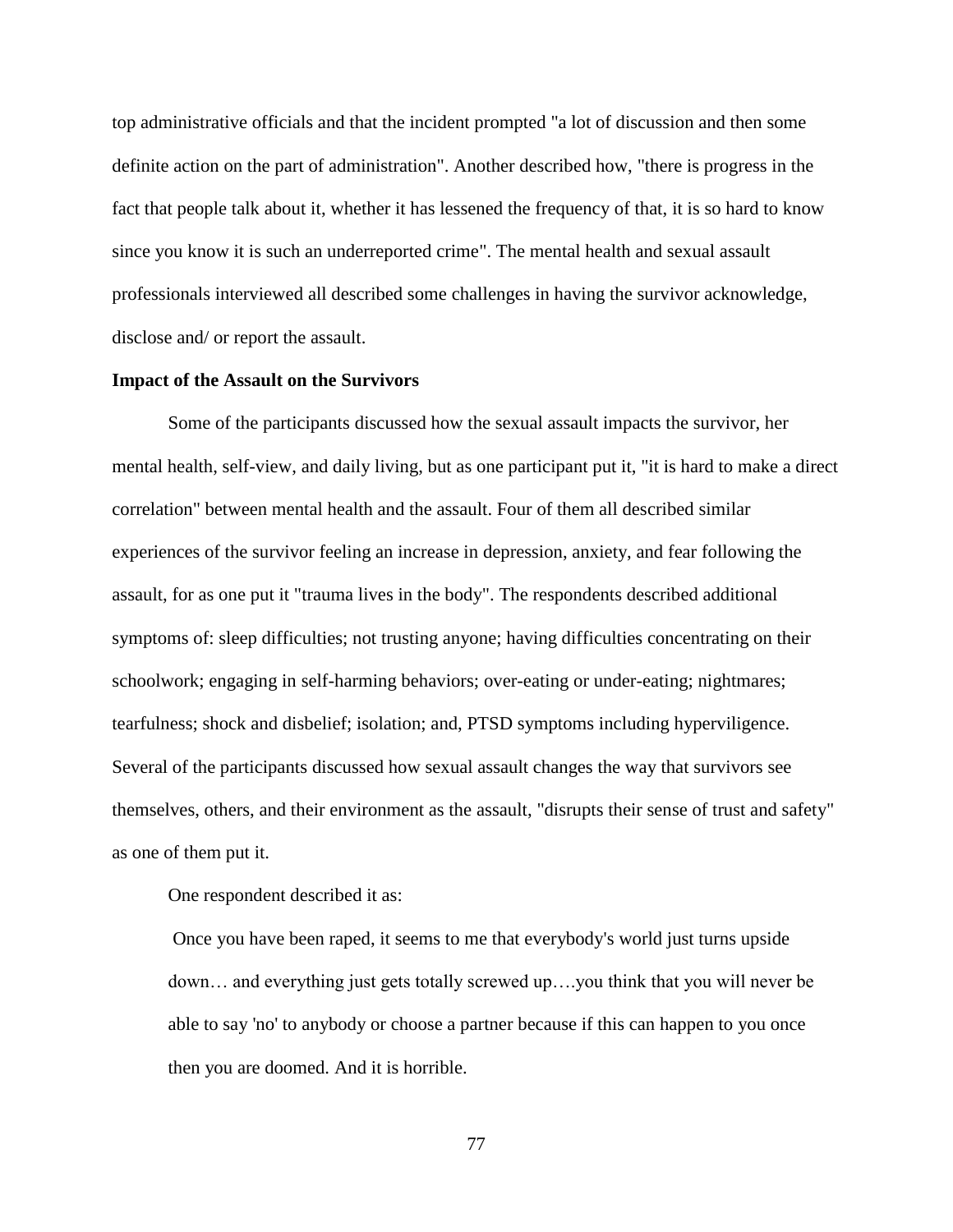Other survivors' experience, "anger that their world has been disrupted in such a big way and anger at the person who hurt them and anger at themselves and also sometimes anger at their friends who are not understanding what they are experiencing". Those interviewed described the range of negative impacts that sexual assault has on the survivors.

# **Reflections on Communication**

All of the participants reported that the survivors experienced regrets about their communication with the perpetrator, as some survivors feel like they put themselves in that situation. These regrets may be connected to their feelings of guilt, self-blame, responsibility, and shame. Four respondents described some of the common responses they hear from the survivor: "I wish I hadn't drank that much"; "I wish I had been able to tell him 'no'"; "I wish I had verbalized my 'no' more clearly"; "I wish I hadn't have left the party with him; and, "I wish I had been more assertive or physically assertive or aggressive". Other common responses the professionals have heard include: "I just figured maybe he would be a nice guy and he would stop and I didn't think this would happen to me"; "I should have said stop or I am going to do something and given him an ultimatum"; and, "I did something to lead him on".

One of the participants talked about the many women who have regrets that they did not act more assertively:

I think that they end up realizing that these individuals would probably not have listened to their voice, so I think that even though they wish that they had punched him in the face and walked out the door…I think they were afraid, that they would be overcome.

All of the professionals discussed how the survivors wish in retrospect that they had communicated differently during the assault by being more assertive and forceful in their refusal.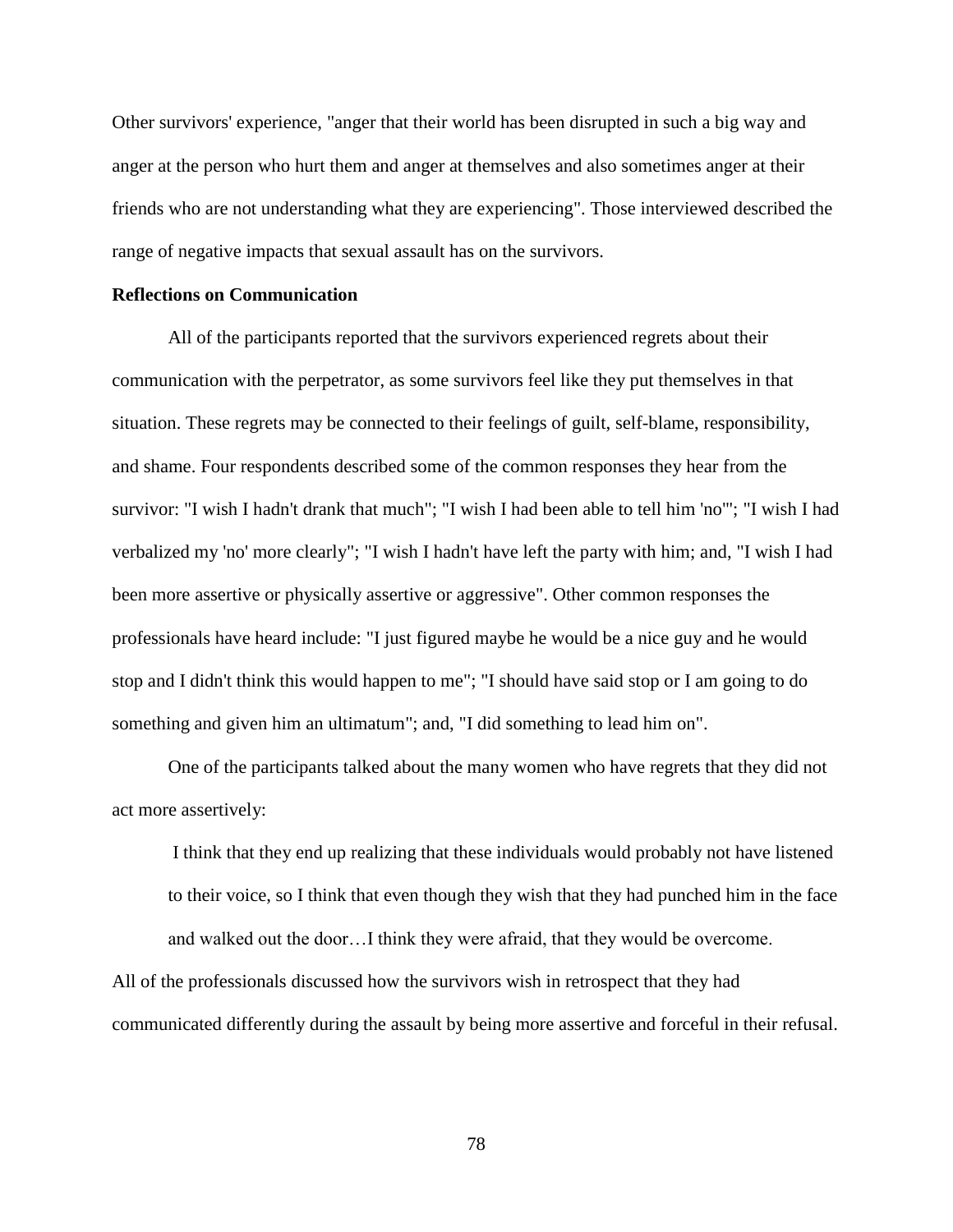The respondents expressed consensus in the belief that the female survivors have a hard time communicating and talking about the assault. They discussed a myriad of reasons for this including: the feelings of guilt, remorse and shame; talking about it makes the survivors feel more exposed and vulnerable; the use of defense mechanisms to try to block out those memories; and, their recollection and understanding of the event may be clouded by substance use. Four of the professionals interviewed discussed how sexual experiences are not often talked about in our culture. As one participant said, "it is not something that we talk about in general in our society and I think there is so much secrecy and shame". As mentioned earlier, many respondents reported that survivors do not even have the language or understanding of rape and sexual assault, as they often refer to their own assault as "the incident" and struggle with even identifying as a survivor. Some of the professionals said that by the time survivors make it into counseling then they are ready to talk about it and have an easier time communicating about the assault.

Two of the participants raised the issue of parental communication around sexual assault and how parents can act as better resources for their children. According to one of the respondents, "it is very hard for parents to talk about sex with their children". This contributes to students not having, as this participant described:

Any language of rape… if you don't exercise a muscle you don't know how to have access to the power of that… I think surprisingly that kids really want to know their parents ideas about this, even if they diverge 100% …But if we don't have any knowledge and if it is a secret that we don't talk about, then we don't know [what our parents think and how to talk about assault].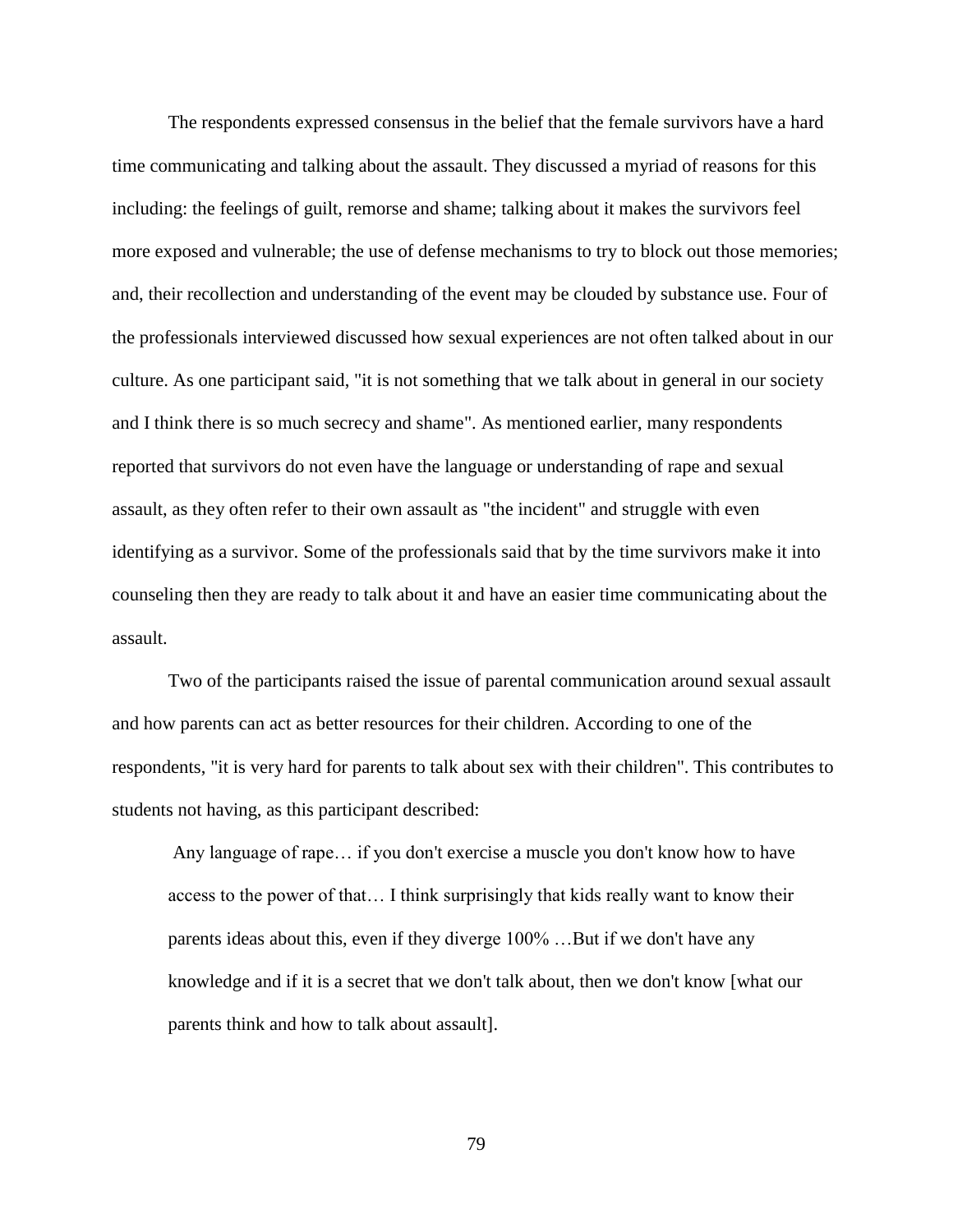Another spoke of how, "parents are a group of people that we really need to embrace and do some more education with". These participants talked about the importance of educating parents to be a resource and support surrounding sexual assault to help their children prevent, talk about, and deal with such instances.

#### **The Perpetrators' Communication with the Survivor Prior to the Assault**

In addition to discussing the female communication patterns before, during, and after instances of sexual assault, I also asked the mental health and sexual assault professionals interviewed about the male communication patterns. The participants indicated that the male perpetrators reported that they were partying and drinking prior to the assault. One of the participants explained it as, "a lot of it is the hook-up culture, the alcohol culture so you know they sort of think that this is what everybody is doing… thinking that everybody else is getting drunk and having sex". One respondent described how "alcohol is used as a weapon when it comes to sexual assault" for the offenders "specifically target people who have been drinking because they know their defenses are lower". Another said that some male perpetrators will specifically seek out and target some of their victims who may appear more submissive:

Even if you are walking down the street and if you are going to pick someone out, you pick out the quiet little person who is walking meekly along, you don't pick out a woman who shoots you direct eye contact and who you think might be really aggressive with you.

One respondent differentiated between the male perpetrators who, for whatever reason truly felt like the experience was consensual, and those who are the:

I hate to say the word serial rapist but they are, they know what they are doing, they get the first year, the quiet kid, the kid who is not going to yell out, they, they are handsome,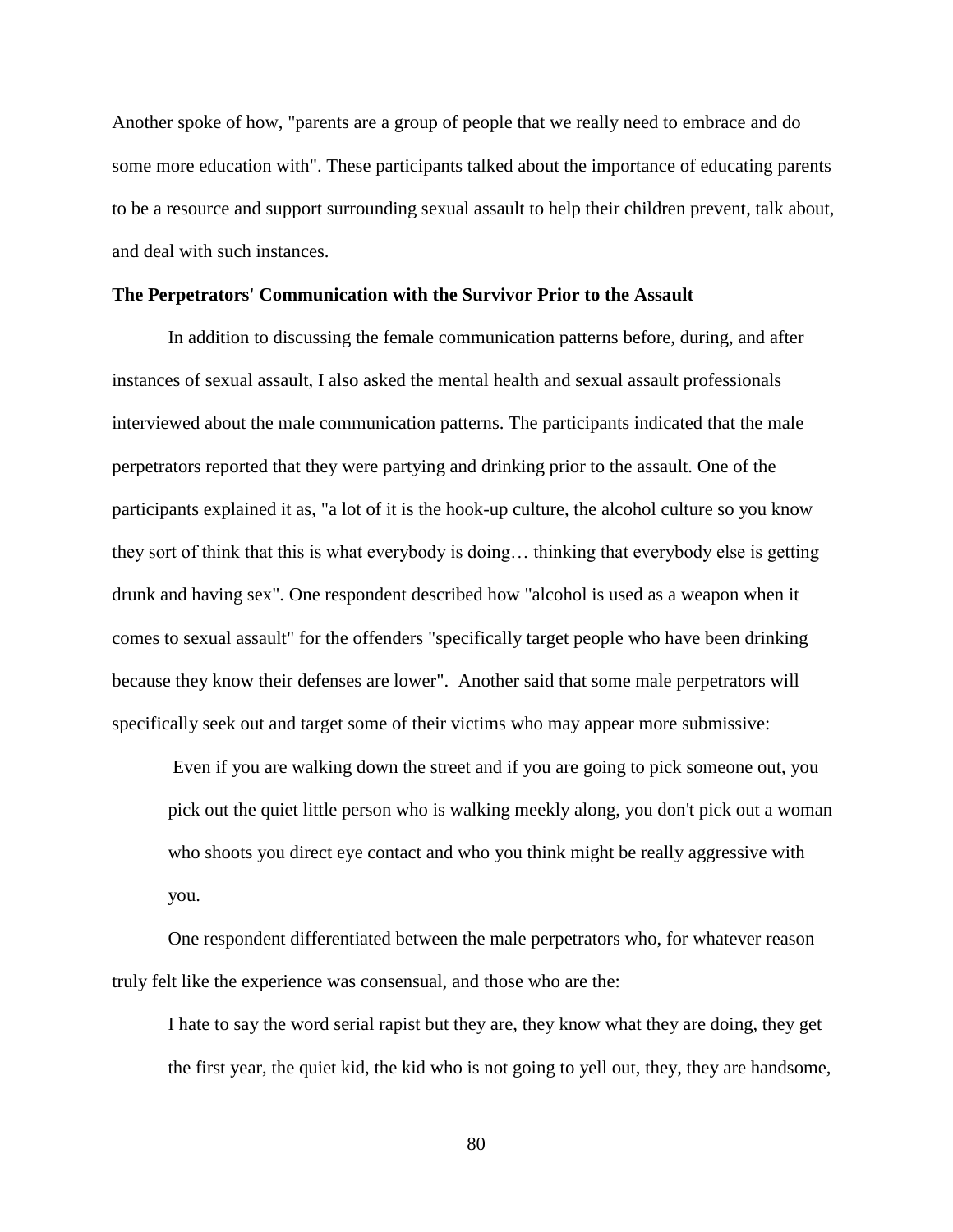they are pushy, they are just hooking up, they get them drunk, have sex with them and move on to the next person.

Several participants described how some male perpetrators will specifically choose their victims, seeking out women who may have been drinking and who appear submissive.

# **The Perpetrators' Communication with the Survivor during the Assault**

The professionals interviewed discussed a variety of ways the perpetrator communicated or interacted with the survivor during the assault. When asked about this communication, one of the participants summed it up with, "the problem is they [the male perpetrators] are pretty effective". The other respondents described how some perpetrators see the assault as miscommunication, with the perpetrator assuming it was consensual; best explained by, "I don't think they see themselves as having done a sexual assault… I don't think that they think that they have done anything wrong". Another participant further explained it by saying how some male perpetrators go more by "the nonverbal cues, rather than the verbal ones… so they start saying 'well she came to the room with me, she, we were undressed' and you know, all those cues". Other respondents also report hearing the male perpetrators say things like, "I thought she wanted it" or "I was taking it as a yes", with the perpetrators believing "the infamous 'no, no, no', means 'yes, yes, yes'".

The participants discussed the fact that some male perpetrators often report that they did not hear the female say "no" or verbally refuse. One of the respondents described it as, "some of them claim that there was a conversation and that there was never a definite 'no'". Another said some men reported that "she said 'no' but I think she wanted it anyways" as some male perpetrators believe that no needs to be said in "a certain tone, or something like that, like having some caveat to it" in order for them to believe it. Another participant said that some of the male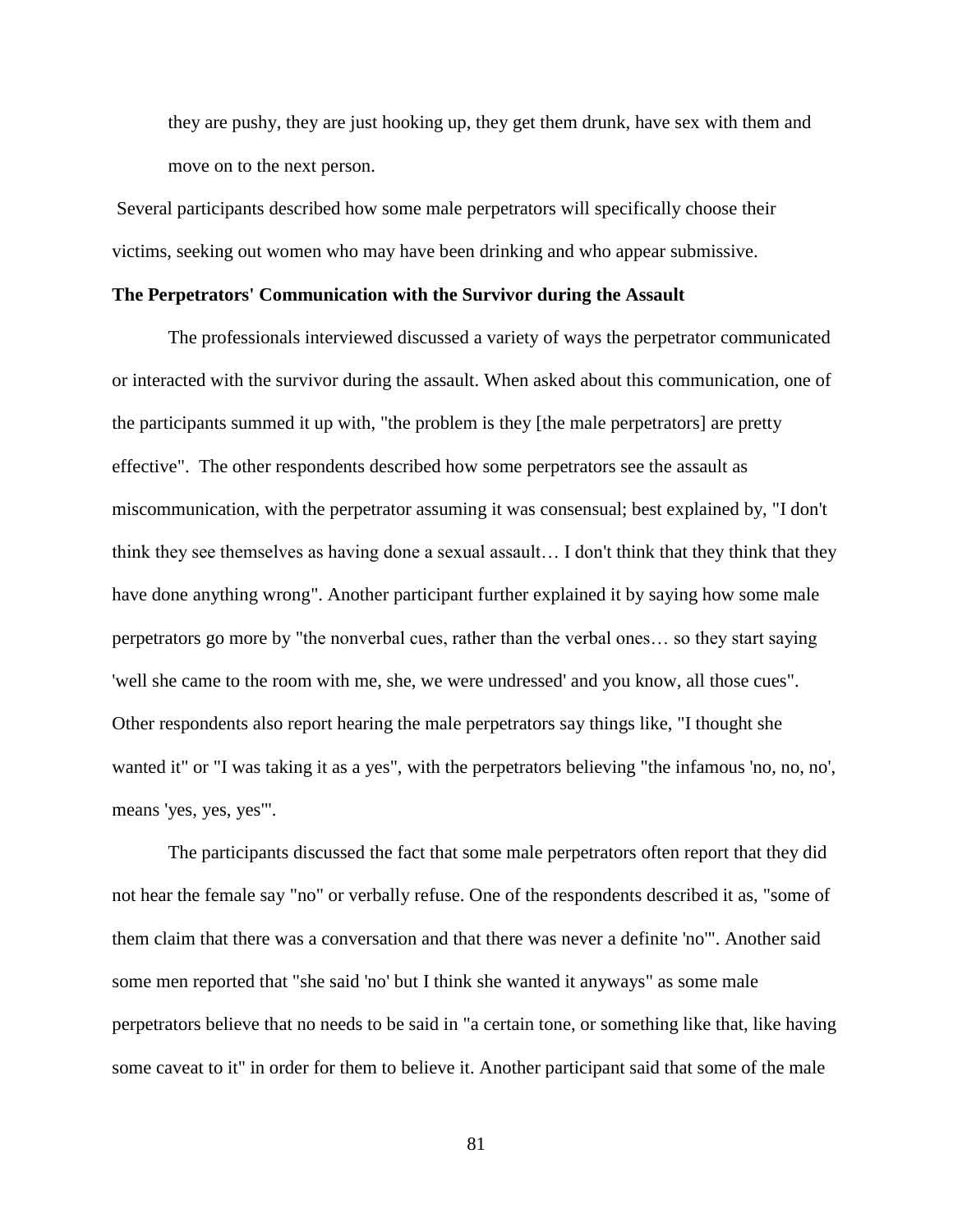perpetrators just claim to "have amnesia around the whole event" so they claim to be unable to remember the communication, or lack of communication occurring around the assault.

One of the respondents reported that about half of the male perpetrators:

Would convince me that genuinely they did not know that they were raping this person, they both had a lot to drink, they thought she wanted it, you know, and the other [half] are covering their asses like nothing is going on, you know 'that is not what happened', and blah, blah, blah, and the lies, you just don't believe them, but they are just covering their tail.

The participants reported a mix of communication patterns for the male perpetrators with some perpetrators who, after heavy drinking, acted on poor communication and others who appeared to know and understand what they were doing was wrong but they did not care.

When asked about whether the male perpetrators reported that they ignored the female survivor saying "no", the participants explained that while the men denied doing that, it certainly seems like they did. One respondent put it as, "if people were really listening then sexual assault wouldn't happen, especially on college campuses." Many of them discussed how the male perpetrators reported that they did not understand that the survivor was saying "no", as one respondent explained, "their response a lot of time is 'I never, I didn't know that was what she was saying, I, that is not what I heard her saying, that is not what her body language was saying"'. One participant described the challenge in discerning what really transpired during the course of the assault by saying, "a lot of what we see is through the lens of substance abuse and so it is hard to discern for you, anyone, what really happened and when and how and so on and so forth". Many of the participants discussed how the male perpetrators often report that they did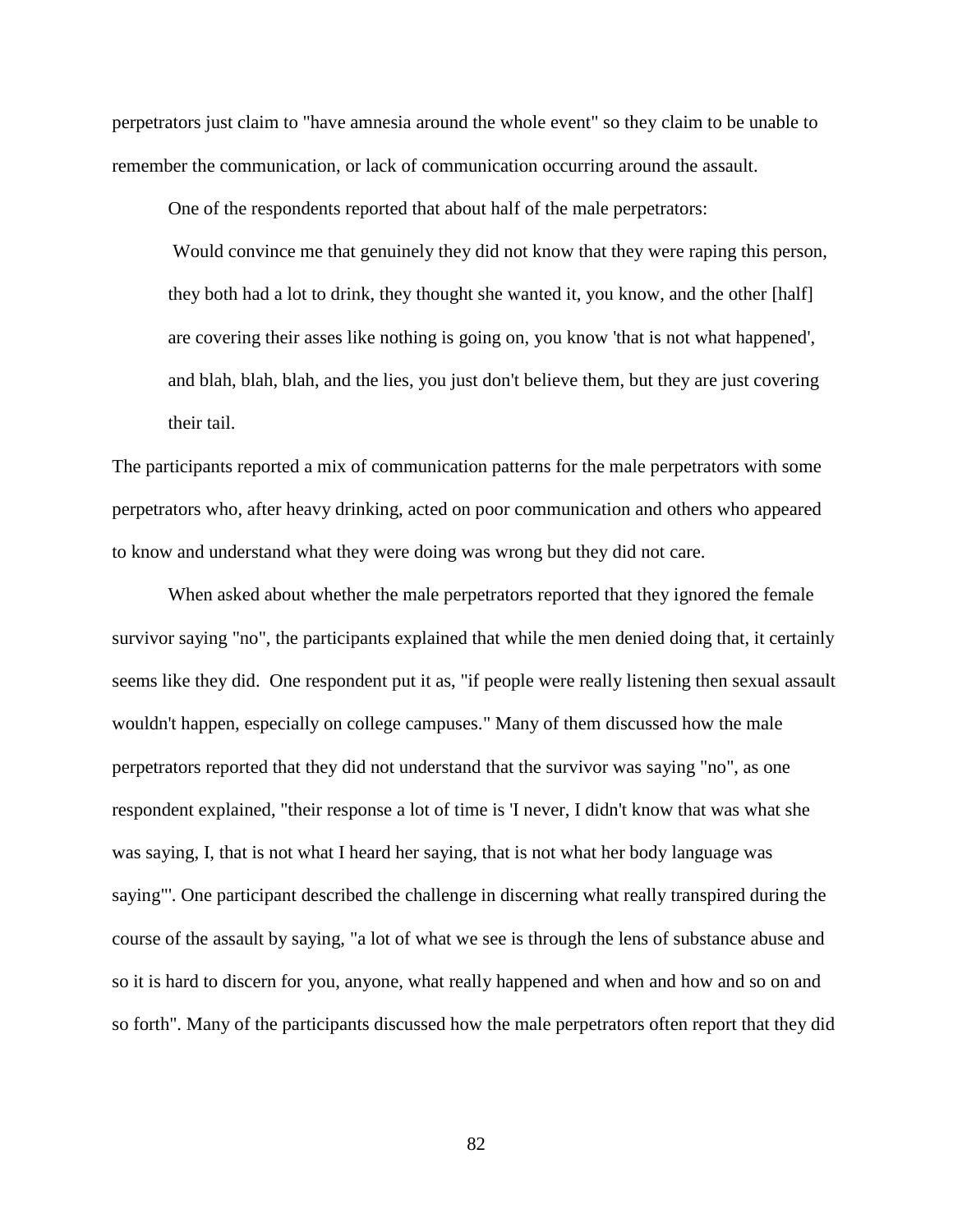not know the female survivor was not consenting, either because they did not believe her "no" or say she never did voice a refusal.

The professionals interviewed denied ever having had a male perpetrator admit that he told the female to be quiet, to stop talking, or that he had physically stopped her from talking, for instance, by covering her mouth. One of them said that this "ordering" happens more in stranger rape and not in acquaintance rapes that are more likely to occur on the college campuses. Eight of the nine participants reported that the perpetrator never physically stopped the female survivor from speaking. One of them said this only rarely happens, saying, "I can think of a couple of instances where somebody was physically being restrained… it might have even been an arm over the face or something like that, but I think that is also less common". The majority of the respondents reported that it is uncommon for perpetrators to threaten the survivors not to report or disclose the attack.

#### **The Perpetrators' Communication after the Assault**

Similar to the female survivor's lack of communication immediately after the assault, the perpetrators do not seem to be communicating much with the survivor directly following the assault. The participants indicated that the male perpetrators often have one of two experiences with regard to their public communication after the assault in that they either viewed the experience as miscommunication after heavy drinking or that they knowingly engaged in sexual acts with a non-consenting woman and did not care about her refusal. One respondent described these two types of responses of the male perpetrators, "there is this chunk that is just miscommunication and lousy, lousy back and forth talking about sex… and then there is the serial rapist" who knows what he is doing.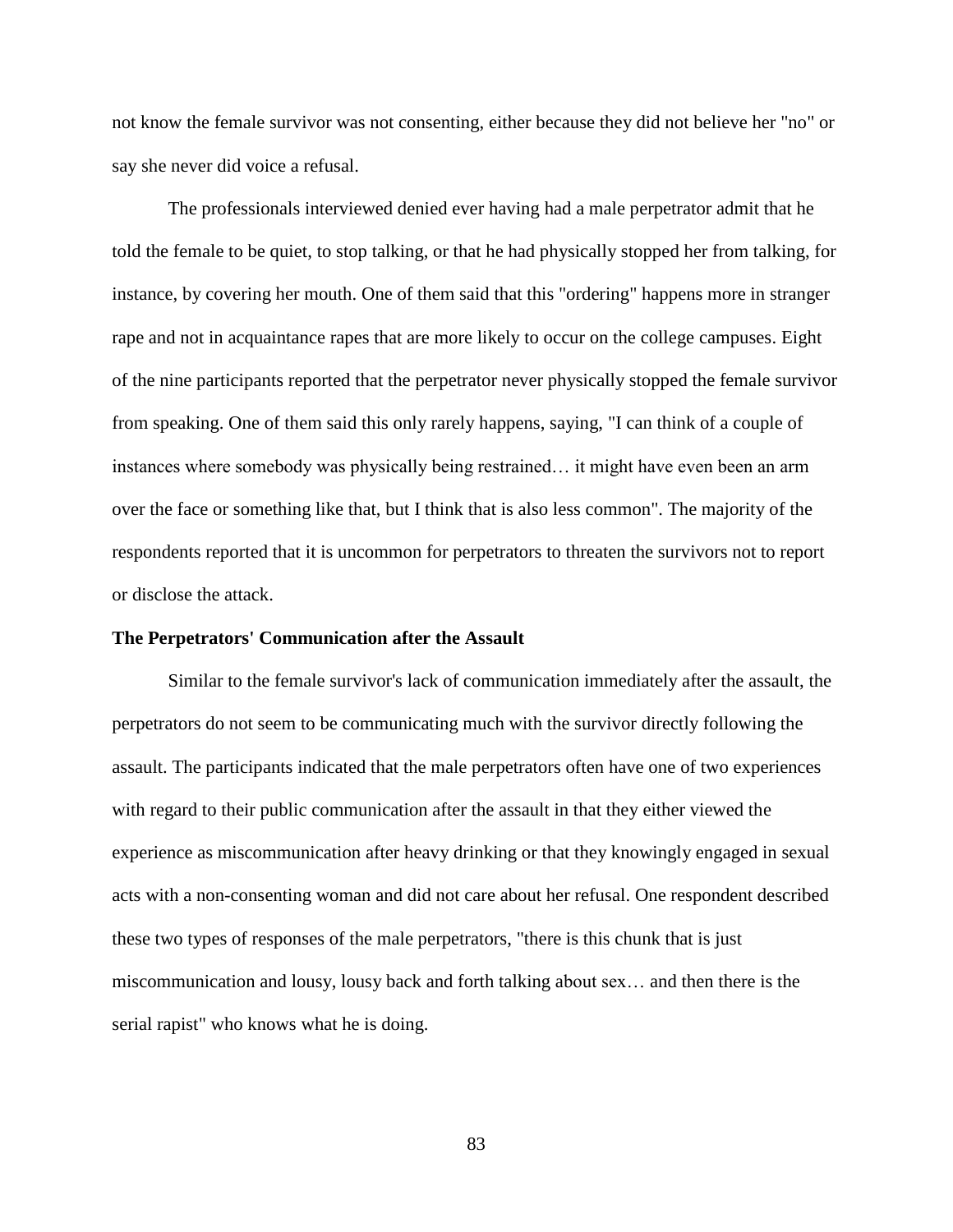The participants described a group of perpetrators who knowingly commit assaults. These perpetrators say things like, "'I know she kind of wasn't totally into it but I really wanted it anyways'". One of the respondents explained how these perpetrators who knowingly commit assaults are aware of, "exactly what they want and pick out exactly the right person and are pretty successful about it".

In addition to having a group of male perpetrators being defined as serial rapists who knowingly commit assaults, the participants all described how another type of perpetrators who, "really just didn't realize that what they were doing was being experienced as sexual assault by the other person" and were surprised by being labeled as a perpetrator. One of the respondents reported that many of these offenders who assumed the encounter was consensual feel terrible about it. The communication patterns of the male perpetrators vary based on the two main types, those who have poor or no communication surrounding sexual boundaries and intent with the survivor, and those who knowingly commit assaults but do not value the survivor's wishes or respect her voice.

#### **Social Identities**

During the interview several of the respondents commented on the role that the survivors' and perpetrators' social context, such as personality, class, and socioeconomic status may play in sexual assault.

#### **Common personalities of male perpetrators.**

Some of the respondents identified groups of men that they feel are more likely to be reported as being perpetrators. Four of the participants suspected that the men who behave as one put it, "over-masculinized, that you know masculinity in some way becomes a big part of their identity" (such as men in sports teams, particularly football and hockey, and fraternities or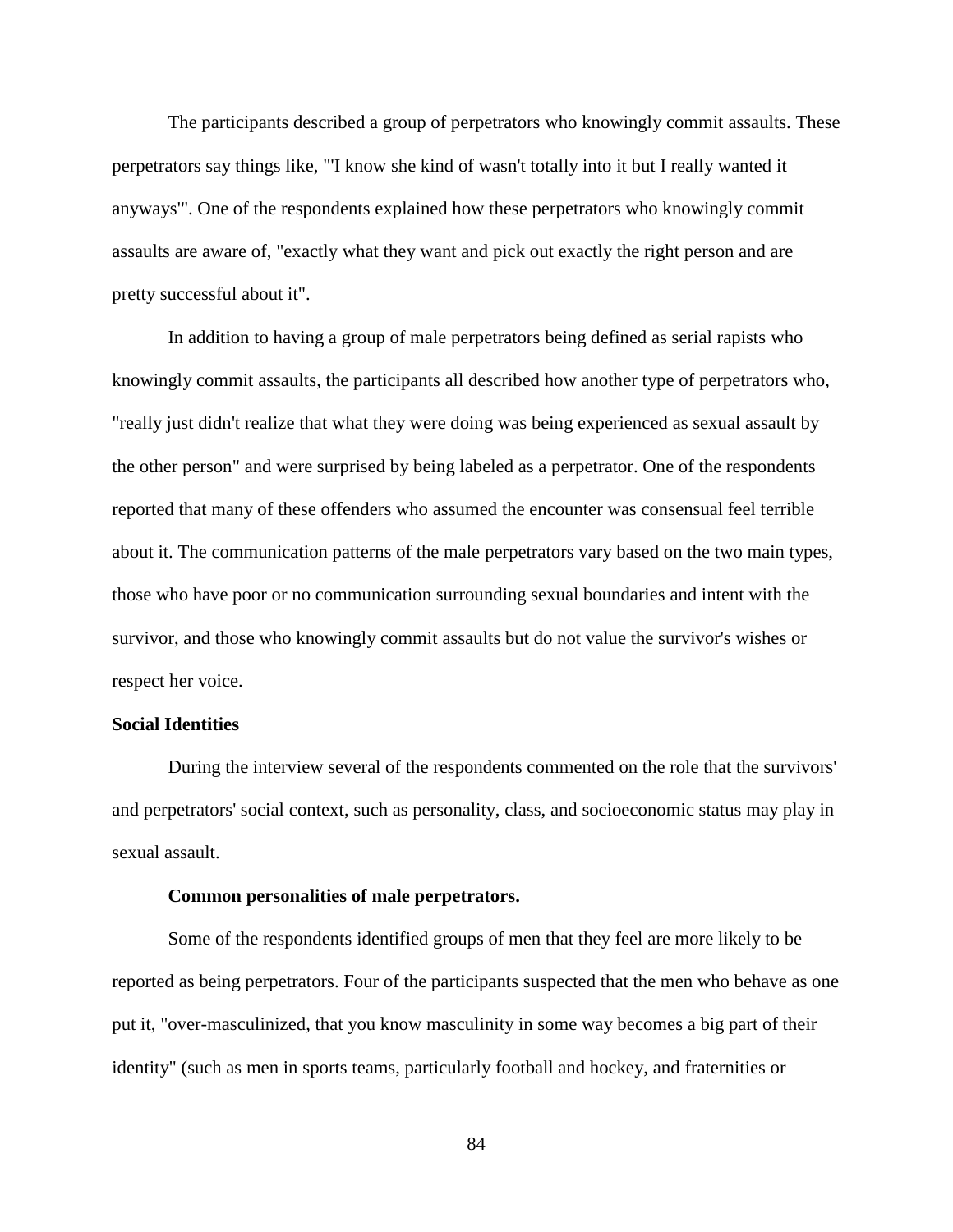certain social groups) are more likely to be reported as, or have the reputation to be offenders of sexual assault. One respondent described having the perception that the typical personality of perpetrators consist of more "antisocial traits… like 'I don't really care about someone else's feelings', 'I can do whatever I want'… like 'I am entitled to do it because I want to'". Many of the participants were able to identify some personality traits of the men more likely to be reported as perpetrators as being highly masculine and egotistic.

#### **Race and Socioeconomic Class.**

One of the professionals interviewed spoke about the role that race plays in sexual assault. This participant reflected on the way that power dynamics play out with women of color and their voice:

The idea that women of color may be more sexualized and men might see them in much more ways as objectified and they might have more sense of entitlement towards women of color than they might towards dominant culture [may influence sexual assaults] and…

historically women of color have been used in so many ways over so many years. In addition to the role that race may play in instances of sexual assault, socioeconomic class also may have an impact. One participant speculated, "when there is a popular guy who is rich and wealthy, you know that popular culture plays out in many different ways" with a male perpetrator's sense of entitlement. The other respondents indicated that they did not have enough data to ascertain the role that race and socioeconomic class plays in sexual assault on their campuses.

#### **Conclusions Regarding the Findings**

The major findings of this study were that gendered communication patterns do occur during instances of sexual assault on these NESCAC college campuses. For the most part, the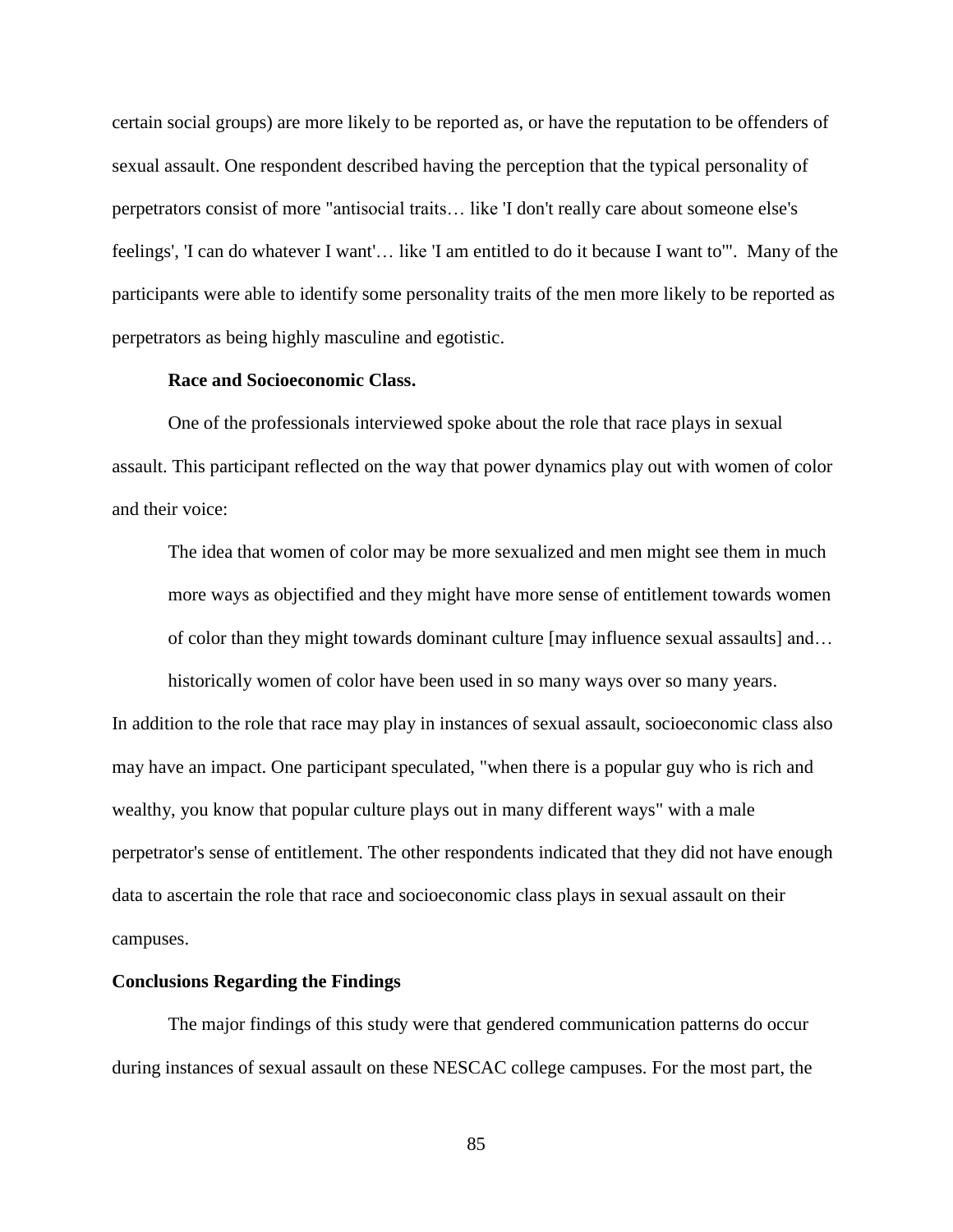respondents reported many similar trends and experiences working with female survivors and male perpetrators of sexual assault. They reported that most sexual assaults occur after a social situation of partying with use and or abuse of substances, and that the survivor and perpetrator are acquaintances. Several common themes occurred when talking about the communication during the assault: some of the survivors experience a loss of voice; survivors feel helpless, overwhelmed, and experience a freeze response; and, other survivors are able to articulate a "no" that was ignored, not heard, or not believed. After the assault, survivors have difficulty acknowledging to themselves that they were assaulted due to the disbelief, not wanting to admit to themselves that they were victimized, and the propensity to buy into rape mythologies/ stranger rape narratives. Many survivors report apprehension in disclosing and reporting the assault to others, fearing that they will not be believed, and that they may experience some social isolation or other retaliations from their peers. These sexual assault and mental health professionals described how the survivors experience shame, guilt, and self-blame for the assault. The communication patterns for the male perpetrators surrounding the assault appear to follow one of two trends -- some report miscommunication/misunderstanding often due to the heavy substance use, and some appear to knowingly commit assaults but do not care.

The respondents all spoke of offering a plethora of sexual assault resources to the students and also the challenges of having the students utilize those resources. Despite the sexual assault education and prevention occurring on these campuses, sexual assaults are still happening. The participants all described gendered communication patterns happening before, during, and after instances of sexual assault on their college campuses.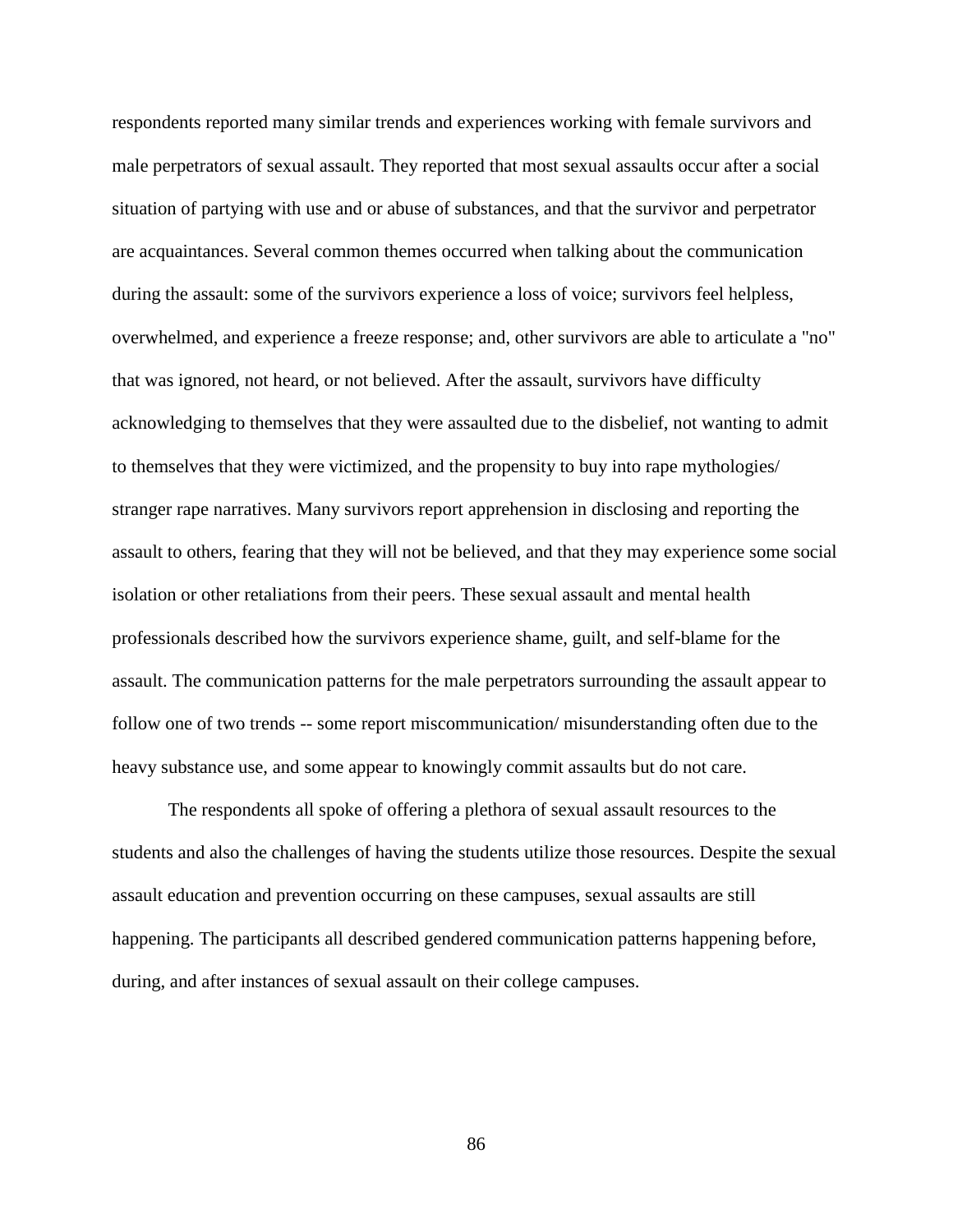# **CHAPTER 5**

# **Discussion**

My hypothesis for this study was that gendered communication patterns occur before, during, and after instances of sexual assault on NESCAC college campuses. I anticipated that women's voices are muted, in that they are unable to speak up, silenced, in that male perpetrators tell them to be quiet, or ignored, in that others do not listen their voices, prior to, during, and after, instances of sexual assault. I suspected that the men's communication before, during, and after the assault is that of dominance, control, and assertiveness. The results of this study supported most of my hypothesis and disproved some parts of it.

Going back to the term "gendered", which when applied to a phenomenon, means that social processes have determined appropriate masculine and feminine behaviors (Schwartz & Rutter, 2000, p. 3), this study demonstrated that gendered communication patterns occur during instances of sexual assault as social definitions of masculinity and femininity play a role in this phenomenon. I did not anticipate the extent to which substance use distorts or diminishes the communication that happens prior to and during the assault. In support of my hypothesis, I found that women's voices are being muted during and after the assault when they cannot verbalize a "no" and have difficulty acknowledging and telling others about the assault. The results of this study, contrary to my initial thoughts, indicated that very few male perpetrators silence the survivor during the attack. However as I had suspected, this silencing does occur after the assault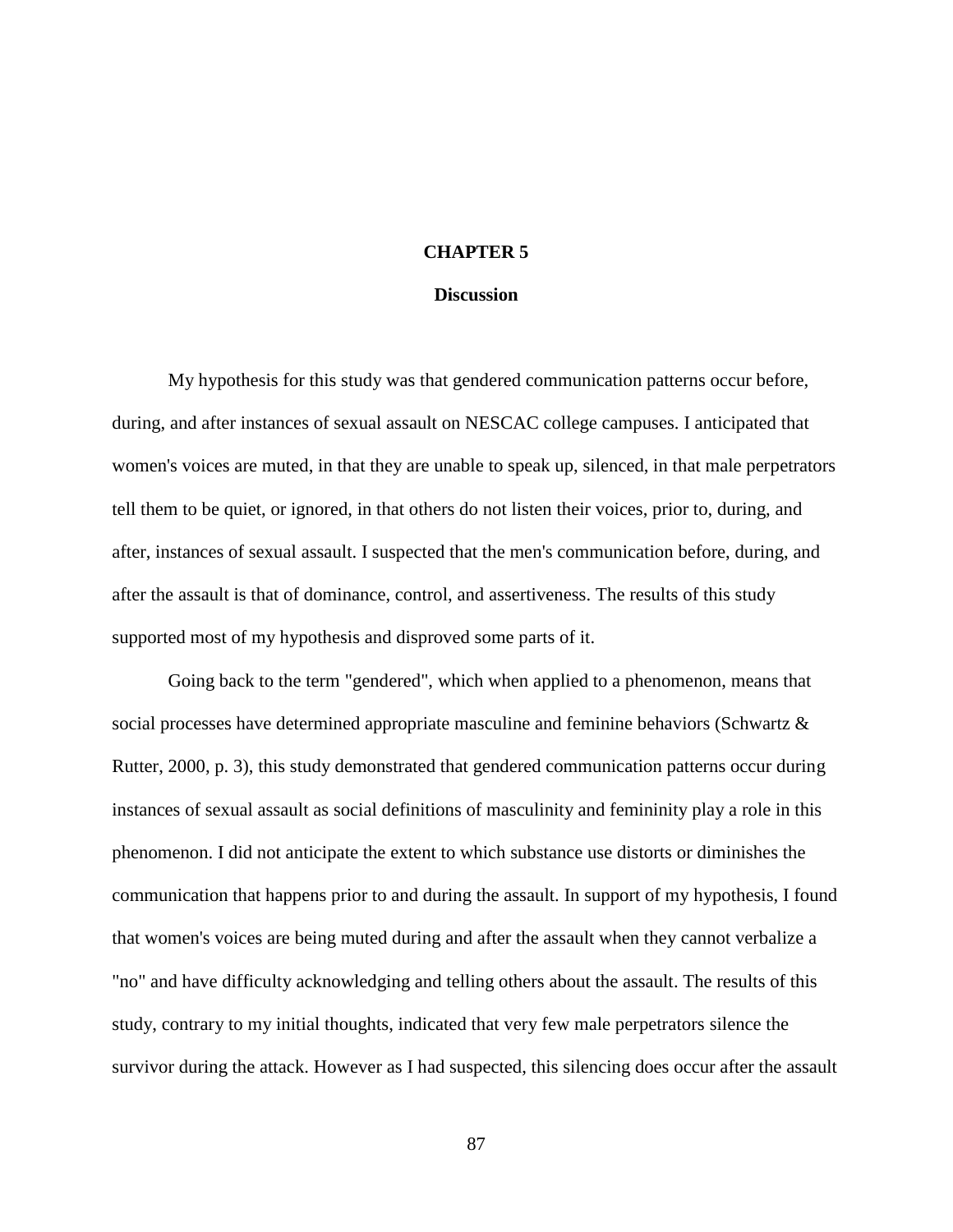when some survivors are afraid to report or disclose the attack for fear of retribution, reprisal, or social isolation from the perpetrator and peers. This study supported my hypothesis that women's voices are ignored during the attack when the male perpetrator does not listen to her refusals and also after the attack when her peers and community may not validate or may dismiss her claims of the attack. For the most part, the results of this study supported the major findings and theories in current literature surrounding communication patterns, gender, and sexual assault.

### **Gendered Communication Patterns Prior to the Assault**

The results of this study indicated that most instances of sexual assault occur following a social situation of partying and substance use. As alcohol use is so prevalent on college campuses and students commonly party heavily on the weekends, it makes sense that assaults occur following drinking which lowers peoples' inhibitions and distorts their thinking. Several of the respondents discussed the negative implications of substance use and heavy drinking. One participant described alcohol as a weapon used in instances of sexual assault and another explicitly said that to decrease instances of sexual assault, drinking needs to decrease first. Similar to the results of this study, Bohmer and Parrot (1993) found that most instances of sexual assault occur after partying.

As these colleges I studied had a relatively small student population, it is understandable that most of the survivors knew their perpetrator on some level, whether it was as classmates, from living in the same dorm, from sharing some of the same classes or labs, as friends, friendsof-friends or as having previously encountered the person around campus. Several of the professionals interviewed spoke of assaults occurring within relationships, either previous physical relationships or intimate exclusive relationships; however this study did not explicitly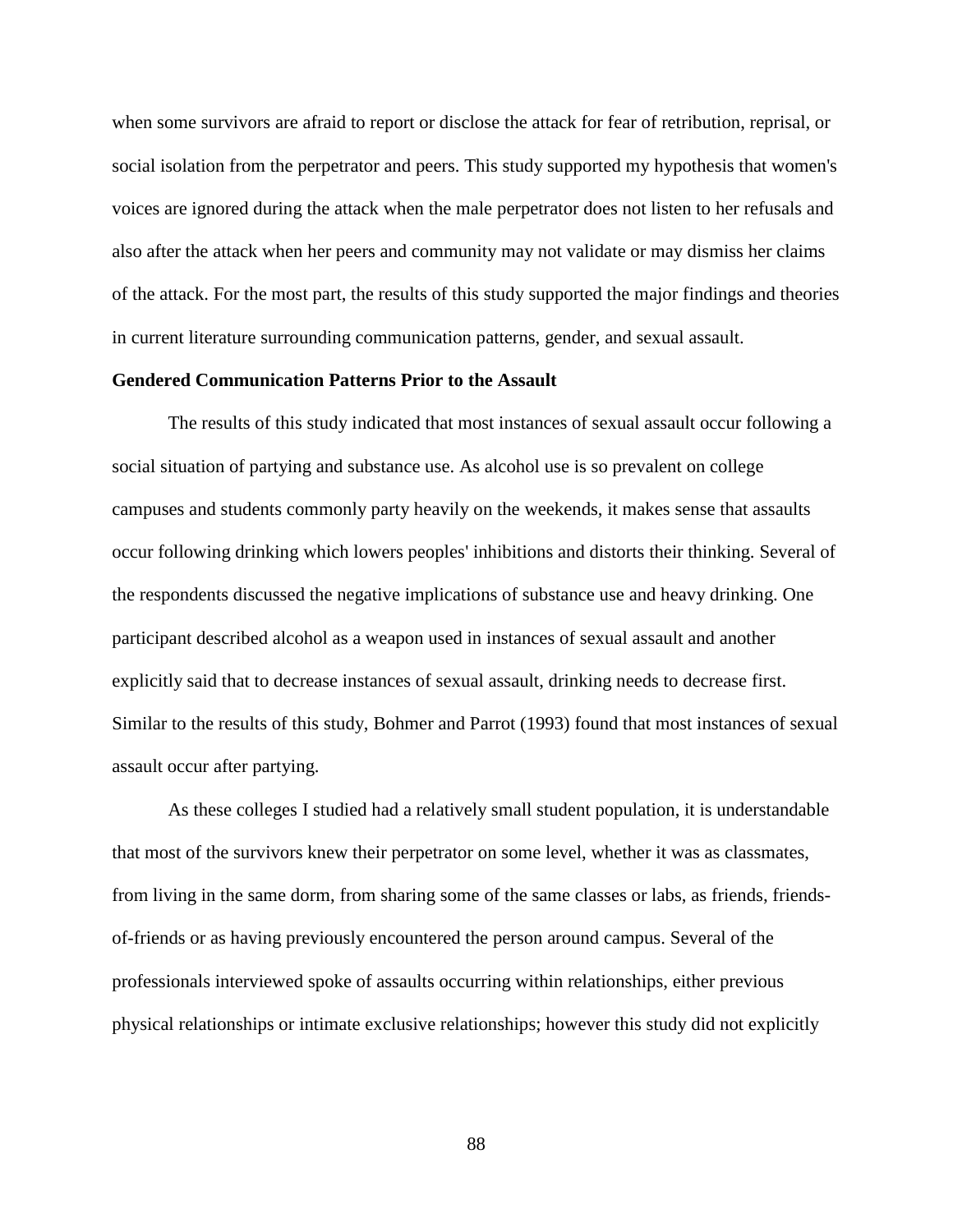focus on relationship violence, indicating the need for future research on dating violence. Most sexual assaults at these colleges are happening between acquaintances following substance use.

# **Gendered Communication Patterns during the Assault**

This study demonstrated, as many of the participants pointed out, the dearth of explicit, clear communication during instances of sexual assault. The results of this study demonstrate that consent is not clearly given or obtained during instances of sexual assault. Going back to the literature, Muted Group theory helps describe this phenomenon on how the dominant group, in this case men, determines the appropriate communicative system and the subordinate group, in this case women, become inarticulate. As the research and this study indicate, during instances of sexual assault female survivors have difficulty verbalizing a "no" and having that "no" listened to and respected.

# **Loss of voice.**

Trauma theory helps explain why so many female survivors report being unable to access their voice and verbalize a refusal, as previously discussed in the literature reviewed. Allen (2001) describes how in traumatic situations, when individuals feel like fighting or fleeing is too dangerous, they become passive and freeze. Herman (1997) talked about how surrendering is a common defense when a person feels powerless and Nijenhuis, Vanderlinden, and Spinhoven (1998) also reported that women are more likely to use passive defenses of freezing during a sexual assault. Several of the participants clearly described this freeze response when talking about survivors who do not participate in the assault, as many women feel like they cannot speak up or move, or feel like they cannot do or say anything that would impact the situation. Many of the respondents described how female survivors feel helpless, overwhelmed, and overpowered during instances of sexual assault. This loss of agency and voice that the survivors experience is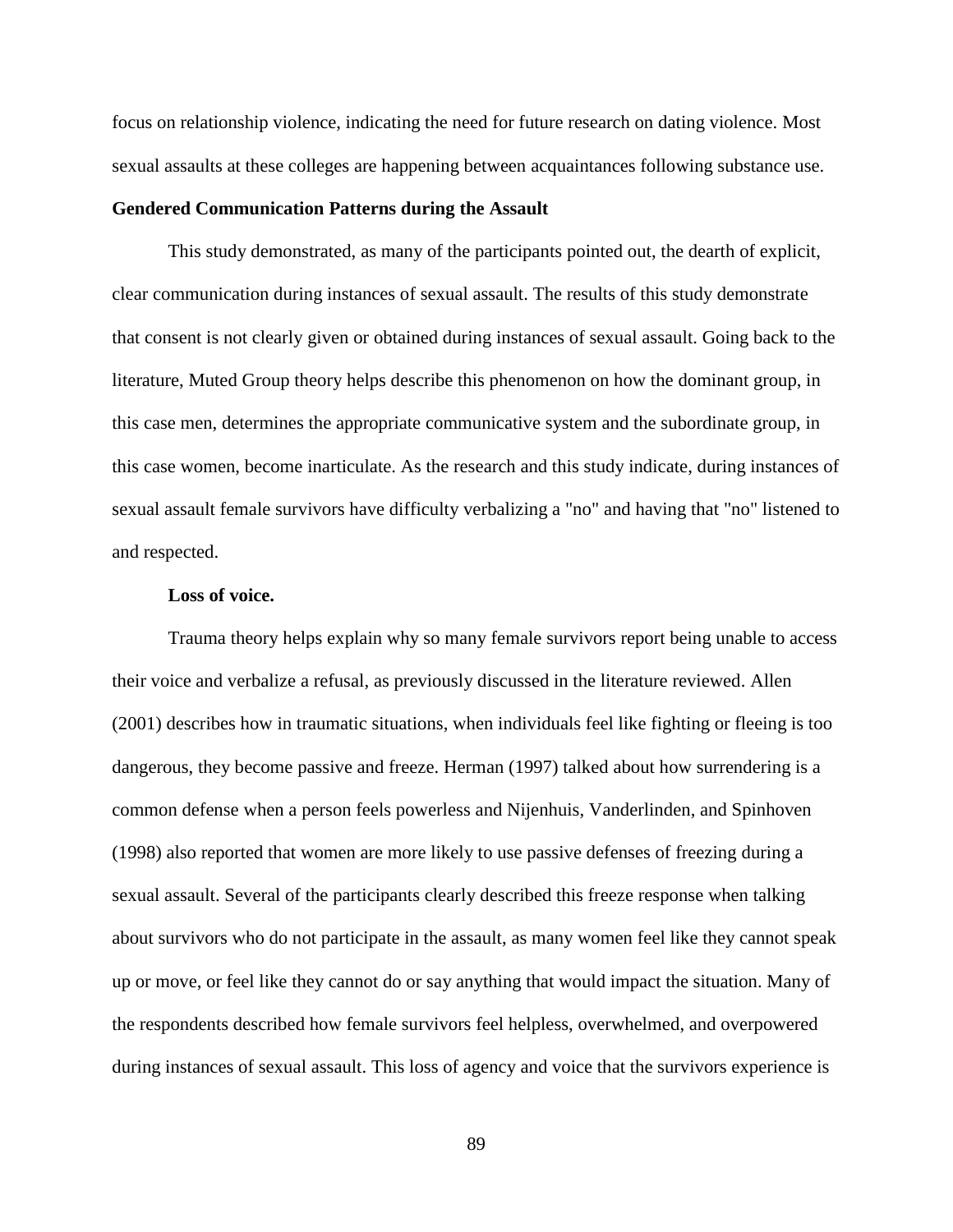supported by the current literature. Osman's (2003) study found that some men viewed a woman's silence as consent. Similar to the previous literature, the participants reported that male perpetrators view silence and a lack of a verbal refusal as consent.

# **Saying "no".**

The professionals interviewed discussed how many female survivors feel ignored when they do speak up and say "no" or verbally refuse during the assault. Several theories in the current literature help explain this phenomenon. Traditional sexual scripts consist of the notion that men are the initiators of sexual acts and women are the refuters. Token resistance refers to the belief that women who say "no" really mean "yes" because they have to say "no" in order to comply with traditional notions of passive virginal femininity. Both of these theories came through in this study when the participants reported that some male perpetrators thought the female survivor wanted it anyway despite verbalizing a "no".

The results of this study that described how some female survivors report saying "no" but the male perpetrators did not listen to or respect their refusal, coincides with the results of many previous studies. Kimmel (2008) found that most of the men he interviewed believed that women use token resistance, saying "no" to protect their reputation and that even if a woman says "no", or is drunk, she actually consents to sex. Adams-Curtis and Forbes (2004) reported that men may not respond to a woman's "no", in that women's more passive communication styles may be less explicit, or be conveyed in nonverbal indirect ways. These studies demonstrated that some men do not respond to a woman's refusal, either because they did not think it was made explicitly enough or because they thought she wanted it anyway despite verbalizing or indicating a refusal. Similar to studies done by Muehlenhard and Rogers (1998), O'Sullivan and Allgeier (1994), and Hatfield, Cortese, Potapova, and Levitskaya (1994), the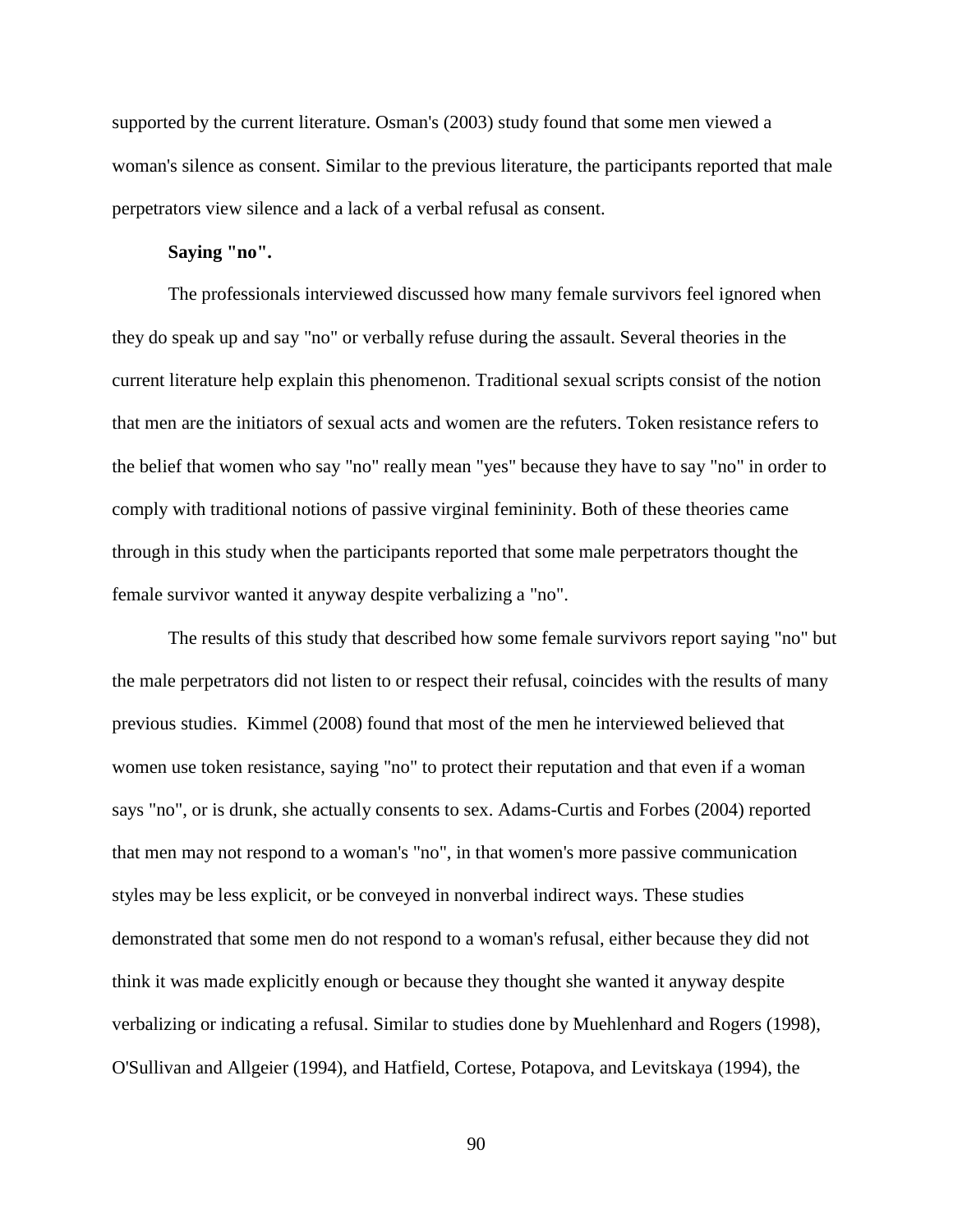results of this study indicated that women are not using token resistance. Despite the stereotype and beliefs that some men have that some women use token resistance, this study demonstrated that women are not saying "no" while meaning "yes", but rather when they say "no", they mean "no".

Despite the current literature reporting that some men use threats or instances of force in sexual assault, I did not find that in my study. Lisak and Miller (2002) found that 10% of the male college students who had committed rapes used threats or force in instances of sexual assault. Only one of the participants reported that on rare occasions male perpetrators will use force to prevent a female survivor from speaking up or struggling during an assault and none of the respondents reported male perpetrators making explicit threats. These discrepancies in my results compared to previous studies, may have to do with the fact that my study was done with relatively small college campuses where the survivor commonly knew her perpetrator.

In addition to not finding that male perpetrators silence the survivors through threats or force, I also did not find female survivors explicitly reporting verbally agreeing to sexual acts when they wanted to say "no" because of the pressures to be viewed as a pleasing woman, as Phillips (2000) found in her study. However, I did not interview actual survivors or explicitly ask about this phenomenon, therefore I cannot make any clear conclusions on the pressures female survivors felt to be a pleasing woman.

# **Importance of having clear communication.**

This study, as well as the current literature, highlighted the importance of having clear, explicit communication and consent made during instances of hooking-up. As one participant described, "no means no, and you need two people to give consent and if they are not giving consent then you are not, and if you are drunk or stoned you cannot give consent". Sexual assault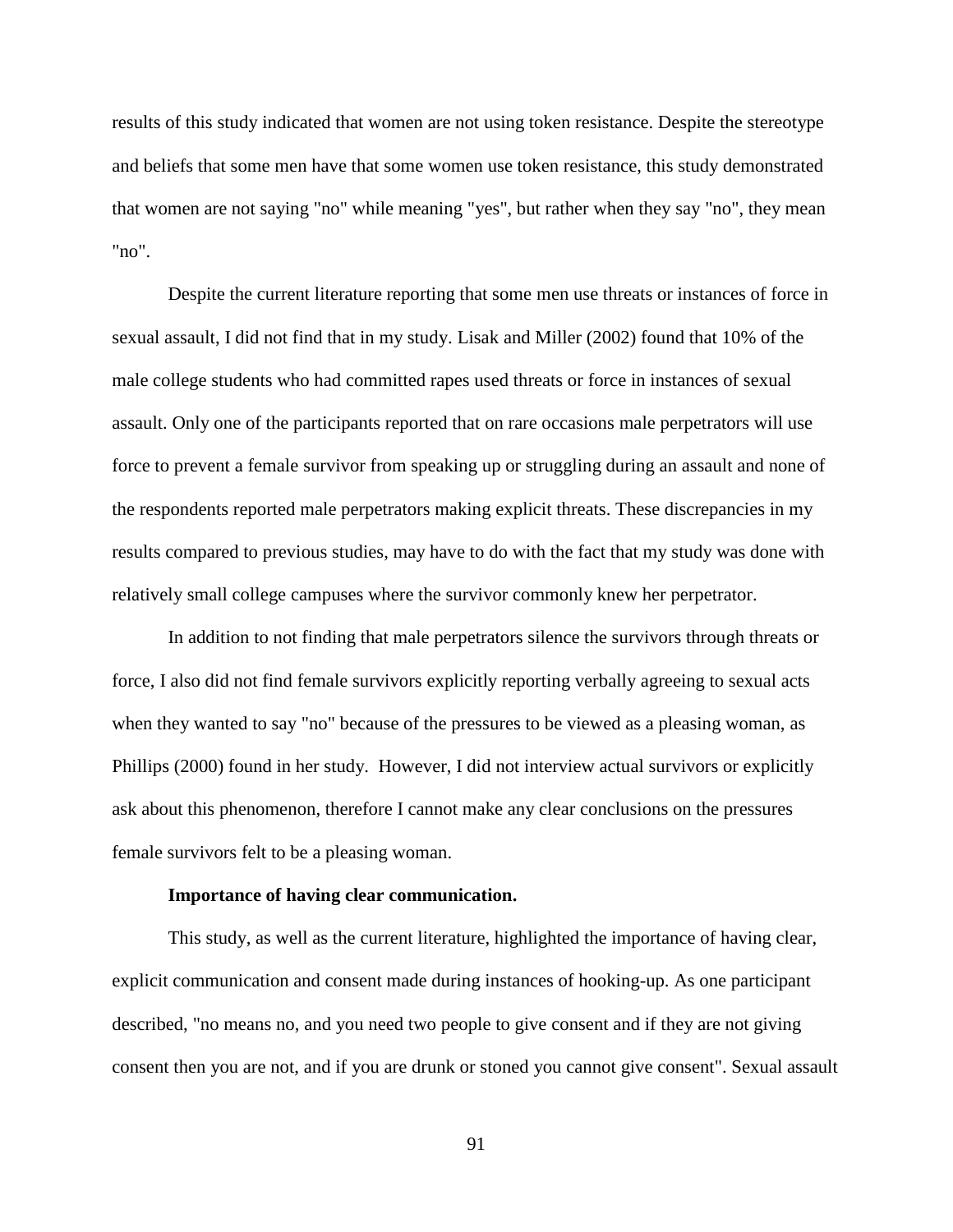occurs when consent is not confirmed and when refusals go ignored. Many of the mental health and sexual assault professionals interviewed explained how clear communication does not happen during instances of sexual assault. The research in current literature also explains the importance of talking about sexual boundaries and intentions. Winslett and Gross (2008) studied the impact of talking about sex and how making explicit verbalized discussions on sexual boundaries helps both men and women understand where to draw the line between consensual contact and assault. This study emphasized the importance of obtaining consent and clearly talking about sexual boundaries and intentions prior to and while engaging in any sexual acts.

# **Gendered Communication Patterns after the Assault**

The results of this study match the current literature which reports that many female survivors have difficulties in acknowledging the assault to themselves, disclosing it to others, and reporting it to campus administrators. One of the participants reported, "I can't wrap my hands around the fact that it happens as frequently as it does and we don't get to officially deal with it very frequently at all". All of those interviewed talked about how sexual assault is such, as one phrased it, an "under-reported crime". All of the respondents spoke passionately about their school's efforts to try to reduce rates of sexual assault. However so many things beyond their control impede a survivor's ability to acknowledge the assault and desire to report it. The common literature cites how rape myths, including the belief that a woman can resist rape if she really wants to, that the woman is often promiscuous, the idea that the woman makes up the rape to punish a man, and that rape is only completed by strangers and done in a violent fashion, interferes with a survivor's ability to recognize that she was assaulted and may increase her hesitation to disclose of the assault to others. Many of the participants discussed how difficult it is for survivors to acknowledge and disclose the assault.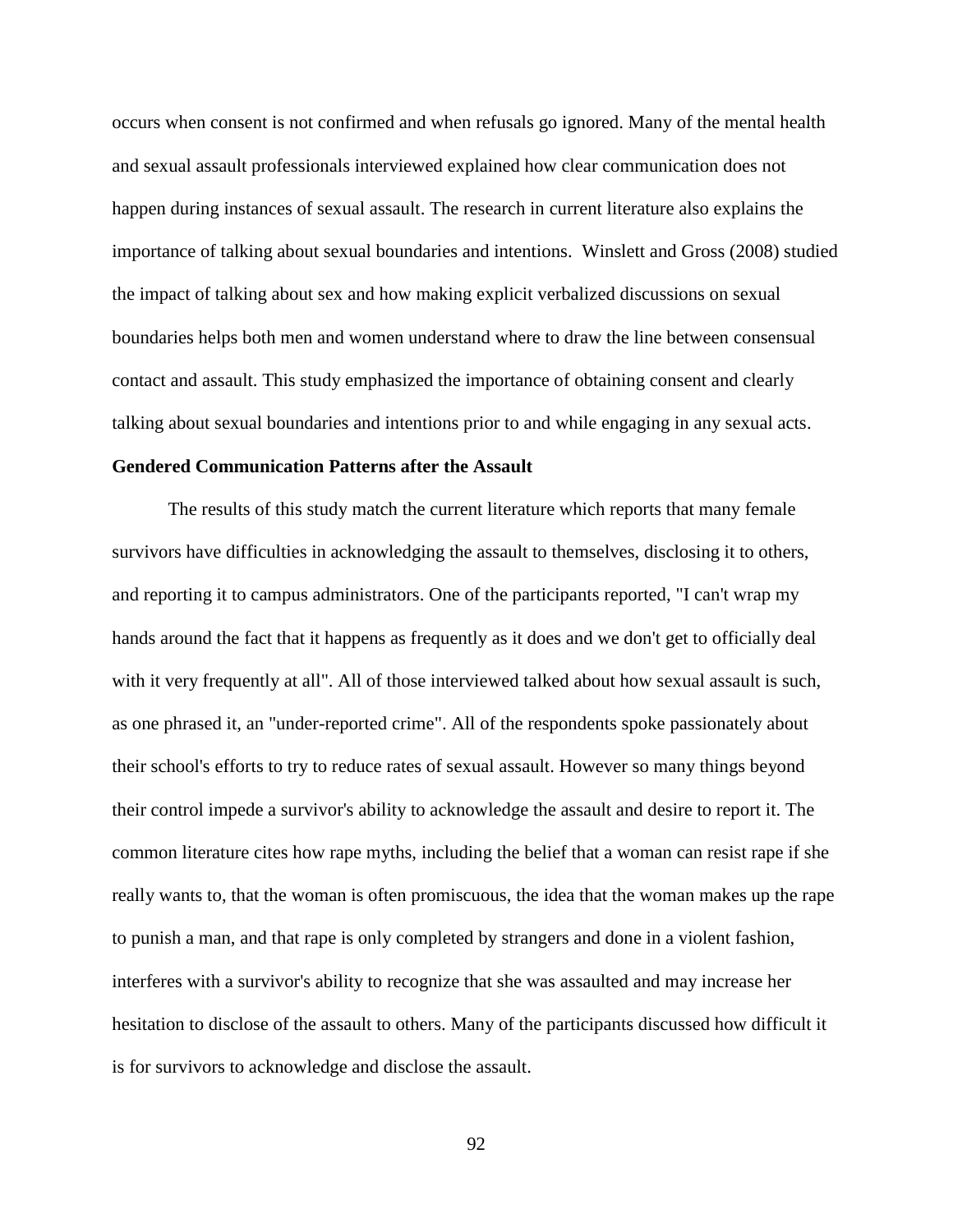# **Acknowledgement to self.**

Most of the respondents spoke of how many survivors struggle in acknowledging to themselves that they were involved in an assault. This matches the research in current literature. Phillips (2000) found that few college women labeled their assault experiences as sexual assault because they did not want to think of themselves as a victim and also had internalized messages of privileging male pleasure, preserving relationships, and of stranger rape narratives. Llyod and Emery (2000) found that many survivors have difficulty labeling their experience as assault since they view sexual aggression as typical of dating, thus normalizing the experience. Peterson and Muehlenhard (2004) and also Bondurant (2001) reported that violent stranger rape narratives are prevalent and prevent many women from identifying acquaintance rape as actual rape. Kahn, Mathie and Torgler (1994) found that women who identified themselves as rape survivors were more likely to have experienced a forceful assault, and that most women's rape scripts and definitions of rape include violence and strangers. Littleton and Axsom (2003) found that both rape and seduction scripts include the man using manipulation and the women participating in acts she may not have wanted, with the only difference between the two was that the rape scripts focused more on overt violence. All of these studies match the results of my own research that indicates that many sexual assault survivors have confusion about how to label their nonconsensual sexual activities.

Due to the prevalence of stranger rape narratives as well as the belief that "it could never happen to me" many female survivors of sexual assault do not label themselves as survivors. There are many denial narratives around this, as well as a fear of admitting that they lost control of the situation. Many survivors often use the defense mechanism of blaming themselves for the assault, because in doing so they attempt to regain a sense of control and agency in a situation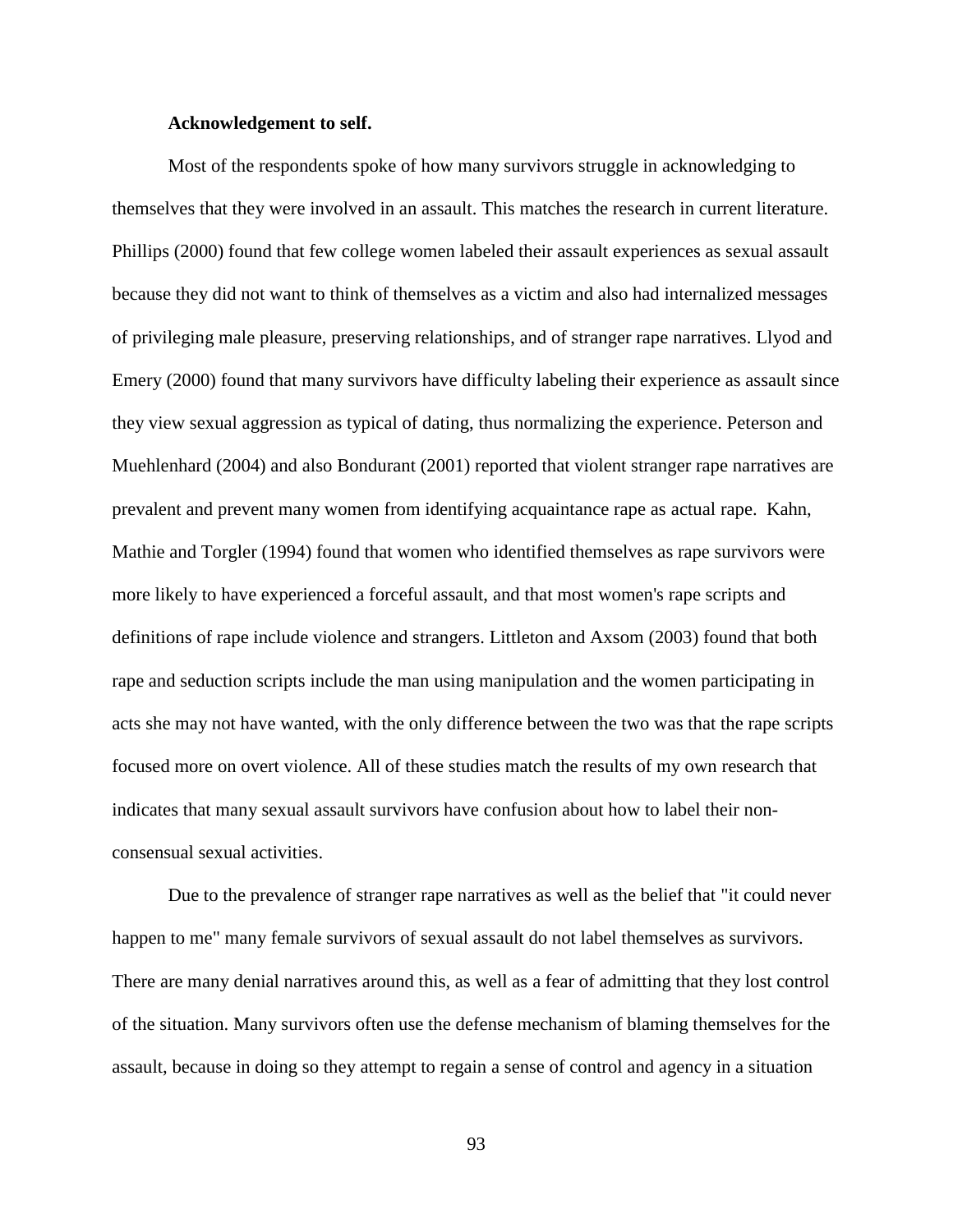that robbed them of so much power. By blaming themselves, survivors can feel like they influenced the situation, rather than admit that they were overpowered, could not protect themselves, and were completely victimized. However, this self-blame can impede healing and interfere with a person's ability to recognize themselves as a survivor and understand their own strength in dealing with such a difficult debilitating situation. One professional talked about this "tremendous self- incrimination for a crime that just is not, it is just not their fault". These difficulties in acknowledging the assault refer back to the notion of disidentification, (Zenmore, Fiske & Kim, 2000) that explains how acknowledging or disclosing of the assault would indicate a woman's victim status of being weak and powerless, thus confirming negative feminine stereotypes. Many survivors often blame themselves for the assault, making it difficult for them to acknowledge that they are in fact, a survivor, and not a victim.

Feelings of self-blame came up in most of the interviews. In addition to survivors experiencing self-blame, the professionals interviewed described themes of guilt and shame. One participant discussed the connection between these three feelings and how the cycle of guilt, shame, and self-blame "tend to feed into each other so the person blames themselves for things they did or didn't do …and then they feel shame around that and then they feel guilty and that goes around in the cycle". Female survivors experience feelings of guilt, shame, and self-blame that interferes with their ability to acknowledge themselves as survivors, to disclose the assault to others, and to report it to campus administrators.

# **Disclosure to others and reporting the assault.**

The mental health and sexual assault professionals interviewed spoke of how many survivors do not disclose the assault to others, and only a very minute percent actually report the assault to campus administrators. As one participant said, "I think most people don't just [talk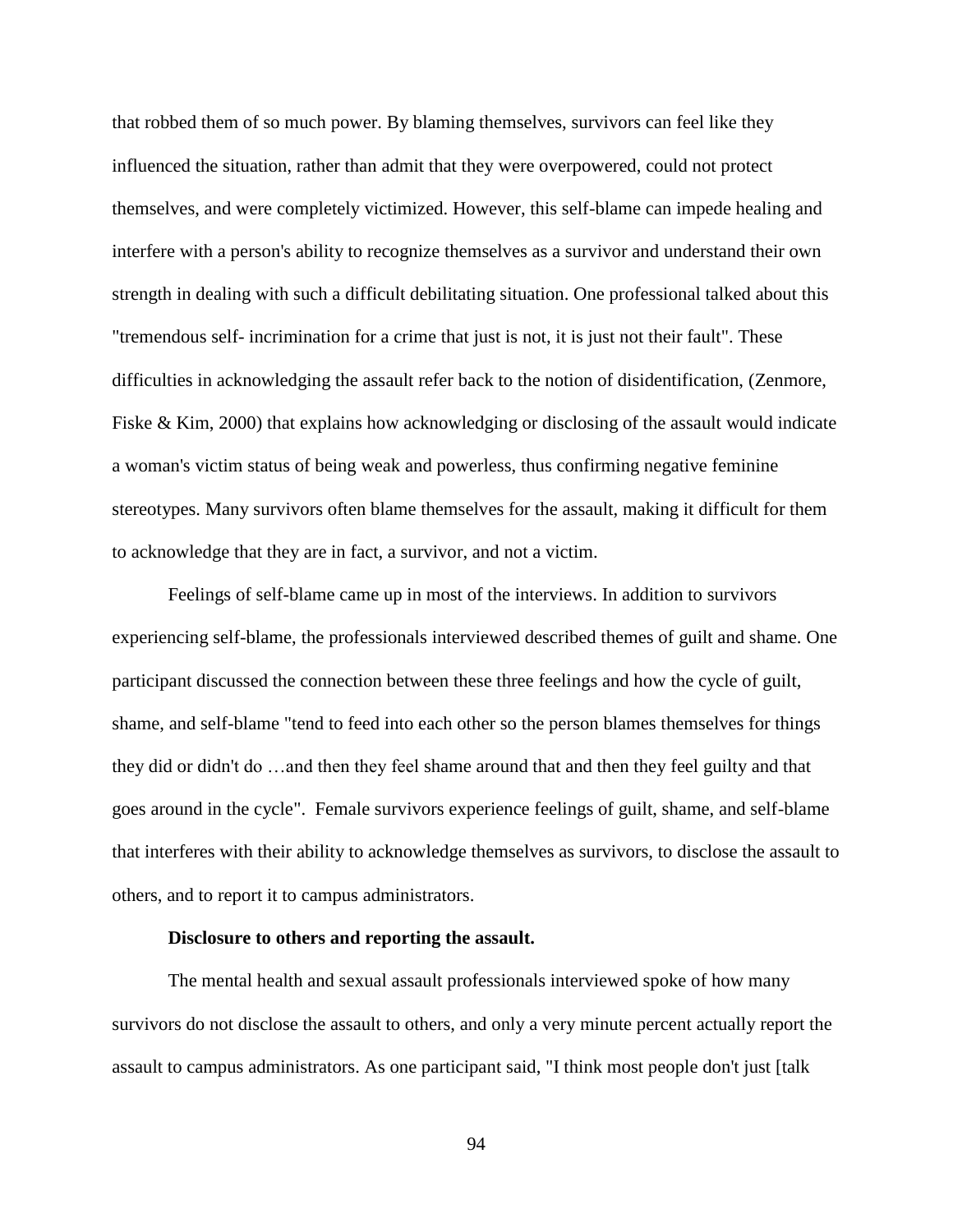about the assault], they live it, they suffer alone". This matches the current literature that indicates that many survivors do not disclose the assault. Pratt (2011), the Center of Public Integrity (2010), Lam and Roman, (2009), Burnett et al. (2009) Fisher et al. (2000), Lloyd and Emery (2000), Sheffield (1997), and Bohmer and Parrot (1993) found that there is a culture of silence surrounding sexual assault in that many survivors do not report the assault because they blame themselves, feel ashamed of it, or because the perpetrator did not use strong physical force so they fear others will be skeptical about the assault, or worry that others will blame them. Many survivors feel silenced in that they were denied a voice during the assault, but also felt silenced afterwards with regard to their disclosure.

Often, survivors do not talk about the assault for a variety of reasons already discussed. Many of the respondents in my study talked about the ways that survivors are fearful of disclosing or reporting the assault because of the threat of social isolation and retribution. These fears did not come across in the current literature. However, as all of the colleges studied had a relatively small population, this fear may not be present at larger colleges where students face a greater chance of being anonymous and not having to worry about everyone knowing or gossiping about their business.

Several previous studies discussed how colleges are not handling sexual assault cases proficiently enough. The Center of Public Integrity (2010) revealed that 33% of the survivors reporting their cases indicated that the administration discouraged them from filing sexual assault complaints, and only 18% of male perpetrators found guilty of sexual assault were expelled. That study also found that many college administrators see sexual assault cases as tarnishing their schools' reputation. Institutional barriers on campuses deter survivors from pursuing sexual assault complaints, and colleges do not spend enough time educating students on how to respond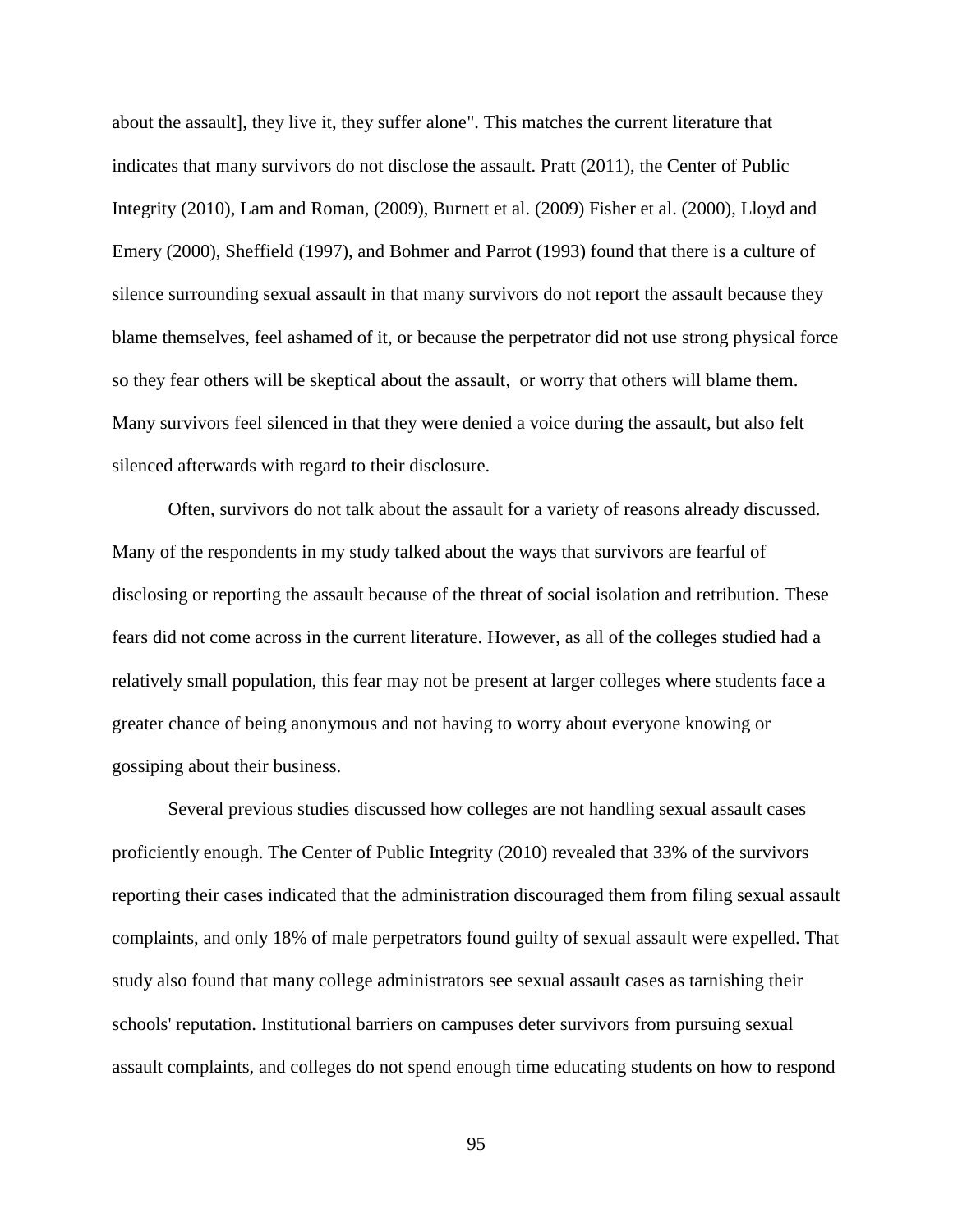to friends and peers who have been sexually assaulted. Pratt (2011) also found that the community and administration sometimes cover up the prevalence of sexual assaults, question the accuracy of the survivor's stories, and do not punish the perpetrators despite clear convincing evidence.

I did not encounter this information in my study. However, I also did not focus my research around this issue of college's responses to sexual assault, and I only interviewed a select population of mental health and sexual assault professionals, those who are passionate about their work and are dedicated to decreasing instances of sexual assaults. I found that all of the college campuses offer a plethora of resources for sexual assault survivors, prevention, and education. The professionals I interviewed impressed me with their passion for trying to eradicate such crimes on their campuses as they acknowledged it was a problem and discussed how they were addressing it. I wonder if the three colleges, Bowdoin, Williams, and Tufts, that refused to participate in this study may not be as willing to address the topic of sexual assault and may be more in denial about it, or are afraid of tarnishing their own reputation by talking about assaults on their campus and would prefer to keep such a topic silent and hidden.

While it is a challenge, and understandably so, for many survivors to disclose and report instances of sexual assault, bringing the matter to public awareness can lead to many positive conclusions. Several of the participants talked about the healing impact that reporting the assault can have on not only the survivor, but also the entire community. One school has been able to make several positive changes in how sexual assault is addressed and dealt with on its campus after a report was disclosed and a case made public. Just because many survivors have their voices silenced or ignored during the assault, does not mean that this needs to happen after the assault. Talking about sexual assault allows for positive change to happen, improvements to be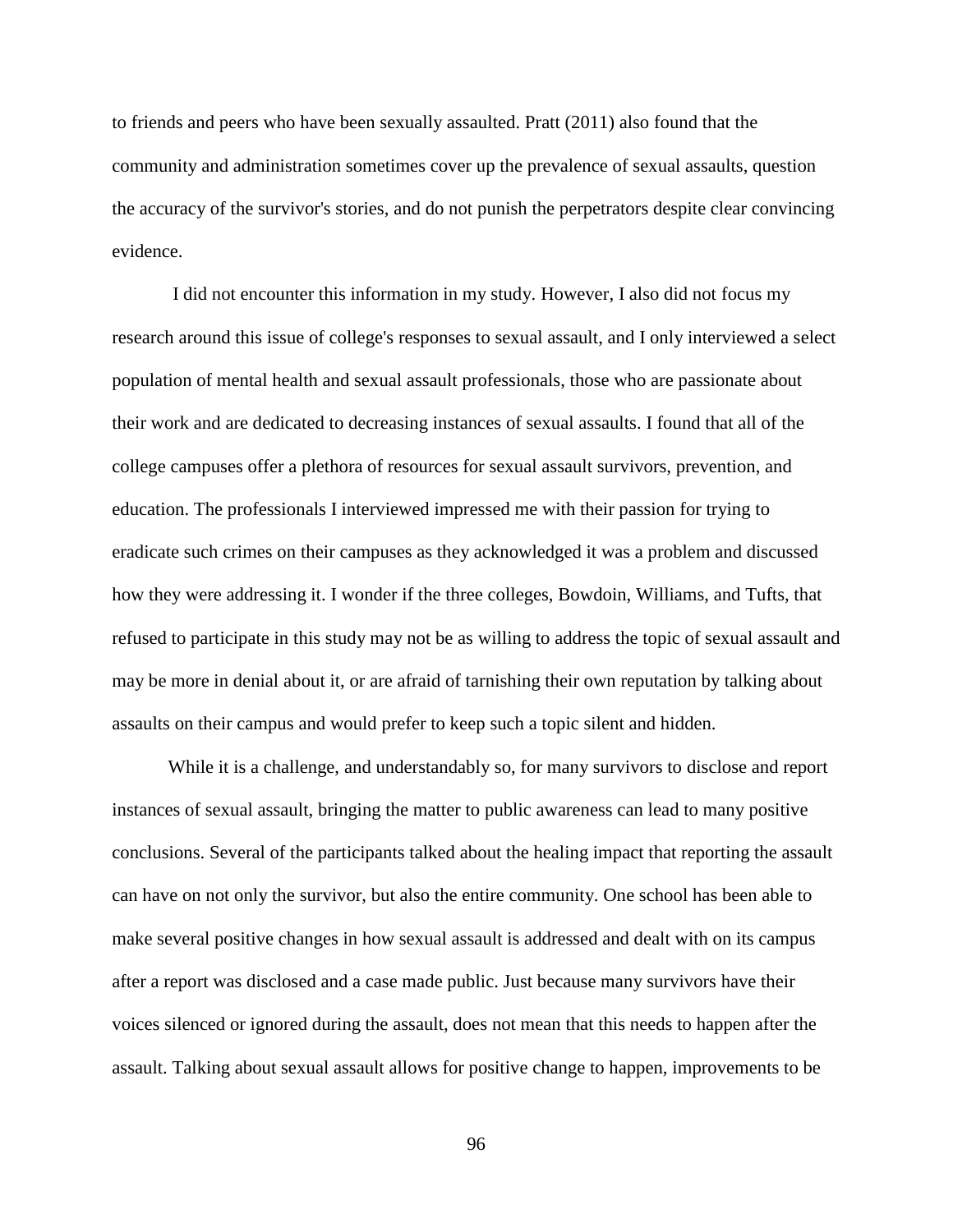made, and growth to occur. Keeping silent around the issue simply perpetuates it and re-instates the message to survivors that their voices are not deemed worthy enough to be listened to or respected.

### **Impact of the Assault on Survivors**

Several of the participants discussed the negative impact that sexual assault has on survivors. In addition to survivors feeling self-blame, shame, and guilt as previously discussed, many experience mental health struggles including depression, anxiety, and a decrease in selfesteem. This matches the research in the current literature. Both Lloyd and Emery (2000) and Moscarello (1991) discussed how sexual assault survivors experience common symptoms of anxiety, depression, social isolation, anger, and feelings of worthlessness. Several of the participants discussed the long-lasting impact sexual assault has on survivors, describing similar symptoms as present in the literature. One of the respondents reported that if survivors, "get assistance right away, if they get counseling right away, I see those people as much more resilient and able to get through it with minimal long term consequences". If survivors can receive help right away or soon after the assault, they are able to receive support in navigating through this ordeal, that is challenging personally, mentally, and socially.

# **Gender and Sexual Assault**

As this study and the current literature indicates, gendered communication patterns occur in instances of sexual assault. Gender plays a role through the verbal, non-verbal, and lack of communication before, during, and after instances of sexual assault. The current literature presents many theories on gender socialization. Self-Categorization theory best describes the role that gender plays in sexual assault by stating that individuals are expected to conform to gender stereotypes and social categories. Masculine and feminine norms and notions are played out in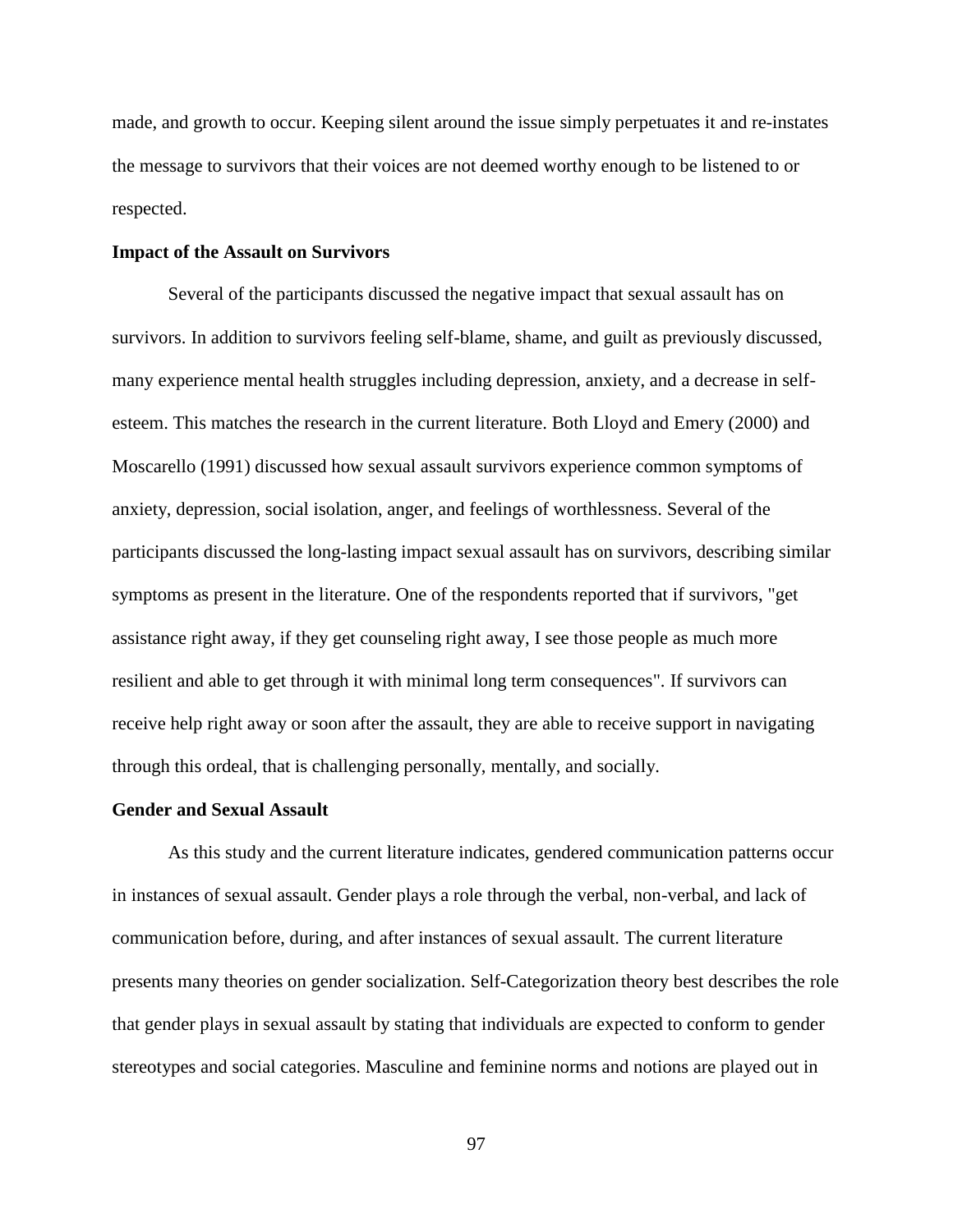instances of sexual assault, when people act and communicate based on the internalized social definition of their gender.

# **Patriarchy.**

Patriarchy has a role in instances of sexual assault when men violate women and do not verify, listen to, or respect their sexual boundaries. My study, in addition to the contemporary literature, confirms this notion. Schur (1997) and Sheffield (1997) argue that sexual assault happens because of patriarchy and traditional gender roles, for as Sheffield (1997) concluded the, "right of men to control the female body is a cornerstone of patriarchy" (p. 110). Patriarchy allows for sexual assault to occur by promoting the superiority and power of males and the inferiority and submissiveness of females. Sanday (1997) also linked rape to male dominance and an ideology of male toughness, indicating that patriarchal societies are rape-prone cultures. If women were viewed and treated as equals, then sexual assault would not be as prevalent as a woman's voice would then be heard and respected.

#### **Femininity.**

Notions of traditional femininity play out in instances of sexual assault when women internalize limiting and demeaning gender norms. Numerous studies have been conducted on how traditional feminine norms of passivity and submissiveness negatively impacts women. Lamb and Brown (2006) concluded that girls are being sold by the media stereotypical messages that teach girls that their sex appeal is important, as is beauty, romance, homemaking, nurturing, and shopping. Girls internalize the notion that in a patriarchal society their voice does not hold as much power as that of men, and internalize the emphasis placed on their relationships with others.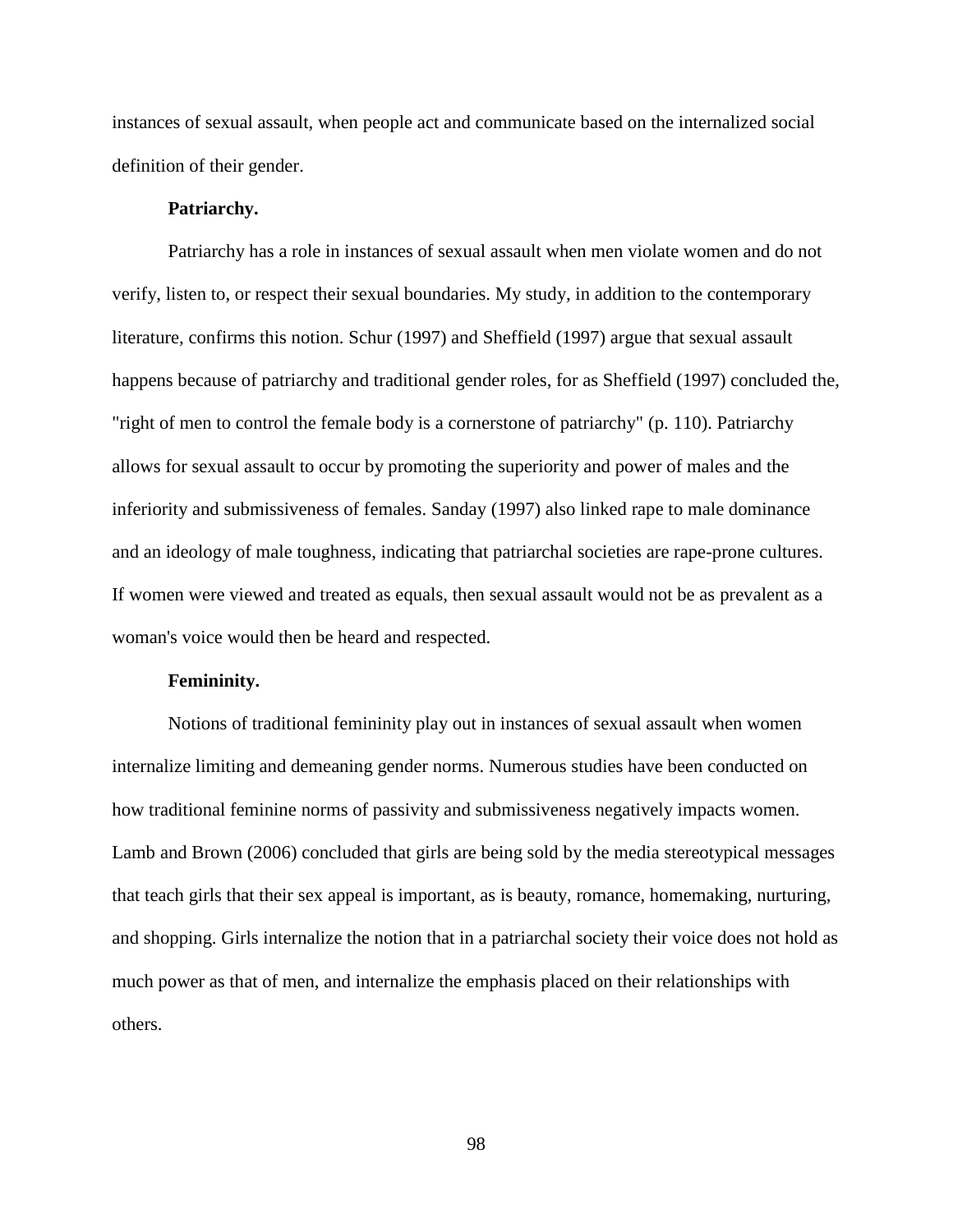Additional studies have examined how notions of femininity impact a woman's voice and communication. Marshall and Aarvay (1999) reported that girls self-silence in situations where they risked losing a relationship or for fear of being thought of as mean. Gilligan (1993) discussed the notion that girls lose their voice in adolescence, Rogers (1993) found that girls selfsilence themselves in order to maintain an image of being nice, and Brown (1991) studied how girls develop a care-orientation that focuses on preserving relationships. These studies all discuss the ways that notions of traditional femininity and the importance placed on pleasing others impact a women's sense of self and voice, similar to what I found in my study. Going back to the scene from "The Little Mermaid" (1998) where Ursela tells Ariel, "It's she who holds her tongue who gets her man", girls learn through socialization and through media messages to be more passive and quiet in order to be viewed as pleasing and likable. Internalized traditional feminine norms may impact a woman's inability to verbalize a refusal and adamantly fight back during instances of sexual assault.

#### **Masculinity.**

While norms of femininity may influence the ways that female survivors act and communicate during instances of sexual assault, notions of masculinity may impact male perpetrators. There have been numerous studies done examining the role that norms of masculinity play in the lives of men. Brown, Lamb, and Tappan (2009) studied the media's use of negative stereotypes to depict boys as enjoying violence, being independent, and being players, meaning they play the dating field to get as many girls as possible. Kimmel (2008) reported that men feel pressure to prove their masculinity through as many sexual encounters with women as possible, as sex is seen as a form of masculine success and achievement. The traditional norms of masculinity place a high emphasis on men proving their superiority through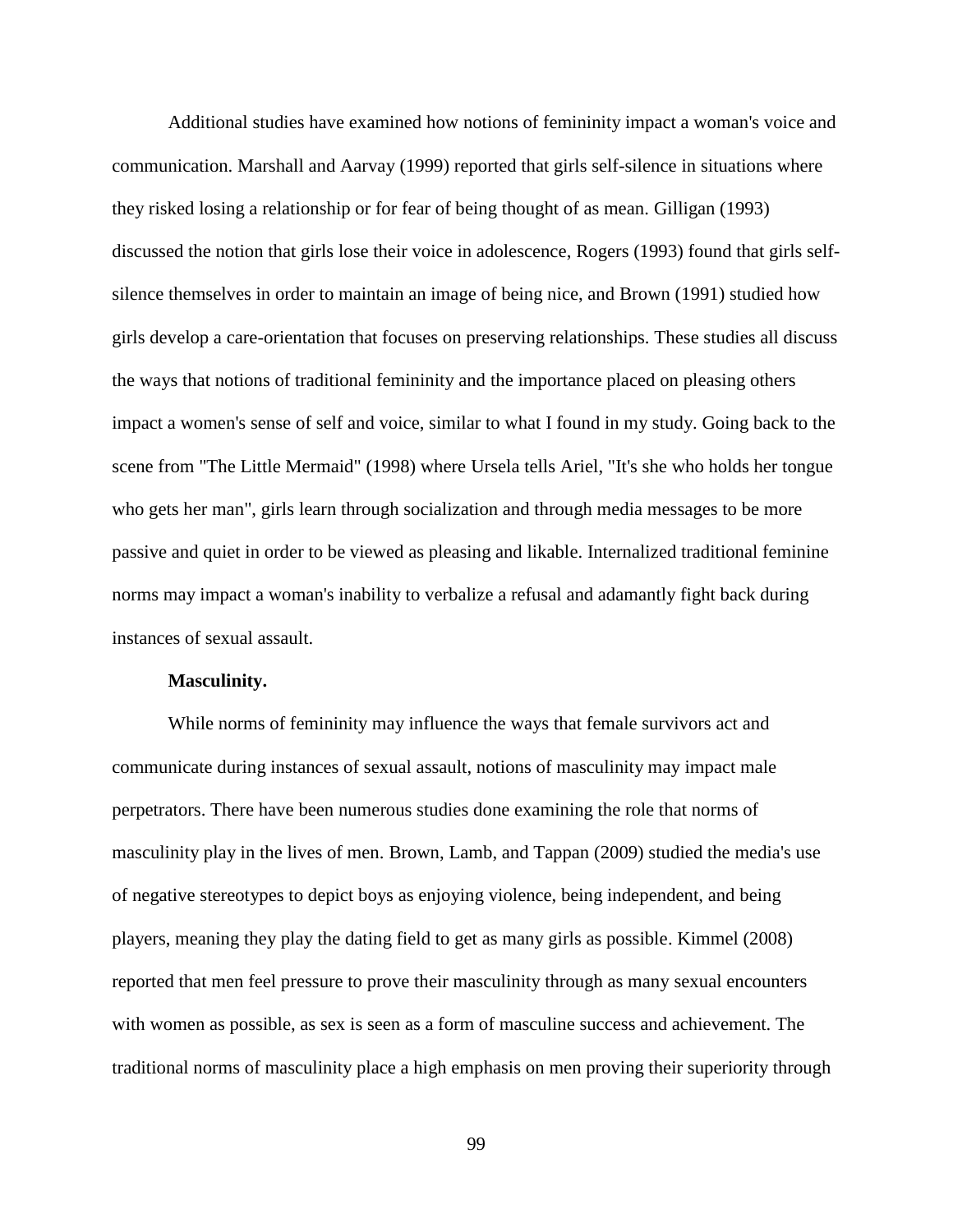the sex with, or dominance of, women. Men feel pressure to comply with this high standard of masculine success and feel the need to project an image of themselves as being popular through sleeping with a multitude of women. As noted in the lyrics in Jon Lajoie's "Show me Your Genitals" (2009), boys grow up with the message that:

Girls' brains are much stupider than men's are,

So they should always listen to us 'cause we're smart.

Women are only good for three things,

Cooking, cleaning, - and vaginas.

Teenagers and college men hear messages like this all the time in the popular culture that tells them how "real" men should act. This study indicated that many college men have been socialized to follow traditional notions of masculinity as demonstrated by not believing a woman means "no" when she says it, and feeling like their own wishes are more important than that of a woman's.

Several of the participants in this study identified groups of men, athletes and certain social groups/ fraternities that are reported to be more likely accused of sexual assaults. This matches up with previous research of Bohmer and Parrot (1993) and O'Sullivan (1993) who both reported that male athletes and fraternity brothers are part of highly-masculinized sub-cultures that often foster sexual aggression and sexist views of women. Voller and Long (2010) studied personality traits of male perpetrators and found that they had higher levels of egotism and lower levels of warmth, positive emotions, and altruism than did non-perpetrators. These studies linked men with more traditional masculine traits of strength, power, and independence as more likely to be involved in instances of sexual assault. The traditional stereotypes of masculinity play out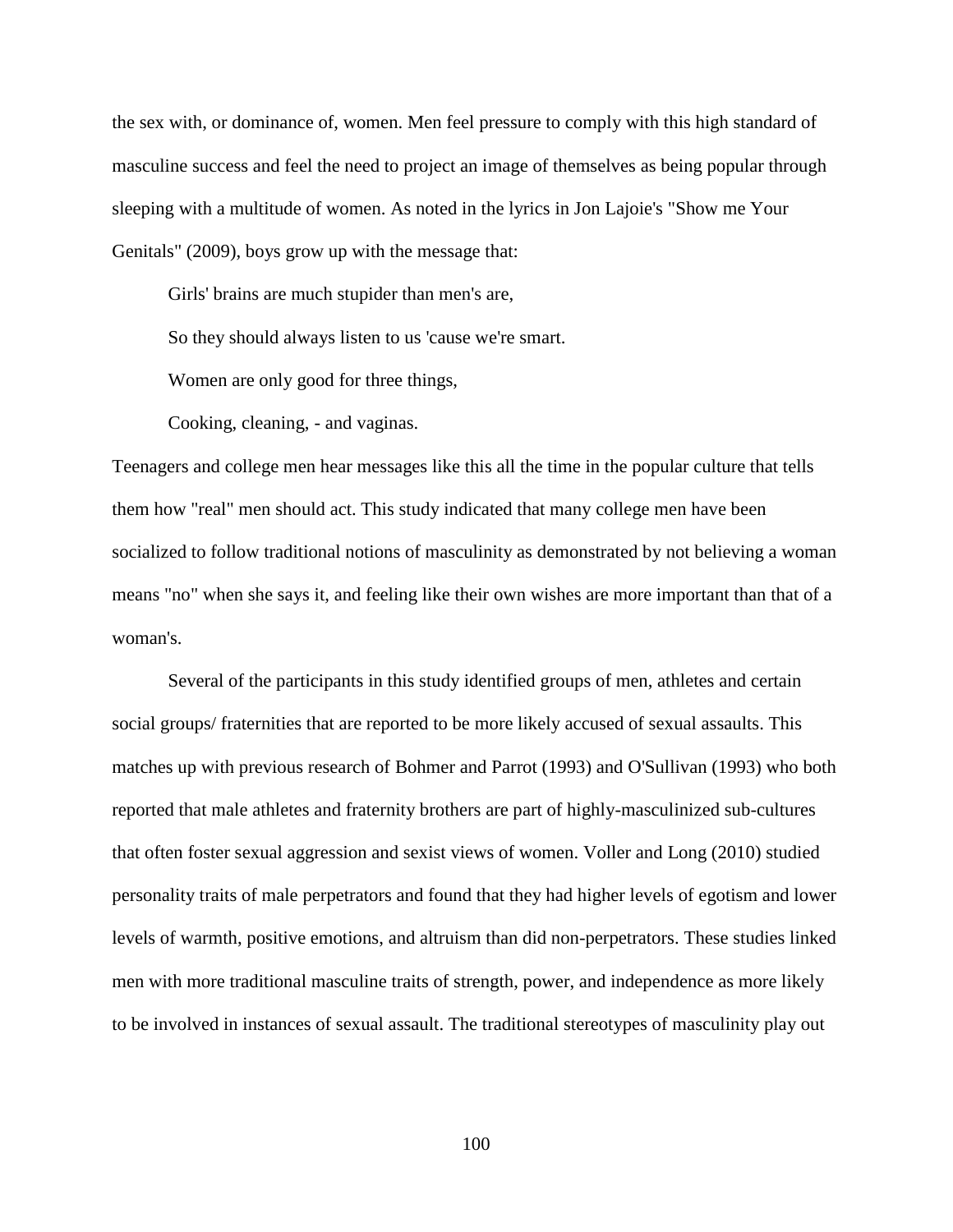in instances of sexual assault when men feel pressured to prove their manhood through sex with women, and have internalized the notion of male dominance.

# **Strengths and Limitations of the Study**

The study had numerous strengths. An advantage of talking with the mental health and sexual assault professionals, instead of actual survivors or perpetrators was that I heard about multiple students' experiences over the past several years. By talking with these professionals, I was able to hear many different stories through one voice. I was able to learn about the trends the participants have encountered in dealing with many instances of sexual assault. These professionals were able to share their insight and reflections about their own work with sexual assault survivors and perpetrators.

The study also had several limitations. All of my data was second-hand in that I was not able to interview actual survivors or perpetrators of sexual assault due to the difficulties of talking about such an emotionally sensitive topic. Instead I interviewed professionals who deal with this issue. As I interviewed mental health and sexual assault professionals and not actual survivors or perpetrators, I may have received a biased response and not a complete understanding of the phenomenon. Another limitation of this study is the fact that not all female survivors identify themselves as a survivor, and not all male perpetrators acknowledge themselves as perpetrators and do not seek help, therefore my data may be missing some information from this group of students that do not talk about their assault experiences. The participants all had met with more female survivors than male perpetrators, and not all of my participants had worked with male perpetrators, therefore my data was more heavily influenced by their work with survivors rather than perpetrators. There also is an inherent gender imbalance in seeking mental health help, in that women are more likely to seek counseling than men,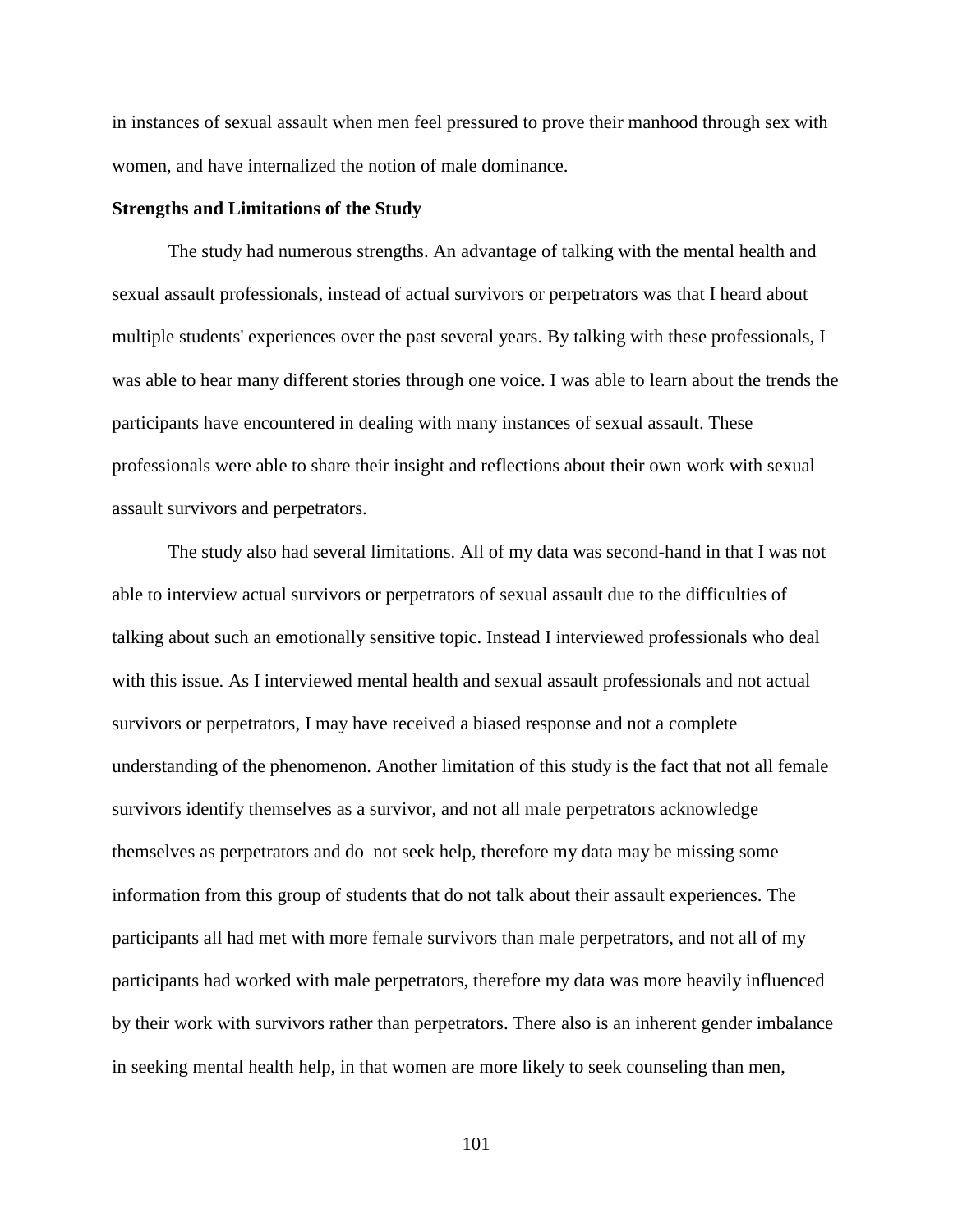therefore I may have limited my results by focusing on interviewing mental health professionals. By interviewing these mental health and sexual assault professionals, I have received more information from the female survivor's perspective rather than the male perpetrators, but as it is the women's voices that traditionally have been silenced in regards to sexual assault, both during the attack and afterwards, it was important to hear their voice regarding this issue.

Phone interviews also have numerous limitations in that I was not able to use any nonverbal communication such as body language, head nods, or smiles to encourage the participants to continue speaking. I was not be able to see my participants, so some of them may have attempted to use the time to multi-task by checking email or organizing their notes and therefore may not have been as fully engaged in the conversation as they may have been in a face-to-face situation.

My small sample size may have hindered generalizability of the results. My data is not generalizable to all colleges since I did a nonprobability sampling by only looking at a small select population, the specific NESCAC colleges. My results can only be generalized at these select schools, as NESCAC colleges are not representative of all colleges; instead they are highly selective, often referred to as the "Little Ivies". As the majority of the students at these colleges are middle to upper class and predominantly white, the students are not representative of all college students, and neither were the participants I interview, instead they represent a limited range of social identities with minimal racial and socioeconomical diversity.

I was aware of several types of potential biases during the interviews and interpreting the results. As counseling is a more female-dominated field, many of the people I interviewed may have held feminist beliefs and some of their personal biases may have influenced how they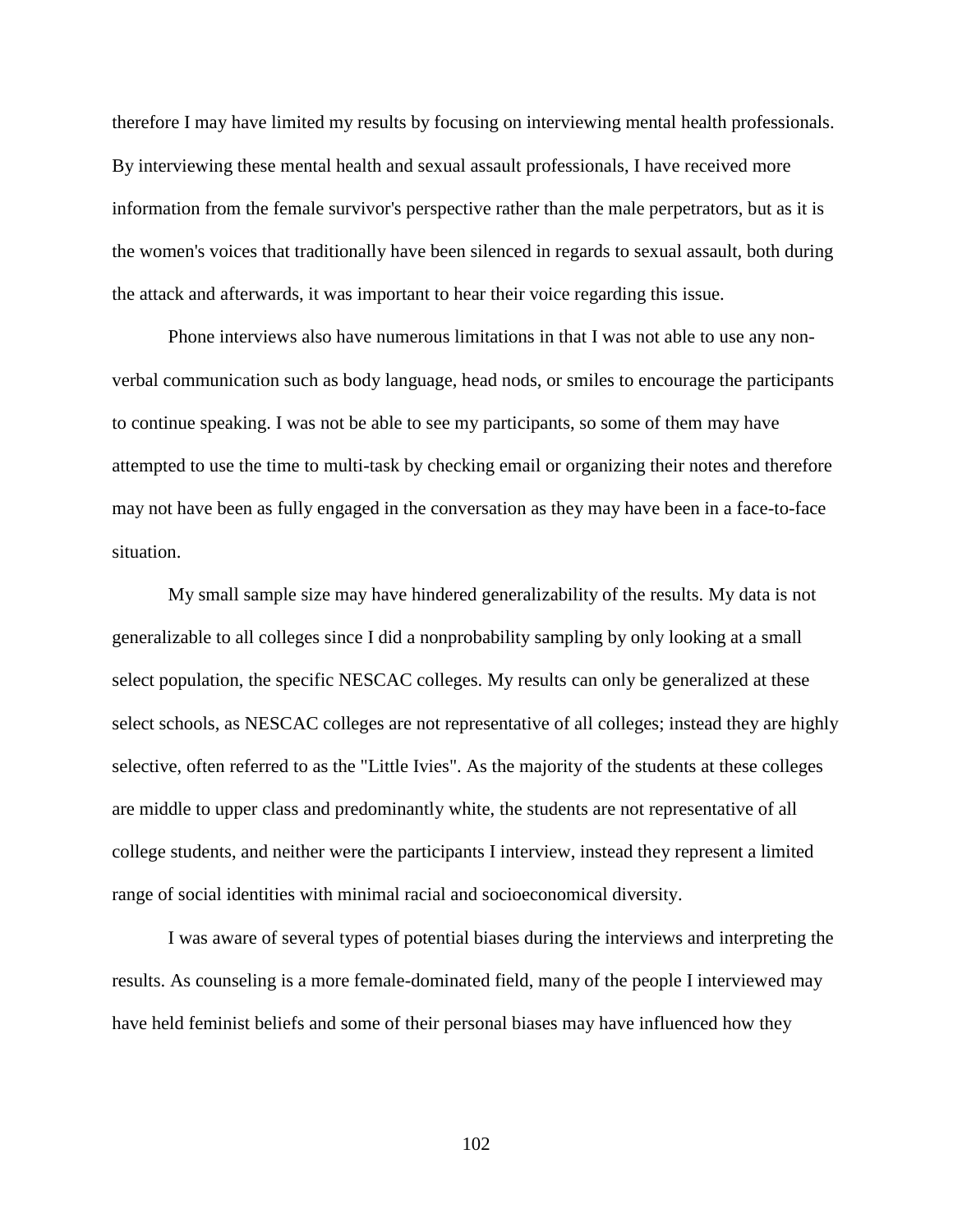viewed sexual assault. My own biases pertaining to my experiences with sexual assault, my own thoughts, and opinions may have influenced the research and interpretation of the findings.

# **Recommendations for Future Research**

In order for the results to be generalizable, there need to be more studies done regarding this issue and the studies should be larger and more representative in regards to diversity. Studies should be conducted at a broader range of colleges across the United States. In order to fully understand the communication patterns occurring during instances of sexual assault we need to study both the survivors' and the perpetrators' experience and hear the stories from their own voices and perspectives. The role that race and socioeconomic class play in instances of sexual assault should be further investigated. This study only looked at heterosexual sexual assault with female survivors and male perpetrators, and there needs to be additional research looking at sexual assault with male or transgender survivors and female or transgender perpetrators, as well as assaults within gay and lesbian relationships. As several of the participants spoke of assaults occurring within relationships, the topic of dating violence should be further explored. Future studies should focus on first-hand accounts of interviewing both survivors and perpetrators of sexual assault.

#### **Recommendations for Communities and Colleges**

Unfortunately sexual assault occurs on college campuses and in communities. All of the professionals I interviewed spoke of how their schools are working to handle instances of sexual assault and trying to decrease its prevalence. As one participant said, "I don't know what more we can do. I think it has to be a culture change embodied". As gendered communication plays a role in instances of sexual assault, there does need to be a cultural change both in terms of how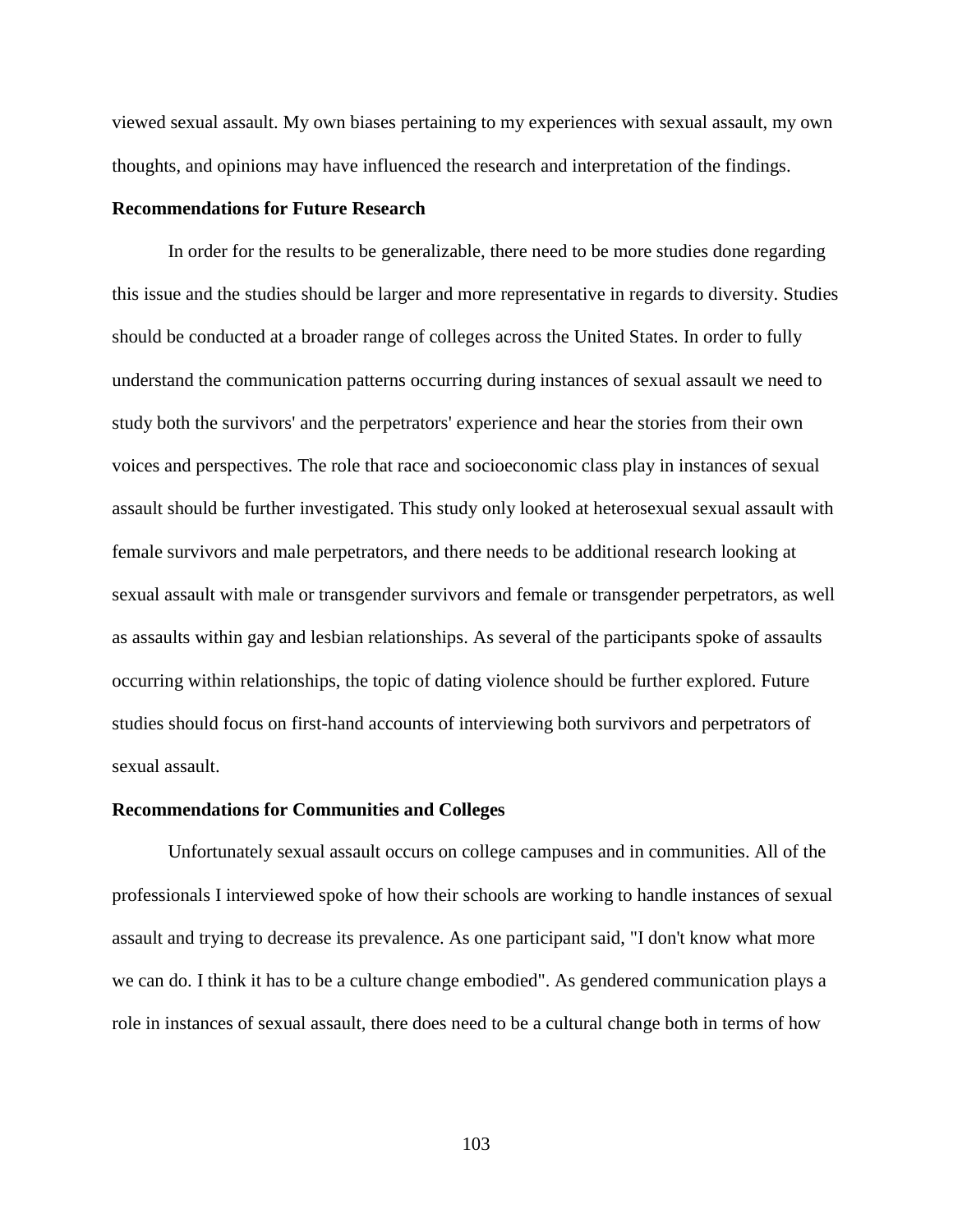we view gender but also how we view sexual relations. In addition to a cultural change, communities and colleges can continue their efforts addressing and eradicating this issue.

### **Transforming gender norms.**

As the mental health and sexual assault professionals interviewed indicated that many female sexual assault survivors have trouble accessing their voice and assertively fighting back verbally and/ or physically, we need to help transform the traditional feminine identity of passivity and focus on preserving relationships to one of strong independence. Buchwald (1992) described how in order to change the rape culture and reduce instances of sexual assault against women:

We must help young girls grow up strong enough to resist sexual violence and teach them to be independent and to feel valued; to have sexual knowledge; that they can be involved in change; to be critical of the media; to have strong male and female mentors and role models; and, to be supportive of each other. (p. 189-199)

As the media play a significant role in shaping and perpetuating gender roles, we must not only provide strong healthy female role models but also teach women to be critical of media messages. We need to teach women to access their voices and be proud to assert themselves, and also to support each other by not only standing up for each other but also believing each other. As a culture we must help raise strong and proud women.

In addition to transforming traditional notions of femininity, we must also address traditional definitions of masculinity. The participants spoke of some men who knowingly commit sexual assaults because they did not value the woman's refusal. To decrease the number of males committing sexual assaults, our society must change the definition of masculinity from one that centers on "toughness, power, dominance, eagerness to fight, lack of empathy, and a

104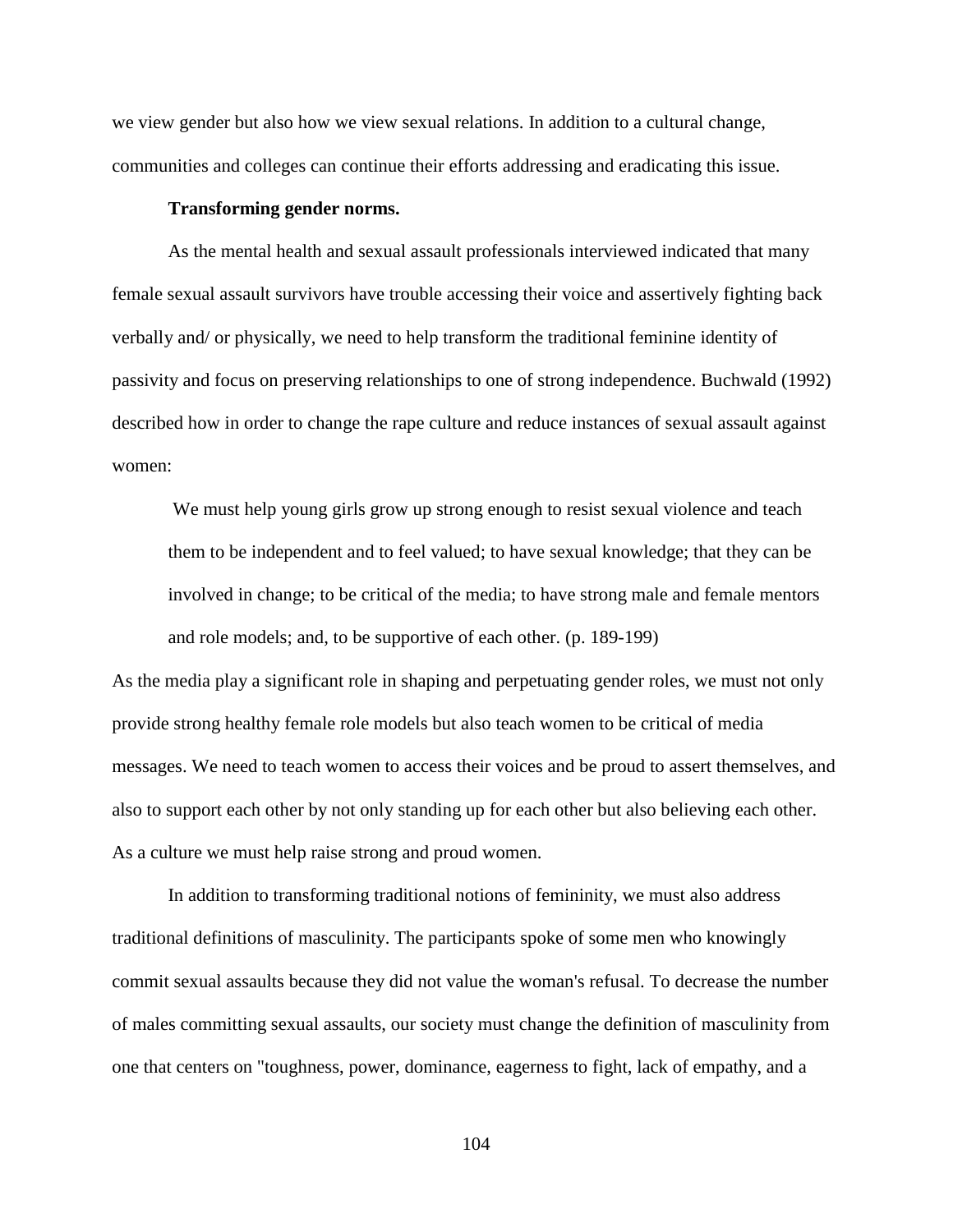callous attitude towards women" to a definition that includes "caring, nurturance, and empathy,… courage, strength, initiative, and adventurousness" (Miedzian, 1993, p. 154). This change must involve transforming the male role models depicted in the media as being violent and sexist and also to change the socialization of men to "not see women as commodities and sexual objects to fulfill male pleasure" (Madhubuti, 1993, p. 168). Kimmel (2008) also speaks of the need to encourage emotional resilience in guys, stating that in the end, "we need to develop a new model of masculinity… Being a real man means doing the right thing, standing up to immorality and injustice…" (Kimmel, 2008, p. 287). We need to help men see that masculinity and their sense of manhood is not defined by the amount of women they hook-up with, but rather by the amount that they care and treat others with compassion. As a culture, we need to work on changing limiting stereotypical notions of gender for both men and women.

#### **Creating compassionate communities.**

In addition to working to transform traditional gender roles, communities can also help decrease rates of sexual assault by creating a culture and ethos of positive, healthy, and consensual sex. One of the participants pondered how "it is a really interesting topic on how we kinda talk about sex or don't talk about sex and how that plays into assault and then the follow up with it". Many of the professionals interviewed addressed how sex is not often talked about in our society or in families with parents and their children. We need to start having more open and honest conversations about sex and sexual relationships.

Several of the respondents discussed how some men reported seeing the sexual assault as miscommunication, stating that they did not know the female was not interested. Therefore, we need to encourage more healthy dialogues around sex and relationships. Individuals need to be up-front with partners about both their interest levels and boundaries. Many of the participants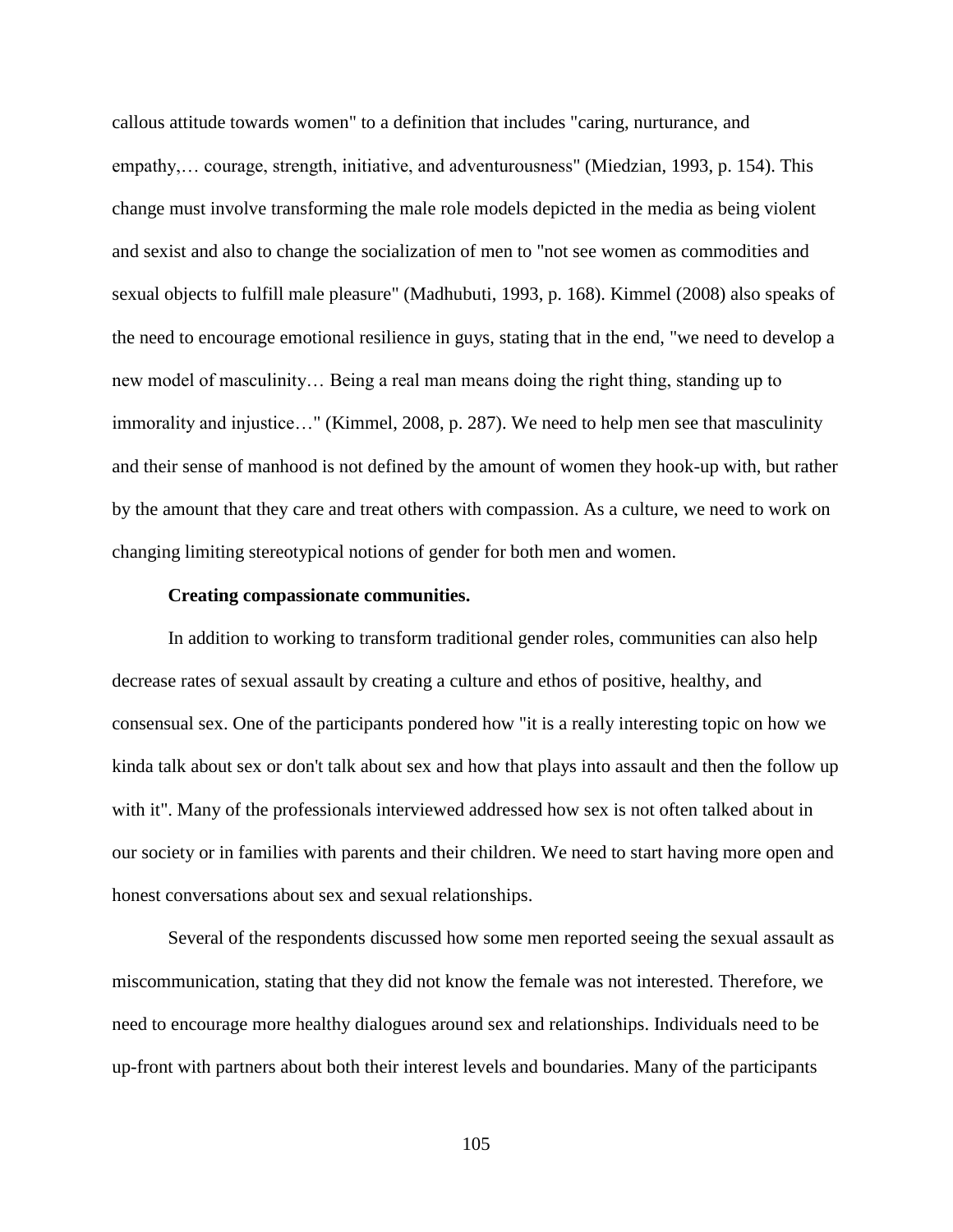indicated that sexual assaults occur because there is not communication. We need to change that and have open conversations about sex not only with our partners, but parents with their children, and students with their peers.

In addition to shaping a supportive open environment around the topic of sex, communities can also work on how they support survivors when sexual assaults occur. Herman (1997) argues that the response of the community influences the ultimate resolution of the trauma, "these two responses, recognition and restitution- are necessary to rebuild the survivor's sense of order and justice" (p. 70). When assaults happen, communities should work on supporting the survivor, validating her experience, and creating repercussions for the perpetrator. By creating a strong stand against sexual assault, communities can allow for all members to feel safe and supported. Communities can help reduce instances of sexual assault by promoting opendialogues around sex and in supporting survivors when assault does happen.

#### **Making college campuses safer.**

The following recommendations for colleges to improve the way sexual assault is addressed and handled on their campuses are taken from Bohmer, and Parrot's (1993) book *Sexual assault on campus: The problem and the solution*. This book presented numerous suggestions for changes that colleges might work on in hopes of eliminating sexual assault and also addressed ways the college could support sexual assault survivors.

Administrators must take a tough stance on sexual assault by striving to: create and follow explicit sexual assault policies that have penalties clearly outlined; eliminate organizations that foster or support rape and rape beliefs; examine and revise if necessary the fraternity system; deal with assault violations harshly and swiftly; create a rapid response team to respond to a report of rape; provide proactive and preventative training and programs; maintain a

106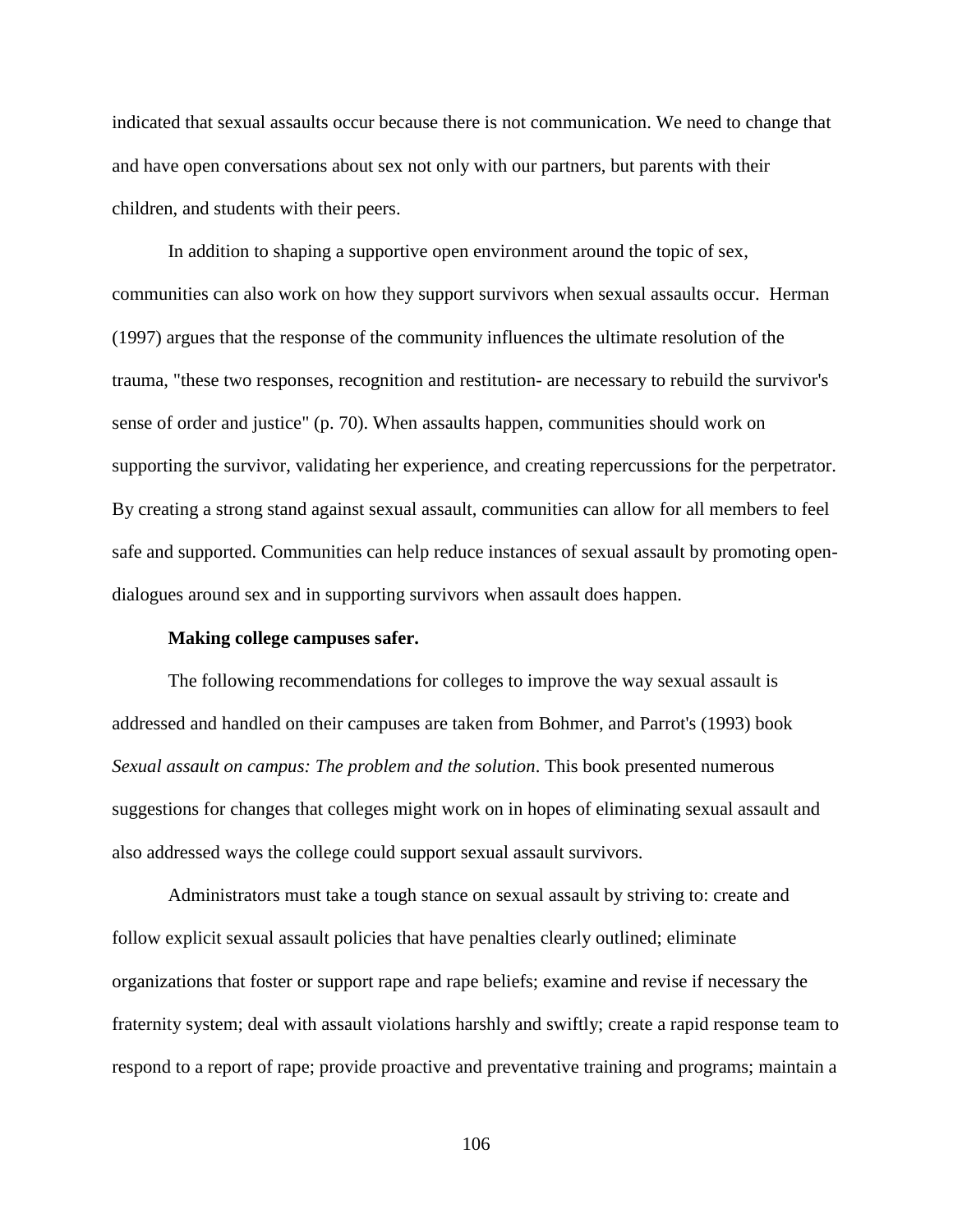safe campus through the use of security escorts, adequate lighting, and phones around campus; and, allocate funds for the prevention of sexual assault. Schools should provide adequate campus judicial procedures that provide equal rights for the defendant and the survivor, and trainings for the judicial board members surrounding sexual assault. Schools should offer services for the survivors that include medical care and counseling supports. The educational efforts schools should make surrounding sexual assault include training for faculty, staff, and hall residents, assault programming, self-defense classes, assertiveness training, and self-esteem programs. As alcohol often plays a role in instances of sexual assault, schools should enforce their alcohol policy and in some cases make the policies more stringent and also provide substance abuse education (Bohmer & Parrot, 1993, p. 182-213).

Bohmer and Parrot (1993) also compiled the following check-list for colleges in assisting sexual assault survivors; I changed the terminology from "victim" to "survivor":

- 1. Make sure that potential survivors know as much as possible about what to do if they are raped
- 2. Make sure the frontline people (RAs, counselors, nurses, faculty advisors, and those in the dean's office) know what to do immediately upon receiving information about a charge, or at least where to go to get such information
- 3. Train people to respond fast and sympathetically
- 4. Be consistent in what the survivor is told. If you do not know information for sure, then find out; don't tell her something that later turns out to be untrue
- 5. Make sure the survivor receives all the medical and psychological treatment she needs as soon as possible. Have policies in place to deal with cases that arise on weekends and holidays as well as when everyone is in their office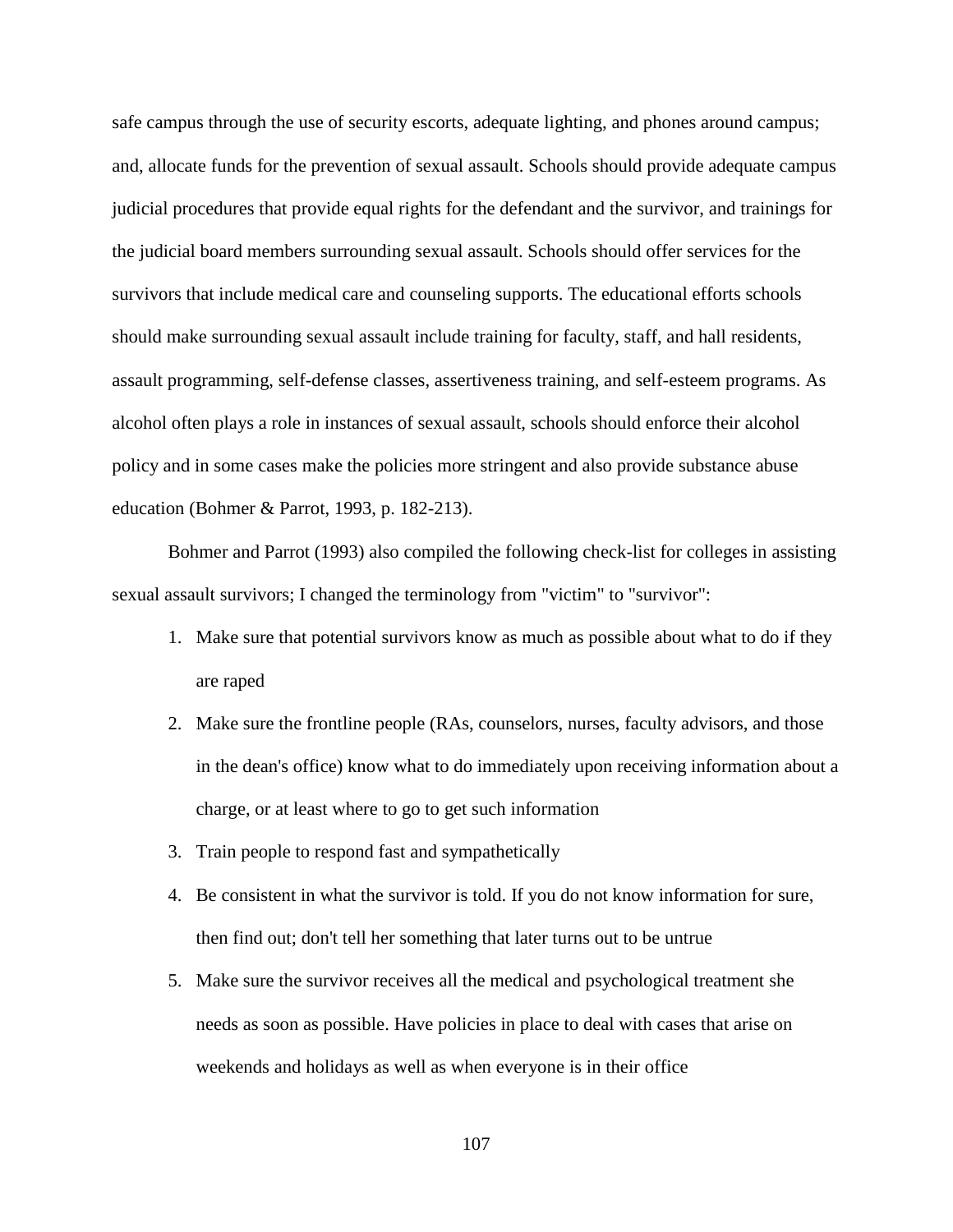- 6. Keep the survivor informed at all stages of preparation for the hearing, as well as afterward
- 7. Be sure to deal openly and sympathetically with the survivor's parents
- 8. Make every effort to ensure that the survivor and the defendant do not come in contact
- 9. Hold the hearing as soon as possible after the event
- 10. Make sure that the survivor understands what will happen as the case proceeds, especially if she chooses to press charges in the criminal justice system
- 11. Be sure the survivor understands her role as witness, not plaintiff, in both the campus judicial system and the criminal justice system (p. 53)

Colleges can work on reducing instances of sexual assault by making it a priority on their campuses. Colleges should provide prevention resources and education for not just the students, but also their parents and faculty members. Colleges should provide sufficient funds for prevention and education methods and have full-time staff working as sexual assault coordinators/ resources. Colleges can work on creating a culture of safety and compassion for all students by reducing rates of sexual assault.

#### **Implications for Social Work Practice**

This study is important for social work practice in that it brings light to the phenomenon of communication patterns regarding instances of sexual assault on NESCAC college campuses. By better understanding the issue, mental health professionals will be able to better support survivors of assault and create educational programming to help reduce sexual assault. This research has highlighted the amount of guilt, shame, and self-blame that survivors feel, therefore in working with survivors, professionals can better understand and address some of these issues.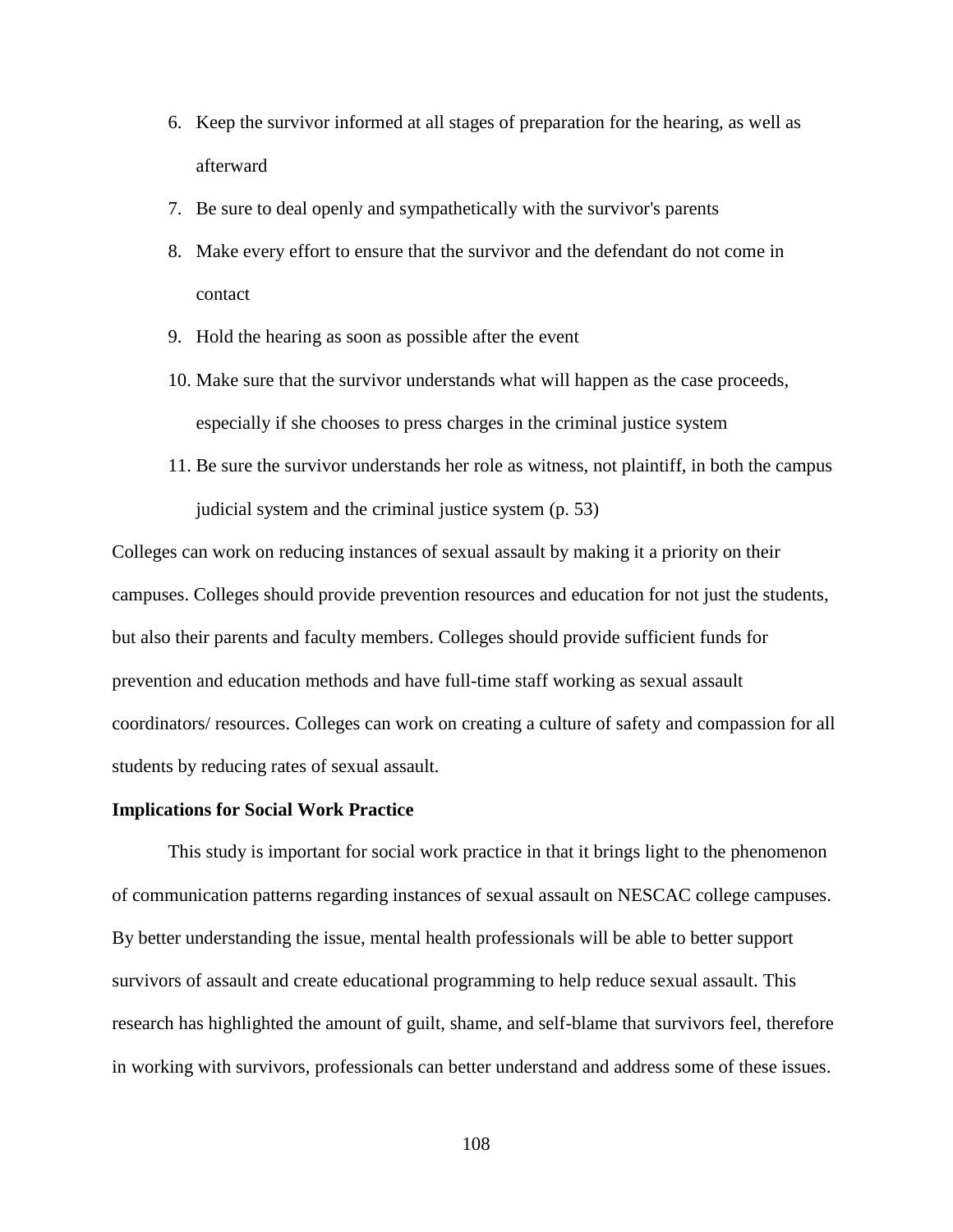In terms of prevention and education, this research indicates that such work should focus around improving the communication around talking about sex and hooking-up and reinforce the necessity of ensuring there is clear, verbal, not-under-the-influence consent from both sides. In working with young women, there needs to be a focus on increasing their self-esteem, assertiveness, sense of self-worth, and ability to say "no". In working with young men, there needs to be emphasis on not only highlighting the importance of communication and increasing emotional resilience, but also on shifting traditional notions of masculinity as defined by hooking-up with as many girls as possible to that of treating others with respect. This study highlighted some of the communication patterns, or lack-thereof, surrounding instances of sexual assault and will aid social work practice in better understanding not only how to work with survivors and perpetrators but also to improve prevention and educational methods around sexual assault.

### **Conclusion**

This study found that gendered communication patters occur before, during, and after instances of heterosexual sexual assault on NESCAC college campuses. The results demonstrated that most assaults occur following the social context of partying and substance use with most survivors knowing their perpetrators. The female survivors' voices are muted during the assault in that she has difficulty verbalizing a refusal, and after the assault when she has trouble acknowledging that she was even assaulted. The voices of female survivors are silenced by her perpetrator and peers when she is afraid to disclose the assault for fear of social isolation, not being believed, or being blamed for the assault. Female survivors find their voices ignored during the assault when the perpetrators do not listen to their refusals, and after the assault when peers, friends, and college administrators dismiss, invalidate, or belittle her disclosure. There

109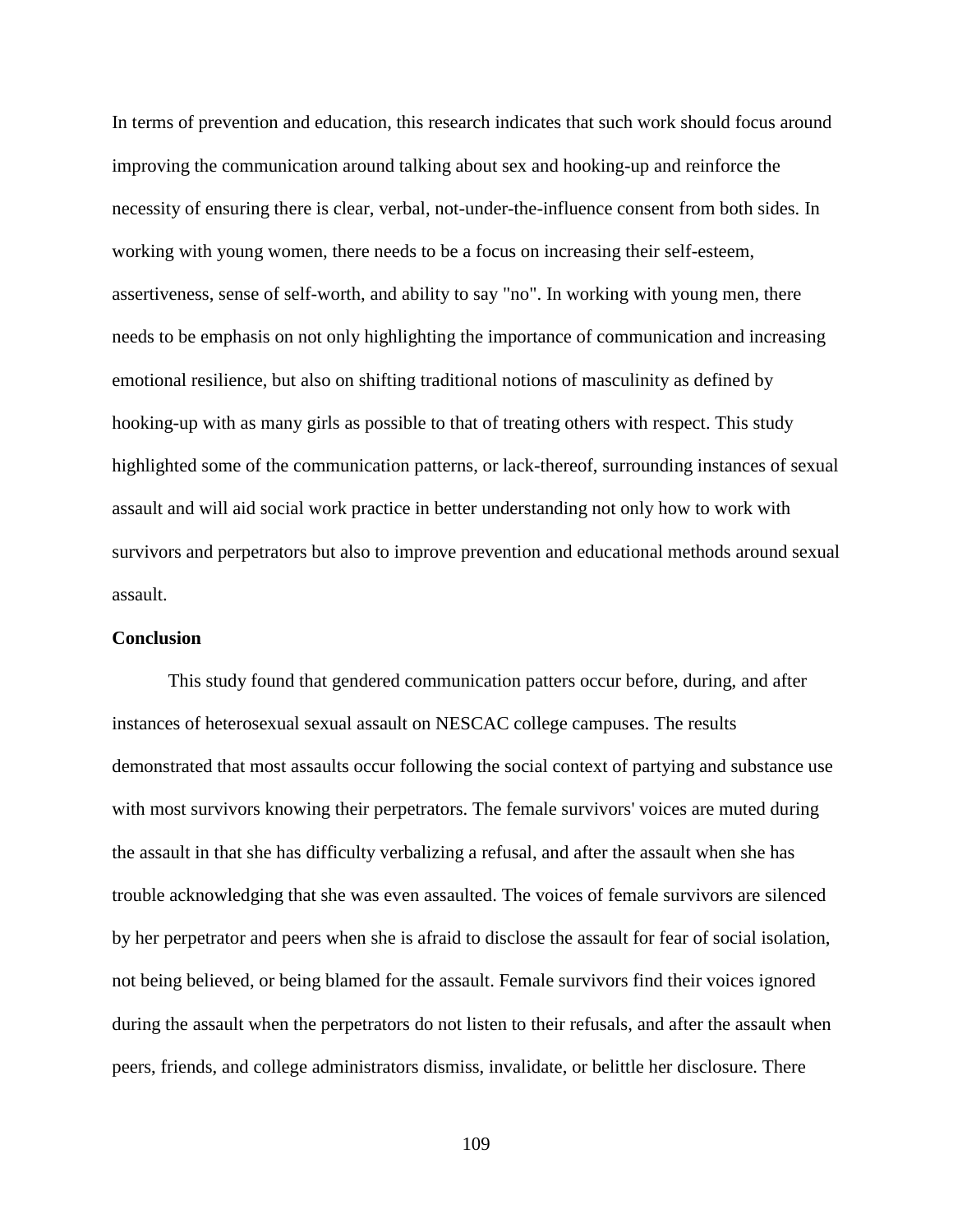appear to be two main types of male perpetrators: those who feel like there was a misunderstanding in that they did not know it was not consensual, and those who did not care that the woman was not interested but continued with the sexual acts anyway. Internalized notions of femininity and masculinity play out in the communication patterns surrounding instances of sexual assault.

Many of the mental health and sexual assault professionals interviewed discussed how there needs to be cultural changes for sexual assault rates to diminish. There needs to be less of an emphasis on drinking and hooking-up on college campuses and more of an emphasis on clear communication and obtaining consent. I found that there also needs to be changes in traditional gender norms, with more of an emphasis on equality and compassion towards others. Madhubiti (1993) advised that in order for rape to end in our contemporary society, we must: "teach our sons to be anti-rapist; teach our daughters to defend themselves against men; not rely on gender stereotypes that limit both men and women; and learn to love" (p. 174-5). Learning how to feel compassion towards ourselves and others is a great first step in reducing instances of sexual assault, not just on college campuses, but in all communities.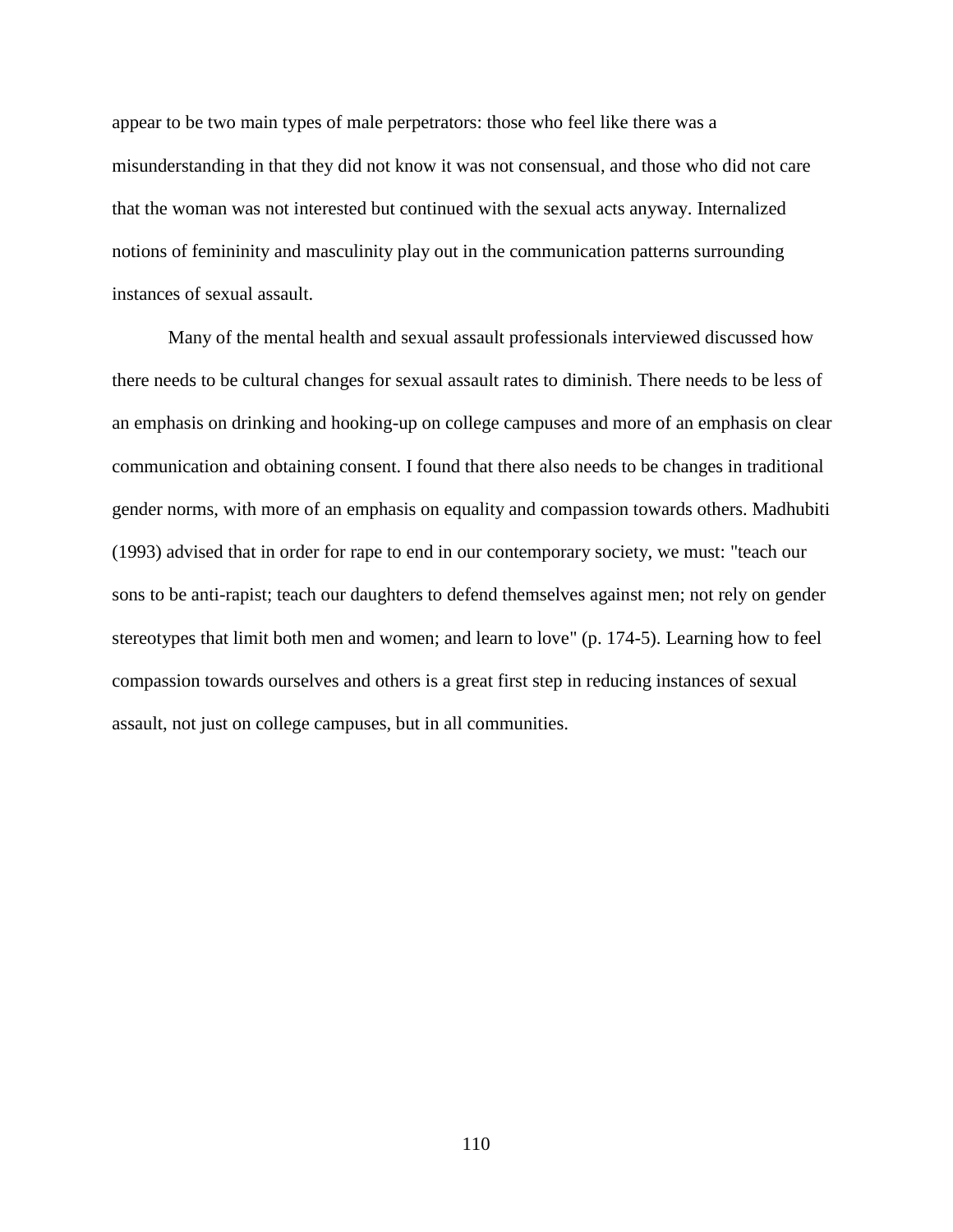### **References**

- Abbey, A., Ross, L. T., McDuffie, D. and McAuslan, P. (1996). Alcohol and dating risk factors for sexual assault among college women. *Psychology of Women Quarterly*, 20, 147–169. doi: 10.1111/j.1471-6402.1996.tb00669.x
- Adams-Curtis, L., & Forbes, G. B. (2004). College women's experiences of sexual coercion: A review of cultural, perpetrator, victim, and situational variables. *Trauma, Violence, & Abuse, 5*(2), 91-122. doi:10.1177/1524838003262331
- Ali, R. (2011, April 4). *Dear colleague*. United States Department of Education: Office for Civil Rights. Retrieved from

http://www.whitehouse.gov/sites/default/files/dear\_colleague\_sexual\_violence.pdf

- Alksnis, C., Desmarais, S., & Wood, E. (1996). Gender differences in scripts for different types of dates. *Sex Roles*, 34(5-6), 321-336. doi:10.1007/BF01547805
- Allen, J. G. (2001). *Traumatic relationships and serious mental disorders.* Hoboken, NJ: John Wiley & Sons Inc.
- Amstadter, A. B., Zinzow, H. M., McCauley, J. L., Strachan, M., Ruggiero, K. J., Resnick, H. S., & Kilpatrick, D. G. (2010). Prevalence and correlates of service utilization and help seeking in a national college sample of female rape victims. *Journal of Anxiety Disorders, 24*(8), 900-902. doi:10.1016/j.janxdis.2010.06.014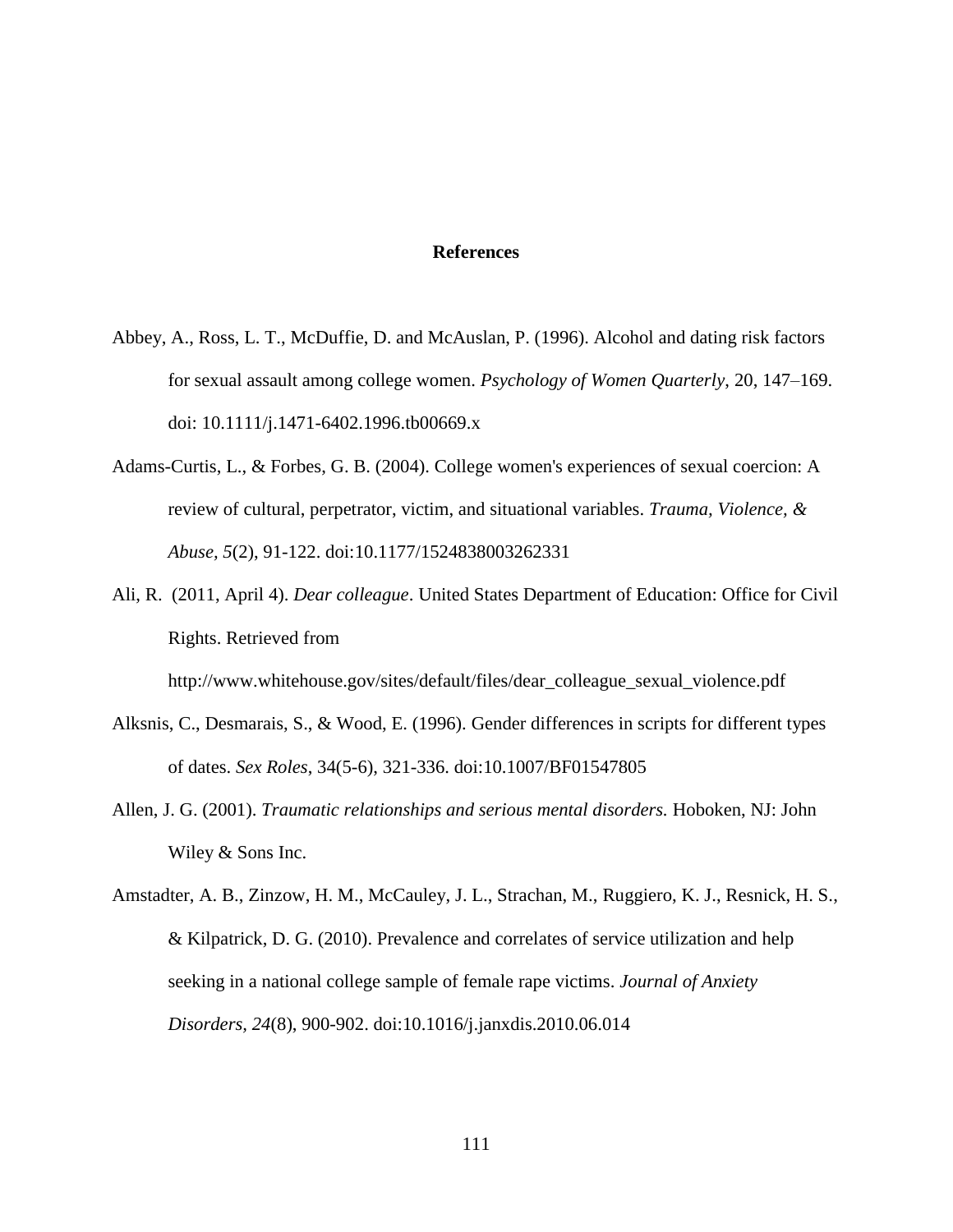- Anderson, K., Cooper, H., & Okamura, L. (1997). Individual differences and attitudes toward rape: A meta-analytic review. *Personality and Social Psychology Bulletin, 23*(3), 295- 315. doi:10.1177/0146167297233008
- Aries, E. (1998). Gender differences in interaction: A reexamination. In D. J. Canary & K. Dindia (Eds.), *Sex differences and similarities in communication: Critical essays and empirical investigations of sex and gender in interaction* (pp. 65-82). Mahwah, NJ: Lawrence Erlbaum Associates.
- Ashman, H., & Musker, J. (Producers), & Clements, R. & Musker, J. (Directors). (1989). *The little mermaid* [Motion picture]. United States: Walt Disney Pictures.
- Basow, S. A., & Minieri, A. (2011). "You owe me": Effects of date cost, who pays, participant gender, and rape myth beliefs on perceptions of rape. *Journal of Interpersonal Violence*, 26 (3), 479-497. doi:10.1177/0886260510363421
- Benedict, H. (1993). The language of rape. In E. Buchwald, P.R. Fletcher, & M. Roth (Eds.), *Transforming a rape culture* (pp. 101-106). Minneapolis, MN: Milkweed Editions.
- Bohmer, C., & Parrot, A. (1993). *Sexual assault on campus: The problem and the solution*. New York, NY: Lexington Books.
- Bondurant, B. (2001). University women's acknowledgment of rape: Individual, situational, and social factors. *Violence against Women*, *7*(3), 294-231. doi:10.1177/10778010122182451
- Brown, L. (1991). A problem of vision: the development of voice and relational knowledge in girls ages seven to sixteen. *Women's Studies Quarterly*, *19,* 52-71. Retrieved from http://www.feministpress.org/wsq
- Brown, L. M., Lamb, S., & Tappan, M. (2009). *Packaging boyhood: Saving our sons from superheroes, slackers, and other media stereotypes.* New York, NY: St. Martin's Press.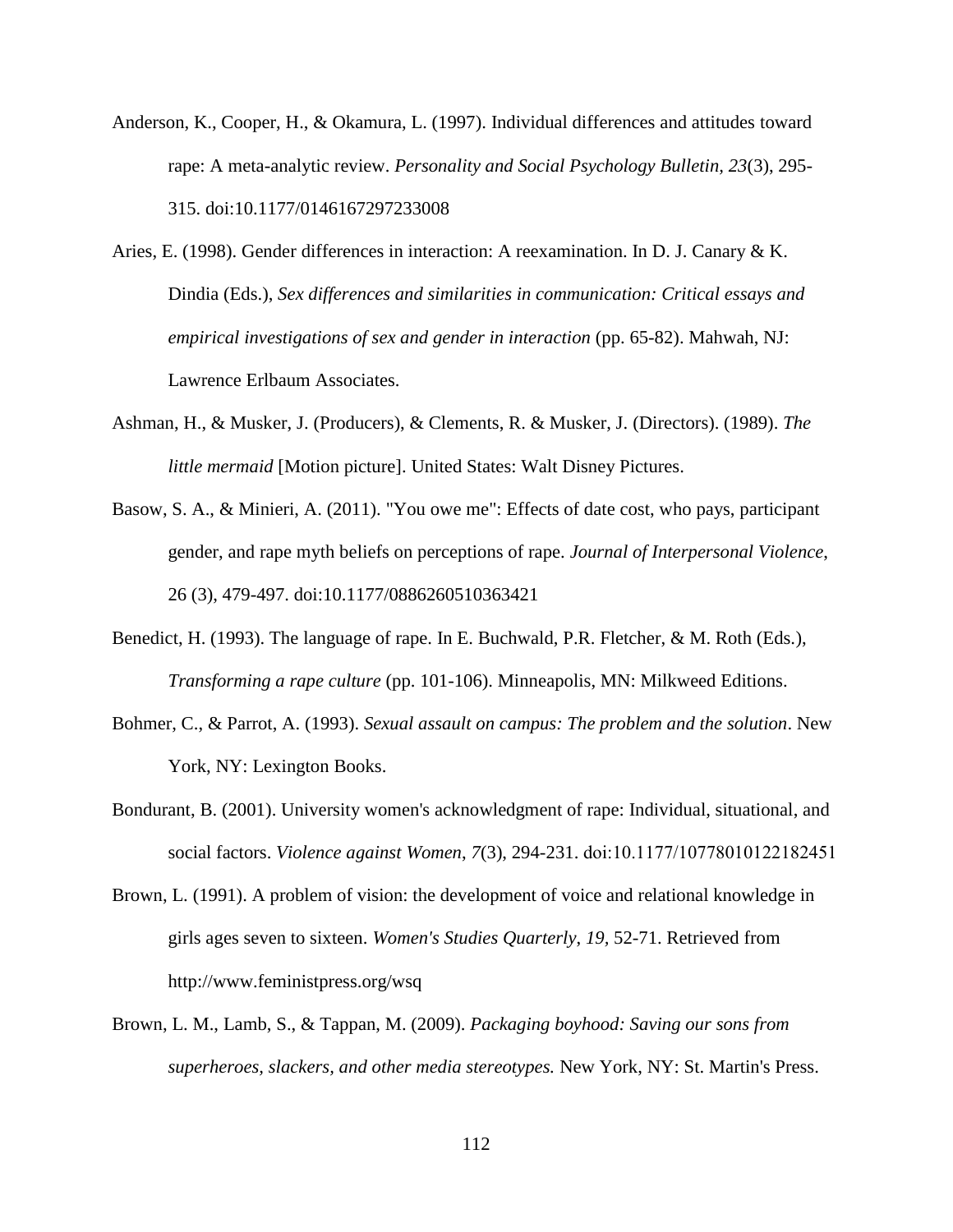- Buchwald, E. (1993). Raising girls for the 21<sup>st</sup> century. In E. Buchwald, P.R. Fletcher, & M. Roth (Eds.), *Transforming a rape culture* (pp. 179-200). Minneapolis, MN: Milkweed Editions.
- Buchwald, E., Fletcher, P. R., & Roth, M. (1993). Preamble. In E. Buchwald, P.R. Fletcher, & Roth (Eds.), *Transforming a rape culture* (pp. ii). Minneapolis, MN: Milkweed Editions.
- Burgess, A. (1983). Rape trauma syndrome. *Behavioral Sciences & the Law*, *1*(3), 97-113. doi:10.1002/bsl.2370010310
- Burnett, A., Mattern, J. L., Herakova, L. L., Kahl, D. H., Jr., Tobola, C., & Bornsen, S. E. (2009). Communicating/muting date rape: A co-cultural theoretical analysis of communication factors related to rape culture on a college campus. *Journal of Applied Communication Research, 37*(4), 465-485. doi:10.1080/00909880903233150
- Butler, J. (1988). Performative acts and gender constitution: An essay in phenomenology and feminist theory. *Theatre Journal, 40(4),* 519-531. doi:10.2307/3207893
- Carli, L. L., & Bukatko, D. (2000). Gender, communication and social influence: A developmental perspective. In T. Eckes & H. M. Traunter (Eds.), *The developmental social psychology of gender* (pp. 295-332). Mahwah, NJ: Lawrence Erlbaum Associates.
- Chodorow, N. (1999). *The reproduction of mothering*. Berkeley, CA: University of California Press.
- Cohen, L. L., & Shotland, R. L. (1996). Timing of first sexual intercourse in a relationship: Expectations, experiences, and perceptions of others. *Journal of Sex Research, 33*(4), 291-299. doi:10.1080/00224499609551846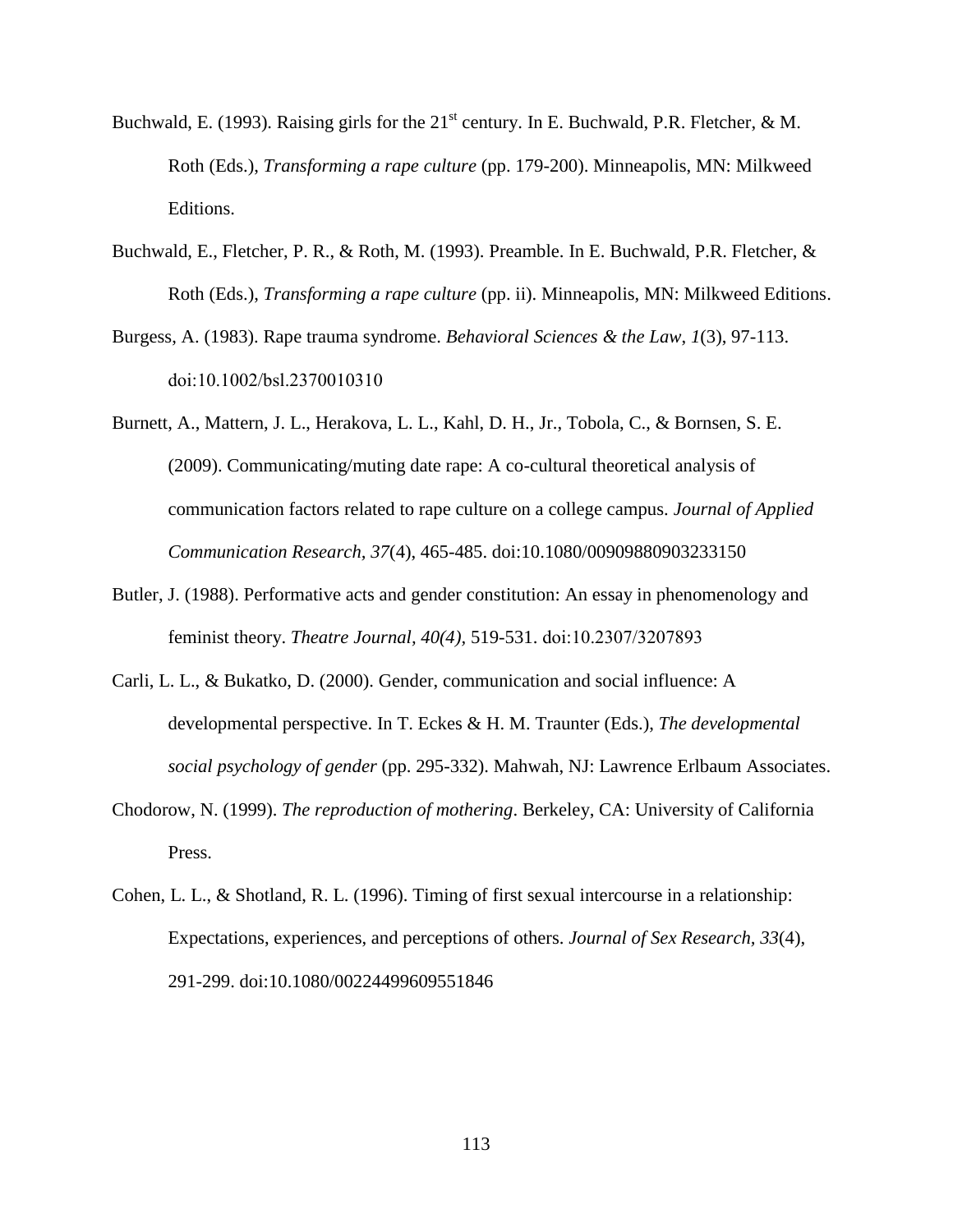- Eagly, A. H., Wood, W. & Diekman, A. (2000).Social role theory of sex differences and similarities: A current appraisal. In T. Eckes & H. M. Traunter (Eds.), *The developmental social psychology of gender* (pp. 123-174). Mahwah, NJ: Lawrence Erlbaum Associates.
- Earnshaw, V. A., Pitpitan, E. V., & Chaudoir, S. R. (2011). Intended responses to rape as functions of attitudes, attributions of fault, and emotions. *Sex Roles*, *64*(5-6), 382-393. doi:10.1007/s11199-010-9920-1
- Edelsky, C. (1993). Who's got the floor? In D. Tannen (Ed.), *Gender and conversational interaction* (pp 189-230). New York, NY: Oxford University Press.
- Einschlag, N. (2008). Stepping out of bounds. In S. Tarrant (Ed.) *Men speak out: Views on gender, sex, and power* (pp 43-47). New York, NY: Routledge.
- Fagot, B. I., Rodgers, C. S. & Leinbach, M. D. (2000). Theories of gender socialization. In T. Eckes & H. M. Traunter (Eds.), *The developmental social psychology of gender* (pp. 61- 90). Mahwah, NJ: Lawrence Erlbaum Associates.
- Fisher, B. S., Cullen, F. T, & Turner, M. G. (2000). *The sexual victimization of college women*. U.S Department of Justice: National Institute of Justice Research Report. Retrieved from http://www.ncjrs.gov/pdffiles1/nij/182369.pdf
- Feigenbaum, R., Weinstein, E., & Rosen, E. (1995). College students' sexual attitudes and behaviors: Implications for sexuality education. *Journal of American College Health, 44*(3), 112-118. doi:10.1080/07448481.1995.9939103
- Fossey, R. (2010, December 14). *Clery Act.* Retrieved from http://lawhighereducation.com/32-clery-act.html
- Gilligan, C. (1993). *In a different voice: Psychological theory and women's development.*  Cambridge, MA: Harvard University Press.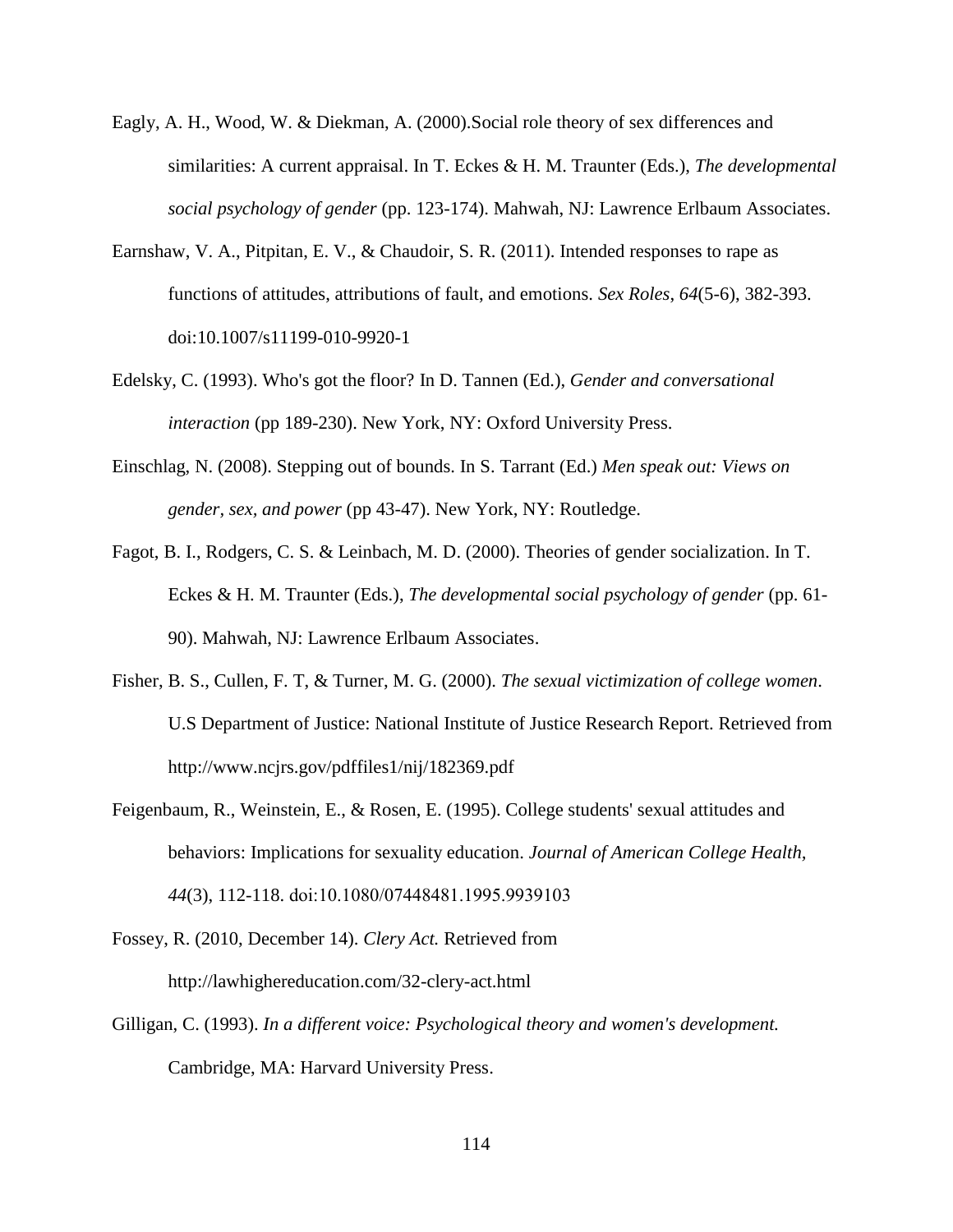- Glick, P. & Hilt, L. (2000). Combative children to ambivalent adults: The development of gender prejudice. In In T. Eckes & H. M. Traunter (Eds.), *The developmental social psychology of gender* (pp. 243-272). Mahwah, NJ: Lawrence Erlbaum Associates.
- Gross, A. M., Weed, N. C., & Lawson, G. D. (1998). Magnitude scaling of intensity of sexual refusal behaviors in a date rape. *Violence against Women*, *4*(3), 329-343. doi:10.1177/1077801298004003005
- Hagborg, W. J. (1993). Gender differences on Harter's Self-Perception Profile for Adolescents. *Journal of Social Behavior & Personality*, *8*(1), 141-148.
- Hall, J. (1998). How big are nonverbal sex differences? The case of smiling and sensitivity to nonverbal cues. In D. J. Canary & K. Dindia (Eds.), *Sex differences and similarities in communication: Critical essays and empirical investigations of sex and gender in interaction* (pp. 155-178). Mahwah, NJ: Lawrence Erlbaum Associates.
- Henningsen, D. D., Henningsen, M. L. M., & Valde, K. S. (2006). Gender differences in perceptions of women's sexual interest during cross-sex interactions: An application and extension of cognitive valence theory. *Sex Roles, 54*(11-12), 821-829. doi:10.1007/s11199-006-9050-y
- Herman, J. (1997). *Trauma and recovery: The aftermath of violence- from domestic abuse to political terror.* New York, NY: Basic Books.
- Hilinski, C. M. (2010). The role of victim-offender relationships in predicting fear of rape among college women. *Criminal Justice Studies: A Critical Journal of Crime, Law & Society, 23*(2), 147-162. doi:10.1080/1478601X.2010.485477

Hopper, R. (2003). *Gendering talk*. East Lansing, MI: Michigan State University Press.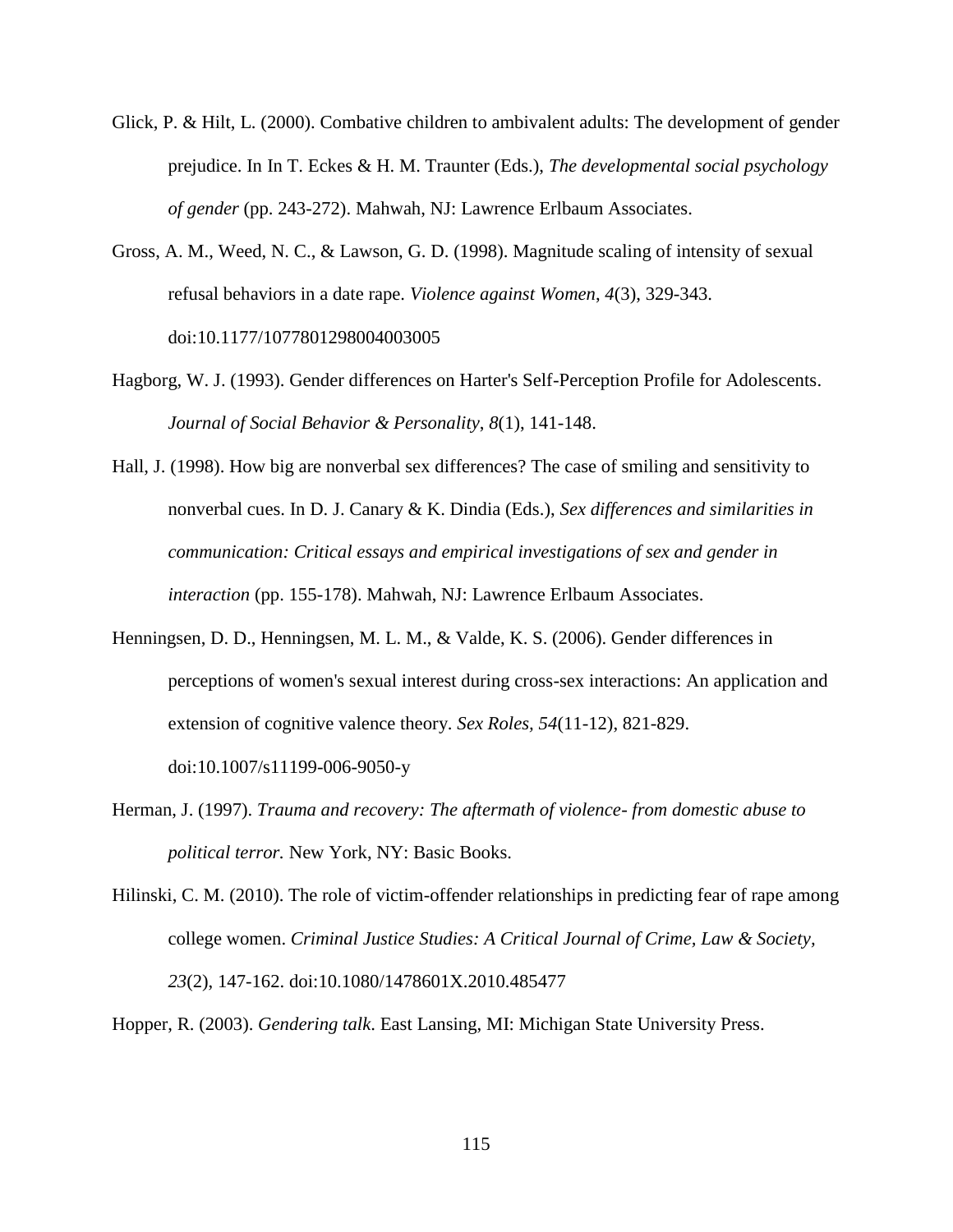Horvarth, M., & Hegarty, P. (2011, December 6). Are sex offenders and lads' mags using the same langauge? Retrieved from

http://www.surrey.ac.uk/mediacentre/press/2011/69535 are sex offenders and lads ma gs using the same language.htm?utm\_source=dlvr.it&utm\_medium=twitter

- Humphrey, J. A., & White, J. W. (2000). Women's vulnerability to sexual assault from adolescence to young adulthood. *Journal of Adolescent Health, 27*(6), 419-424. doi:10.1016/S1054-139X(00)00168-3
- Johnstone, B. (1993). Community and contest: Midwestern men and women creating their worlds in conversational storytelling. In D. Tannen (Ed.), *Gender and conversational interaction* (pp 62-82). New York, NY: Oxford University Press.
- Jones, K. (2010). Barriers curb reporting on campus sexual assault: Lack of response discourages victims of rape, other crimes. In G. Witkin & D. Donald (Eds.), *Sexual assault on campus: A frustrating search for justice*. Available from [www.publicintegrity.org](http://www.publicintegrity.org/)
- Jones, K. (2010). Lax enforcement of Title IX in sexual assault cases: Feeble watchdog leaves students at risk, critics say. In G. Witkin & D. Donald (Eds.), *Sexual assault on campus: A frustrating search for justice*. Available from [www.publicintegrity.org](http://www.publicintegrity.org/)
- Kahn, A. S., Mathie, V., & Torgler, C. (1994). Rape scripts and rape acknowledgment. *Psychology of Women Quarterly*, 18(1), 53-66. doi:10.1111/j.1471-6402.1994.tb00296.x
- Kaufman, M. (1997). The construction of masculinity and the triad of men's violence. In L. O'Toole and J. R. Schiffman (Eds.), *Gender violence: Interdisciplinary perspectives* (pp. 30-52). New York, NY: New York University Press.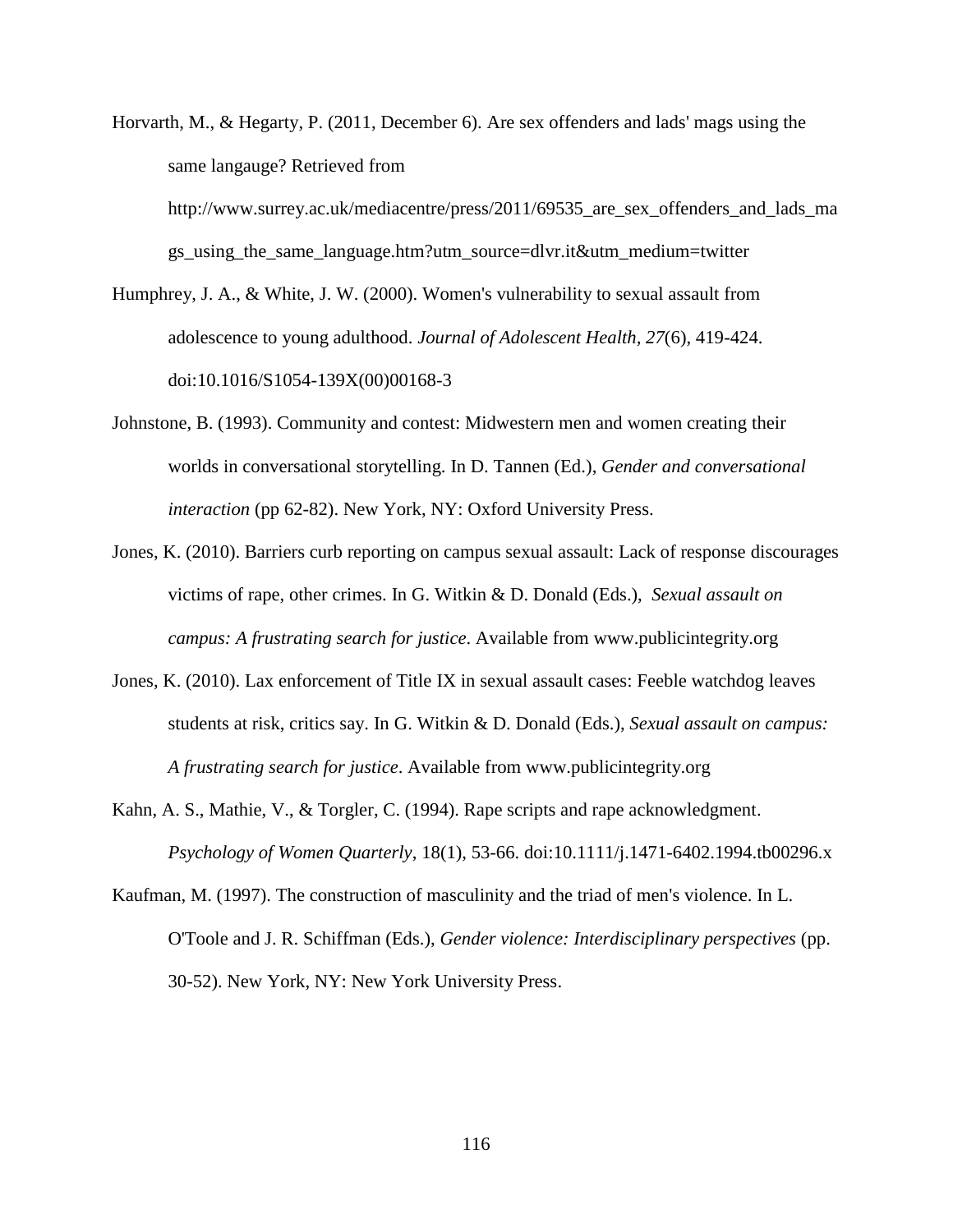Kelley, L. P., Weathers, F. W., McDevitt-Murphy, M. E., Eakin, D. E., & Flood, A. M. (2009). A comparison of PTSD symptom patterns in three types of civilian trauma. *Journal of Traumatic Stress*, *22*(3), 227-235. doi:10.1002/jts.20406

Kimmel, M. S. (2000). *The gendered society*. New York, NY: Oxford University Press, Inc.

- Kimmel, M. S. (2008). *Guyland: The perilous world where boys become men.* New York, NY: Harper Collins Publishing.
- Kirkpatrick, C., & Kanin, E. (1957). Male sex aggression on a university campus. American *Sociological Review, 22*, 52-58. doi:10.2307/2088765
- Koss, M. P., Gidycz, C. A., & Wisniewski, N. (1987). The scope of rape: Incidence and prevalence of sexual aggression and victimization in a national sample of higher education students. *Journal of Consulting and Clinical Psychology, 55*(2), 162-170. doi:10.1037/0022- 006X.55.2.162
- Krahé, B. (2000). Sexual scripts and heterosexual aggression. In T. Eckes & H. M. Traunter (Eds.), *The developmental social psychology of gender* (pp. 273-292). Mahwah, NJ: Lawrence Erlbaum Associates.
- Kunkel, A. W., & Burleson, B. R. (1998). Social support and the emotional lives of men and women: An assessment of the different cultures perspective. In D. J. Canary & K. Dindia (Eds.), *Sex differences and similarities in communication: Critical essays and empirical investigations of sex and gender in interaction* (pp. 101-126). Mahwah, NJ: Lawrence Erlbaum Associates.
- Lajoie, J. (2009). Show me your genitals. On *You want some of this* [CD]. Montreal, Canada: Normal Guy Productions.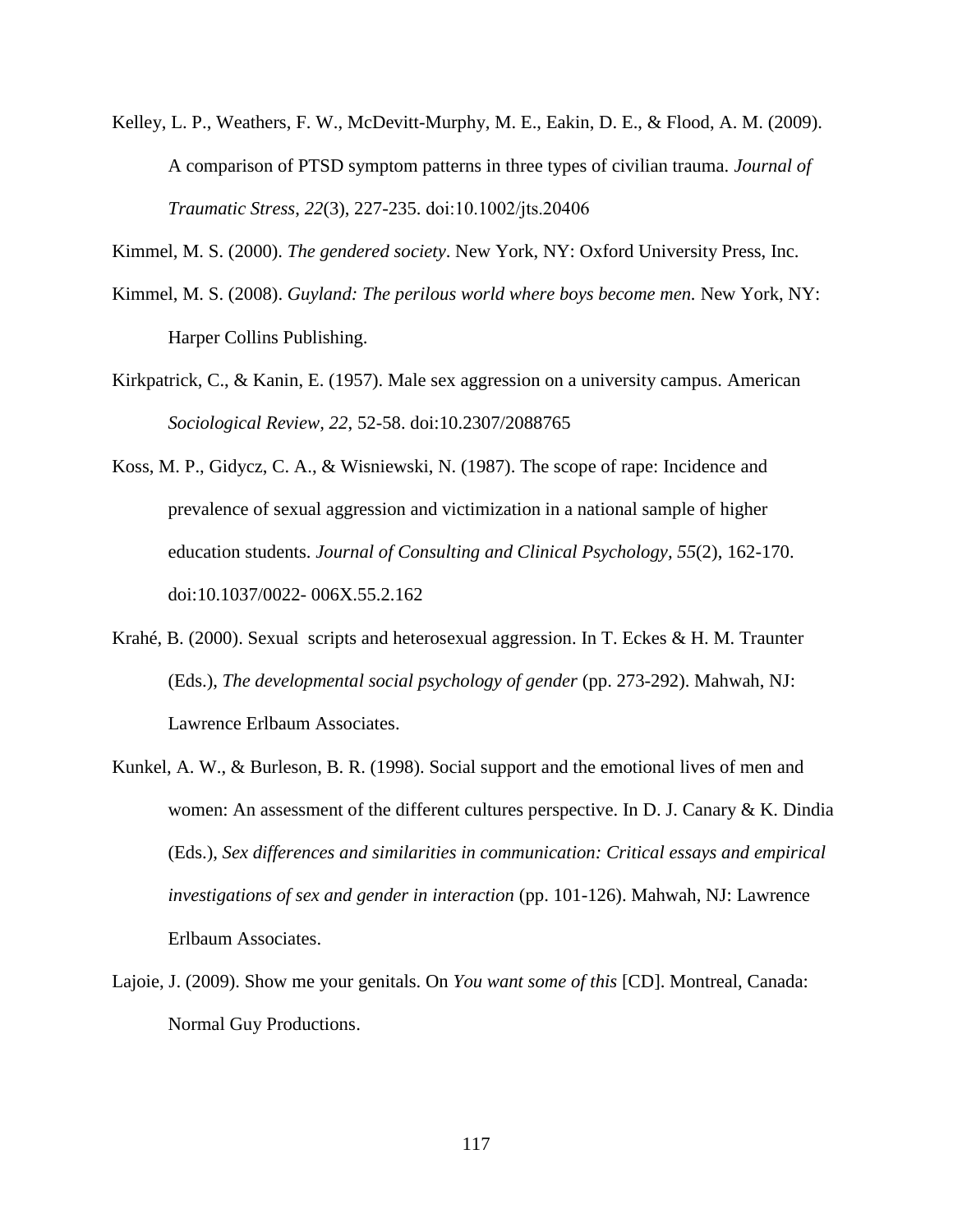- Lam, C., & Roman, B. (2009). When granny is the wolf: Understanding and approaching college-aged female victims of acquaintance rape. *Psychiatry, 6*(8), 18-26. Retrieved from http://www.innovationscns.com/
- Lamb, S., & Brown, L. M. (2006). *Packaging girlhood: Rescuing our daughters from marketer's schemes.* New York, NY: St. Martin's Press.

Lisak, D., & Miller, P.M. (2002). Repeat rape and multiple offending among undetected rapists. *Violence and Victims, 17, 1.* Retrieved from http://www.publicintegrity.org/investigations/campus\_assault/assets/pdf/Document5\_Lis ak\_study.pdf

- Littleton, H. L., & Axsom, D. (2003). Rape and seduction scripts of university students: Implications for rape attributions and unacknowledged rape. *Sex Roles*, 49(9-10), 465- 475. doi:10.1023/A:1025824505185
- Lloyd, S. A. & Emery, B. C. (2000). *The dark side of courtship: Physical and sexual aggression.* Thousand Oaks, CA: Sage Publishing, Inc.
- Lombardi, K. (2010). A lack of consequences for sexual assault: Students found "responsible" face modest penalties, while victims are traumatized. In G. Witkin  $\&$  D. Donald (Eds.), *Sexual assault on campus: A frustrating search for justice*. Available from [www.publicintegrity.org](http://www.publicintegrity.org/)
- Lombardi, K. (2010). Sexual assault on campus shrouded in secrecy: High rates of rape, closed hearings, and confusing laws. In G. Witkin & D. Donald (Eds.), *Sexual assault on campus: A frustrating search for justice*. Available from [www.publicintegrity.org](http://www.publicintegrity.org/)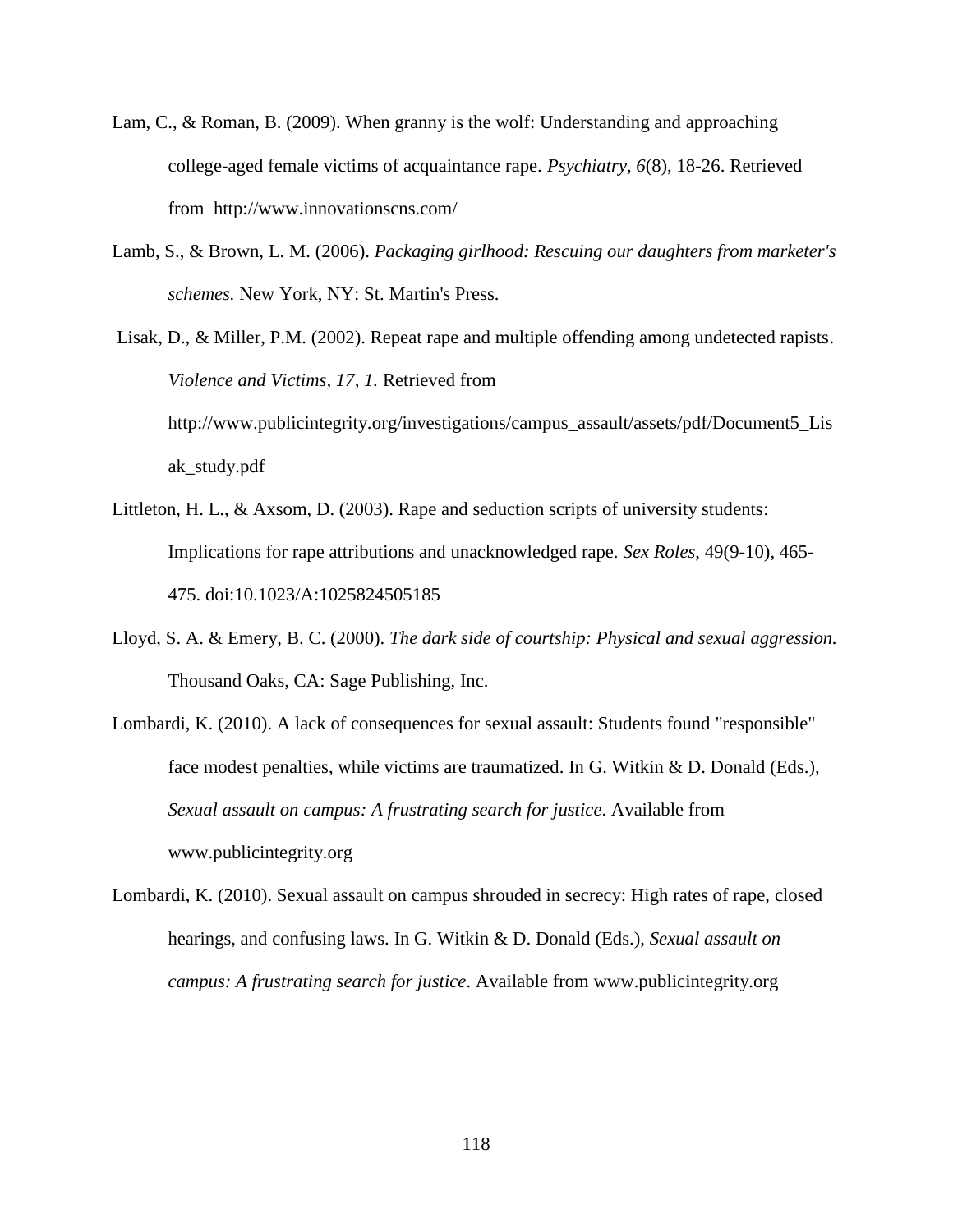- Lombardi, K., & Jones, K. (2010). Campus sexual assault statistics don't add up: Troubling discrepancies in Clergy Act numbers. In G. Witkin & D. Donald (Eds.), *Sexual assault on campus: A frustrating search for justice*. Available from [www.publicintegrity.org](http://www.publicintegrity.org/)
- Madhubuti, H. R. (1993) On becoming anti-rapist. In E. Buchwald, P.R. Fletcher, & M. Roth (Eds.), *Transforming a rape* culture (pp. 165-178). Minneapolis, MN: Milkweed Editions.
- Marshall, A., & Aarvay, M. (1999). Perspectives on voice and sense of self among young adolescents. *Professional School Counseling, 3*(1), 43-51. Retrieved from

http://www.schoolcounselor.org/content.asp?contentid=235

- Martin, C. L., & Ruble, D. (2004). Children's search for gender cues: Cognitive perspectives on gender development. *Current Directions in Psychological Science, 13*(2), 67-70. doi:10.1111/j.0963-7214.2004.00276.x
- Martin, C. M. (2000). Cognitive theories of gender development. In T. Eckes & H. M. Traunter (Eds.), *The developmental social psychology of gender* (pp. 91-122). Mahwah, NJ: Lawrence Erlbaum Associates.
- Mawdsley, R. D. (2010, December 15). *Crime awareness and campus security act (CACSA).*  Retrieved from [http://lawhighereducation.com/39-crime-awareness-and-campus-security](http://lawhighereducation.com/39-crime-awareness-and-campus-security-)act-cacsa.html
- Miedzian, M. (1993). How rape is encouraged in American boys: And what we can do to stop it. In E. Buchwald, P.R. Fletcher, & M. Roth (Eds.), *Transforming a rape* culture (pp. 53- 163). Minneapolis, MN: Milkweed Editions.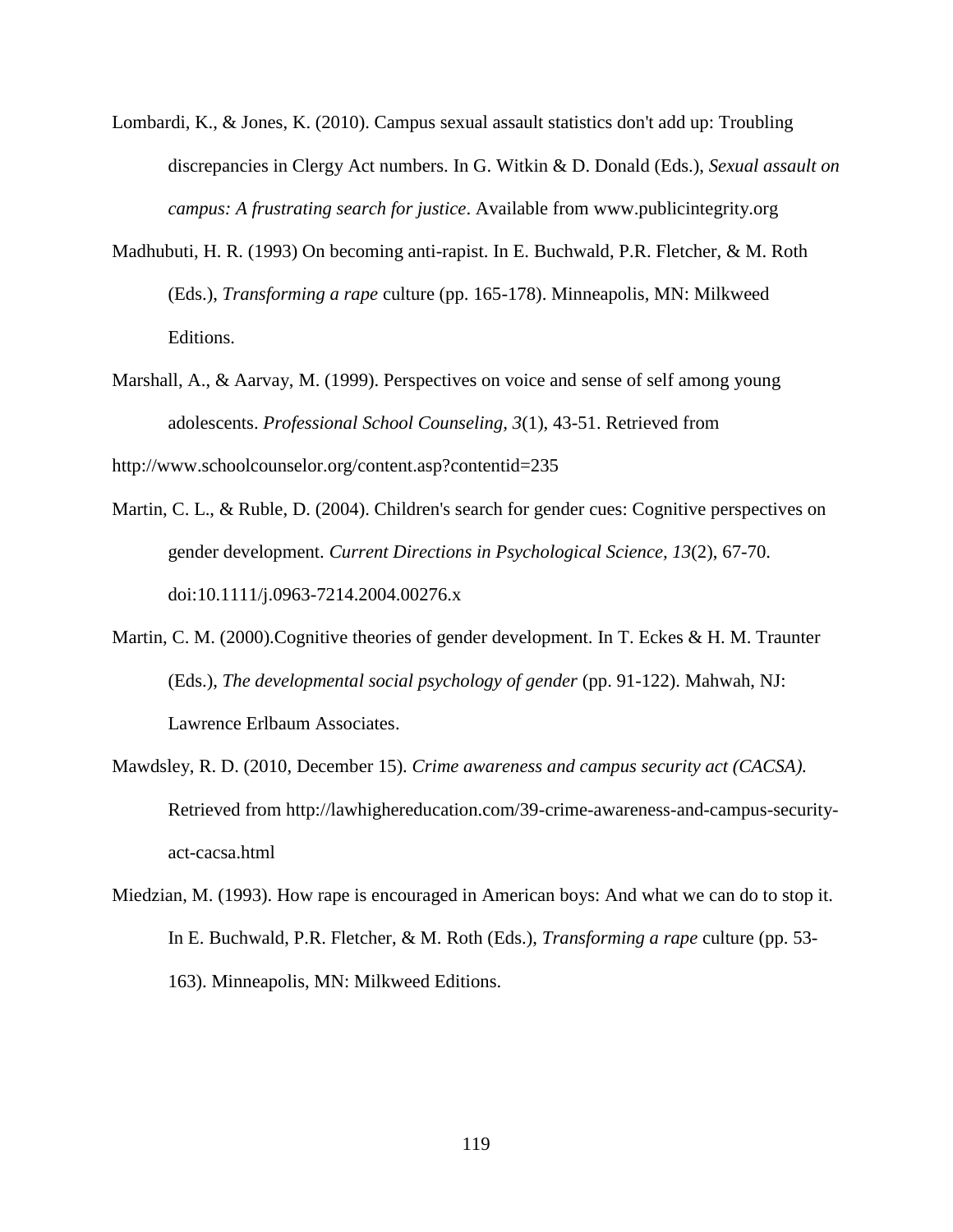- Mills, C. S., & Granoff, B. J. (1992). Date and acquaintance rape among a sample of college students. *Social Work*, *37:* 504-509. Retrieved from http://www.naswpress.org/publications/journals/sw.html
- Mirandé, A. (2008). Hombres y machos. In S. Tarrant (Ed.), *Men speak out: Views on gender, sex, and power* (pp 47-56). New York, NY: Routledge.
- Mongeau, P. A., Carey, C. M. & Williams, M, M. (1998). First date initiation and enactment: An expectancy violation approach. In D. J. Canary & K. Dindia (Eds.), *Sex differences and similarities in communication: Critical essays and empirical investigations of sex and gender in interaction* (pp. 413-426). Mahwah, NJ: Lawrence Erlbaum Associates.
- Moscarello, R. (1991). Posttraumatic Stress Disorder after sexual assault: Its psychodynamics and treatment. *Journal of the American Academy of Psychoanalysis*, *19*(2), 235-253. Retrieved from http://www.aapdp.org/
- Muehlenhard, C. L., & Rodgers, C. S. (1998). Token Resistance to Sex. *Psychology Of Women Quarterly*, *22*(3), 443-463. doi:10.1111/j.1471-6402.1998.tb00167.x
- Mulac, A. (1998). The gender-linked language effect: Do language differences really make a difference? In D. J. Canary & K. Dindia (Eds.), *Sex differences and similarities in communication: Critical essays and empirical investigations of sex and gender in interaction* (pp. 127-154). Mahwah, NJ: Lawrence Erlbaum Associates.
- Nijenhuis, E. R. S., Vanderlinden, J., & Spinhoven, P. (1998). Animal defensive reactions as a model for trauma-induced dissociative reactions. *Journal of Traumatic Stress, 11*(2), 243- 260. doi:10.1023/A:1024447003022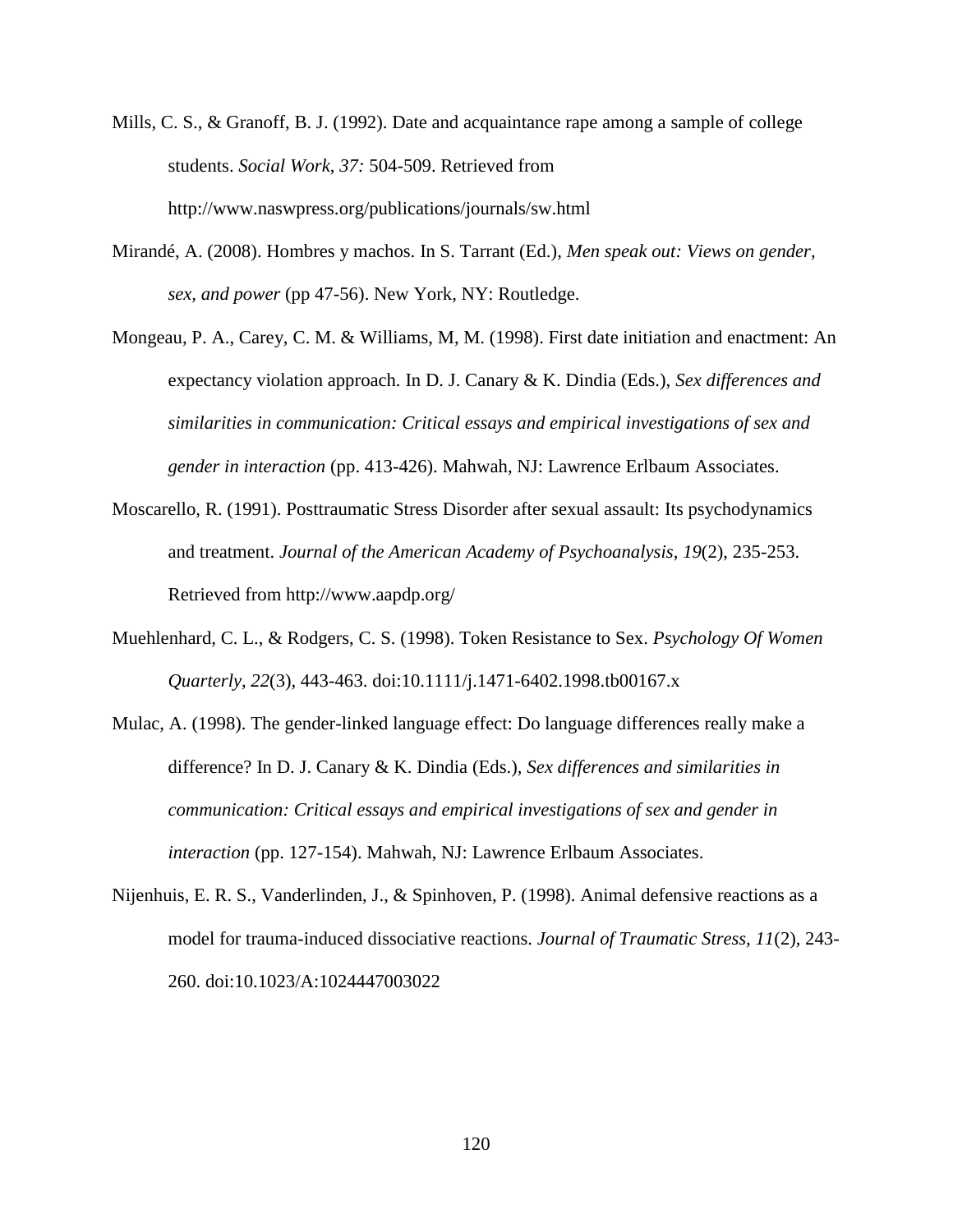- Osman, S. L. (2003). Predicting men's rape perceptions based on the belief that 'no' really means 'yes'. *Journal of Applied Social Psychology, 33*(4), 683-692. doi:10.1111/j.1559- 1816.2003.tb01919.x
- O'Sullivan, C. (1993). Fraternities and the rape culture. In E. Buchwald, P.R. Fletcher, & M. Roth (Eds.), *Transforming a rape* culture (pp. 23-30). Minneapolis, MN: Milkweed Editions.
- O'Sullivan, L. F., & Allgeier, E. (1994). Disassembling a stereotype: Gender differences in the use of token resistance. *Journal of Applied Social Psychology*, *24*(12), 1035-1055.

doi:10.1111/j.1559-1816.1994.tb02372.x

- Payne, K. E. (2001). *Different but equal: Communication between the sexes*. Westport, CT: Praeger.
- Peterson, Z. D., & Muehlenhard, C. L. (2004). Was it rape? The function of women's rape myth acceptance and definitions of sex in labeling their own experiences. *Sex Roles, 51*(3/4), 129-144. doi:10.1023/B:SERS.0000037758.95376.00
- Phillips, L.M. (2000). *Flirting with danger: Young women's reflection on sexuality and domination.* New York, NY: New York University Press.
- Pratt, H. (2011). *Silencing and sexual assault at Colby College*. (Unpublished undergraduate thesis). Colby College, Waterville ME.

Reid, S. A., Palomares, N. A., Anderson, G. L., & Bondad-Brown, B. (2009). Gender, language, and social influence: A test of expectation states, role congruity, and self-categorization theories. *Human Communication Research, 35*(4), 465-490. doi:10.1111/j.1468- 2958.2009.01359.x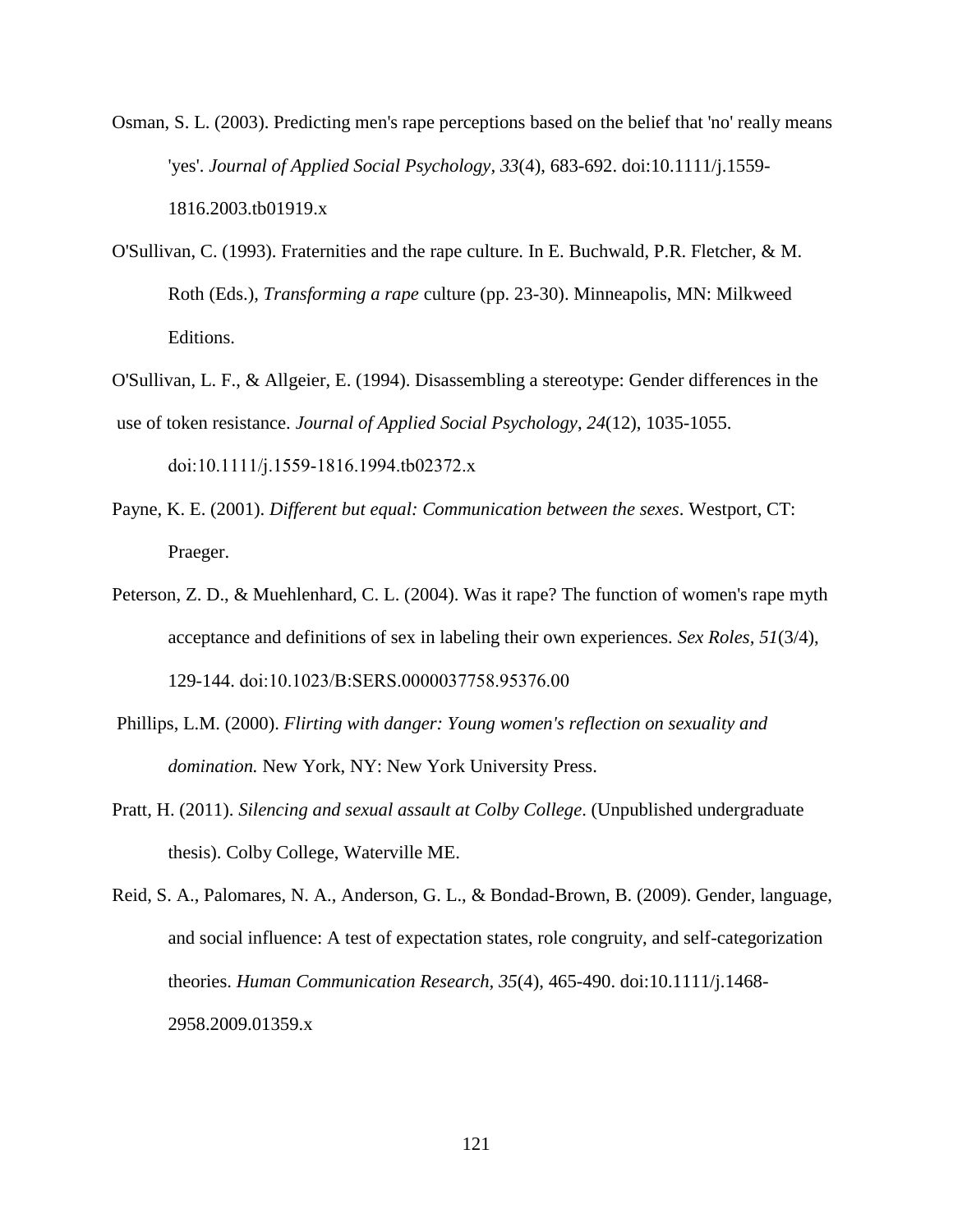Rogers, A. G. (1993). Voice, play, and a practice of ordinary courage in girls' and women's lives. *Harvard Educational Review*, *63*(3), 265-295. Retrieved from http://www.hepg.org/main/her/Index.html

Sagestano, L. M., Heavey, C. L., & Christensen, A. (1998). Theoretical approaches to understanding sex differences and similarities in conflict behavior. In D. J. Canary  $\& K$ . Dindia (Eds.), *Sex differences and similarities in communication: Critical essays and empirical investigations of sex and gender in interaction* (pp. 287-303). Mahwah, NJ: Lawrence Erlbaum Associates.

- Sanday, P. R. (1997). The socio-cultural context of rape: A cross-cultural study. In L. O'Toole & J. R. Schiffman (Eds.), *Gender violence: Interdisciplinary perspectives* (pp. 30-52). New York, NY: New York University Press.
- Sawyer, R. G., Desmond, S. M., & Lucke, G. M. (1993). Sexual communication and the college student: Implications for date rape. *Health Values: The Journal of Health Behavior, Education & Promotion*, *17*(4), 11-20. Retrieved from http://www.ajhb.org/
- Schur, E. (1997). Sexual coercion in American life. In L. O'Toole & J. R. Schiffman (Eds.), *Gender violence: Interdisciplinary perspectives* (pp. 80-92). New York, NY: New York University Press.
- Schwartz, P., & Rutter, V. (2000). *The gender of sexuality*. Walnut Creek, CA: AltaMira Press.
- Schwyzer, H. (2008). Staring at Janae's legs. In S. Tarrant (Ed.), *Men speak out: Views on gender, sex, and power* (pp 70-73). New York, NY: Routledge.
- Sheffield, C. J. (1997). Sexual terrorism. In L. O'Toole and J. R. Schiffman (Eds.), *Gender violence: Interdisciplinary perspectives* (pp. 110-129). New York, NY: New York University Press.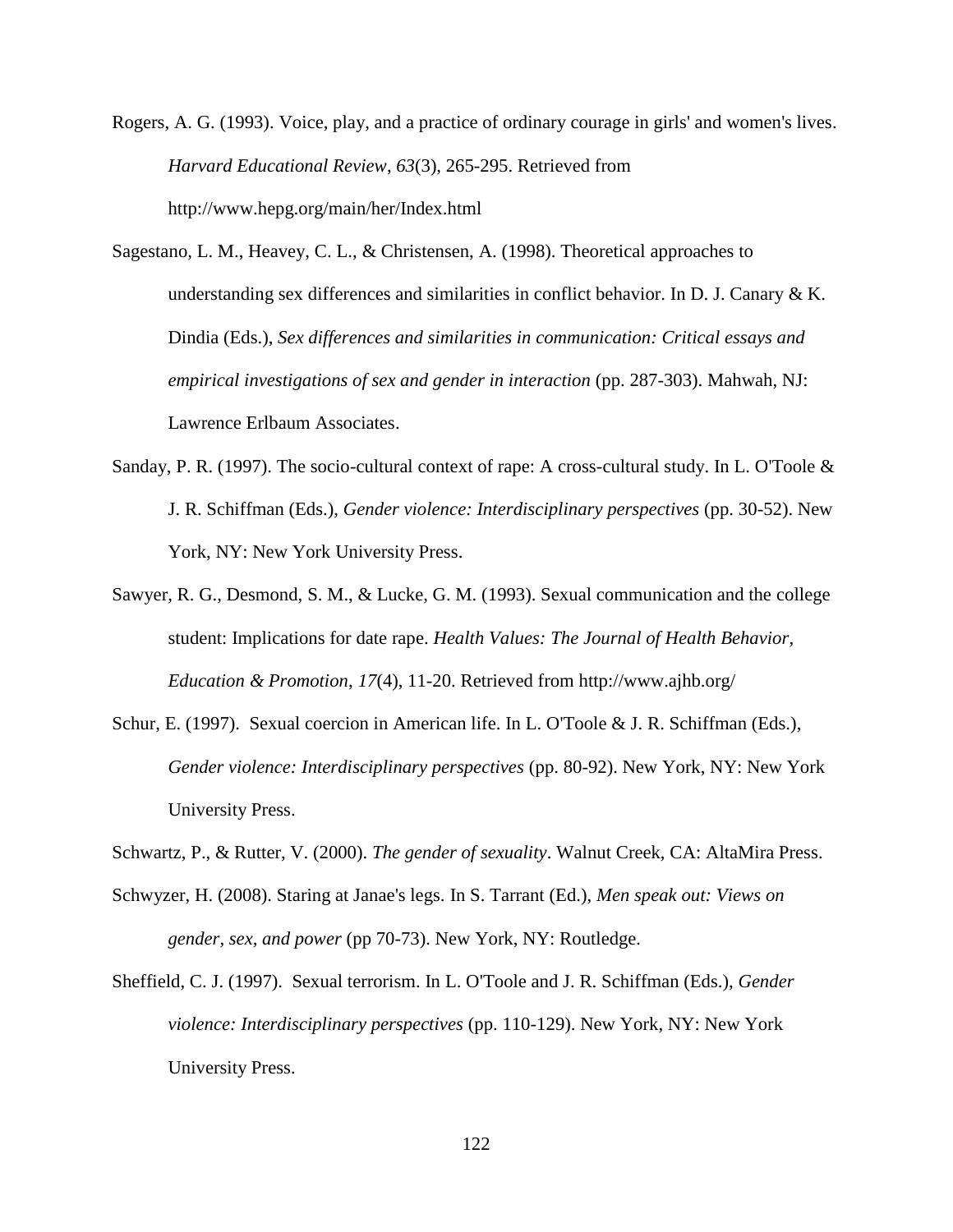- Sheldon, A. (1993). Pickle fights: Gendered talk in preschool disputes. In D. Tannen (Ed.) *Gender and conversational interaction* (pp. 83-109). New York, NY: Oxford University Press.
- Sprecher, S., Hatfield, E., Cortese, A., Potapova, E., & Levitskaya, A. (1994). Token resistance to sexual intercourse and consent to unwanted sexual intercourse: College students' dating experiences in three countries. *Journal of Sex Research*, *31*(2), 125-132.
- U.S. Department of Education (2001, January 19). *Revised sexual harassment guidance: harassment of students by school employees, other students, or third parties; Title IX*. Retrieved from http://www2.ed.gov/about/offices/list/ocr/docs/shguide.html
- Van Wie, V. E., & Gross, A. M. (1995). Females' perception of date rape: An examination of two contextual variables. *Violence against Women*, *1*(4), 351-366. doi:10.1177/1077801295001004004
- Voller, E. K., & Long, P. J. (2010). Sexual assault and rape perpetration by college men: The role of the big five personality traits. *Journal of Interpersonal Violence*, *25*(3), 457-480. doi:10.1177/0886260509334390
- Ward, E. (1997). Action. In L. O'Toole and J. R. Schiffman (Eds.), *Gender violence: Interdisciplinary perspectives* (pp 474-483). New York, NY: New York University Press.
- West, C., & Zimmerman, D. H. (2000). Doing gender. In M. S. Kimmel and A. Aronson (Eds.), *The gendered society reader* (pp. 131-149). New York, NY: Oxford University Press, Inc.
- Winslett, A. H., & Gross, A. M. (2008). Sexual boundaries: An examination of the importance of talking before touching. *Violence against Women*, *14*(5), 542-562. doi:10.1177/1077801208315527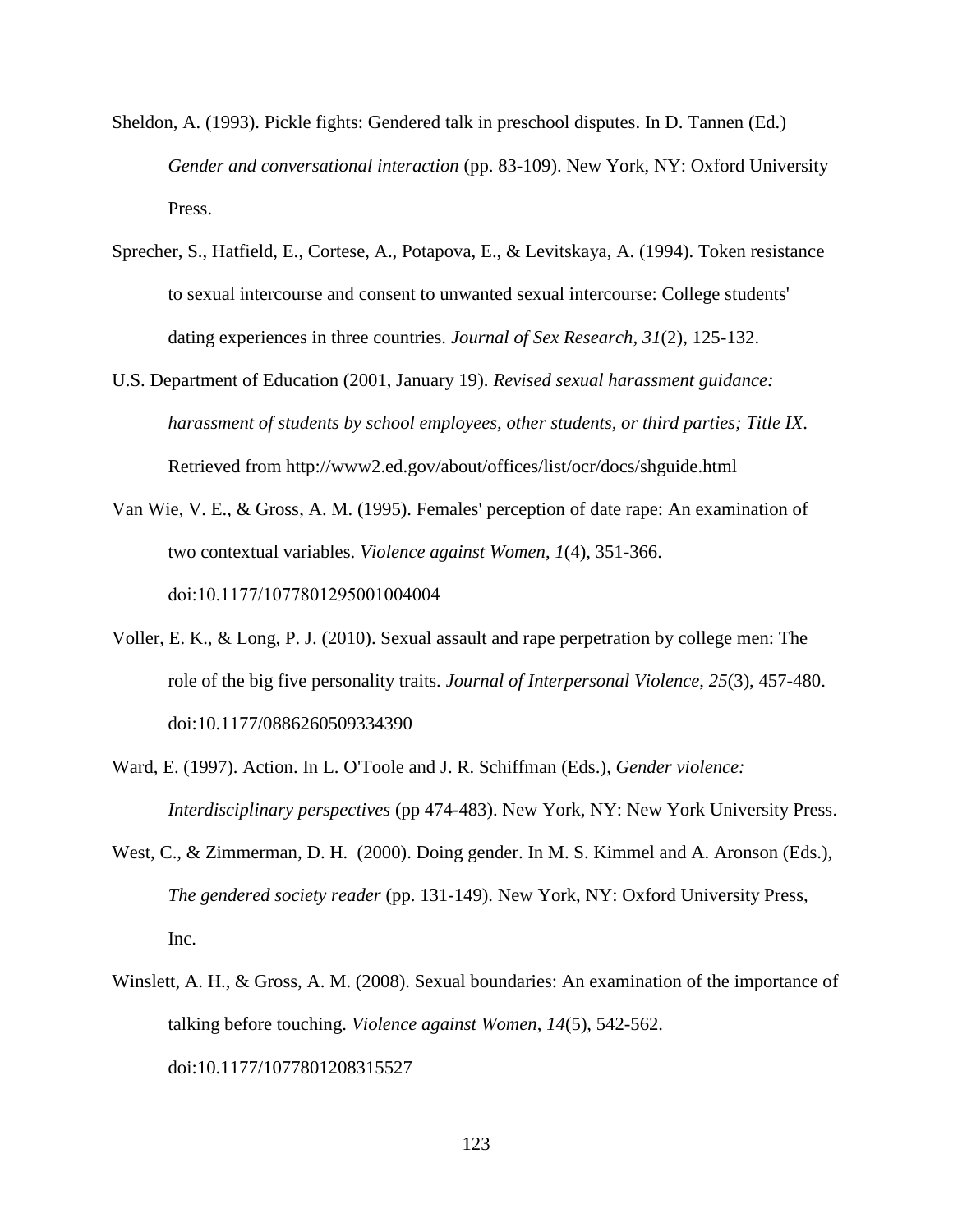- Witkin, G. & Donald, D. (2010). Introduction. In G. Witkin & D. Donald (Eds.), *Sexual assault on campus: A frustrating search for justice*. Available from [www.publicintegrity.org](http://www.publicintegrity.org/)
- Wood, J. T. (1994). *Gendered lives: Communication, gender, and culture.* Belmont, CA: Wadsworth.
- Wood, J. T., & Dindia, K. (1998). What's the difference? A dialogue about differences and similarities between women and men. In D. J. Canary & K. Dindia (Eds.), *Sex differences and similarities in communication: Critical essays and empirical investigations of sex and gender in interaction* (pp. 19-40). Mahwah, NJ: Lawrence Erlbaum Associates.
- Zemore, S., Fiske, S., & Kim, H. (2000). Gender stereotypes and the dynamics of social interaction. In T. Eckes & H. M. Traunter (Eds.), *The developmental social psychology of gender* (pp. 207-242). Mahwah, NJ: Lawrence Erlbaum Associates.
- Zinzow, H. M., Resnick, H. S., McCauley, J. L., Amstadter, A. B., Ruggiero, K. J., & Kilpatrick, D. G. (2010). The role of rape tactics in risk for posttraumatic stress disorder and major depression: Results from a national sample of college women. *Depression and Anxiety*, *27*(8), 708-715. doi:10.1002/da.20719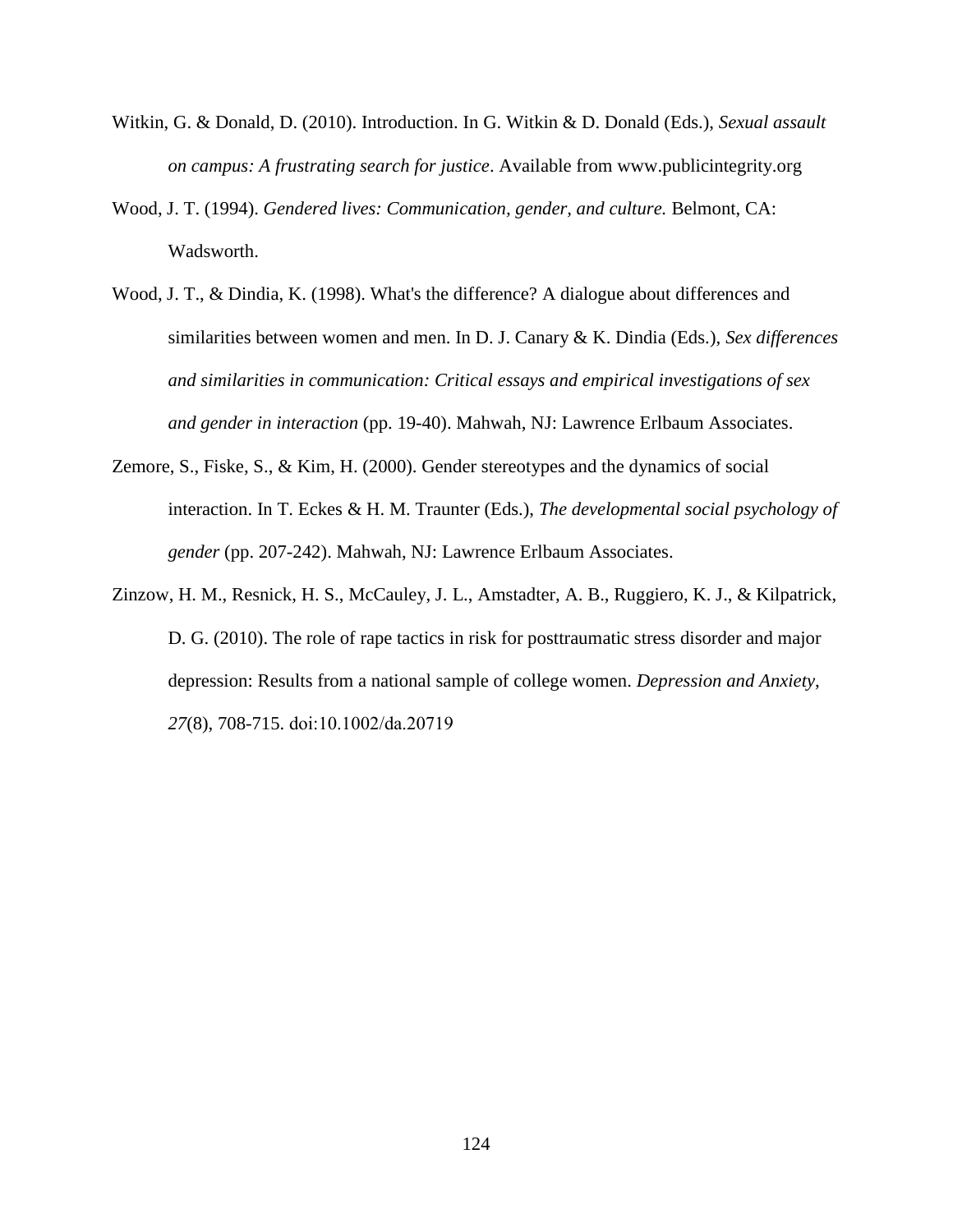# **Appendix A**

# **Human Subjects Review Committee Approval Letter**



**School for Social Work** Smith College Northampton, Massachusetts 01063 T (413) 585-7950 F (413) 585-7994

January 5, 2012

Carolyn Curtis

Dear Carrie,

Your responses all made sense and you have now met all the requirements of the Human Subjects Review Committee. I very much appreciate your alacrity, clarity, excitement and the professionalism with which you approached your project and revisions. If you decide to change your questions a bit or anything like that please let me and Laurie Wyman know before you use them - such changes, given your current study design does not change, could be evaluated very quickly and, unless they create more risk for the participants, should be approved quickly.

*Please note the following requirements:*

**Consent Forms**: All subjects should be given a copy of the consent form.

**Maintaining Data**: You must retain all data and other documents for at least three (3) years past completion of the research activity.

*In addition, these requirements may also be applicable:*

**Amendments**: If you wish to change any aspect of the study (such as design, procedures, consent forms or subject population), please submit these changes to the Committee.

**Renewal**: You are required to apply for renewal of approval every year for as long as the study is active.

**Completion**: You are required to notify the Chair of the Human Subjects Review Committee when your study is completed (data collection finished). This requirement is met by completion of the thesis project during the Third Summer.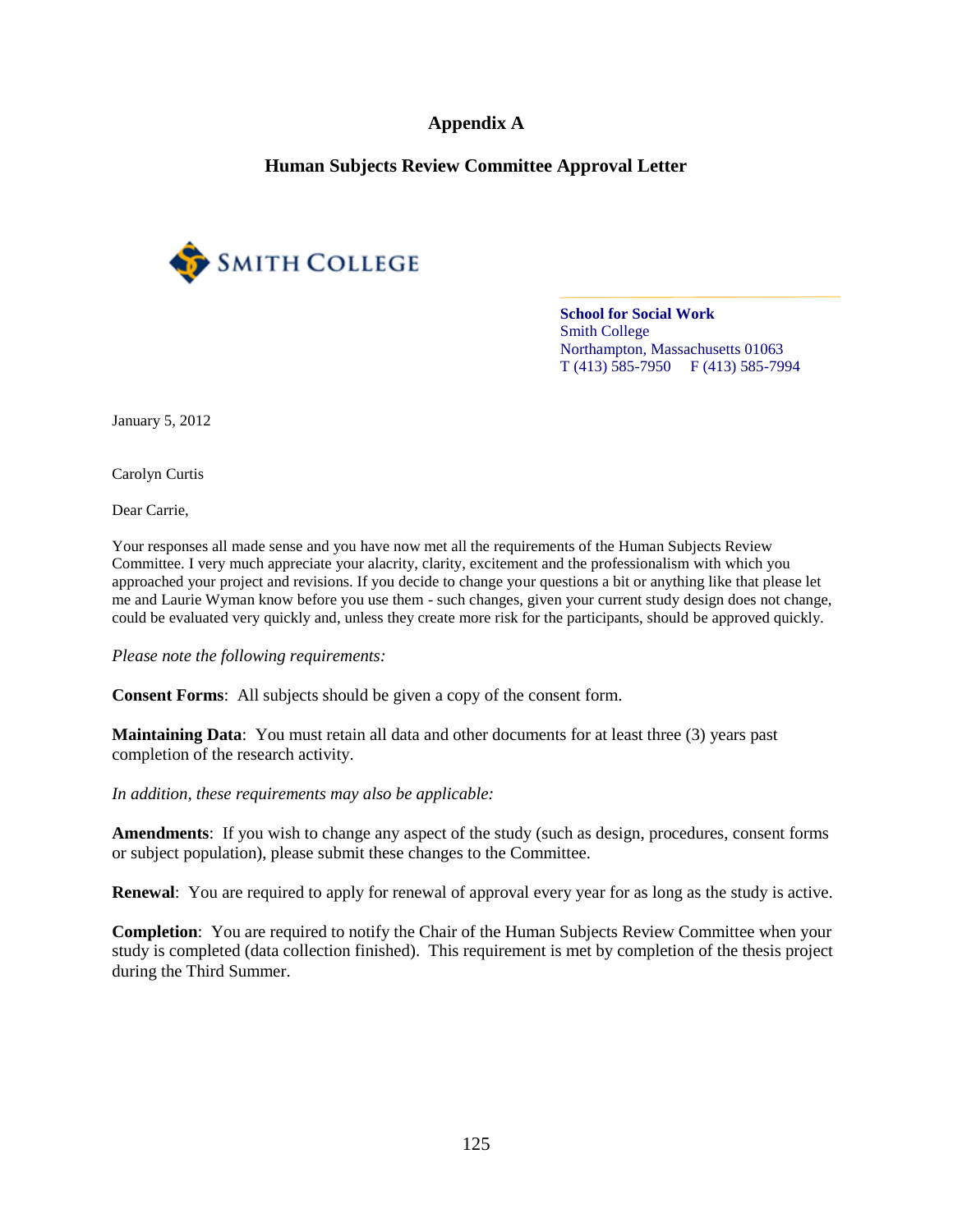Best of luck with your project!

Sincerely,

mtor

David L. Burton, M.S.W., Ph.D. Chair, Human Subjects Review Committee

CC: Claudia Bepko, Research Advisor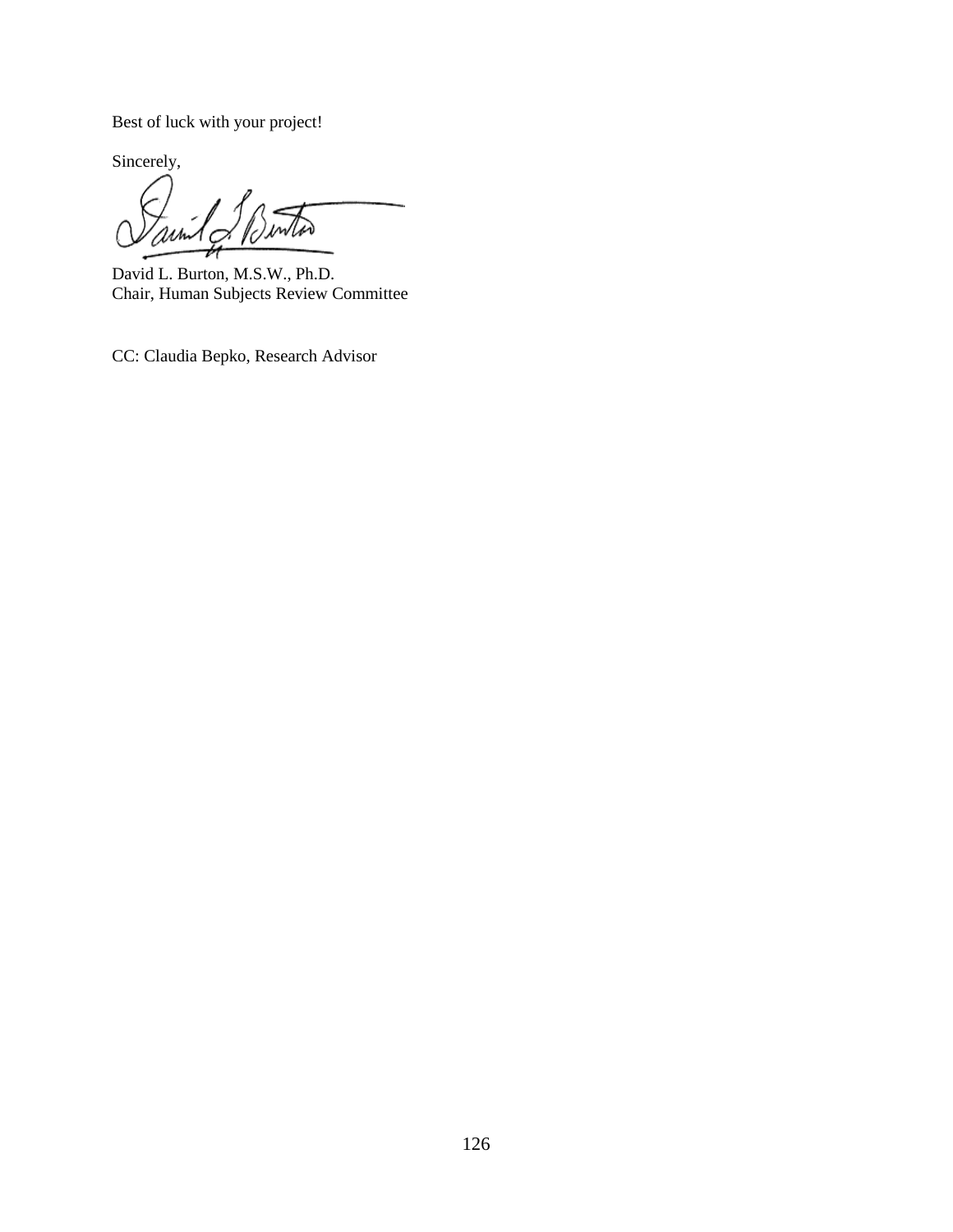## **Appendix B**

### **Informed Consent Form**

Dear Participant,

I am currently receiving my Masters in Social Work from Smith School of Social Work and I am conducting a study on the gendered communication patterns between men and women prior to, during, and after incidents of heterosexual sexual assault on NESCAC (New England Small Colleges Athletic Conference) college campuses. Sexual assault continues to be a pervasive issue on many college campuses, one that has received little attention. In particular, the communication patterns surrounding the assaults occurring on college campuses have not been fully studied. A clearer understanding of this topic will be important to help develop interventions that empower women and reduce rates of sexual assault, in addition to allowing college staff to better understand, prevent, and support survivors of assault. Information obtained from these interviews will be used for my Masters in Social Work thesis, professional presentations, and publication.

You are being asked to participate in a 30 minute phone interview for the purpose of sharing and discussing your experiences regarding working with cases of sexual assault. I am looking to interview mental health professionals or other professionals who deal with sexual assault working at a NESCAC college counseling center who have worked on multiple cases of clients dealing with sexual assault on their college campus. I will not be interviewing individuals who lack the experience of working with sexual assault. The interview will be conducted over the phone at a time convenient to you and I will audiotape the interview and complete the transcription myself. My research advisor will assist me in analyzing and interpreting the data once I remove all identifying information. During the interview, I will ask some basic demographic information (race, age, gender, years of experience, and licensure) and then openended questions covering topics pertaining to the gendered communication patterns between men and women employed before, during, and after instances of sexual assault.

There is minimal risk anticipated for you partaking in these interviews; however it is important to realize the potential emotional distress you may experience talking about this. As sexual assault is an emotionally sensitive topic, it may be distressing for you to share your experiences working with this issue and there is a chance you may feel some emotions in regards to your place of employment as we discuss sexual assault on your college campus. You may also experience some difficulties in trying to remember the words and experiences of the clients that I am asking you to represent. These risks are offset by the potential benefits of participating in this study. You may gain a better insight and understanding of the communication occurring during instances of sexual assault as you reflect on and recount your experiences. I will share my findings with you by sending you a one page summary of my results upon completion of my thesis, without using any identifying information of you or any other participants, to allow you and your agency to use this information to help your college community better understand, prevent, and support survivors of sexual assault. You will not be compensated for their participation in the interviews.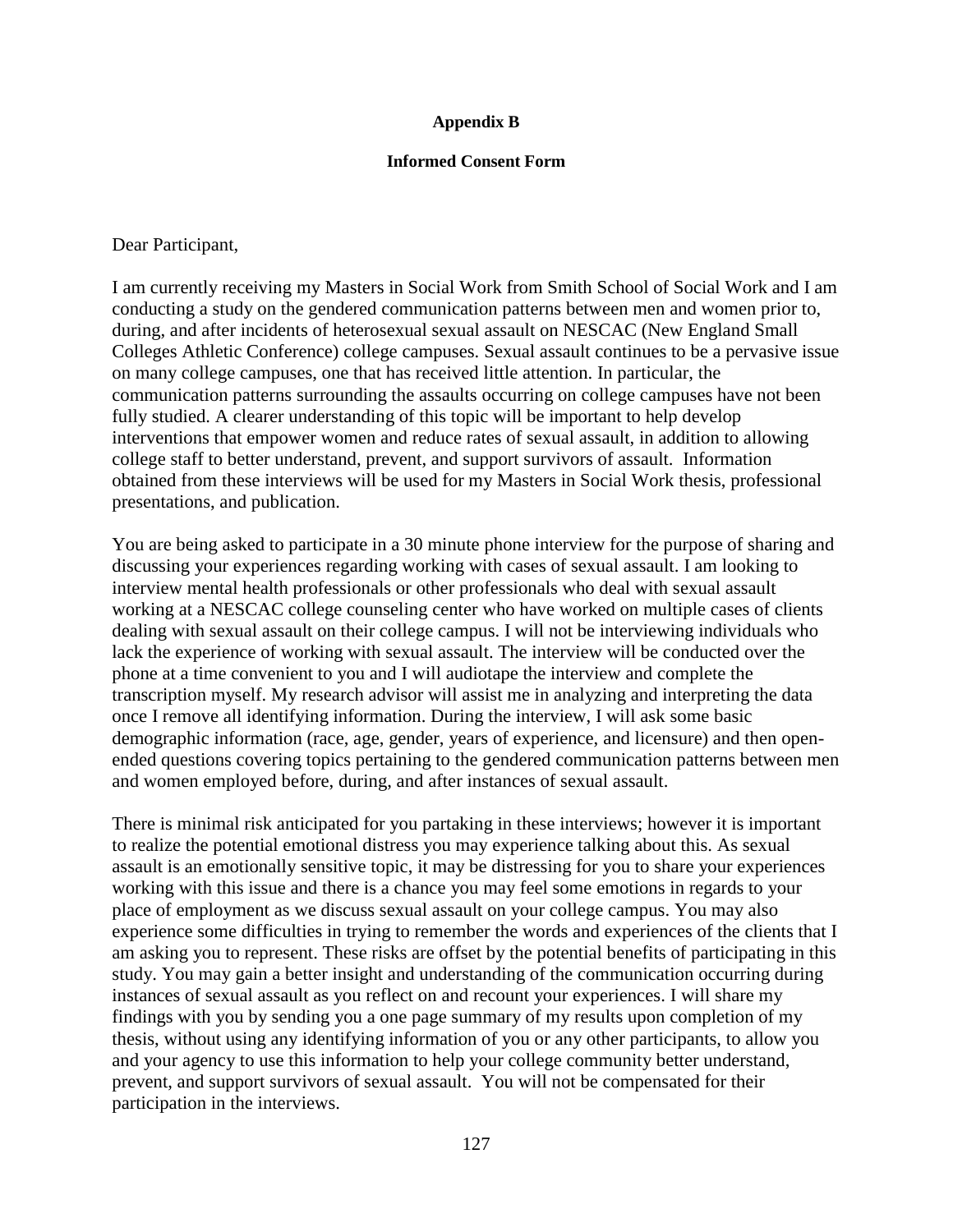The interviews will be audiotaped and I will be the only person to transcribe them. I will remove all identifying information, prior to my research advisor seeing the data. In publications or presentations, I will present the data in the aggregate without referring to any identifying information and will disguise any quotes or vignettes I use. I will keep the data, audiotapes, notes and consent forms in a secure locked cabinet in my room for three years as mandated by federal guidelines after which I will destroy them or continue to keep them securely locked and then destroy them when no longer needed. I will type my data and report on my personal laptop which is password protected, all to ensure confidentiality. I will ask that you not identify any of your own clients to protect their confidentiality.

Participation in these interviews is voluntary and at any time you can choose not to answer a question, skip a question or withdraw from the study. You may withdraw before the study begins or at any time during the course of the interview simply by telling me, upon which I will destroy any of the information you provided. After the interview, you can decide not to have your interviews used up until April 1, 2012 but you must inform me in writing or in an email of that decision. There is no penalty for withdrawal from the study. You can contact me by the email address listed below for any questions or concerns prior to or after the interview, or contact the Chair of the Smith College School for Social Work Human Subjects Review Committee at (413) 585-7974.

Thank you for your participation in this study. I appreciate you taking the time to share your insight with me. Please keep a copy of this form for your personal records.

# **YOUR SIGNATURE INDICATES THAT YOU HAVE READ AND UNDERSTAND THE ABOVE INFORMATION AND THAT YOU HAVE HAD THE OPPORTUNITY TO ASK QUESTIONS ABOUT THE STUDY, YOUR PARTICIPATION, AND YOUR RIGHTS AND THAT YOU AGREE TO PARTICIPATE IN THE STUDY.**

| <b>Signature of Participant</b> | Date: |
|---------------------------------|-------|
|                                 |       |

Signature of Researcher\_\_\_\_\_\_\_\_\_\_\_\_\_\_\_\_\_\_\_\_\_\_\_\_\_\_\_ Date:\_\_\_\_\_\_\_\_\_\_\_\_

| Date: |
|-------|
|       |

Researcher email: [cacurtis@smith.edu](mailto:cacurtis@smith.edu)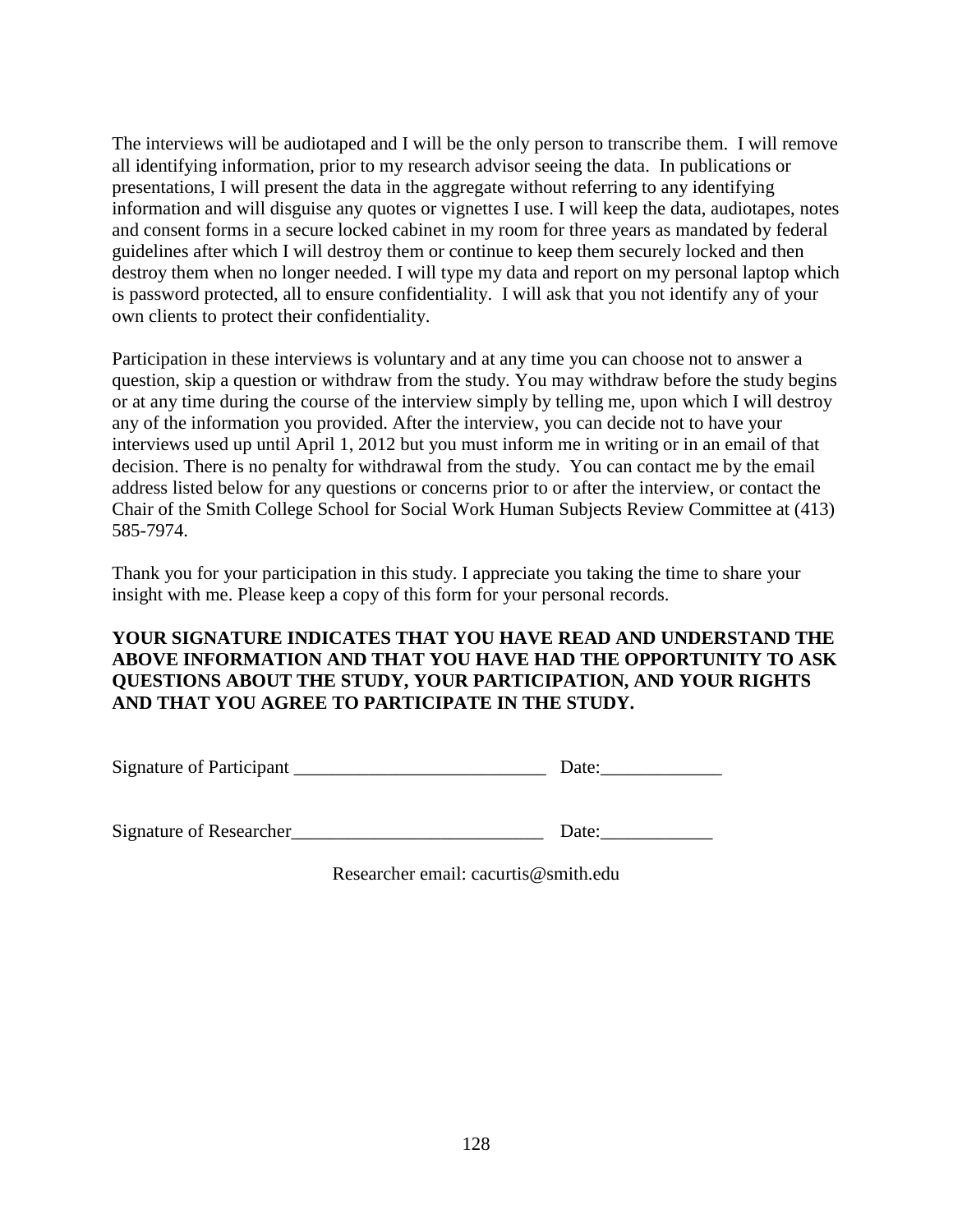# **Appendix C**

# **Interview Guide**

# Demographic information:

- What is your specific license/ degree?
- How many years of experience do you have working in the mental health field?
- How many years have you been at your current place of employment?
- What is your gender?
- How old are you?
- How would you describe your race/ ethnicity?

## Sexual Assault:

- Approximately how many female survivors of sexual assault do you personally encounter in your clinic in an academic year?
- Approximately how many female survivors does your entire clinic usually encounter in an academic year?
- What did the women report on their interactions or communications with the perpetrator prior to the assault?
- What did the women report on their interactions or communications with the perpetrator during the assault?

*Note: Depending on the response my participants give, I will ask the following questions to illicit more information if needed:*

> o During the assault, did the female survivor report that she felt like she lost her voice in that she felt like she wasn't able to speak up or be assertive?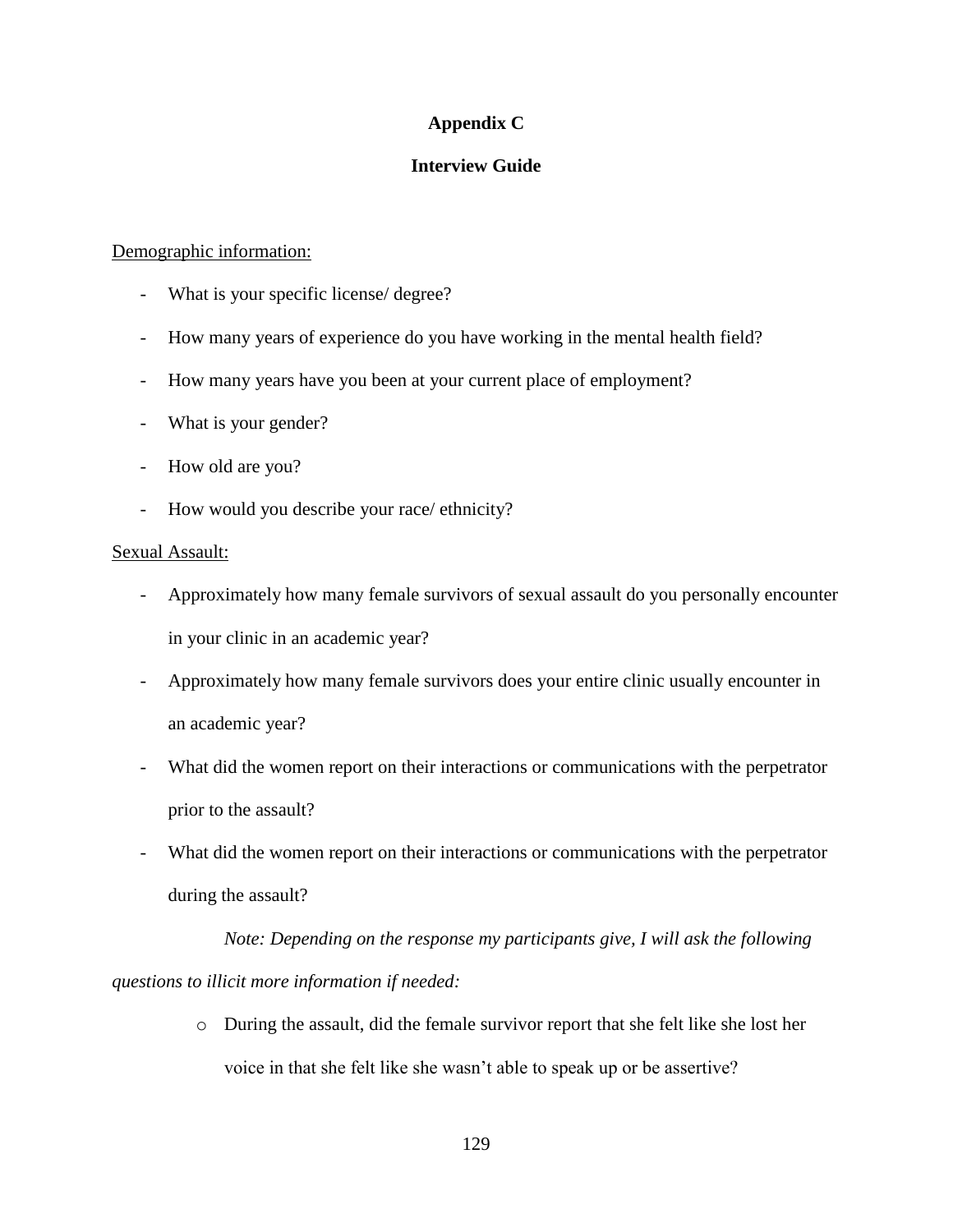- $\circ$  During the assault, did the female survivor report that she felt like her voice wasn't being heard in that the attacker did not listen to her?
- o During the assault, did the female survivor report that the attacker gave her orders to stop talking, or to be quiet?
- $\circ$  During the assault, did the female survivor report that the attacker physically stopped her from speaking, such as by covering her mouth?
- What did the women report on their experiences after the assault regarding their disclosure or acknowledgment of the attack?
- After the assault, did the female survivor report that the attacker told her or threatened her not to tell anyone about it?
- Approximately what percentage of these women follow through and report the case to a disciplinary committee at your school?
- What are the typical results of disciplinary hearings regarding cases of sexual assault?
- How do these women wish they had communicated differently regarding the assault?
- In your work with these female survivors, do you feel like they have a hard time communicating and talking about the assault?
	- o If so, why do you suspect that is the case?
- Have you ever worked with any male perpetrators of sexual assault?
	- o If so: Approximately how many male perpetrators do you personally work with each academic year?
	- o Approximately how many male perpetrators does your clinic see each academic year?